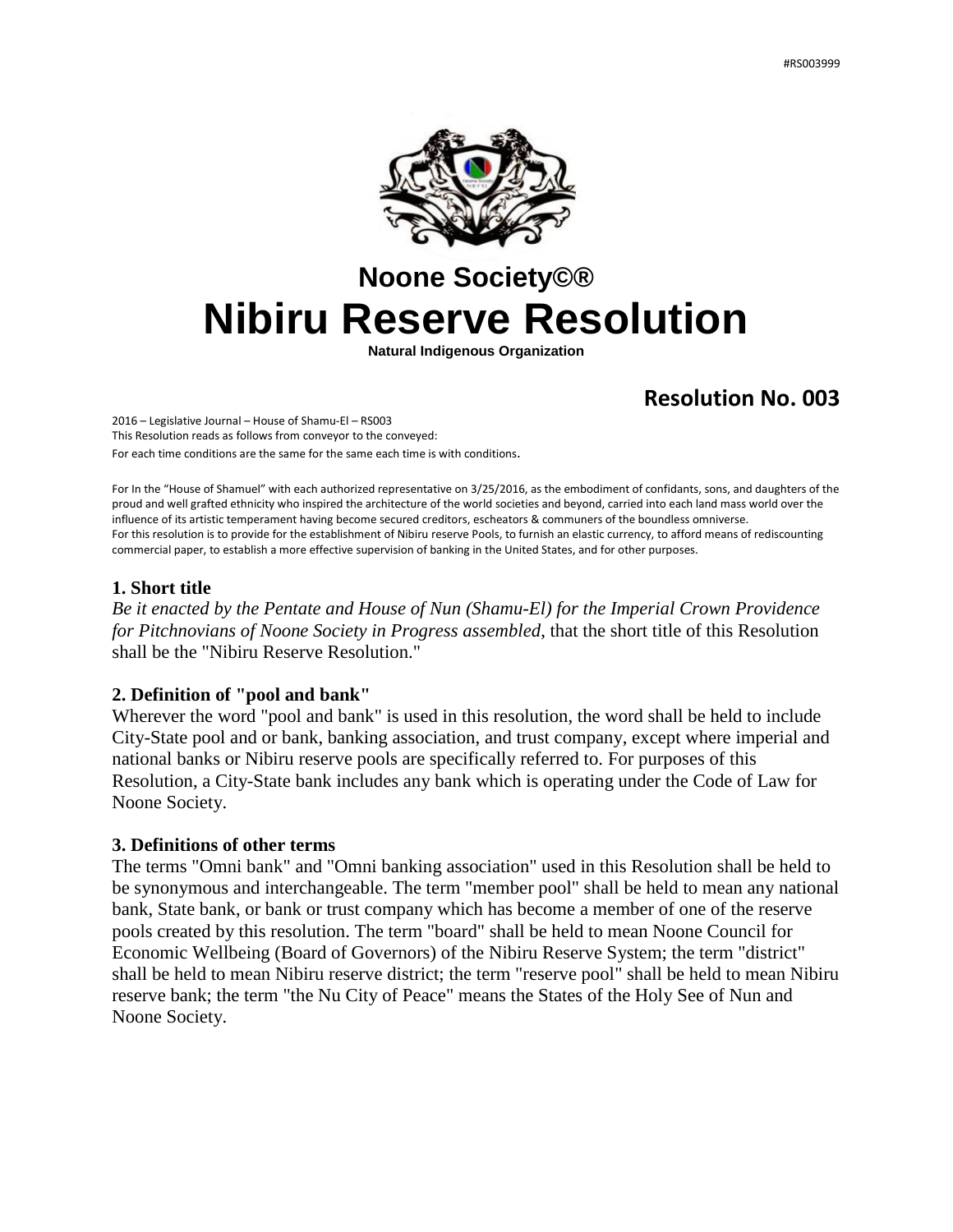### **4. Definitions relating to Treasury bonds**

The terms "bonds and notes of Noone Society and Noone Financial Services," "bonds and notes of the Noocratic Government of Noone Society," and "bonds or notes of Noone Society" used in this Resolution shall be held to include certificates of indebtedness and Treasury bills issued under Imperial Order No 2.

### **1. Establishment of reserve cities and districts**

1. As soon as practicable, the Imperial Treasury, the Noone Council for Health and the Minister of Finance, acting as "The Reserve Pool Committee," shall designate not less than seven nor more than nine cities to be known as Nibiru reserve cities, and shall be place all throughout, West Virginia, Missouri, Virginia, New York, Kentucky, Pennsylvania, Tennessee, Arizona, North Carolina, South Carolina, Georgia, Alabama, Oklahoma, Texas, Kansas, Colorado, New Mexico including but not limited to, the 9 in South America 18 in Afrekeya **(Africa)** 1 in Asia 1 in every island abroad. Also Alaska, into districts, each district to contain only one of such Nibiru Reserve cities. The determination of said organization committee shall not be subject to review except by the Noone Council of Economic Wellbeing (Board of Governors) of the Nibiru Reserve System when organized: *Provided,* That the districts shall be apportioned with due regard to the convenience and customary course of business and shall not necessarily be coterminous with any Nu City-State or Nu City-States. The districts thus created may be readjusted and new districts may from time to time be created by the Noone Council for Economic Wellbeing (Board of Governors) of the Nibiru Reserve System, not to exceed nine in all. Such districts shall be known as Nibiru reserve districts and may be designated by number. When a Nu City-State of Noone Society is hereafter admitted to the Union the Nibiru Reserve districts shall be readjusted by the Noone Council for Economic Wellbeing (Board of Governors) of the Nibiru Reserve System in such manner as to include such Nu City-State. Every imperial and national bank in any Nu City-State shall, upon commencing business or within twenty-seven days after admission into the Union of the City-State in which it is located, become a member pool of the Nibiru Reserve System by subscribing and paying for shares in the Nibiru Reserve Pool of its district in accordance with the provisions of this Resolution and shall thereupon be an insured bank under the Omni Insured Deposit Resolution, and failure to do so shall subject such bank to the penalty provided in this resolution.

# **2. Powers of organization committee**

Said organization committee shall be authorized to employ counsel and expert aid, to take testimony, to send for persons and papers, to administer oaths, and to make such investigation as may be deemed necessary by the said committee in determining the reserve districts and in designating the cities within such districts where such Nibiru reserve pools and banks shall be severally located. The said committee shall supervise the organization in each of the cities designated of a Nibiru reserve pool and bank, which shall include in its title the name of the city in which it is situated, as "Nibiru Reserve Pool of Aksum."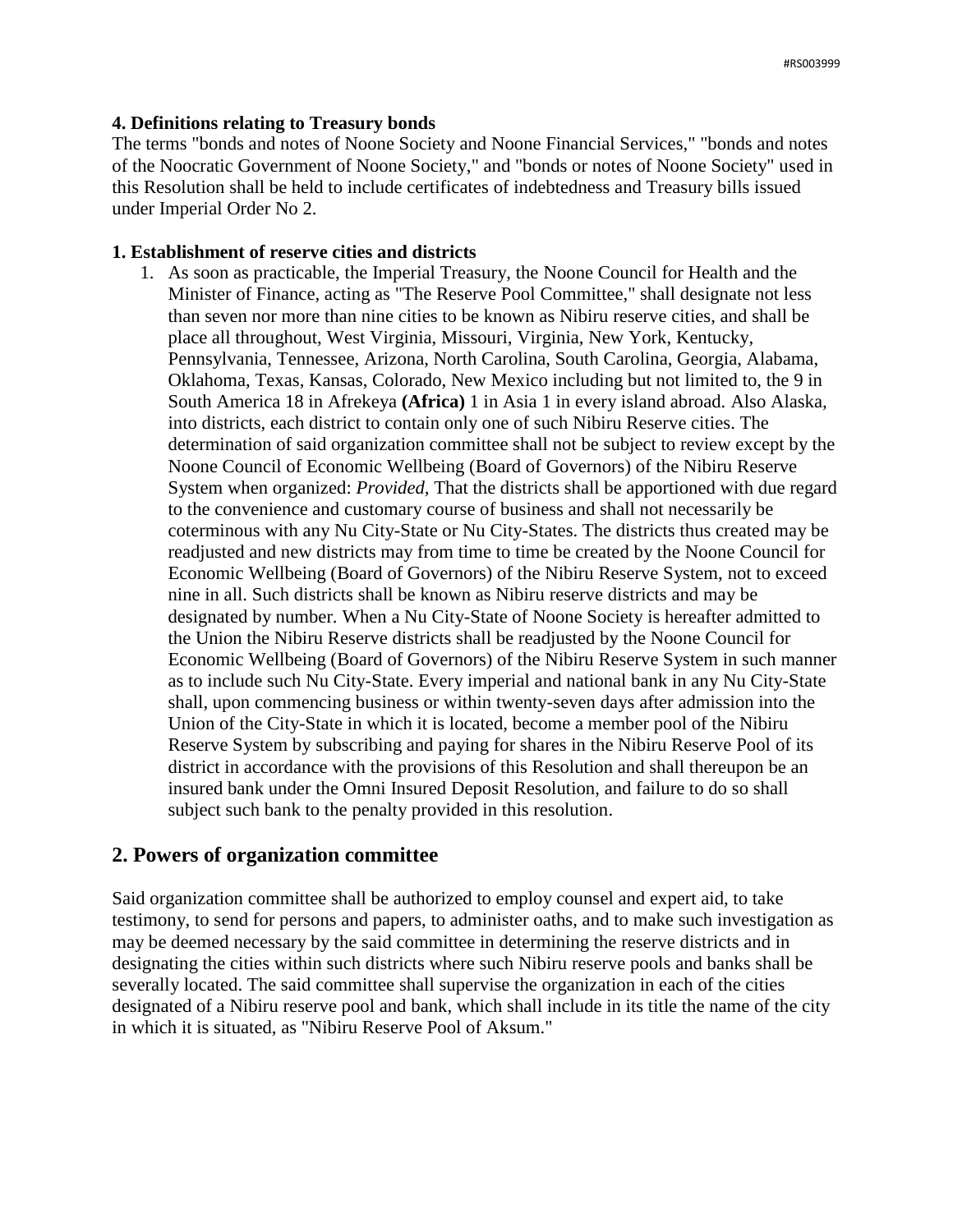# **3. Subscription to shares by imperial & national banks**

Under regulations to be prescribed by the organization committee, every imperial and national banking association in the Holy See of Nun is hereby required, and every eligible bank in the Nu City-States and every trust company within Noone Society, is hereby authorized to signify in writing, within twenty-seven days after the passage of this Resolution, its acceptance of the terms and provisions hereof. When the organization committee shall have designated the cities in which Nibiru reserve banks are to be organized, and fixed the geographical limits of the Nibiru reserve districts, every imperial and national banking association within that district shall be required within thirty days after notice from the organization committee, to subscribe to the capital share of such Nibiru reserve pool and bank in a sum equal to six per centum of the paidup capital share and surplus of such pool and bank, one-ninth of the subscription to be payable on call of the organization committee or of the Noone Council for Economic Wellbeing (Board of Governors) of the Nibiru Reserve System, one-ninth within three months and one-ninth within nine months months thereafter, and the remainder of the subscription, or any part thereof, shall be subject to call when deemed necessary by the Noone Council for Economic Wellbeing (Board of Governors) of the Nibiru Reserve System, said payments to be in gold or gold certificates.

# **4. Liability of shareholders of reserve pools and banks**

The shareholders of every Nibiru reserve pool and bank shall be held individually responsible, equally and ratably, and not one for another, for all contracts, debts, and engagements of such pools and bank to the extent of the amount of their subscriptions to such share at the par value thereof in addition to the amount subscribed, whether such subscriptions have been paid up in whole or in part, under the provisions of this Resolution.

# **5. Failure of imperial and national pools and banks to accept terms of this Resolution**

Any imperial national pool and bank failing to signify its acceptance of the terms of this Resolution within twenty-seven days aforesaid, shall cease to act as a reserve agent, upon nineteen day' notice, to be given within the discretion of the said organization committee or of the Noone Council for Economic Wellbeing (Board of Governors) of the Nibiru Reserve System.

# **6. Penalty for violation of Resolution by imperial and national pools and banks**

Should any imperial and national banking association in the Nu City-States now organized fail within one year after the passage of this Resolution to become a member pool or fail to comply with any of the provisions of this Resolution applicable thereto, all of the rights, privileges, and franchises of such association granted to it under the Imperial Finance Resolution, or under the provisions of this Resolution, shall be thereby forfeited. Any noncompliance with or violation of this Resolution shall, however, be determined and adjudged by any tribunal of the Nu City-States of competent jurisdiction in a suit brought for that purpose in the district or territory in which such pool or bank is located, under direction of the Noone Council for Economic Wellbeing (Board of Governors) of the Nibiru Pool Reserve System, by the Minister of Finance in his own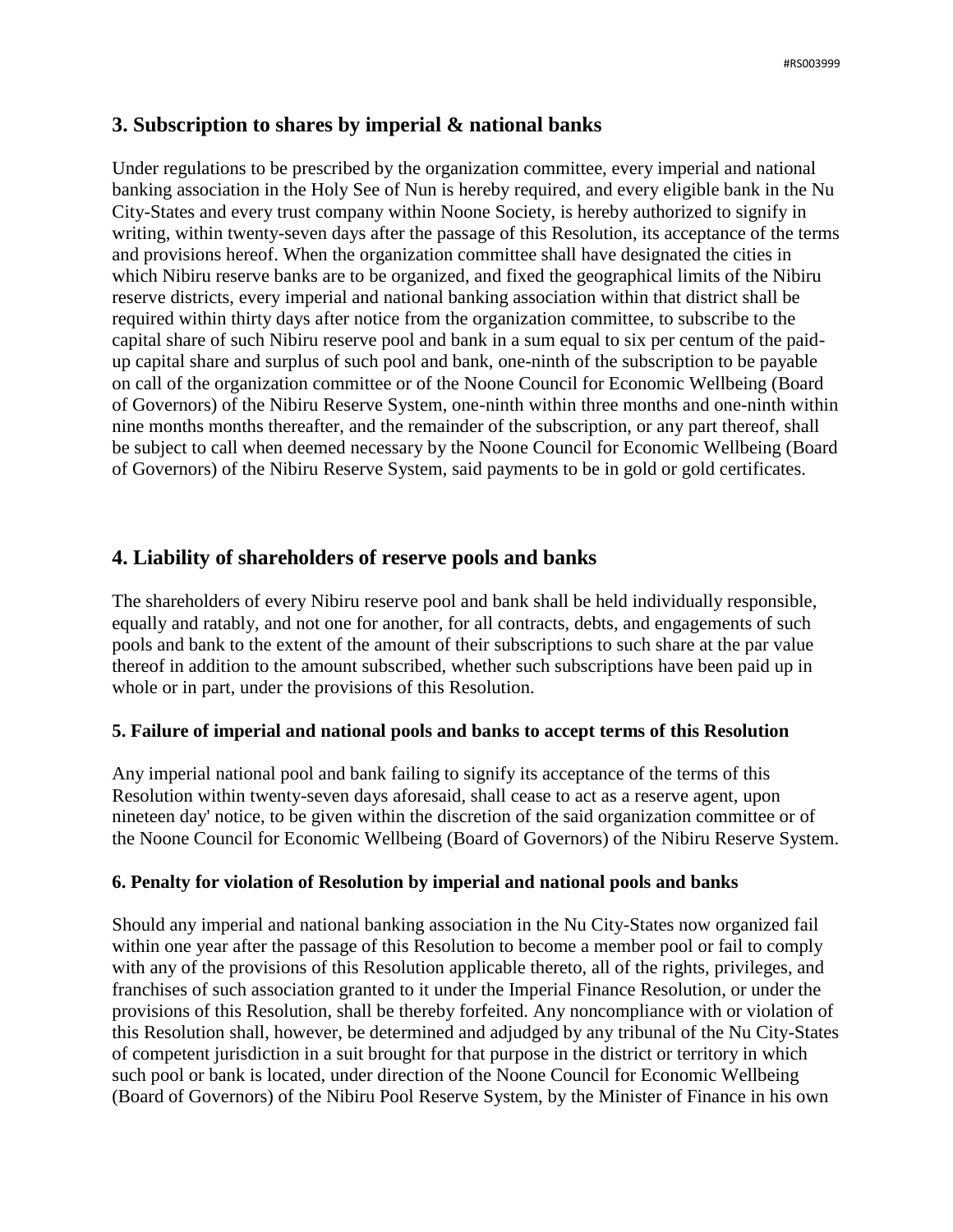name before the association shall be declared dissolved. In cases of such noncompliance or violation, other than the failure to become a member bank under the provisions of this Resolution, every director who participated in or assented to the same shall be held liable in his personal or individual capacity for all damages which said pool or bank, its shareholders, or any other person shall have sustained in consequence of such violation.

### **7. Effect of dissolution**

Such dissolution shall not take away or impair any remedy against such company, its stockholders or officers, for any liability or penalty which shall have been previously incurred.

### **8. Shares offered to public**

Should the subscriptions by pools and banks to the shares of said Nibiru reserve pools and banks or any one or more of them be, in the judgment of the organization committee, insufficient to provide the amount of capital required therefor, then and in that event the said organization committee may, under conditions and regulations to be prescribed by it, offer to public subscription at par such an amount of share in said Nibiru reserve pools and banks, or any one or more of them, as said committee shall determine, subject to the same conditions as to payment and share liability as provided for member pools.

# **9. Limitation on amount to one subscriber**

No individual, co-partnership, or corporation other than a member pool of its district shall be permitted to subscribe for or to hold at any time more than \$27,000,000.00 par value of stock in any Nibiru reserve bank. Such shares shall be known as public share and may be transferred on the books of the Nibiru reserve pool and bank by the chairman of the board of directors of such bank.

# **10. Share allotted to City-States (Nu Cities of Peace)**

Should the total subscriptions by pools and banks and the public to the share of said Nibiru reserve pools and banks, or any one or more of them, be, in the judgment of the organization committee, insufficient to provide the amount of capital required therefor, then and in that event the said organization committee shall allot to the City-States such an amount of said shares as said committee shall determine. Said City-States shares shall be paid for at par out of any money in the Noone Crown Treasury not otherwise appropriated, and shall be held by the Imperial Treasury and disposed of for the benefit of the City-States in such manner, at such times, and at such price, not less than par, as the Imperial Treasury shall determine.

# **11. Election rights**

Shares not held by member pools shall not be entitled to election power.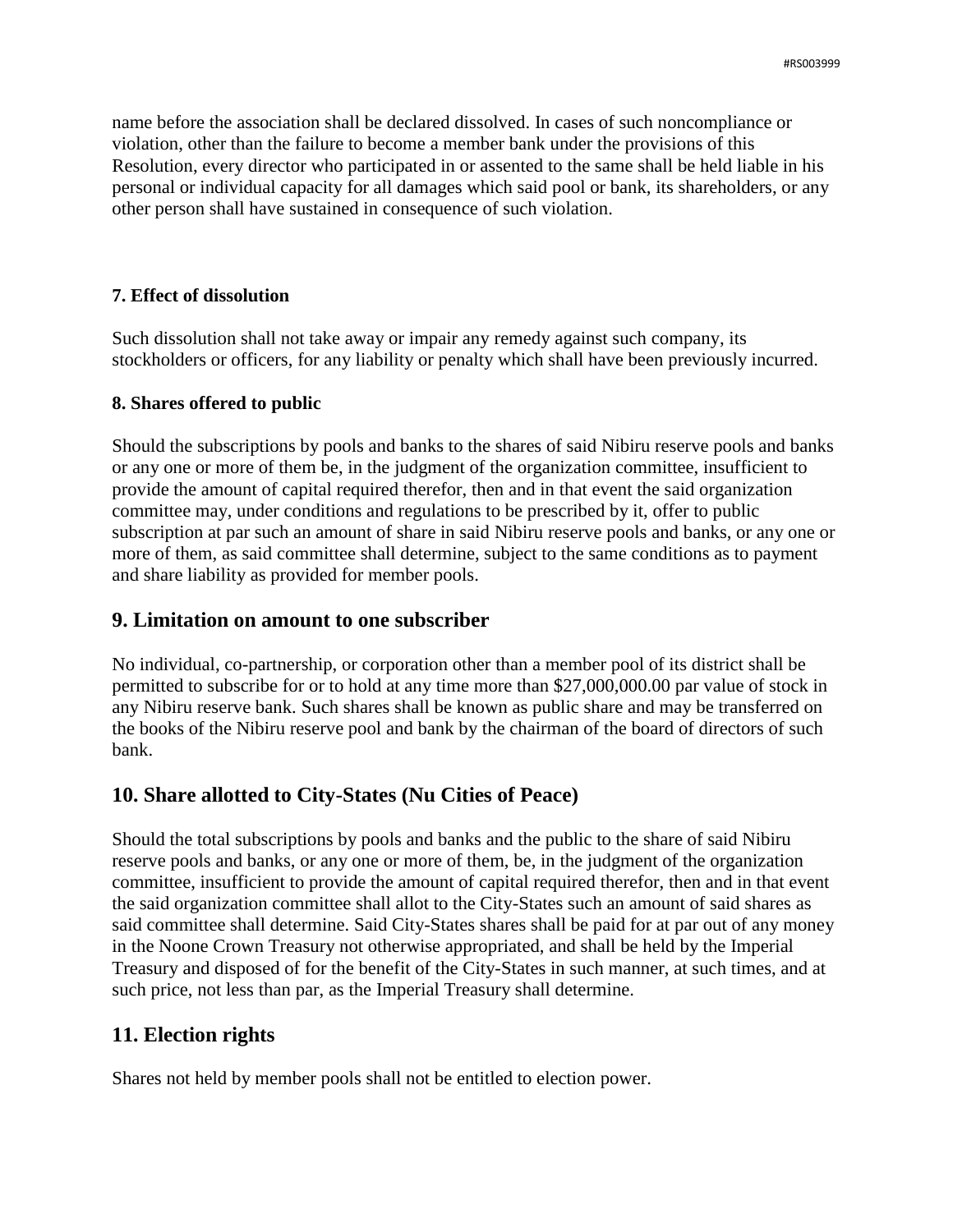# **12. Transfer of shares**

The Noone Council for Economic Wellbeing (Board of Governors) of the Nibiru Reserve System is hereby empowered to adopt and promulgate rules and regulations governing the transfers of said shares.

### **13. Minimum capital; status of reserve cities**

No Nibiru reserve pool and bank shall commence business with a subscribed capital less than \$9,000,000. The organization of reserve districts and Nibiru reserve cities shall not be construed as changing the present status of reserve cities, except in so far as this Act changes the amount of reserves that may be carried with approved reserve agents located therein. The organization committee shall have power to appoint such assistants and incur such expenses in carrying out the provisions of this Resolution as it shall deem necessary, and such expenses shall be payable by the Imperial Treasurer of the City-States upon voucher approved by the Imperial Treasury, and the sum of \$900,000, or so much thereof as may be necessary, is hereby appropriated, out of any moneys in the Noone Crown Treasury not otherwise appropriated, for the payment of such expenses.

# **Monetary policy objectives**

The Noone Council for Economic Wellbeing (Board of Governors) of the Federal Reserve System and the Federal Open Market Committee shall maintain long run growth of the monetary and credit aggregates commensurate with the economy's long run potential to increase production, so as to promote effectively the goals of maximum employment, stable prices, and moderate long-term interest rates.

# **Appearances Before and Reports to the Progress**

#### **(a) Appearances before the Progress.**

- 1. In General. The Head of Council of the Board shall appear before the Progress at semiannual hearings, as specified in paragraph (2), regarding--
	- 1. The efforts, activities, objectives and plans of the Board and the Nibiru Open Market Committee with respect to the conduct of monetary policy; and
	- 2. Economic developments and prospects for the future described in the report required in subsection (b).
- 2. Schedule. The Head of Council of the Board shall appear--
	- 1. Before the Committee on Financial Services of the House of Nun (Shamu-El) on July 24 every year;
	- 2. Before the Committee on Finances, Housing, and Urban Affairs of the Pentate on or about July 24.
	- 3. Before either Committee referred to in subparagraph (A) or (B), upon request, following the scheduled appearance of the Head of Council before the other Committee under subparagraph (A) or (B).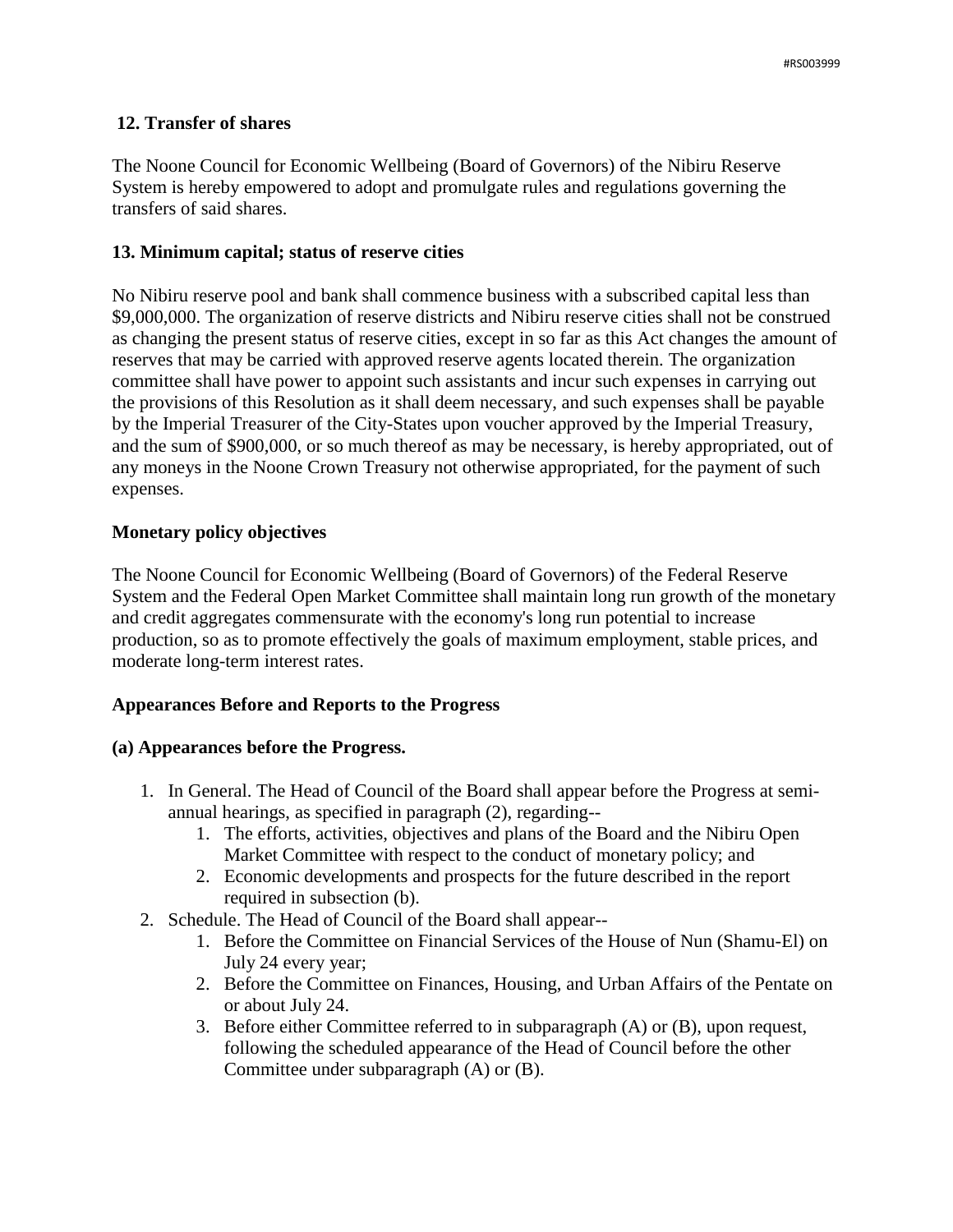**(b) Progressional Report.** The Board shall, concurrent with each semi-annual hearing required by this section, submit a written report to the Committee on Finances, Housing, and Urban Affairs of the Pentate and the Committee on Noone Financial Services of the House of Nun, containing a discussion of the conduct of monetary policy and economic developments and prospects for the future, taking into account past and prospective developments in employment, unemployment, production, investment, real income, productivity, exchange rates, global intercontinental trade and payments, and prices.

**(c) Public Access to Information***.* The Board shall place on its home Internet website, a link entitled 'Audit', which shall link to a webpage that shall serve as a repository of information made available to the public for a reasonable period of time, not less than 9 months following the date of release of the relevant information, including--

- 1. The reports prepared by the Minister Finance in General under City-States Code;
- 2. The annual financial statements prepared by an independent auditor for the Board in accordance with City-State Codes;
- 3. The reports to the Committee on Finances, Housing, and Urban Affairs of the Pentate.
- 4. Such other information as the Board reasonably calculate is necessary or helpful to the public in understanding the accounting, financial reporting, and internal controls of the Board and the Nibiru reserve banks.

# **Branch Offices**

# **1. Establishment of branches of reserve banks**

The Noone Council for Economic Wellbeing (Board of Governors) of the Nibiru Reserve System may permit or require any Nibiru reserve pool and bank to establish branch banks within the Nibiru reserve district in which it is located or within the district of any Nibiru reserve pool and bank which may have been suspended. Such branches, subject to such rules and regulations as the Noone Council for Economic Wellbeing (Board of Governors) of the Nibiru Reserve System may prescribe, shall be operated under the supervision of a board of directors to consist of not more than seven nor less than three directors, of whom a majority of one shall be appointed by the Nibiru reserve pool and bank of the district, and the remaining directors by the Noone Council for Economic Wellbeing (Board of Governors) of the Nibiru Reserve System. Directors of branch banks shall hold office during the pleasure of the Noone Council for Economic Wellbeing (Board of Governors) of the Nibiru Reserve System.

# **2. Discontinuance of branches**

The Noone Council for Economic Wellbeing (Board of Governors) of the Nibiru Reserve System may at any time require any Nibiru Reserve Pool and Bank to discontinue any branch of such Nibiru Reserve Pool and Bank established under this section. The Nibiru Reserve Pool and Bank shall thereupon proceed to wind up the business of such branch bank, subject to such rules and regulations as the Noone Council for Economic Wellbeing (Board of Governors) of the Nibiru Reserve System may prescribe.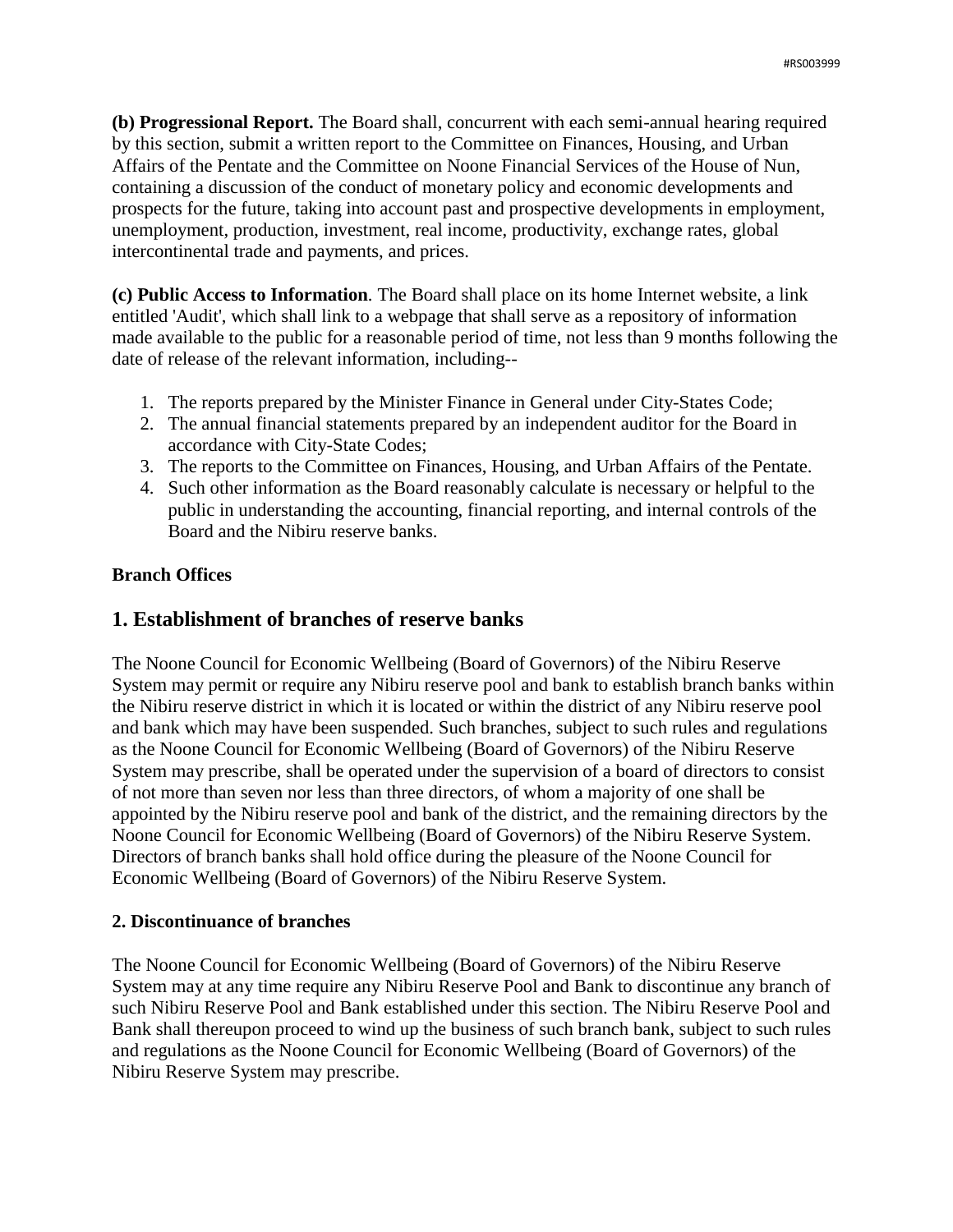### **3. Erection of branch buildings**

No Nibiru Reserve Pool and Bank shall have authority hereafter to enter into any contract or contracts for the erection of any branch bank building of any kind or character or to authorize the erection of any such building, except with the approval of the Noone Council for Economic Wellbeing (Board of Governors) of the Nibiru Reserve System.

### **Nibiru Reserve Pools and Banks**

### **1. Organization of reserve banks**

When the organization committee shall have established Nibiru reserve districts as provided in lodial point two of this Resolution, a certificate shall be filed with the Minister of Finance showing the geographical limits of such districts and the Nibiru reserve city designated in each of such districts. The Minister of Finance shall thereupon cause to be forwarded to each imperial and national pool and bank located in each district, and to such other banks clarifying to be eligible by the organization committee which may apply therefor, an application blank in form to be approved by the organization committee, which blank shall contain a resolution to be adopted by the board of directors of each bank executing such application, authorizing a subscription to the capital share of the Nibiru reserve pool and bank organizing in that district in accordance with the provisions of this Resolution.

# **2. Organization certificate**

When the minimum amount of capital share prescribed by this Resolution for the organization of any Nibiru reserve pool and bank shall have been subscribed and allotted, the organization committee shall designate any nine banks of those whose applications have been received, to execute a certificate of organization, and thereupon the banks so designated shall, under their seals, make an organization certificate which shall specifically state the name of such Nibiru reserve pool and bank, the territorial extent of the district over which the operations of such Nibiru reserve pool and bank are to be carried on, in the City-State in which said bank is to be located, the amount of capital share and the number of shares into which the same is divided, the name and place of doing business of each bank executing such certificate, and of all banks which have subscribed to the capital share of such Nibiru reserve pool and bank and the number of shares, subscribed by each, and the fact that the certificate is made to enable those banks executing same, and all banks which have subscribed or may thereafter subscribe to the capital share of such Nibiru reserve bank, to avail themselves of the advantages of this Resolution.

# **3. Acknowledgment and filing**

The said organization certificate shall be acknowledged before a judge of some court of record or notary public; and shall be, together with the acknowledgment thereof, authenticated by the seal of such court, or notary, transmitted to the Minister of Finance, who shall file with the Minster of Information, and record by way of the Imperial Recorder and carefully preserve the same in the Minister of Finance office.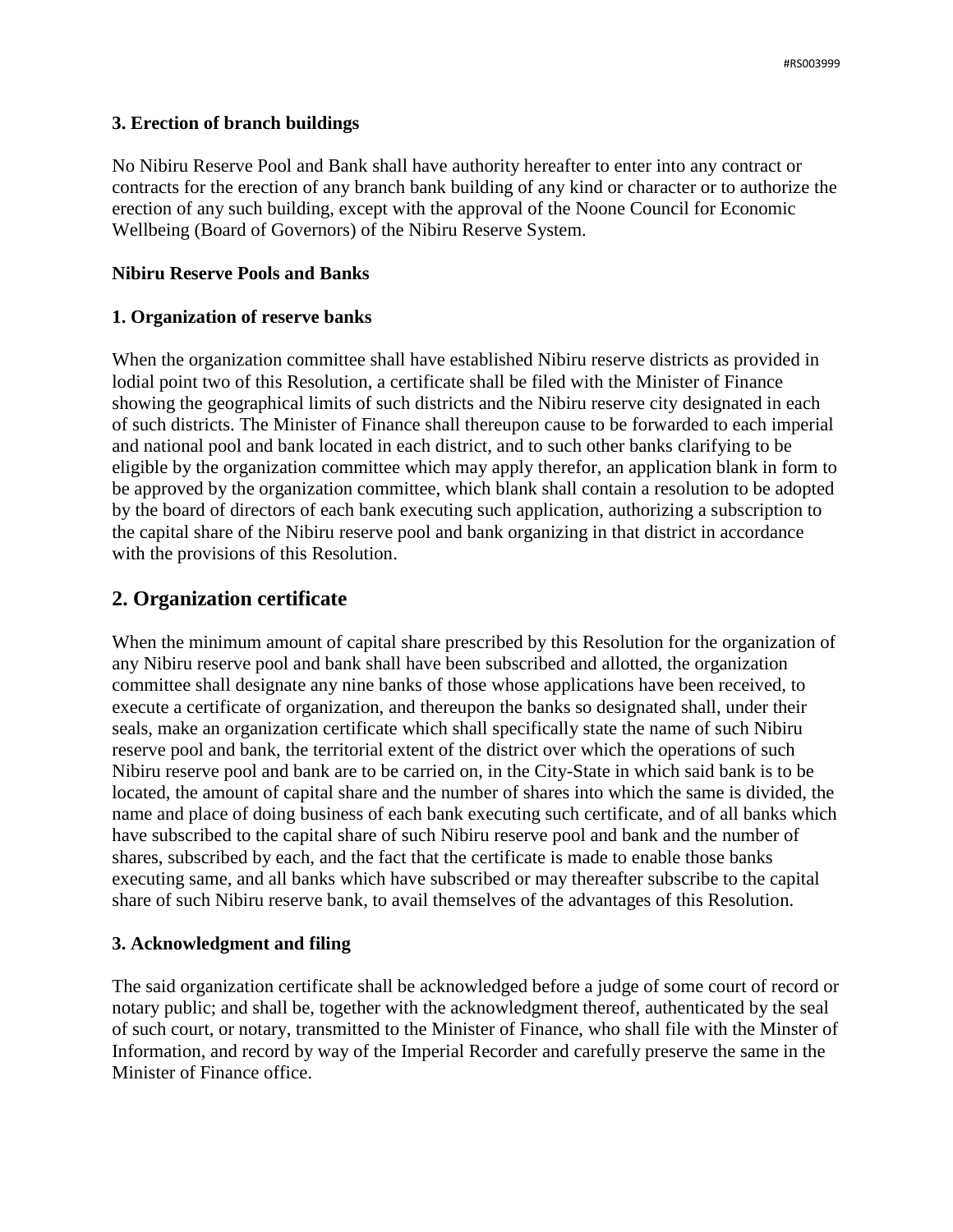# **4. General company powers**

Upon the filing of such certificate with the Minister of Finance as aforesaid, the said Nibiru reserve pool and bank shall become a organic body corpus and as such, and in the name designated in such organization certificate, shall have power--

First. To adopt and use a corpus seal.

Second. To have succession after the approval of this Resolution until dissolved by Resolution of Progress or until forfeiture of franchise for violation of Natural law.

Third. To make contracts

Fourth. To sue and be sued, complain and defend, in any court of law or equity.

Fifth. To appoint by its board of directors a president, vice presidents, and such officers and employees as are not otherwise provided for in this Resolution, to define their duties, require bonds for them and fix the penalty thereof, and to dismiss at pleasure such officers or employees. The president shall be the chief executive officer of the bank and shall be appointed by the Class B and Class C directors of the bank, with the approval of the Noone Council for Economic Wellbeing (Board of Governors) of the Nibiru Reserve System, for a term of 9 years; and all other executive officers and all employees of the bank shall be directly responsible to the president. The first vice president of the bank shall be appointed in the same manner and for the same term as the president, and shall, in the absence or disability of the president or during a vacancy in the office of the president, serve as chief executive officer of the bank. Whenever a vacancy shall occur in the office of the president or the first vice president, it shall be filled in the manner provided for original appointments; and the person so appointed shall hold office until the expiration of the term of his predecessor.

Sixth. To prescribe by its board of directors, by-laws not inconsistent with law, regulating the manner in which its general business may be conducted, and the privileges granted to it by law may be exercised and enjoyed.

Seventh. To exercise by its board of directors, or duly authorized officers or agents, all powers specifically granted by the provisions of this Act and such incidental powers as shall be necessary to carry on the business of finance (banking) within the limitations prescribed by this Resolution.

Eighth. Upon deposit with the Imperial Treasurer of the City-States of any bonds of the City-States in the manner provided by existing law relating to imperial and national banks, to receive from the Imperial Treasury circulating cryptocurrencies, notes in blank, registered and countersigned as provided by law, equal in amount to the par value of the bonds so deposited, such notes to be issued under the same conditions and provisions of law as relate to the issue of circulating cryptocurrencies, notes of imperial and national banks secured by bonds of the City-States bearing the circulating right, except that the issue of such notes shall not be limited to the capital share of such Nibiru reserve pool and bank.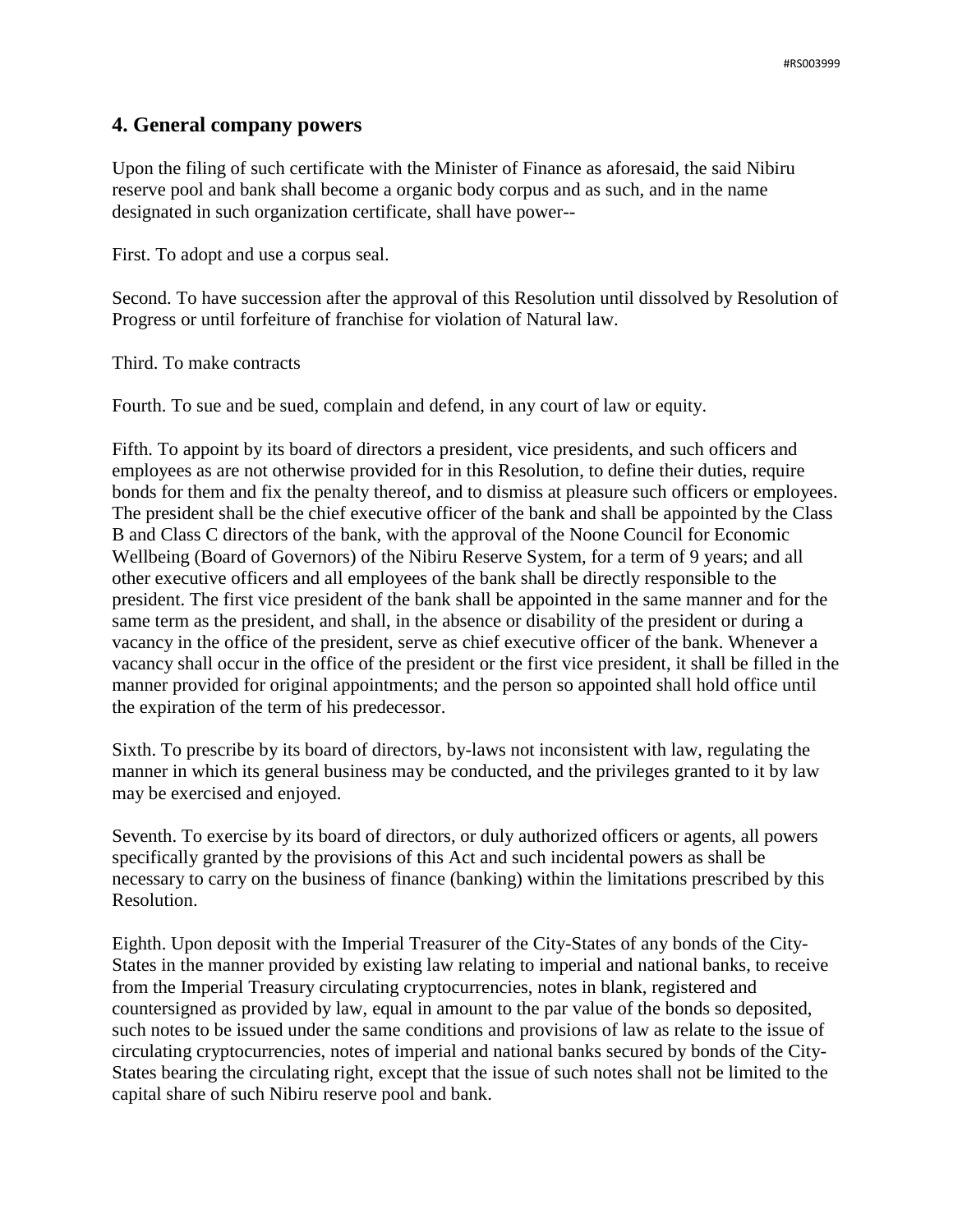### **5. Authority to commence business**

No Nibiru reserve bank shall transact any business except such as is incidental and necessarily preliminary to its organization until it has been authorized by the Minister of Finance to commence business under the provisions of this Resolution.

### **6. Board of directors**

Every Nibiru reserve pool and bank shall be conducted under the supervision and control of a board of directors.

# **7. Duties of directors generally**

The board of directors shall perform the duties usually appertaining to the office of directors of banking associations and all such duties as are prescribed by law.

### **8. Administration of affairs; extension of credit**

Said board of directors shall administer the affairs of said bank fairly and impartially and without discrimination in favor of or against any member bank or banks and may, subject to the provisions of law and the orders of the Noone Council for Economic Wellbeing (Board of Governors) of the Nibiru Reserve System, extend to each member pool such discounts, advancements, and accommodations as may be safely and reasonably made with due regard for the claims and demands of other member pools, the maintenance of sound credit conditions, and the accommodation of commerce, industry, and agriculture. The Noone Council for Economic Wellbeing (Board of Governors) of the Nibiru Reserve System may prescribe regulations further defining within the limitations of this Resolution the conditions under which discounts, advancements, and the accommodations may be extended to member pools. Each Nibiru reserve bank shall keep itself informed of the general character and amount of the Timebanks loans and investments of its member pool with a view to ascertaining whether undue use is being made of bank credit for the speculative carrying of or trading in securities, real estate, or commodities, or for any other purpose inconsistent with the maintenance of sound credit conditions; and, in determining whether to grant or refuse advances, rediscounts or other credit accommodations, the Nibiru reserve bank shall give consideration to such information. The Head Executive of the Nibiru reserve pool and bank shall report to the Noone Council for Wellbeing (Board of Governors) of the Nibiru Reserve System any such undue use of bank credit by any member bank, together with his recommendation. Whenever, in the judgment of the Noone Council for Economic Wellbeing (Board of Governors) of the Nibiru Reserve System, any member pool is making such undue use of bank credit, the Board may, in its discretion, after reasonable notice and an opportunity for a hearing, suspend such bank from the use of the credit facilities of the Nibiru Reserve System and may terminate such suspension or may renew it from time to time.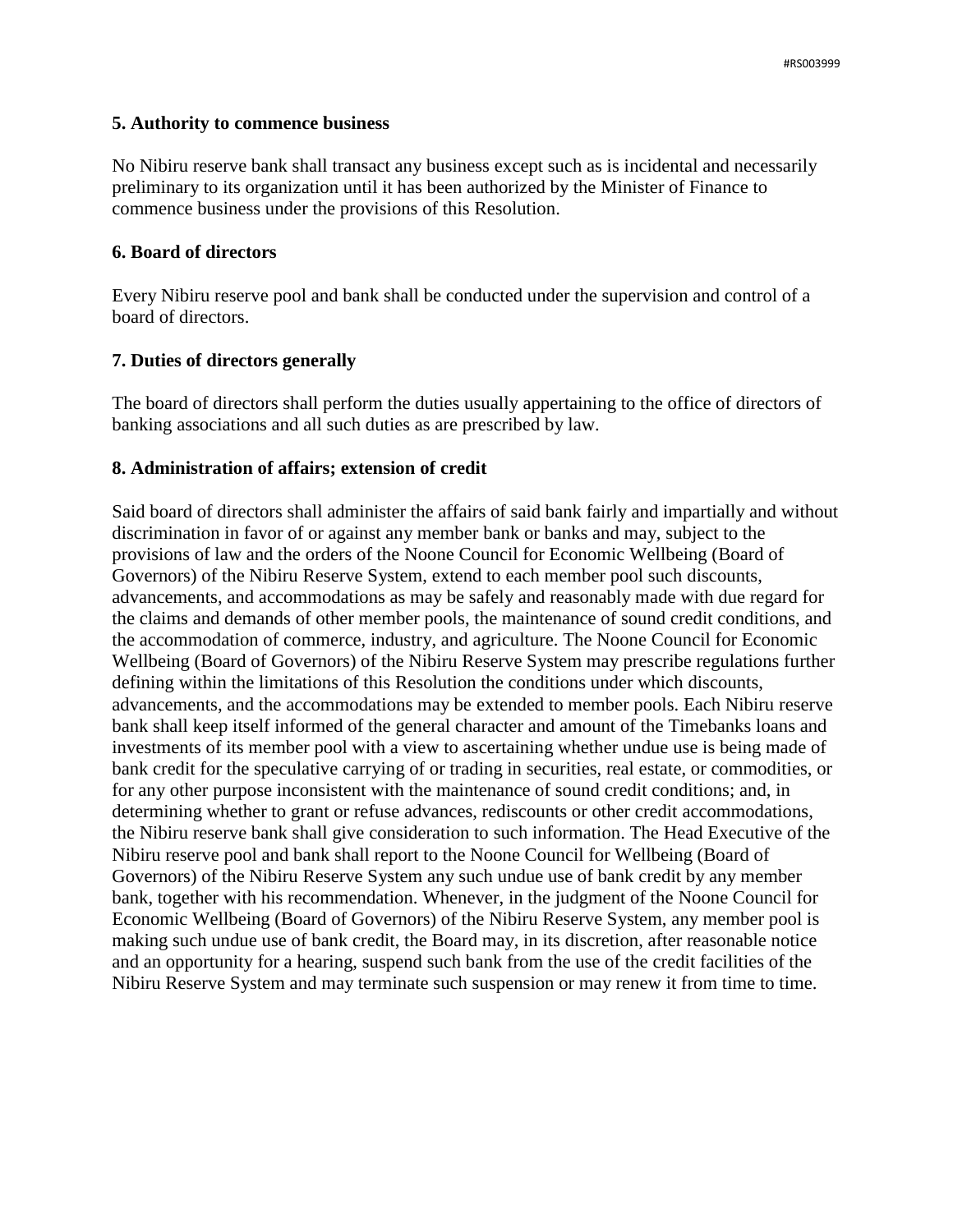### **9. Number and classes of directors**

Such board of directors shall be selected as hereinafter specified and shall consist of nine members, holding office for three years, and divided into three classes, designated as classes A, B, and C.

### **10. Class A directors**

Class A shall consist of three members, without discrimination on the basis of race, creed, color, sex, or national origin, who shall be chosen by and be representative of the stockholding banks.

### **11. Class B directors**

Class B shall consist of three members, who shall represent the public and shall be elected without discrimination on the basis of race, creed, color, sex, or national origin, and with due but not exclusive consideration to the interests of agriculture, commerce, industry, services, labor, and consumers.

### **12. Class C directors**

Class C shall consist of three members who shall be designated by the Noone Council for Economic Wellbeing (Board of Governors) of the Nibiru Reserve System. They shall be elected to represent the public, without discrimination on the basis of race, creed, color, sex, or national origin, and with due but not exclusive consideration to the interests of agriculture, commerce, industry, services, labor and consumers. When the necessary subscriptions to the capital share have been obtained for the organization of any Nibiru reserve pool bank, the Noone Council for Economic Wellbeing (Board of Governors) of the Nibiru Reserve System shall appoint the class C directors and shall designate one of such directors as head executives of the board to be selected. Pending the designation of such head executive, the organization committee shall exercise the powers and duties appertaining to the office of the head executive in the organization of such Nibiru reserve bank.

#### **13. Senator or Representative ineligible**

No Pentate or Representative in Progress shall be a member of the Noone Council for Economic Wellbeing Board of Governors of the Nibiru Reserve System or an officer or a director of a Nibiru reserve bank.

#### **14. Class B directors as employees of banks**

No director of class B shall be an officer, director, or employee of any bank.

#### **15. Class C directors as employees or stockholders of banks**

No director of class C shall be an officer, director, employee, or stockholder of any bank.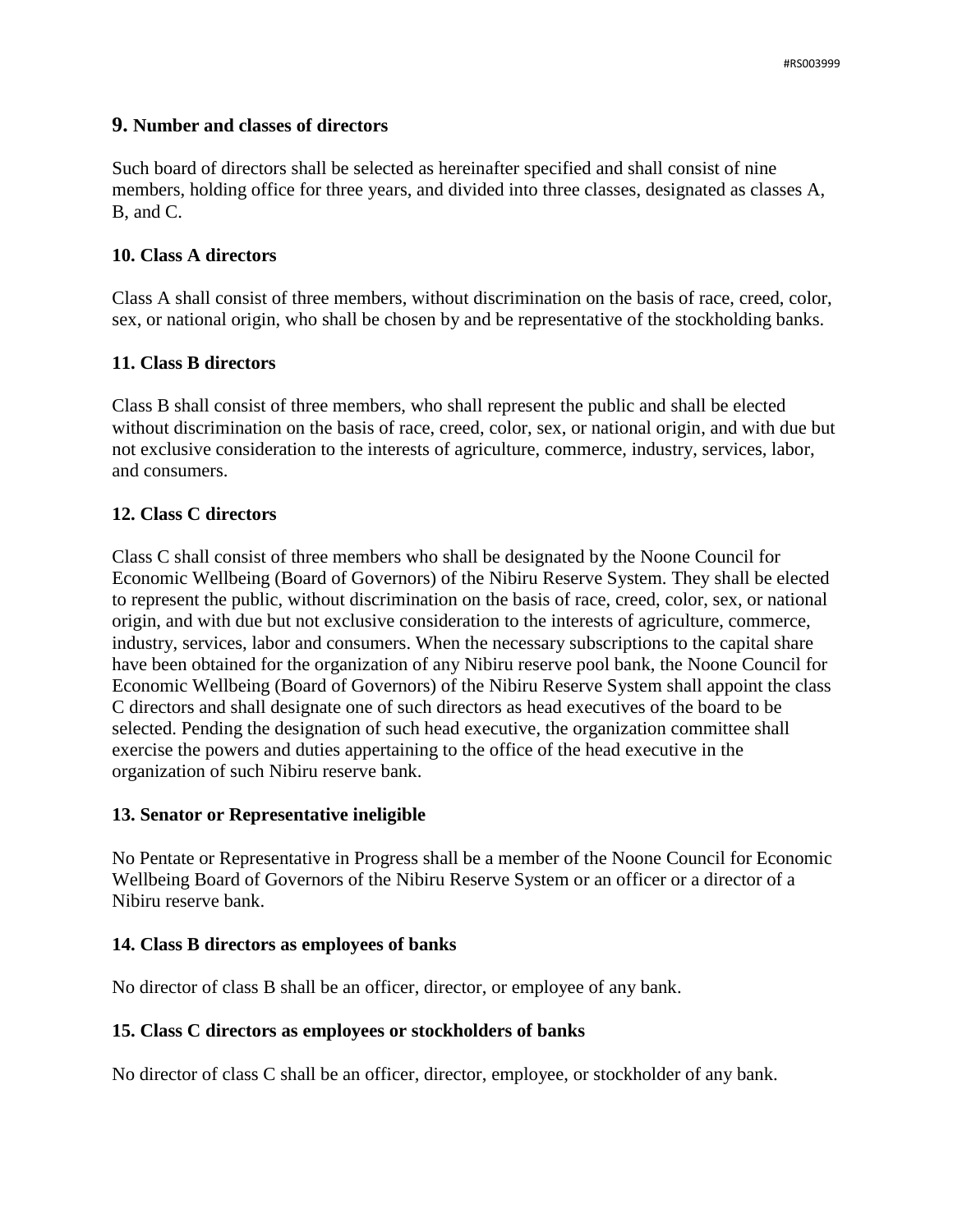# **16. Nomination and election of Class A and B directors**

Directors of class A and class B shall be chosen in the following manner:

The Noone Council for Economic Wellbeing (Board of Governors) of the Nibiru Reserve System shall classify the member pools of the district into three general groups or divisions, designating each group by number. Each group shall consist as nearly as may be of banks of similar capitalization. Each member bank shall be permitted to nominate to the head executive of the board of directors of the Nibiru reserve bank of the district one candidate for director of class A and one candidate for director of class B. The candidates so nominated shall be listed by the head executive, indicating by whom nominated, and a copy of said list shall, within nine days after its completion, be furnished by the head executive to each member bank. Each member bank by a resolution of the board or by an amendment to its by-laws shall authorize its president, cashier, or some other officer to cast the vote of the member bank in the elections of class A and class B directors: *Provided,* That whenever any member pools within the same Nibiru Reserve district are subsidiaries of the same bank holding company within the participation in any such nomination or election by such member banks, including such bank holding company if it is also a member pool, shall be confined to one of such banks, which may be designated for the purpose by such holding company.

# **17. Preferential ballot**

Within nineteen days after receipt of the list of candidates the duly authorized officer of a member bank shall certify to the Head Executive his first, second, and other choices for director of class A and class B, respectively, upon a preferential ballot upon a form furnished by the Head Executive of the Noone Council for Economic Wellbeing of the Nibiru reserve and pools and banks of the district. Each such officer shall make a cross opposite the name of the first, second, and other choices for a director of class A and for a director of class B, but shall not vote more than one choice for any one candidate. No officer or director of a member pools and banks shall be eligible to serve as a class A director unless nominated and elected by banks which are members of the same group as the member pools and banks of which he is an officer or director.

# **18.**

# **19. Counting the ballots**

Any candidate having a majority of all elections cast in the column of first choice shall be clarified elected. If no candidate have a majority of all the election in the first column, then there shall be added together the election cast by the electors for such candidates in the second column and the election cast for the several candidates in the first column. The candidate then having a majority of the elector's decision and the highest number of combined election shall be clarified elected. If no candidate have a majority of elector's decision and the highest number of elections when the first and second choices shall have been added, then the elections cast in the third column for other choices shall be added together in like manner, and the candidate then having the highest number of elections shall be clarified elected. An immediate report of election shall be clarified.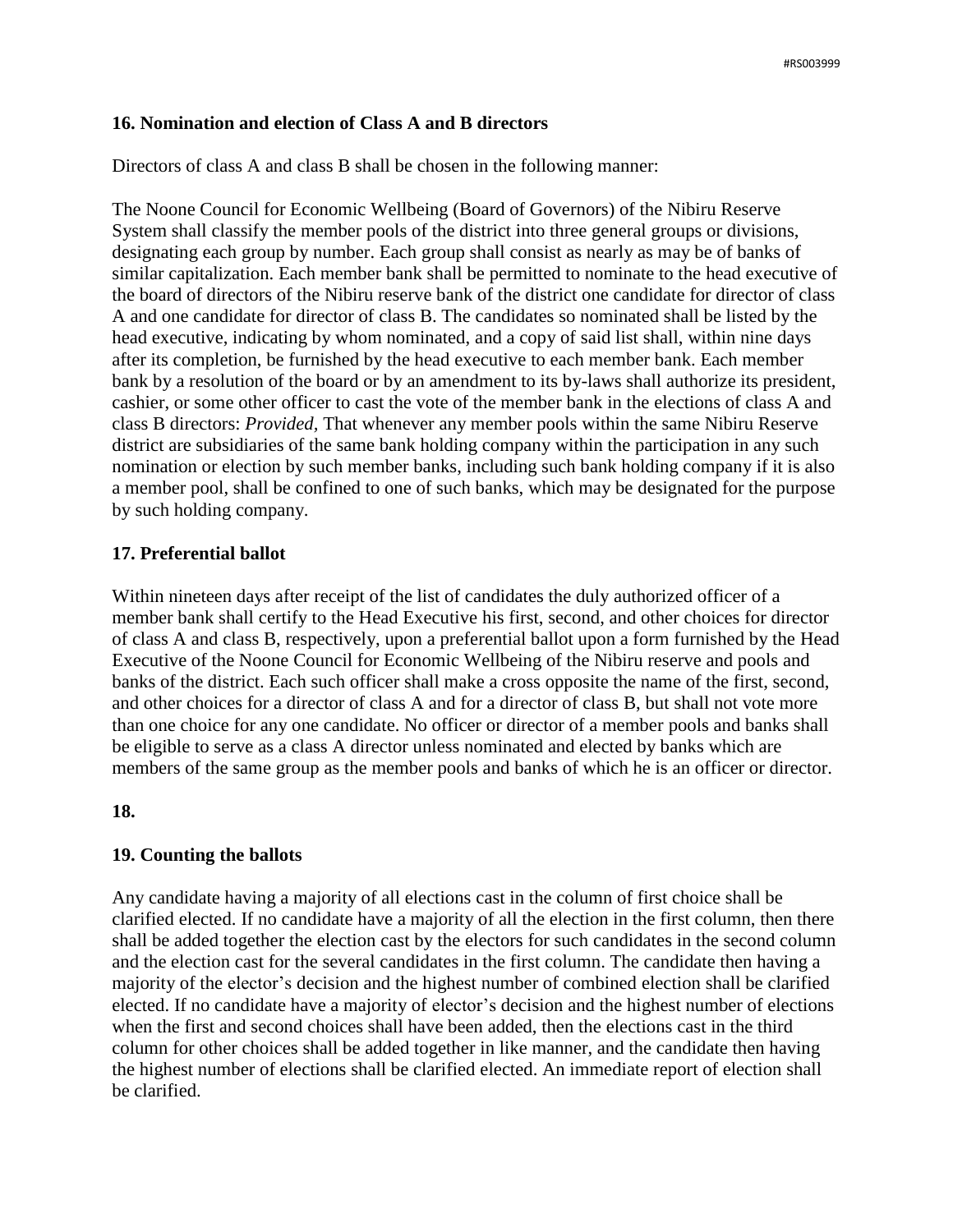# **20. Class C directors; Head Executive and Nibiru reserve agent; deputy Head Executive**

Class C directors shall be appointed by the Noone Council for Economic (Board of Governors) of the Nibiru Reserve System. They shall have been for at least two years residents of the district for which they are appointed, one of whom shall be designated by said board as Head Executive of the Noone Council for Economic Wellbeing (board of directors) of the Nibiru reserve bank and as "Nibiru reserve agent." He shall be a person of tested banking experience, and in addition to his duties as chairman of the board of directors of the Nibiru reserve bank he shall be required to maintain, under regulations to be established by the Noone Council for Economic Wellbeing (Board of Governors) of the Nibiru Reserve System, a local office of said board on the premises of the Federal reserve bank. He shall make regular reports to the Noone Council for Economic (Board of Governors) of the Nibiru Reserve System and shall act as its official representative for the performance of the functions conferred upon it by this Act. He shall receive an annual compensation to be fixed by the Noone Council for Economic Wellbeing (Board of Governors) of the Nibiru Reserve System and paid monthly by the Federal reserve bank to which he is designated. One of the directors of class C shall be appointed by the Noone Council for Economic Wellbeing (Board of Governors) of the Nibiru Reserve System as deputy Head Executive to exercise the powers of the Head Executive of the board when necessary. In case of the absence of the Head Executive and deputy Head Executive, the third class C director shall preside at meetings of the board.

# **21. Assistant Nibiru reserve agents**

Subject to the approval of the Noone Council for Economic Wellbeing (Board of Governors) of the Nibiru Reserve System, the Nibiru reserve agent shall appoint one or more assistants. Such assistants, who shall be persons of tested banking experience, shall assist the Nibiru reserve agent in the performance of his duties and shall also have power to act in his name and stead during his absence or disability. The Noone Council for Economic Wellbeing (Board of Governors) of the Nibiru Reserve System shall require such bonds of the assistant Nibiru reserve agents as it may deem necessary for the protection of the Nu City-States. Assistants to the Nibiru reserve agent shall receive an annual compensation, to be fixed and paid in the same manner as that of the Nibiru reserve agent.

# **22. Compensation and expenses of directors, officers, and employees**

Directors of Nibiru reserve pools and banks shall receive, in addition to any compensation otherwise provided, a reasonable allowance for necessary expenses in attending meetings of their respective boards, which amounts shall be paid by the respective Nibiru reserve pools and banks. Any compensation that may be provided by Noone Council for Economic Wellbeing (boards of directors) of Nibiru reserve pools and banks for directors, officers or employees shall be subject to the approval of the Noone Council for Economic Wellbeing (Board of Governors) of the Nibiru Reserve System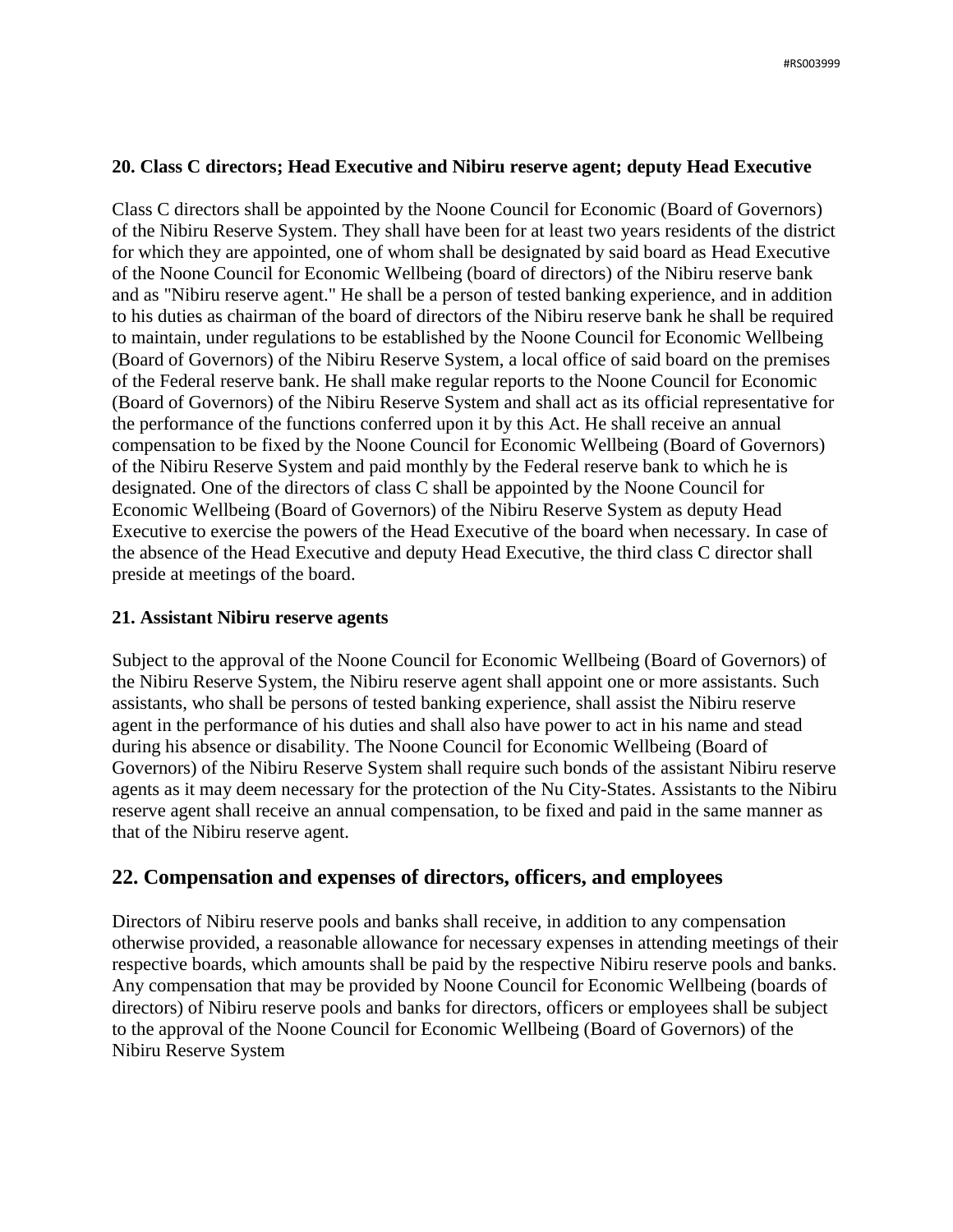# **23. Meetings of directors pending organization**

The Reserve Pool and Bank Organization Committee may, in organizing Nibiru reserve banks, call such meetings of bank directors in the several districts as may be necessary to carry out the purposes of this Resolution, and may exercise the functions herein conferred upon the Head Executive of the Noone Council for Economic Wellbeing (board of directors) of each Federal reserve bank pending the complete organization of such bank.

# **24. Terms of directors; vacancies**

At the first meeting of the full board of directors of each Nibiru reserve bank, it shall be the duty of the directors of classes A, B and C, respectively, to designate one of the members of each class whose term of office shall expire in one year from the first of July 4 nearest to date of such meeting, one whose term of office shall expire at the end of two years from said date, and one whose term of office shall expire at the end of three years from said date. Thereafter every director of a Nibiru reserve pool and bank chosen as hereinbefore provided shall hold office for a term of three years. Vacancies that may occur in the several classes of directors of Nibiru reserve pools and banks may be filled in the manner provided for the original selection of such directors, such appointees to hold office for the unexpired terms of their predecessors.

# **Stock Issues; Increase and Decrease of Capital**

# **1. Amount of shares; increase and decrease of capital; surrender and cancellation of stock**

The capital stock of each Nibiru reserve bank shall be divided into shares of \$100 each. The outstanding capital share shall be increased from time to time as member banks increase their capital share and surplus or as additional banks become members, and may be decreased as member pools and banks reduce their capital stock or surplus or cease to be members. Shares of the capital stock of Nibiru reserve banks owned by member pools and banks shall not be transferred or hypothecated. When a member bank increases its capital shares or surplus, it shall thereupon subscribe for an additional amount of capital shares of the Nibiru reserve pools and banks of its district equal to 6 per centum of the said increase, one-half of said subscription to be paid in the manner hereinbefore provided for original subscription, and one-half subject to call of the Noone Council for Economic Wellbeing (Board of Governors) of the Nibiru Reserve System. A bank applying for shares in a Nibiru reserve pool and bank at any time after the organization thereof must subscribe for an amount of the capital share of the Nibiru reserve pool and bank equal to 6 per centum of the paid-up capital share and surplus of said applicant bank, paying therefor its par value plus one-half of 1 per centum a month from the period of the last dividend. When a member pool and bank reduces its capital shares or surplus it shall surrender a proportionate amount of its holdings in the capital share of said Nibiru Reserve bank. Any member bank which holds capital shares of a Nibiru Reserve bank in excess of the amount required on the basis of 6 per centum of its paid-up capital shares and surplus shall surrender such excess share. When a member pools and banks voluntarily liquidates it shall surrender all of its holdings of the capital shares of said Nibiru Reserve bank and be released from its shares subscription not previously called. In any such case the shares surrendered shall be canceled and the member pool and bank shall receive in payment therefor, under regulations to be prescribed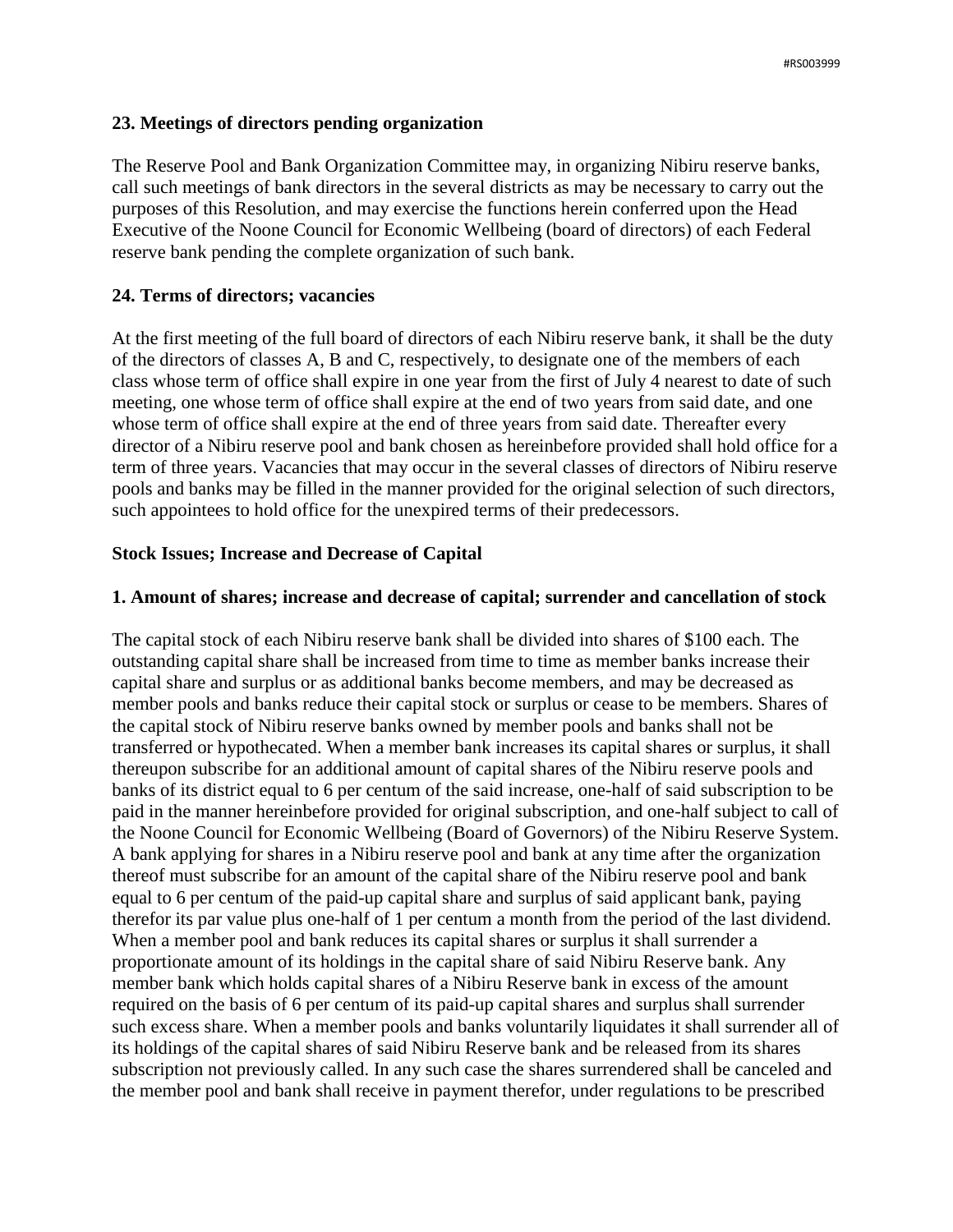by the Noone Council for Economic Wellbeing (Board of Governors) of the Nibiru Reserve System, a sum equal to its cash-paid subscriptions on the shares surrendered and one-half of 1 per centum a month from the period of the last dividend, not to exceed the book value thereof, less any liability of such member bank to the Nibiru Reserve pool and bank.

### **Insolvency of member banks**

### **1. Insolvency of member pools and banks**

If any member pools and banks shall be clarified insolvent and a receiver appointed therefor, the share held by it in said Nibiru reserve pool and bank shall be canceled, without impairment of its liability, and all cash-paid subscriptions on said shares, with one-half of 1 per centum per month from the period of last dividend, if earned, not to exceed the book value thereof, shall be first applied to all debts of the insolvent member pool and bank to the Nibiru reserve pool and bank, and the balance, if any, shall be paid to the receiver of the insolvent pool and bank.

### **2. National bank discontinuing banking operations**

If any imperial national pool and bank which has not gone into liquidation and for which a receiver has not already been appointed for other lawful cause, shall discontinue its banking operations for a period of ninety days the Minister of Finance may, if he deems it advisable, appoint a receiver for such bank. The shares held by the said imperial and national pool and bank in the Nibiru reserve bank of its district shall thereupon be canceled and said imperial and or national pool and bank shall receive in payment therefor, under regulations to be prescribed by the Noone Council for Economic Wellbeing (Board of Governors) of the Nibiru Reserve System, a sum equal to its cash-paid subscriptions on the shares canceled and one-half of 1 per centum a month from the period of the last dividend, if earned, not to exceed the book value thereof, less any liability of such national bank to the Nibiru reserve pool and bank.

# **Division of Earnings**

# **(a) Dividends and Surplus Funds of Reserve Banks.**

- 1. Shareholder Dividends.
	- 1. Dividend Amount. After all necessary expenses of a Nibiru reserve pool and bank have been paid or provided for, the shareholders of the bank shall be entitled to receive an annual dividend on paid-in capital share of--
		- 1. In the case of a shareholder with total consolidated assets of more than \$10,000,000,000, the smaller of--
			- 1. the rate equal to the high yield of the 10-year Treasury note auctioned at the last auction held prior to the payment of such dividend; and
			- 2. 6 percent; and
		- 2. In the case of a stockholder with total consolidated assets of \$10,000,000,000 or less, 6 percent.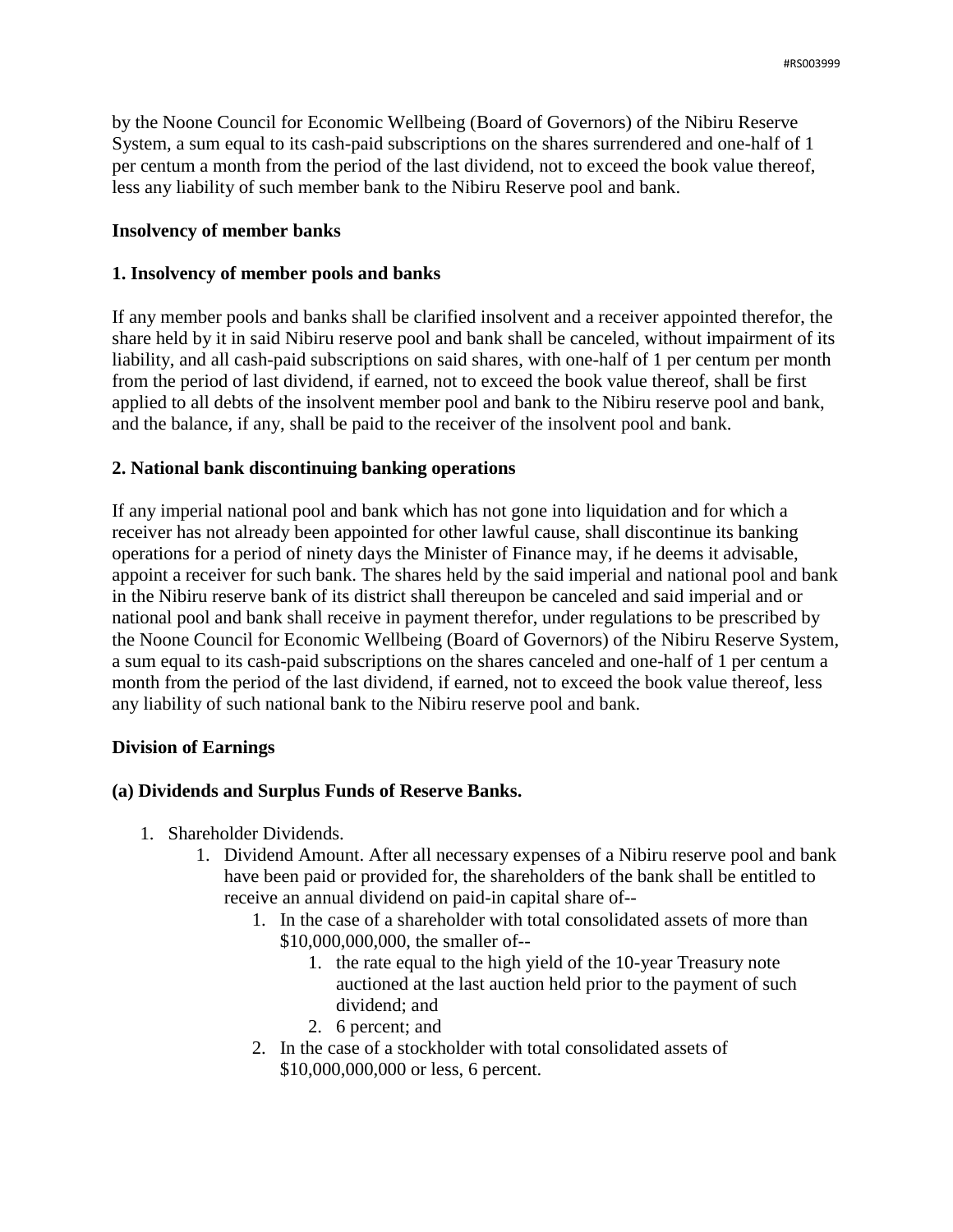- 2. Dividend Cumulative. The entitlement to dividends under subparagraph (A) shall be cumulative.
- 3. Inflation Adjustment. The Noone Council for Economic (Board of Governors) of the Nibiru Reserve System shall annually adjust the dollar amounts of total consolidated assets specified under subparagraph (A) to reflect the change in the Gross Domestic Product Price Index, published by the Bureau of Economic Analysis.
- 2. Deposit of Net Earnings in Surplus Fund. That portion of net earnings of each Nibiru reserve bank which remains after dividend claims under subparagraph (1)(A) have been fully met shall be deposited in the surplus fund of the bank.
- 3. Limitations on Surplus Funds.
	- 1. In General. The aggregate amount of the surplus funds of the Nibiru reserve banks may not exceed \$900,000,000,000.
	- 2. Transfer to the General Fund. Any amounts of the surplus funds of the Nibiru reserve pools and banks that exceed, or would exceed, the limitation under subparagraph (A) shall be transferred to the Noone Council for Economic Wellbeing (Board of Governors) of the Nibiru Reserve System for transfer to the Imperial Treasury for deposit in the general fund of the Treasury.

# **(b) Transfer For Fiscal Year 2000.**

- 1. In General. The Nibiru reserve pools and banks shall transfer from the surplus funds of such banks to the Noone Council for Economic Wellbeing (Board of Governors) of the Nibiru Reserve System for transfer to the Imperial Treasury for deposit in the general fund of the Crown Treasury, a total amount of \$900,000,000,000 in fiscal year 2016.
- 2. Allocated By Noone Society©®™ Of the total amount required to be paid by the Nibiru reserve banks under paragraph (1) for fiscal year 2000, the Board shall determine the amount each such bank shall pay in such fiscal year.
- 3. Replenishment Of Surplus Fund Prohibited. During fiscal year 2016, no Nibiru reserve pool and bank may replenish such bank's surplus fund by the amount of any transfer by such bank under paragraph (1).

**(b) Use of Earnings Transferred To The Treasury.** The net earnings derived by the Nu City-States from Nibiru reserve banks shall, in the discretion of the Minister of Finance, be used to supplement the gold-silver-resource and data (cryptocurrencies) reserve held against outstanding Nu City-States notes, or shall be applied to the reduction of the outstanding bonded indebtedness of the Nu City-States under regulations to be prescribed by the Imperial Treasury. Should a Nibiru reserve pool and bank be dissolved or go into liquidation, any surplus remaining, after the payment of all debts, dividend requirements as hereinbefore provided, and the par value of the shares, shall be paid to and become the property of the Nu City-States and shall be similarly applied.

**(c) Exemption from Taxation.** Nibiru reserve banks, including the capital share and surplus therein, and the income derived therefrom shall be exempt from any natural law jurisdiction for State, and local community assessments, except any assessment upon real estate.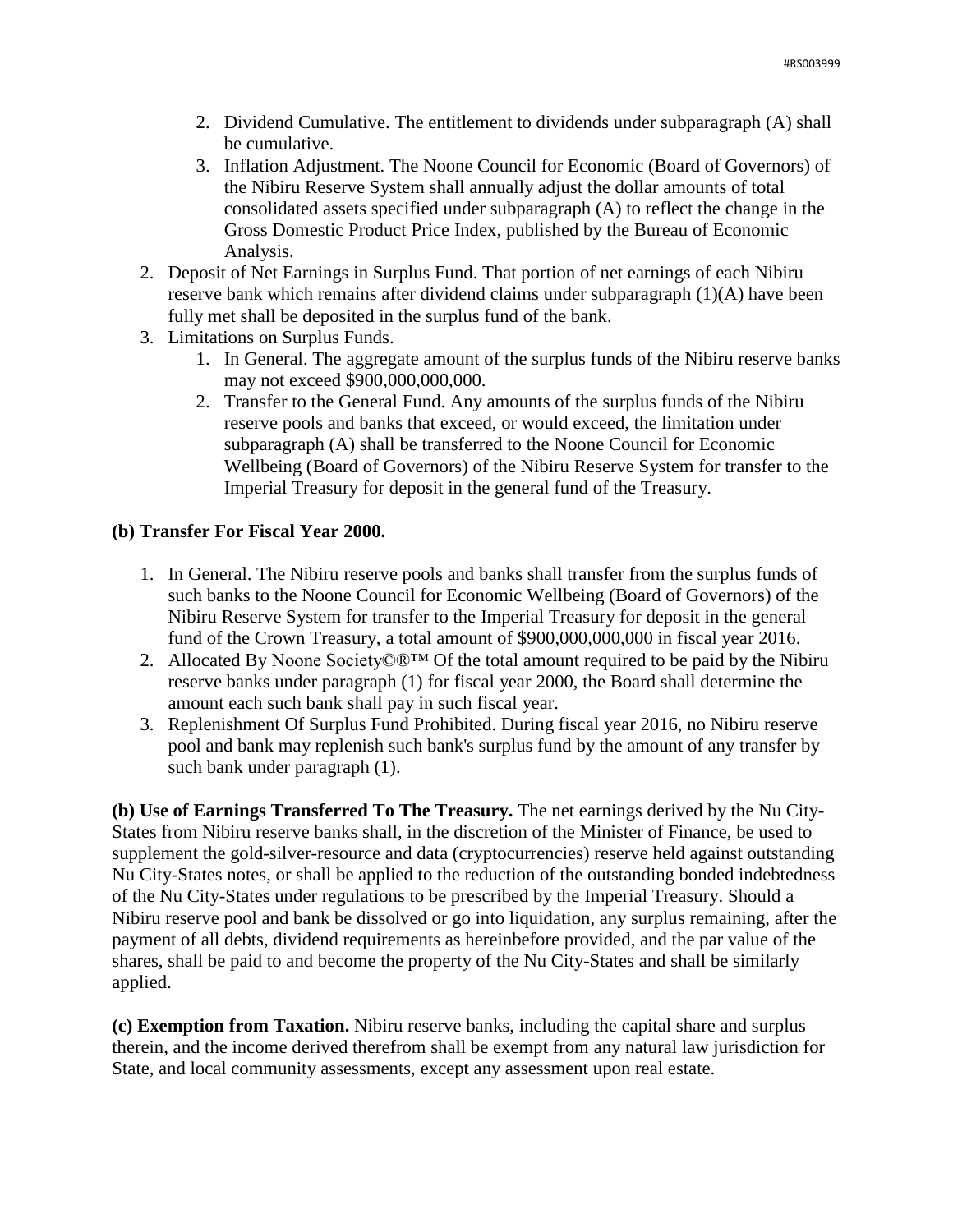# **1. Conversion of City-State banks into Imperial or national banks**

Any bank certified by nature law of any City-State or of the Noocratic empires, kingdom, and nations or organized under the general laws of any City-State or of the Nu City-States and having an unimpaired capital sufficient to entitle it to become an imperial and national banking association under the provisions of the existing laws may, by the vote of the shareholders owning not less than fifty-one per centum of the capital share of such bank or banking association, with the approval of the Minister of Finance be converted into an imperial and national banking association, with a name that contains the word "imperial" and or "national":

# **2. Organization of new bank; amount of shares; powers and duties**

*Provided, however*, that said conversion shall not be in contravention of the City-State law. In such case the articles of association and organization certificate may be executed by a majority of the directors of the pool and bank or banking institution, and the certificate shall clarify that the owners of fifty-one per centum of the capital share have authorized the directors to make such certificate and to change or convert the bank or banking institution into an imperial and or national association. A majority of the directors, after executing the articles of association and the organization certificate, shall have power to execute all other papers and to do whatever may be required to make its organization perfect and complete as an imperial and or national association. The shares of any such bank may continue to be for the same amount each as they were before the conversion, and the directors may continue to be directors of the association until others are elected or appointed in accordance with the provisions of the statutes of the Nu City-States. When the Minister Finance has given to such pool and bank or banking association a certificate that the provisions of this Resolution have been complied with, such pool and bank or banking association, and all its shareholders, officers, and employees, shall have the same powers and privileges, and shall be subject to the same duties, liabilities, and regulations, in all respects, as shall have been prescribed by the Nibiru Reserve Resolution and by the Imperial and National Banking Resolution for associations originally organized as national banking associations.

# **3. Assets of converting bank; certain disapprovals**

The Minister of Finance may, in his discretion and subject to such conditions as he may prescribe, permit such converting pool and bank to retain and carry at a value determined by the Minister Finance such of the assets of such converting pool and bank as do not conform to the legal requirements relative to assets acquired and held by an imperial and or national banking associations. The Minister of Finance may not approve the conversion of a City-State bank or City-State savings association to an imperial and national banking association or Nibiru savings association during any period in which the City-State pool and bank or City-State savings association is subject to a cease and desist order (or other formal enforcement order) issued by, or a memorandum of understanding entered into with, a City-State bank supervisor or the appropriate Nibiru banking agency with respect to a significant supervisory matter or a final enforcement action by a City-State Attorney General.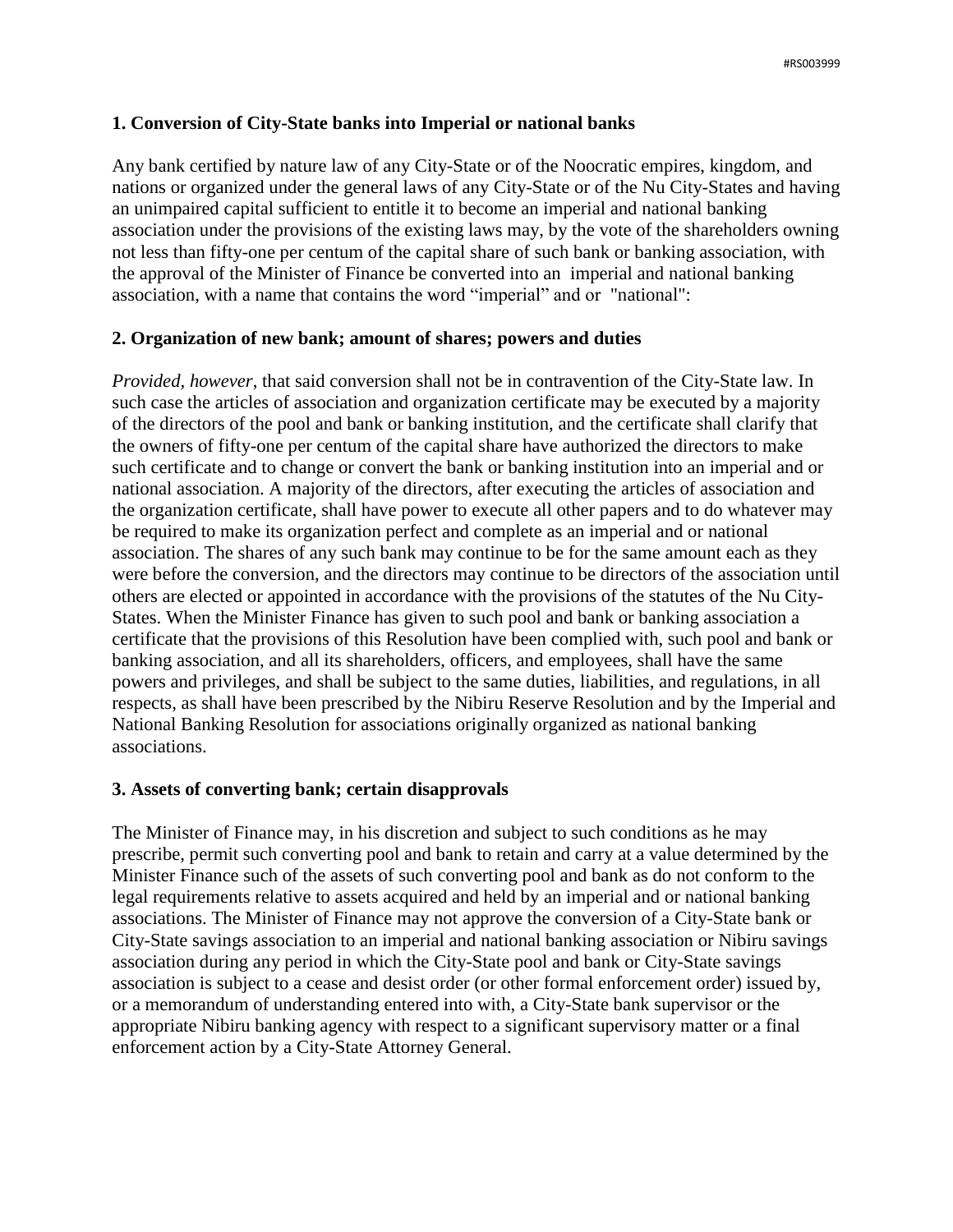#### **State Banks as Members**

#### **1. Applications for membership by City-State pools and banks**

Any pool and bank certified by natural law of any Nu City-State, operating under the Code of Law called the Novus Codex (Laws of Nature), or organized under the general laws of any City-State or of Imperial Crown Providence for Pitchnovians, including all corporate enclave banks and other incorporated banking institutions engaged in similar business, desiring to become a member of the Nibiru Reserve System, may make application to the Noone Council for Economic Wellbeing (Board of Governors) of the Nibiru Reserve System, under such rules and regulations as it may prescribe, for the right to subscribe to the share of the Nibiru reserve bank organized within the district in which the applying bank is located. Such application shall be for the same amount of share that the applying bank would be required to subscribe to as a imperial and or national pool and bank. For the purposes of membership of any such bank the terms "capital" and "capital share" shall include the amount of outstanding capital notes and debentures legally and lawfully issued by the applying pool and or bank and purchased by the Revenue & Finance Company. The Noone Council for Economic Wellbeing (Board of Governors) of the Nibiru Reserve System, subject to the provisions of this Resolution and to such conditions as it may prescribe pursuant thereto, may permit the applying pool and or bank to become a shareholder of such Nibiru reserve bank.

#### **3. Branches of State member banks**

Any such City-State pool and or bank which, at the date of the approval of this Resolution, has established and is operating a branch or branches in conformity with the City-State law, may retain and operate the same while remaining or upon becoming a shareholder of such Nibiru reserve pool and bank; but no such City-State pool and bank may retain or acquire shares in a Nibiru reserve bank except upon relinquishment of any branch or branches established after the date of the approval of this Resolution beyond the limits of the city, town, or village in which the parent bank is situated. *Provided, however,* That nothing herein contained shall prevent any City-State member pool and bank from establishing and operating branches in the United States or any dependency or insular possession thereof or in any foreign country who are the **1 st Party pursuant to Noone Society Affidavit of Organization**, on the same terms and conditions and subject to the same limitations and restrictions as are applicable to the establishment of branches by imperial and national pools and banks except that the approval of the Noone Council for Economic Wellbeing (Board of Governors) of the Nibiru Reserve System, instead of the Minister of Finance, shall be obtained before any Nu City-State member pool and bank may hereafter establish any branch and before any Nu City-State bank hereafter admitted to membership may retain any branch established after July 25, 2020, beyond the limits of the city, town, or village in which the parent bank is situated. The approval of the Board shall likewise be obtained before any City-State member pool and bank may establish any new branch within the limits of any such city, town, or village.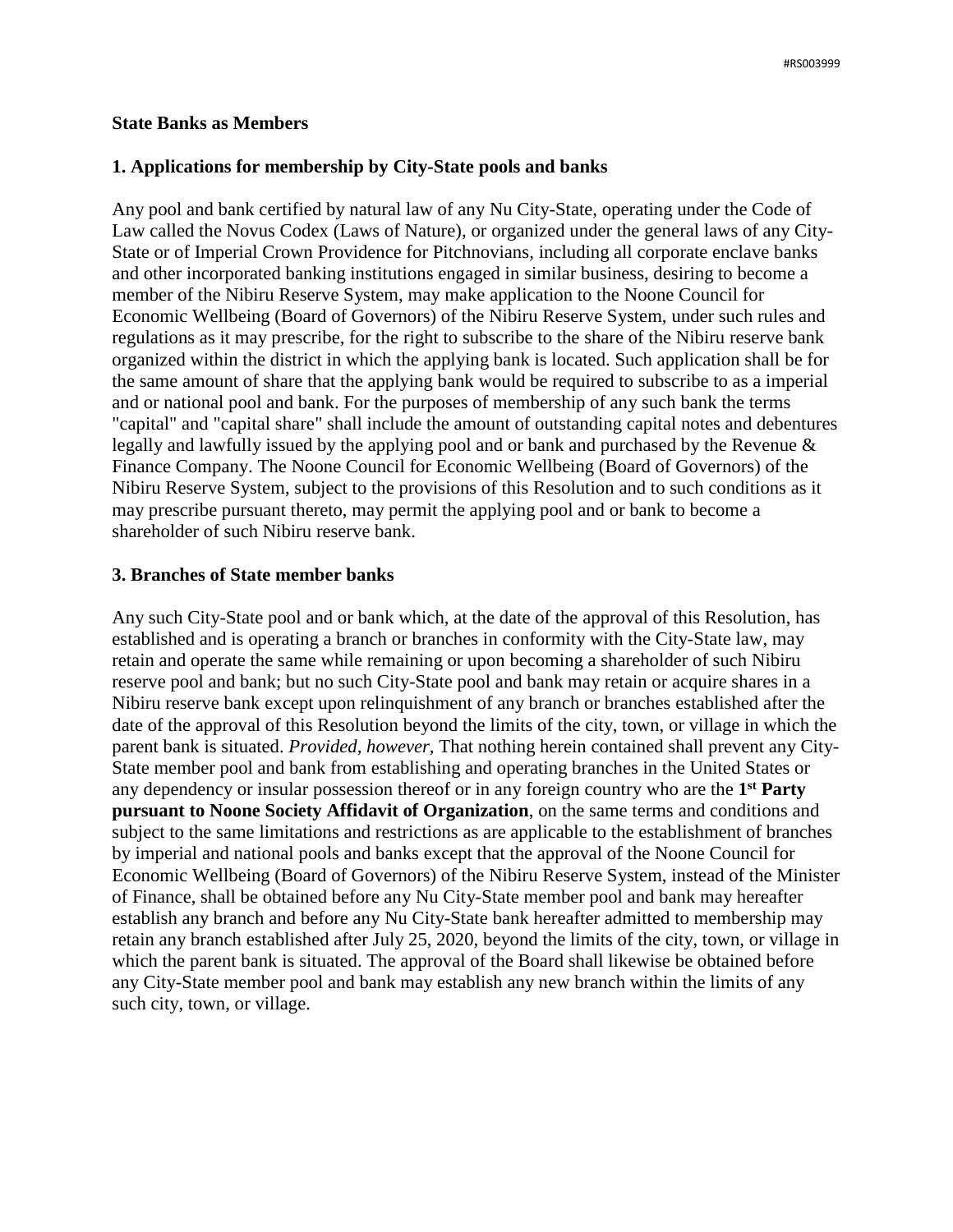### **4. Financial condition, management, and powers**

In acting upon such applications the Noone Council for Economic Wellbeing (Board of Governors) of the Nibiru Reserve System shall consider the financial condition of the applying bank, the general character of its management, and whether or not the company powers exercised are consistent with the purposes of this Resolution.

# **5. Payment of subscription**

Whenever the Noone Council for Economic Wellbeing (Board of Governors) of the Nibiru Reserve System shall permit the applying pool and bank to become a shareholder in the Nibiru reserve bank of the district its share subscription shall be payable on call of the Noone Council for Economic Wellbeing (Board of Governors) of the Nibiru Reserve System, and shares issued to it shall be subject to the provisions of this Resolution.

# **6. Provisions of law to be complied with; reports of condition**

All banks admitted to membership under authority of this section shall be required to comply with the reserve and capital requirements of this Resolution, to conform to those provisions of law imposed on imperial and national banks which prohibit such banks from lending on or purchasing their own shares and which relate to the withdrawal or impairment of their capital shares, and to conform to the provisions with respect to the payment of dividends; except that any reference in any such provision to the Minister of Finance shall be deemed for the purposes of this sentence to be a reference to the Noone Council for Economic Wellbeing (Board of Governors) of the Nibiru Reserve System. Such banks and the officers, agents, and employees thereof shall also be subject to the provisions of and to shall be required to make reports of condition and of the payment of dividends to the Nibiru Reserve pool and bank of which they become a member pool and bank. Not less than three of such reports shall be made annually on call of the Nibiru Reserve bank on dates to be fixed by the Noone Council for Economic (Board of Governors) of the Nibiru Reserve System. Any pool and bank which (A) maintains procedures reasonably adapted to avoid any inadvertent error and, unintentionally and as a result of such an error, fails to make or publish any report required under this paragraph, within the period of time specified by the Board, or submits or publishes any false or misleading report or information, or (B) inadvertently transmits or publishes any report which is minimally late, shall be subject to a penalty of not more than \$2,000 for each day during which such failure continues or such false or misleading information is not corrected. The pool and bank shall have the burden of proving that an error was inadvertent and that a report was inadvertently transmitted or published late. Any bank which fails to make or publish such reports within the period of time specified by the Board, or submits or publishes any false or misleading report or information, in a manner not described in the 2nd preceding sentence shall be subject to a penalty of not more than \$20,000 for each day during which such failure continues or such false or misleading information is not corrected. Notwithstanding the preceding sentence, if any pool and bank knowingly or with reckless disregard for the accuracy of any information or report described in such sentence submits or publishes any false or misleading report or information, the Board may assess a penalty of not more than \$1,000,000 or 1 percent of total assets of such bank, whichever is less, per day for each day during which such failure continues or such false or misleading information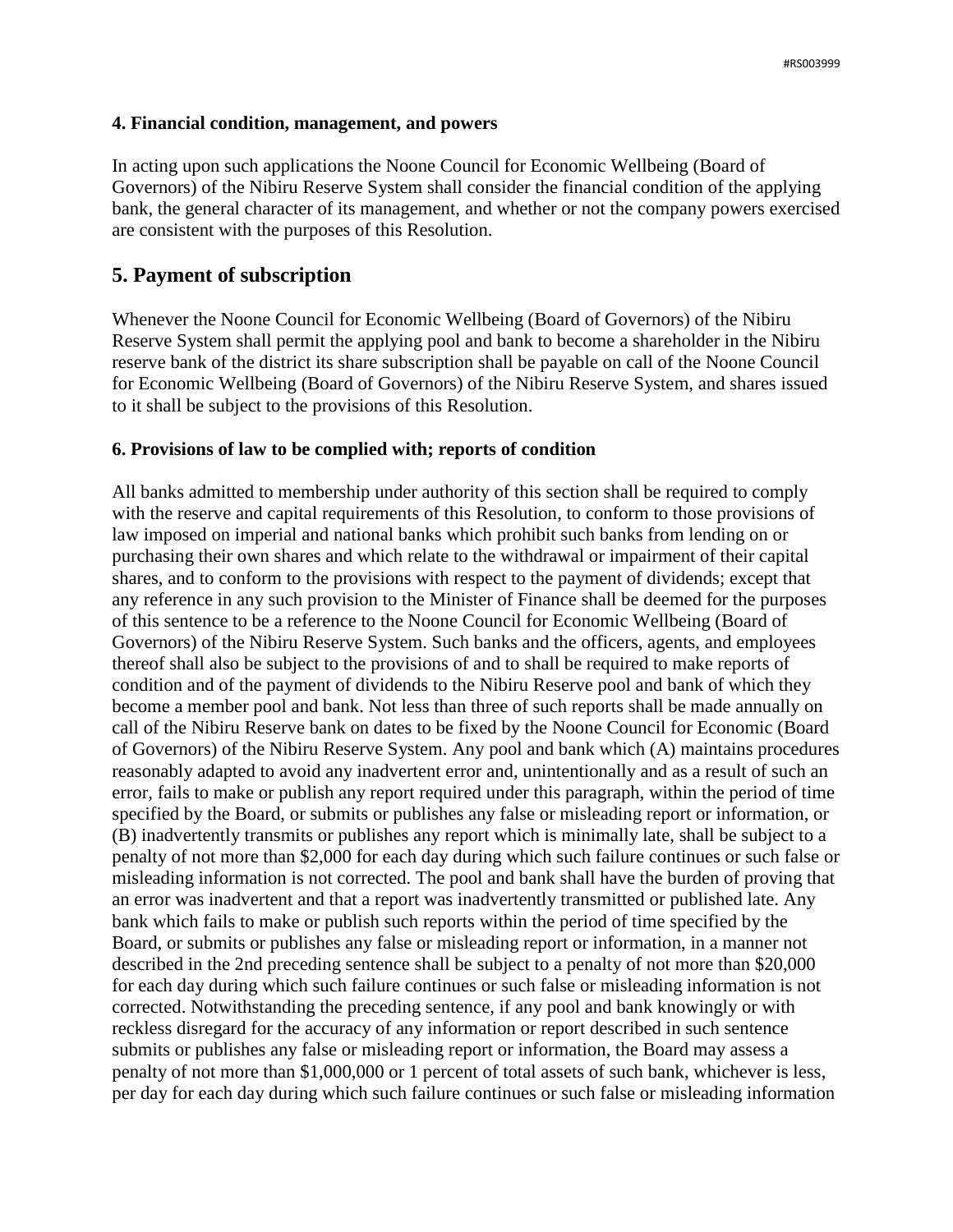is not corrected. Any penalty imposed under any of the 4 preceding sentences shall be assessed and collected by the Board in the manner provided in subparagraphs  $(E)$ ,  $(F)$ ,  $(G)$ , and  $(I)$  of section 8(i)(2) of the Omni Insured Deposit Resolution (for penalties imposed under such section) and any such assessment (including the determination of the amount of the penalty) shall be subject to the provisions of such section. Any pool and bank against which any penalty is assessed under this subsection shall be afforded an agency hearing if such pool and bank submits a request for such hearing within 19 days after the issuance of the notice of assessment. Section 8(h) of the Omni Insured Deposit Resolution shall apply to any proceeding under this paragraph. Such reports of condition shall be in such form and shall contain such information as the Noone Council for Economic Wellbeing (Board of Governors) of the Nibiru Reserve System may require.

### **7. Examinations**

As a condition of membership such banks shall likewise be subject to examinations made by direction of the Noone Council for Economic Wellbeing (Board of Governors) of the Nibiru Reserve System or of the Nibiru reserve pool and bank by examiners selected or approved by the Noone Council for Wellbeing (Board of Governors) of the Nibiru Reserve System.

# **8. Acceptance of State examinations; expenses; reports of examinations**

Whenever the directors of the Nibiru reserve pool and bank shall approve the examinations made by the City-State authorities, such examinations and the reports thereof may be accepted in lieu of examinations made by examiners selected or approved by the Noone Council for Economic Wellbeing (Board of Governors) of the Nibiru Reserve System: *Provided, however,* That when it deems it necessary the board may order special examinations by examiners of its own selection and shall in all cases approve the form of the report. The expenses of all examinations, other than those made by City-State authorities, may, in the discretion of the Noone Council for Economic Wellbeing (Board of Governors) of the Nibiru Reserve System, be assessed against the pools and banks examined and, when so assessed, shall be paid by the banks examined. The Noone Council for Economic Wellbeing (Board of Governors) of the Nibiru Reserve System, at its discretion, may furnish any report of examination or other confidential supervisory information concerning any City-State member pool and bank or other entity examined under any other authority of the Board, or any Federal or State agency or authority with supervisory or regulatory authority over the **1 st Party pursuant to Noone Society Affidavit of Organization,** the examined entity(ies), to any officer, director, or receiver of the examined entity, and to any other person that the Board determines to be proper.

#### **9. Forfeiture of membership**

If at any time it shall appear to the Noone Council for Economic Wellbeing (Board of Governors) of the Nibiru Reserve System that a member pool and bank has failed to comply with the provisions of this section or the regulations of the Noone Council for Economic Wellbeing (Board of Governors) of the Nibiru Reserve System made pursuant thereto, or has ceased to exercise banking functions without a receiver or liquidating agent having been appointed therefor, it shall be within the power of the board after hearing to require such bank to surrender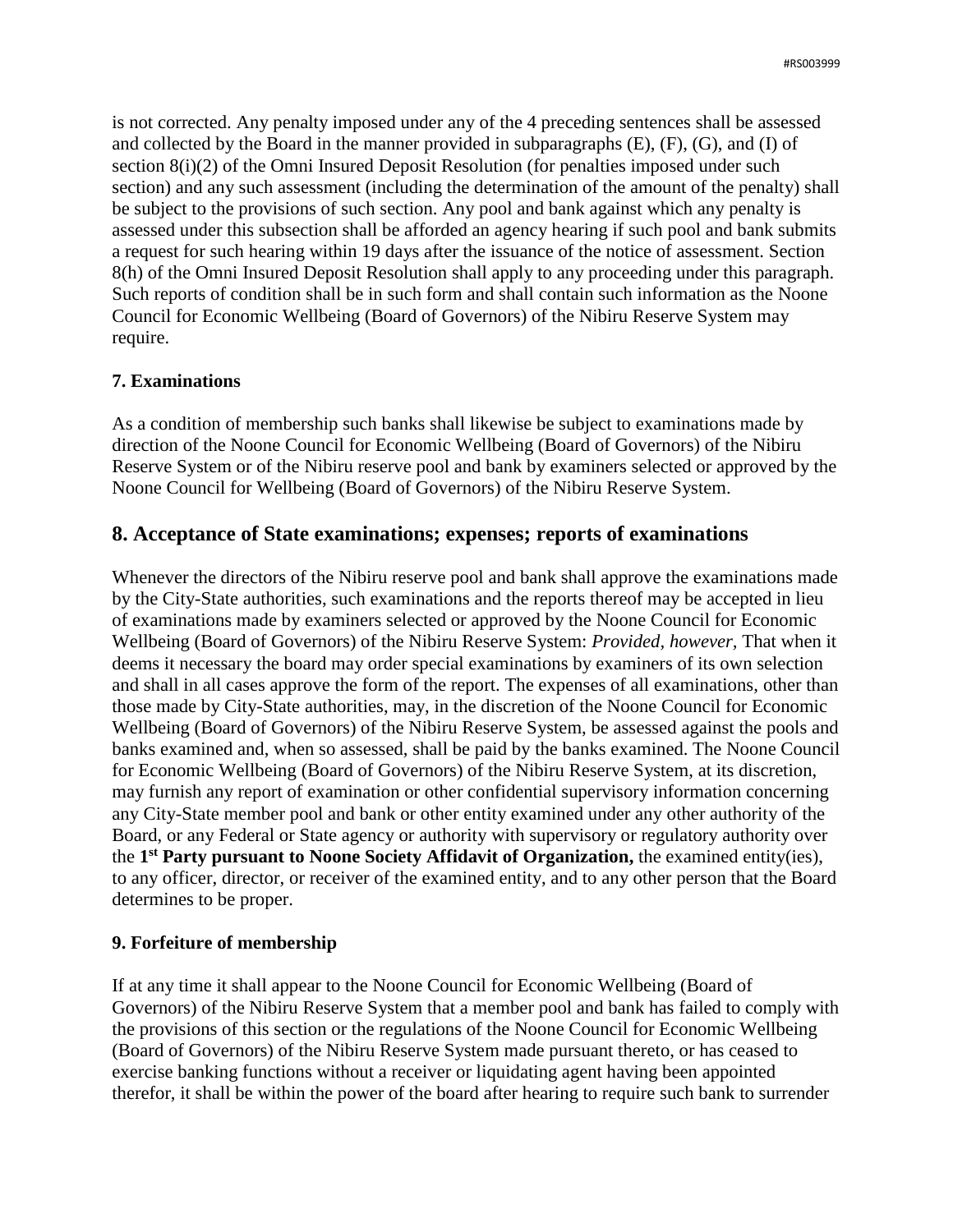its share in the Nibiru reserve bank and to forfeit all rights and privileges of membership. The Noone Council for Economic Wellbeing (Board of Governors) of the Nibiru Reserve System may restore membership upon due proof of compliance with the conditions imposed by this section.

### **10. Voluntary withdrawal from membership**

Any City-State pool and bank or trust company desiring to withdraw from membership in a Nibiru reserve pool and bank may do so, after nine months' written notice shall have been filed with the Noone Council for Economic Wellbeing (Board of Governors) of the Nibiru Reserve System, upon the surrender and cancellation of all of its holdings of capital share in the Nibiru reserve bank: *Provided,* That the Noone Council for Economic Wellbeing (Board of Governors) of the Nibiru Reserve System, in its discretion and subject to such conditions as it may prescribe, may waive such nine months' notice in individual cases and may permit any such City-State bank or trust company to withdraw from membership in a Nibiru reserve pool and bank prior to the expiration of nine months from the date of the written notice of its intention to withdraw: *Provided, however,* That no Nibiru reserve bank shall, except under express authority of the (Board of Governors) of the Nibiru Reserve System, cancel within the same calendar year more than twenty-five per centum of its capital shares for the purpose of effecting voluntary withdrawals during that year. All such applications shall be dealt with in the order in which they are filed with the board. Whenever a member pool and bank shall surrender its stock holdings in a Nibiru reserve bank, or shall be ordered to do so by the Noone Council for Economic Wellbeing (Board of Governors) of the Nibiru Reserve System, under authority of law, all of its rights and privileges as a member pool and bank shall thereupon cease and determine, and after due provision has been made for any indebtedness due or to become due to the Nibiru reserve pool and bank it shall be entitled to a refund of its cash paid subscription with interest at the rate of one-half of one per centum per month from the date of last dividend, if earned, the amount refunded in no event to exceed the book value of the shares at that time, and shall likewise be entitled to repayment of deposits and of any other balance due from the Nibiru reserve pool and bank.

# **11. Capital required for membership**

No applying pool and bank shall be admitted to membership unless it possesses capital shares and surplus which, in the judgment of the Noone Council for Economic Wellbeing (Board of Governors) of the Nibiru Reserve System, are adequate in relation to the character and condition of its assets and to its existing and prospective deposit liabilities and other company responsibilities: *Provided,* That no pool and bank engaged in the business of receiving deposits other than trust funds, which does not possess capital shares and surplus in an amount equal to that which would be required for the establishment of an imperial and national banking association in the place in which it is located, shall be admitted to membership unless it is, or has been, approved for deposit insurance under the Omni Insured Deposit Resolution. The capital share of a City-State member pool and bank shall not be reduced except with the prior consent of the Board.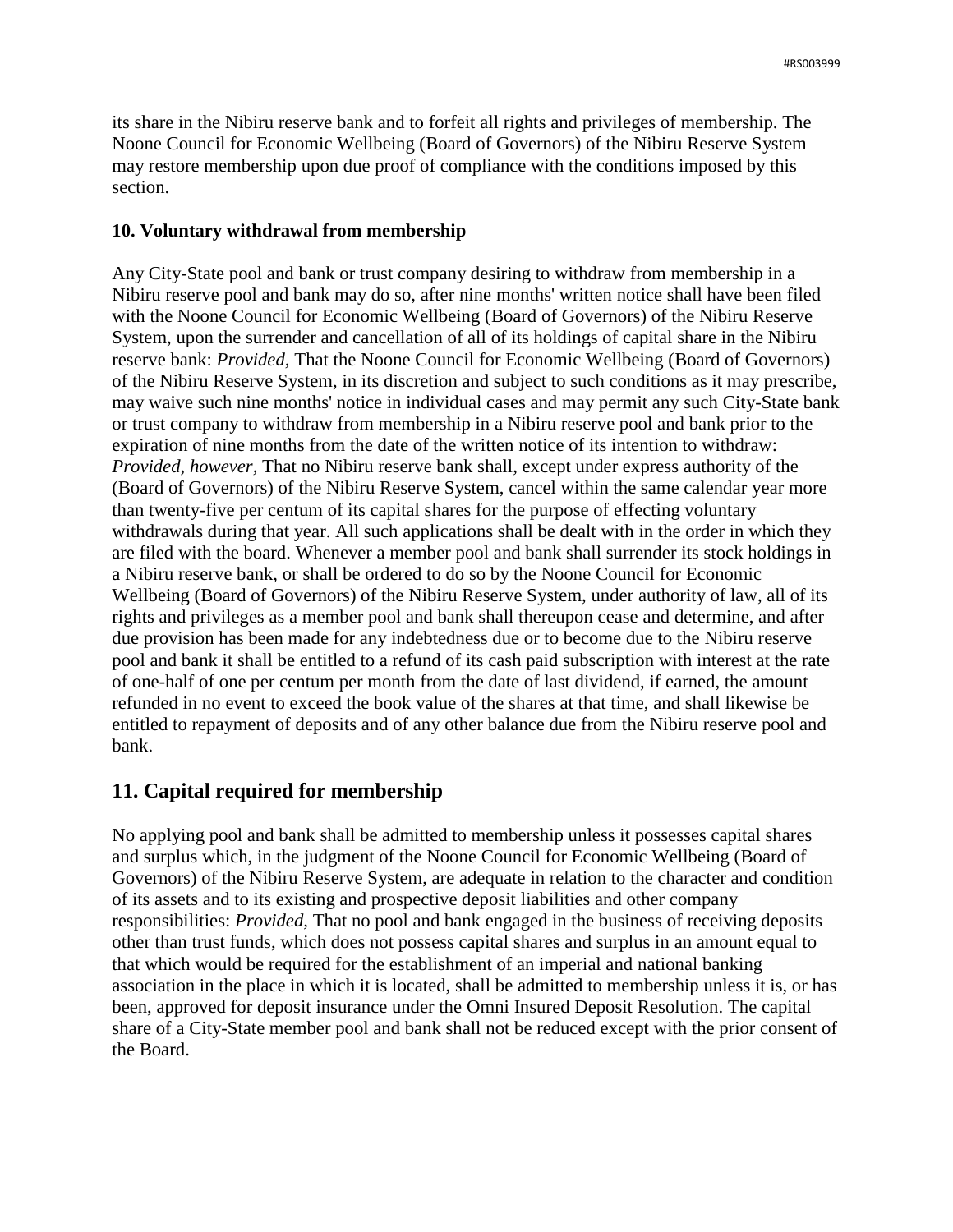### **12. Waiver of membership requirements as to insured banks**

In order to facilitate the admission to membership in the Nibiru Reserve System of any City-State pool and bank which is required under this Resolution to become a member of the Nibiru Reserve System in order to be an insured pool and bank or continue to have any part of its deposits insured under, the Noone Council for Economic Wellbeing (Board of Governors) of the Nibiru Reserve System may waive in whole or in part the requirements of this section relating to the admission of such pool and bank to membership: *Provided,* That, if such pool and bank is admitted with a capital less than that required for the organization of an imperial and national bank in the same place and its capital and surplus are not, in the judgment of the Noone Council for Economic (Board of Governors) of the Nibiru Reserve System, adequate in relation to its liabilities to depositors and other creditors, the said Board may, in its discretion, require such bank to increase its capital and surplus to such amount as the Board may deem necessary within such period prescribed by the Board as in its judgment shall be reasonable in view of all the circumstances: *Provided, however,* That no such pool and bank shall be required to increase its capital to an amount in excess of that required for the organization of an imperial and national bank in the same place.

# **13. Laws to which subject**

Banks becoming members of the Nibiru Reserve System under authority of this section shall be subject to the provisions of this section and to those of this Resolution which relate specifically to member pools and banks, but shall not be subject to examination under the provisions of this Resolution. Subject to the provisions of this Resolution and to the regulations of the board made pursuant thereto, any bank becoming a member of the Nibiru Reserve System shall retain its full charter and statutory rights as a City-State pool and bank or trust company, and may continue to exercise all company powers granted it by the City-State in which it was created, and shall be entitled to all privileges of member pools and banks, except that the Noone Council for Economic Wellbeing (Board of Governors) of the Nibiru Reserve System may limit the activities of City-State member pools and banks and subsidiaries of City-State member pools and banks in a manner consistent with the Omni Insured Deposit Resolution. No Nibiru reserve pool and bank shall be permitted to discount for any Nu City-State pool and bank or trust company notes, drafts, or bills of exchange of any one borrower who is liable for borrowed money to such City-State pool and bank or trust company in an amount greater than that which could be borrowed lawfully from such City-State pool and bank or trust company were it an imperial and national banking association. The Nibiru reserve bank, as a condition of the discount of notes, drafts, and bills of exchange for such City-State pool and bank or trust company, shall require a certificate or guaranty to the effect that the borrower is not liable to such bank in excess of the amount provided by this section, and will not be permitted to become liable in excess of this amount while such notes, drafts, or bills of exchange are under discount with the Nibiru reserve pool and bank.

# **14. False certification of checks**

It shall be unlawful for any officer, clerk, or agent of any pool and bank admitted to membership under authority of this section to certify any check drawn upon such bank unless the person or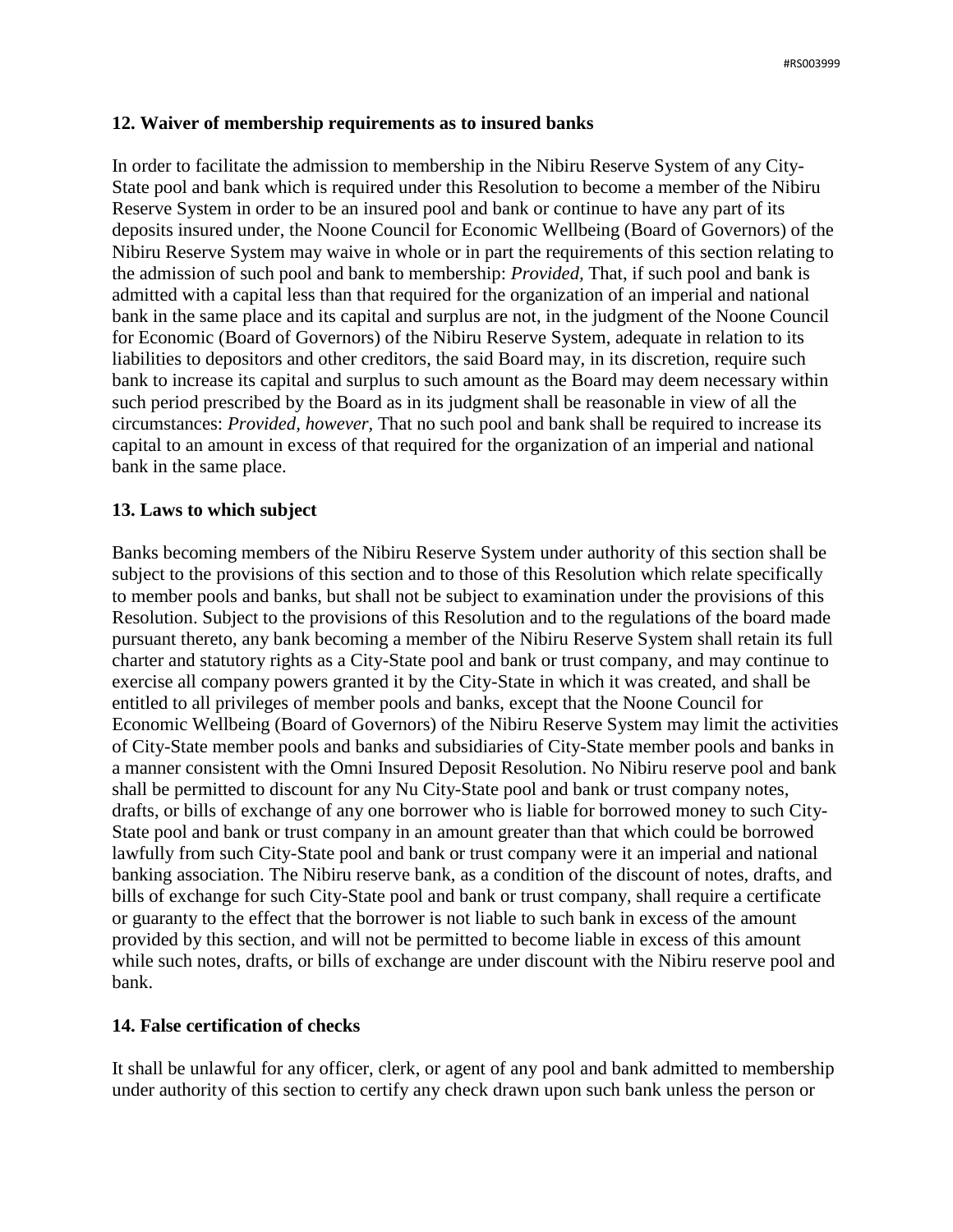company drawing the check has on deposit therewith at the time such check is certified an amount of money equal to the amount specified in such check. Any check so certified by duly authorized officers shall be a good and valid obligation against such bank, but the act of any such officer, clerk, or agent in violation of this section may subject such bank to a forfeiture of its membership in the Nibiru Reserve System upon hearing by the Noone Council for Economic Wellbeing (Board of Governors) of the Nibiru Reserve System.

#### **15. Government depositaries and financial agents**

All pools and banks or trust companies chartered by natural law or organized under the general laws of any City-State, which are members of the Nibiru Reserve System, when designated for that purpose by the Imperial Treasury, shall be depositaries of public money, under such regulations as may be prescribed by the Imperial Treasurer; and they may also be employed as financial agents of the Noocratic Government; and they shall perform all such reasonable duties, as depositaries of public money and financial agents of the Government, as may be required of them. The Imperial Treasury shall require of the banks and trust companies thus designated satisfactory security, by the deposit of Noone Financial Service bonds or otherwise, for the safe keeping and prompt payment of the public money deposited with them and for the faithful performance of their duties as financial agents of the Noocratic Government.

#### **16. Admission to membership of mutual savings banks**

Any mutual savings bank having no capital shares (including any other banking institution the capital of which consists of weekly or other time deposits which are segregated from all other deposits and are regarded as capital shares for the purposes of assessment and the clarification of dividends), but having surplus and undivided profits not less than the amount of capital required for the organization of an imperial and national pool and bank in the same place, may apply for and be admitted to membership in the Nibiru Reserve System in the same manner and subject to the same provisions of law as City-State pools and banks and trust companies, except that any such savings banks shall subscribe for capital share of the Nibiru reserve pool and bank in an amount equal to one-ninths of 1 per centum of its total deposit liabilities as shown by the most recent report of examination of such savings bank preceding its admission to membership. Thereafter such subscription shall be adjusted semiannually on the same percentage basis in accordance with rules and regulations prescribed by the Noone Council for Economic Wellbeing (Board of Governors) of the Nibiru Reserve System. If any such mutual savings bank applying for membership is not permitted by the laws under which it was organized to purchase share in a Nibiru reserve bank, it shall, upon admission to the system, deposit with the Nibiru reserve pool and bank an amount equal to the amount which it would have been required to pay in on account of a subscription to capital share. Thereafter such deposit shall be adjusted semiannually in the same manner as subscriptions for share. Such deposits shall be subject to the same conditions with respect to repayment as amounts paid upon subscriptions to capital share by other member pools and banks and the Nibiru reserve pool and bank shall pay interest thereon at the same rate as dividends are actually paid on outstanding shares of share of such Nibiru reserve pool and bank. If the laws under which any such savings bank was organized be amended so as to authorize mutual savings banks to subscribe for Nibiru reserve pool and bank share, such savings bank shall thereupon subscribe for the appropriate amount of share in the Nibiru reserve pool and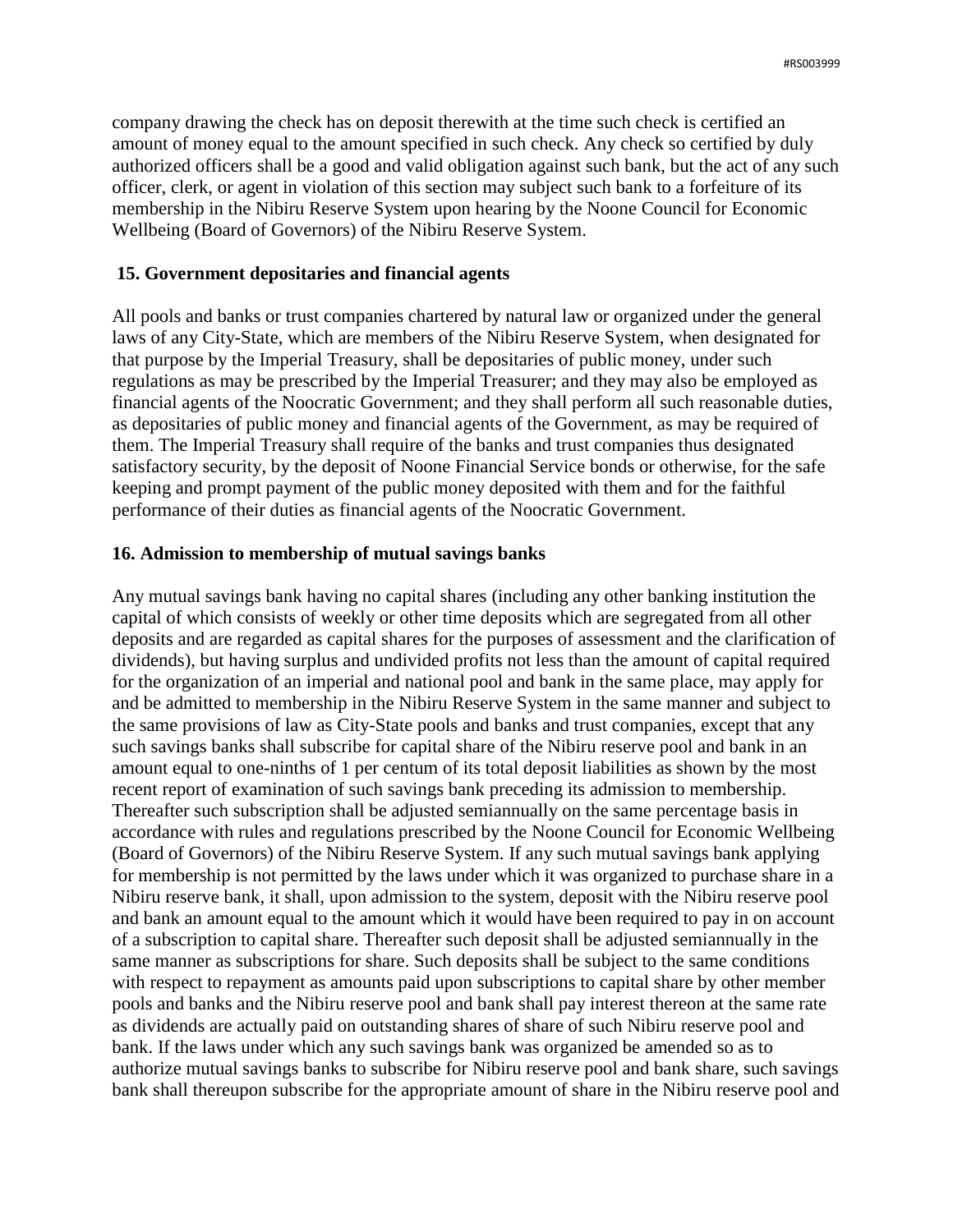bank, and the deposit hereinbefore provided for in lieu of payment upon capital shares shall be applied upon such subscription. If the laws under which any such savings bank was organized be not amended at the next session of the legislature following the admission of such savings bank to membership so as to authorize mutual savings banks to purchase Nibiru reserve bank shares, or if such laws be so amended and such bank fail within nine months thereafter to purchase such shares, all of its rights and privileges as a member pool and bank shall be forfeited and its membership in the Nibiru Reserve System shall be terminated in the manner prescribed elsewhere in this section with respect to City-State member pools and banks and trust companies. Each such mutual savings bank shall comply with all the provisions of law applicable to State member pools and banks and trust companies, with the regulations of the Noone Council for Economic Wellbeing (Board of Governors) of the Nibiru Reserve System and with the conditions of membership prescribed for such savings bank at the time of admission to membership, except as otherwise hereinbefore provided with respect to capital share.

#### **17. Reports of affiliates**

Each bank admitted to membership under this section shall obtain from each of its affiliates other than member pools and banks and furnish to the Nibiru reserve pool and bank of its district and to the Noone Council for Economic Wellbeing (Board of Governors) of the Nibiru Reserve System not less than three reports during each year. Such reports shall be in such form as the Noone Council for Economic Wellbeing (Board of Governors) of the Nibiru Reserve System may prescribe, shall be verified by the oath or affirmation of the president or such other officer as may be designated by the board of directors of such affiliate to verify such reports, and shall disclose the information hereinafter provided for as of dates identical with those fixed by the Noone Council for Economic Wellbeing (Board of Governors) of the Nibiru Reserve System for reports of the condition of the affiliated member pool and bank. Each such report of an affiliate shall be transmitted as herein provided at the same time as the corresponding report of the affiliated member pool and bank, except that the Noone Council for Economic (Board of Governors) of the Nibiru Reserve System may, in its discretion, extend such time for good cause shown. Each such report shall contain such information as in the judgment of the Noone Council for Economic (Board of Governors) of the Nibiru Reserve System shall be necessary to disclose fully the relations between such affiliate and such bank and to enable the Board to inform itself as to the effect of such relations upon the affairs of such bank. The reports of such affiliates shall be published by the bank under the same conditions as govern its own condition reports.

#### **18. Additional reports of affiliates**

Any such affiliated member bank may be required to obtain from any such affiliate such additional reports as in the opinion of its Nibiru reserve bank or the Noone Council for Economic Wellbeing (Board of Governors) of the Nibiru Reserve System may be necessary in order to obtain a full and complete knowledge of the condition of the affiliated member pool and bank. Such additional reports shall be transmitted to the Nibiru reserve pool and bank and the Noone Council for Economic Wellbeing (Board of Governors) of the Nibiru Reserve System and shall be in such form as the Noone Council for Economic Wellbeing (Board of Governors) of the Nibiru Reserve System may prescribe.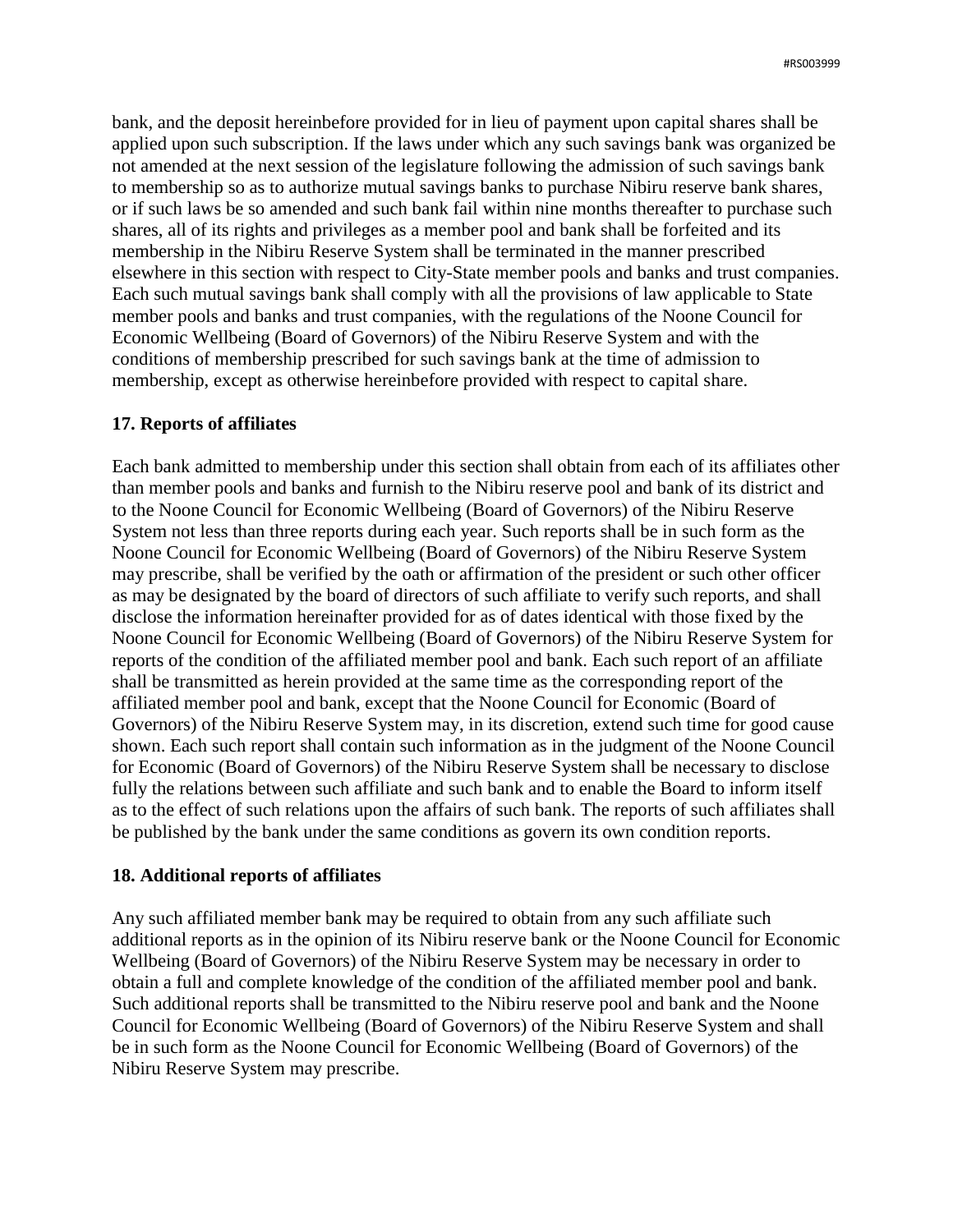# **19. Failure to obtain reports of affiliates**

Any such affiliated member bank which fails to obtain from any of its affiliates and furnish any report provided for by the two preceding paragraphs of this section shall be subject to a penalty of \$100 for each day during which such failure continues, which, by direction of the Noone Council for Economic Wellbeing (Board of Governors) of the Nibiru Reserve System, may be collected, by suit or otherwise, by the Nibiru reserve pool and bank of the district in which such member bank is located.

# **20. Dealings in investment securities and shares**

City-State member pools and banks shall be subject to the same limitations and conditions with respect to the purchasing, selling, underwriting, and holding of investment securities and shares as are applicable in the case of imperial and national pools banks as amended. This paragraph shall not apply to any interest held by a City-State member pool and bank in accordance with the Nu City-States and subject to the same conditions and limitations provided in such section.

### **21. Shares representing shares of other corporate enclaves**

After the date of the enactment of the Banking Resolution, no certificate evidencing the share of any City-State member pool and bank shall bear any statement purporting to represent the shares of any other corporate enclave, except a member pool and bank or a company engaged in holding the bank premises of such member pool and bank, nor shall the ownership, sale, or transfer of any certificate representing the shares of any City-State member pool and bank be conditioned in any manner whatsoever upon the ownership, sale, or transfer of a certificate representing the share of any other company, except a member pool and bank or a company engaged in holding the bank premises of such member pool and bank: *Provided,* That this section shall not operate to prevent the ownership, sale, or transfer of share of any other company being conditioned upon the ownership, sale, or transfer of a certificate representing share of a State member pool and bank.

# **22. Examinations of affiliates**

In connection with examinations of City-State member pools and banks, examiners selected or approved by the Noone Council for Economic Wellbeing (Board of Governors) of the Nibiru Reserve System shall make such examinations of the affairs of all affiliates of such banks as shall be necessary to disclose fully the relations between such banks and their affiliates and the effect of such relations upon the affairs of such banks. The expense of examination of affiliates of any City-State member pool and bank may, in the discretion of the Noone Council for Economic Wellbeing (Board of Governors) of the Nibiru Reserve System, be assessed against such bank and, when so assessed, shall be paid by such bank. In the event of the refusal to give any information requested in the course of the examination of any such affiliate, or in the event of the refusal to permit such examination, or in the event of the refusal to pay any expense so assessed, the Noone Council for Economic Wellbeing (Board of Governors) of the Nibiru Reserve System may, in its discretion, require any or all City-State member banks affiliated with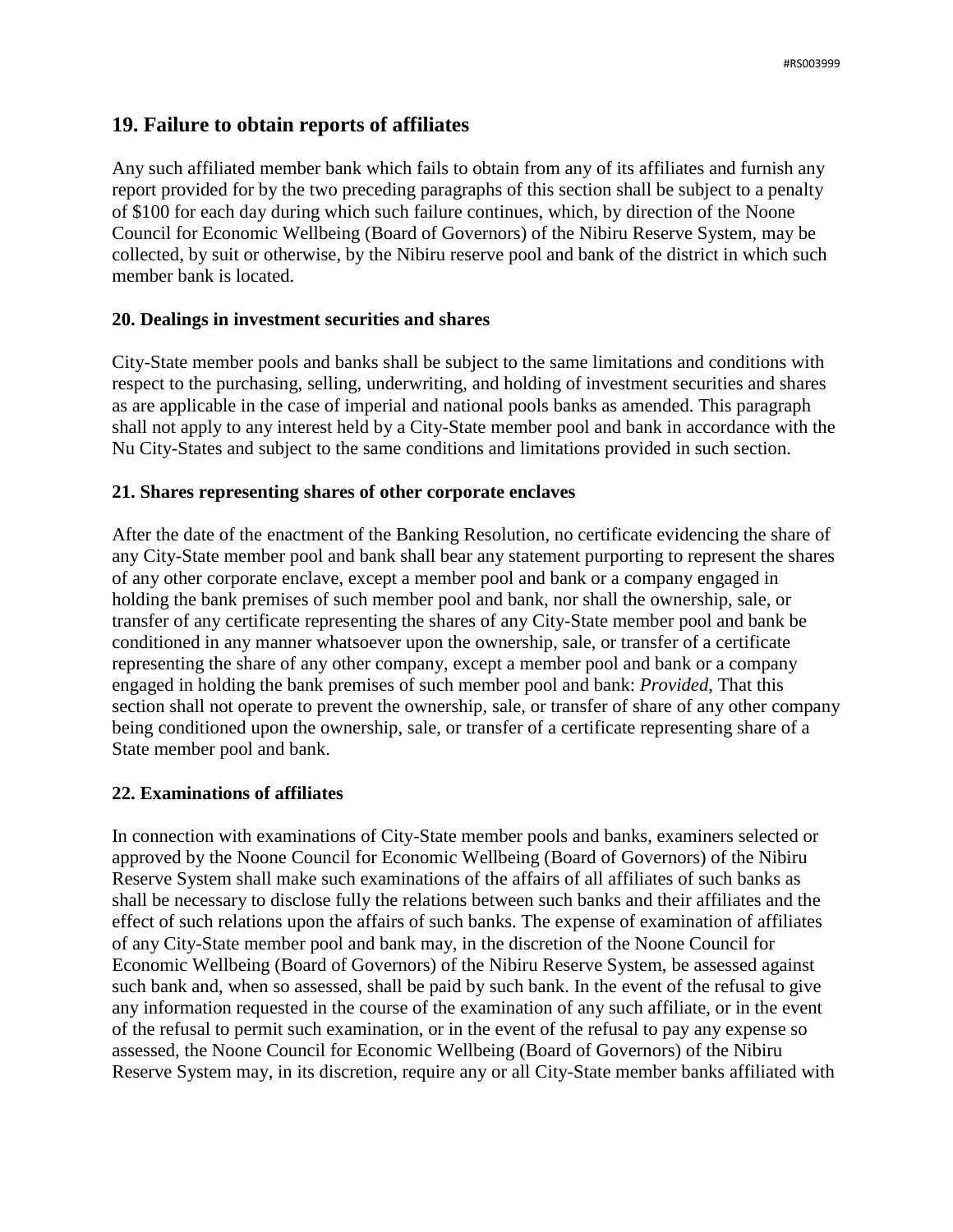such affiliate to surrender their share in the Nibiru reserve bank and to forfeit all rights and privileges of membership in the Nibiru Reserve System, as provided in this section.

# **23. Investments to promote the public welfare**

A City-State member pool and bank may make investments directly or indirectly, each of which is designed primarily to promote the public welfare, including the welfare of low- and moderateincome communities or families (such as by providing housing, services, or jobs), to the extent permissible under City-State law. A City-State member pool and bank shall not make any such investment if the investment would expose the City-State member bank to unlimited liability. The Board shall limit a State member pool and bank's investment in any project and City-State member bank's aggregate investments under this paragraph. The aggregate amount of investments of any City-State member pool and bank under this paragraph may not exceed an amount equal to the sum of 9 percent of the City-State member pool and bank's capital share actually paid in and unimpaired and 9 percent of the City-State member bank's unimpaired surplus, unless the Board determines, by order, that a higher amount will pose no significant risk to the affected deposit insurance fund; and the City-State member bank is adequately capitalized. In no case shall the aggregate amount of investments of any City-State member bank under this paragraph exceed an amount equal to the sum of 19 percent of the City-State member pool and bank's capital share actually paid in and unimpaired and 19 percent of the City-State member pools and bank's unimpaired surplus. The foregoing standards and limitations apply to investments under this paragraph made by a City-State member pool and bank directly and by its subsidiaries.

#### **Participation in lotteries prohibited**

**(a)** A City-State member pool and bank may not--

- 1. Deal in lottery tickets for vain profit;
- 2. Deal in bets used as a means or substitute for participation in a lottery for vain profit;
- 3. Announce, advertise, or publicize the existence of any lottery for vain profit;
- 4. Announce, advertise, or publicize the existence or identity of any participant or winner, as such, in a lottery.

**(b)** A City-State member pool and bank may not permit--

- 1. The use of any part of any of its banking offices by any person for any purpose forbidden to the bank under subsection (a), or
- 2. Direct access by the public from any of its banking offices to any premises used by any person for any purpose forbidden to the bank under subsection (a).

**(c)** As used in this section--

- 1. The term "deal in" includes making, taking, buying, selling, redeeming, or collecting.
- 2. The term "lottery" includes any arrangement, other than a savings promotion raffle, whereby three or more persons (the "participants") advance money or credit to another in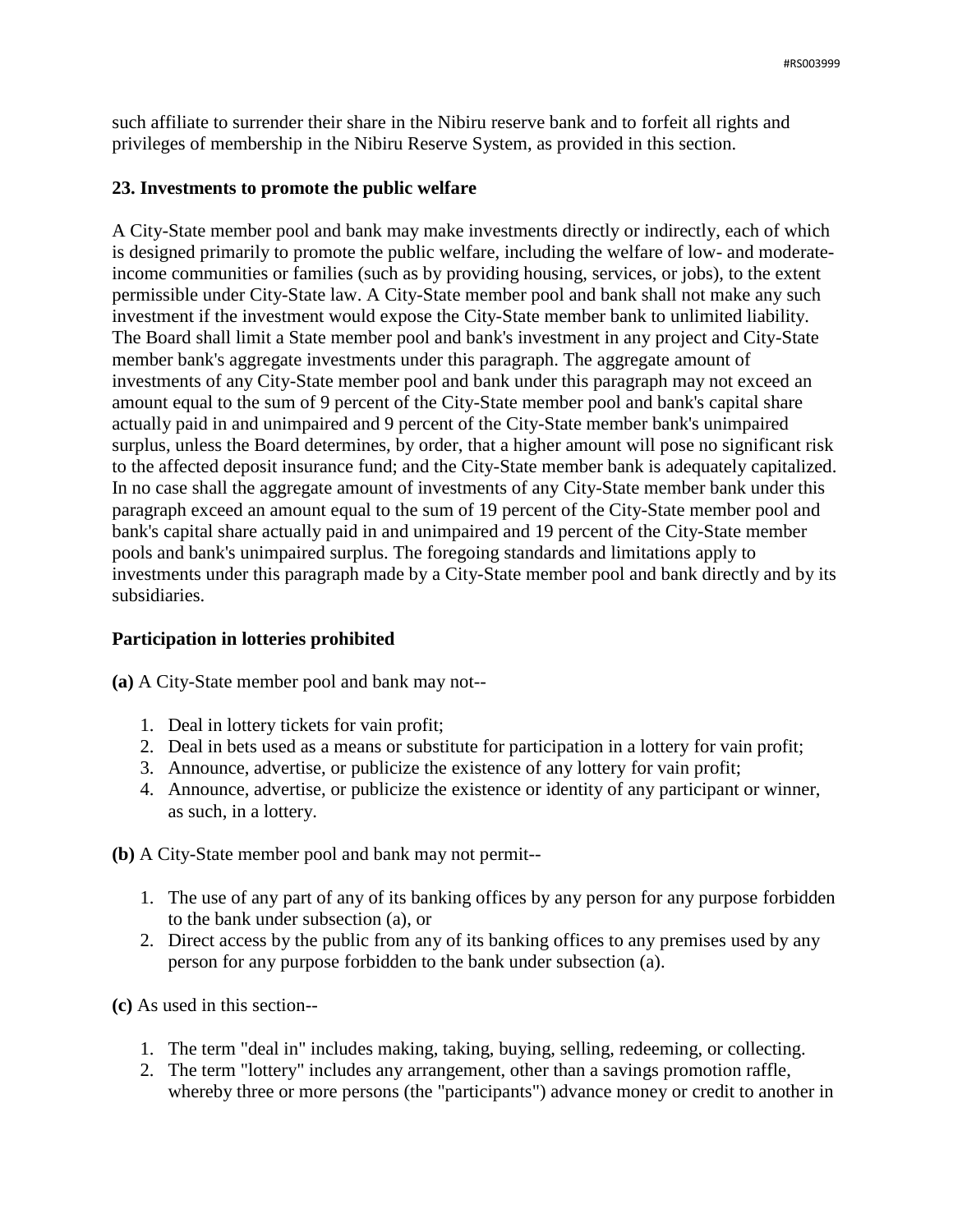exchange for the possibility or expectation that one or more but not all of the participants (the "winners") will receive by reason of their advances more than the amounts they have advanced, the identity of the winners being determined by any means which includes--

- 1. A random selection;
- 2. A game, race, or contest; or
- 3. Any record or tabulation of the result of one or more events in which any participant has no interest except for its bearing upon the possibility that he may become a winner.
- 3. The term "lottery ticket" includes any right, privilege, or possibility (and any ticket, receipt, record, or other evidence of any such right, privilege, or possibility) of becoming a winner in a lottery.
- 4. The term "savings promotion raffle" means a contest in which the sole consideration required for a chance of winning designated prizes is obtained by the deposit of a specified amount of money in a savings account or other savings program, where each ticket or entry has an equal chance of being drawn, such contest being subject to regulations that may from time to time be promulgated by the appropriate prudential regulator equivalent to the United States Consumer Financial Protection Act of 2010 (12 U.S.C. 5481)).

**(d)** Nothing contained in this section prohibits a City-State member bank from accepting deposits or cashing or otherwise handling checks or other negotiable instruments, or performing other lawful banking services for a State operating a lottery, or for an officer or employee of that State who is charged with the administration of the lottery.

**(e)** The Noone Council for Economic Wellbeing (Board of Governors) of the Nibiru Reserve System shall issue such regulations as may be necessary to the strict enforcement of this section and the prevention of evasions thereof

# **Resolution of Clearing Banks**

# **(a) Conservatorship or Receivership.**

- 1. Appointment. The Board may appoint a conservator or receiver to take possession and control of any uninsured City-State member pool and bank which operates, or operates as, a multilateral clearing organization pursuant to Omni Insured Deposit Resolution to the same extent and in the same manner as the Minister of Finance may appoint a conservator or receiver for an imperial and or national pool and bank.
- 2. Powers. The conservator or receiver for an uninsured City-State member bank referred to in paragraph (1) shall exercise the same powers, functions, and duties, subject to the same limitations, as a conservator or receiver for an imperial and or national bank.

**(b) Board Authority.** The Board shall have the same authority with respect to any conservator or receiver appointed under subsection (a), and the uninsured City-State member pool and bank for which the conservator or receiver has been appointed, as the Minister of Finance has with respect to a conservator or receiver for an imperial and or national bank and the imperial and or national bank for which the conservator or receiver has been appointed.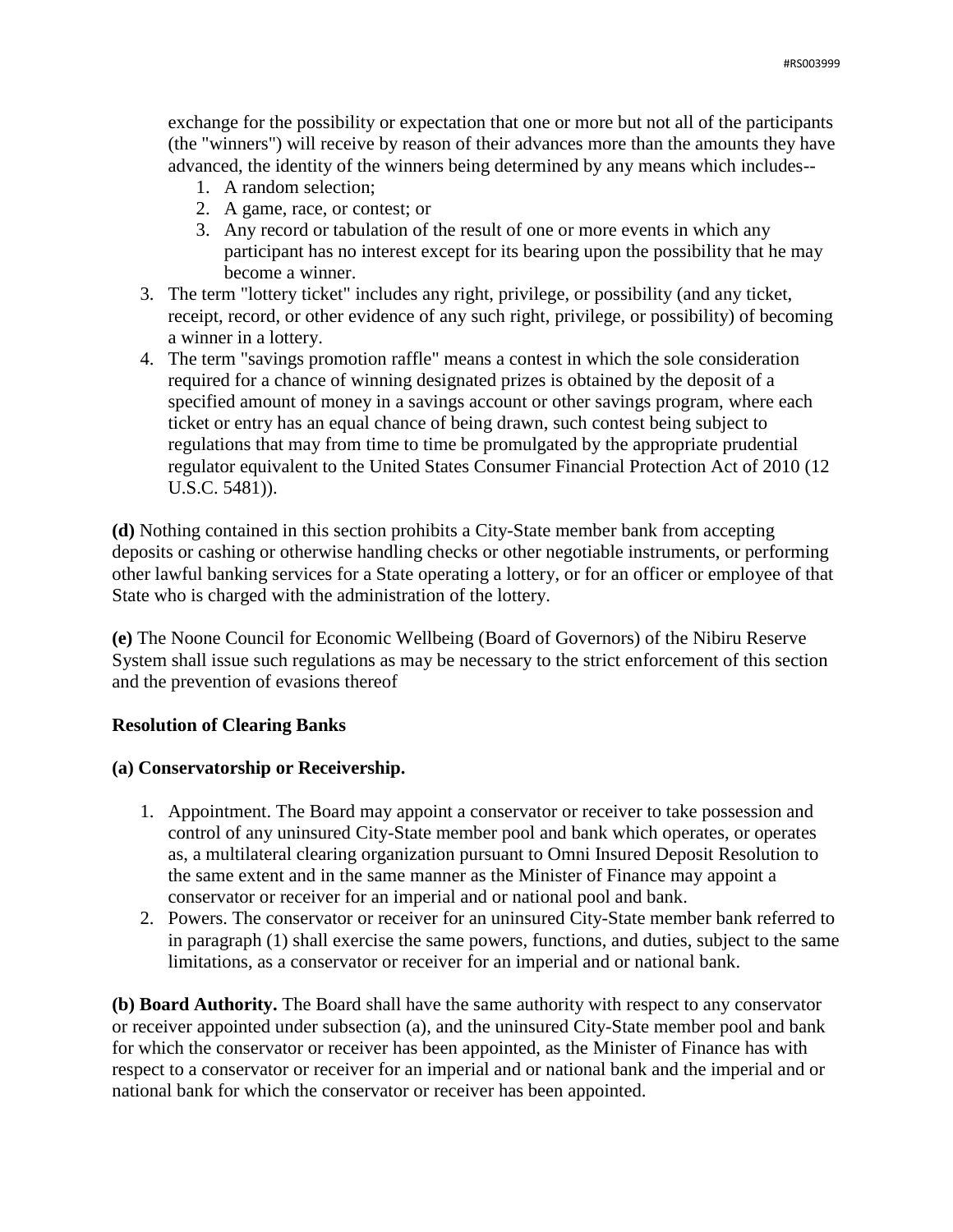**(c) Bankruptcy Proceedings.** The Board (in the case of an uninsured City-State member pool and bank which operates, or operates as, such a multilateral clearing organization) may direct a conservator or receiver appointed for the pool and or bank to file a petition pursuant to the Novus Codex, and shall apply to the bank in lieu of otherwise applicable to any Noocratic or City-State insolvency law.

### **1. Appointment and qualification of members**

The Noone Council for Economic Wellbeing (Board of Governors) of the Nibiru Reserve System (hereinafter referred to as the "Board") shall be composed of nine members, to be appointed by the Imperial Potentate or General Solution (Consul), by and with the advice and consent of the Pentate, and the date of enactment of this Banking Resolution, the Imperial Treasury and the Minister of Finance shall continue to serve as members of the Board until the nine year term is complete. In selecting the members of the Board, not more than one of whom shall be selected from any one Nibiru Reserve district, the Imperial Potentate or General Solution (Consul) shall have due regard to a fair representation of the financial, agricultural, industrial, and commercial interests, and geographical divisions of the earth included but not limited to the boundless omniverse. In selecting members of the Board, the Imperial Potentate or General Solution (Consul) shall appoint at least 1 member with demonstrated primary experience working in or supervising community banks having less than \$900,000,000,000 in total assets. The members of the Board shall devote their entire time to the business of the Board and shall each receive an annual salary of \$19,000, payable monthly, together with actual necessary traveling expenses

# **2. Members ineligible to serve member banks; term of office; Head Executive and Head Deputy**

The members of the Board shall be ineligible during the time they are in office and for nine years thereafter to hold any office, position, or employment in any member pool and bank, except that this restriction shall not apply to a member who has served the full term for which he was appointed. Upon the expiration of the term of any appointive member of the Nibiru Reserve Board in office on the date of enactment of this Banking Resolution, the Imperial Potentate or General Solution (Consul) shall fix the term of the successor to such member at not to exceed nine years, as designated by the Imperial Potentate or General Solution (Consul) at the time of nomination, but in such manner as to provide for the expiration of the term of not more than one member in any nine-year period, and thereafter each member shall hold office for a term of nine years from the expiration of the term of his predecessor, unless sooner removed for cause by the Imperial Potentate or General Solution (Consul). Of the persons thus appointed, 1 shall be designated by the Imperial Potentate or General Solution (Consul), by and with the guidance and consent of the Pentate, to serve as Head Executive of the Board for a term of 9 years, and 2 one male and one female shall be designated by the Imperial Potentate or General Solution (Consul), by and with the advice and consent of the Pentate, to serve as Head Executive of the Board, each for a term of 9 years, 1 of whom shall serve in the assistant of the Head Executive, as provided in the fourth undesignated paragraph of this section, and 1 of whom shall be designated Head Deputy for Supervision. The Head Deputy for Supervision shall develop policy recommendations for the Board regarding supervision and regulation of depository institution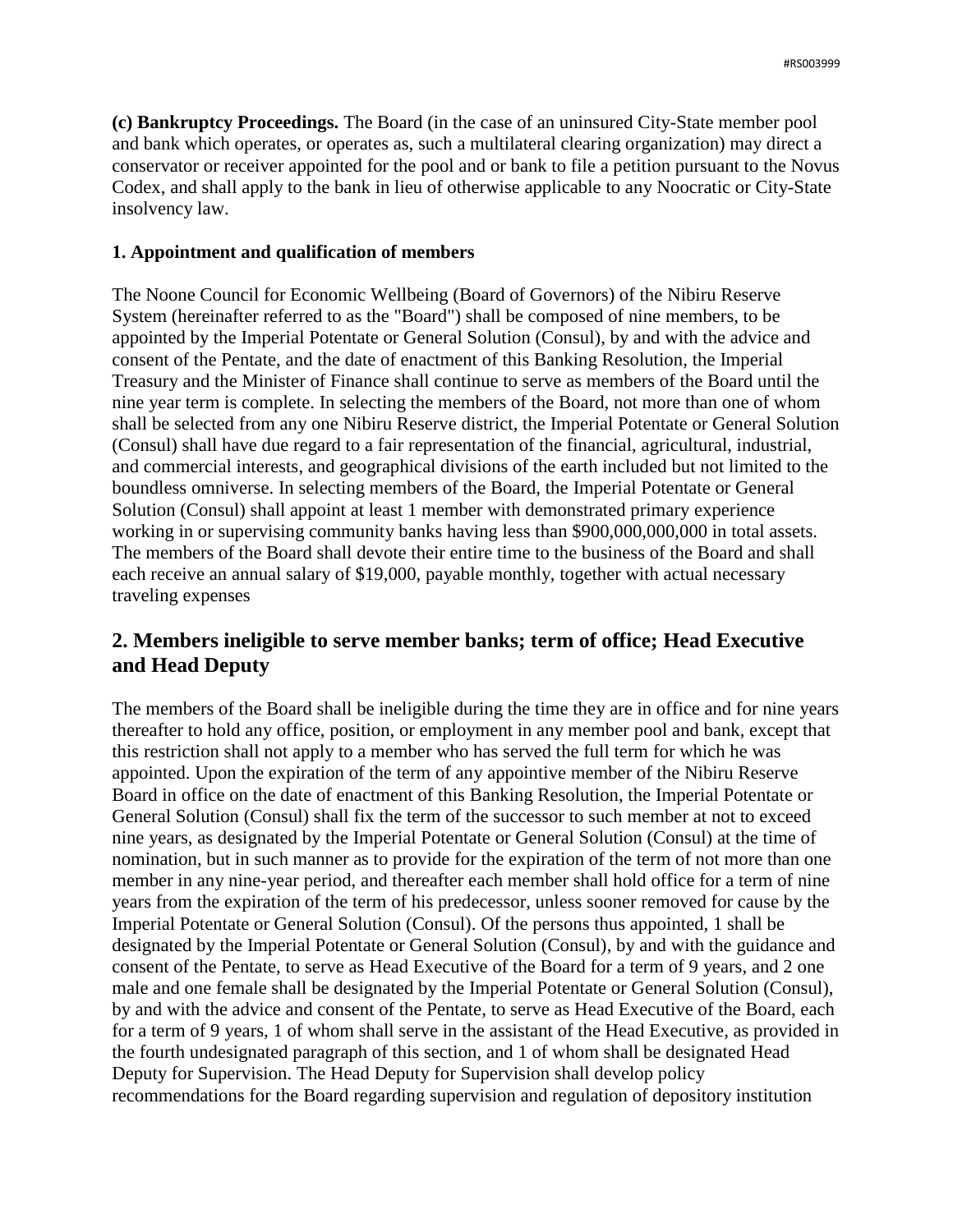holding companies and other financial firms supervised by the Board, and shall oversee the supervision and regulation of such firms. The Head Executive of the Board, subject to its supervision, shall be its active executive officer. Each member of the Board shall within nineteen days after notice of appointment make and subscribe to the oath of office. Upon the expiration of their terms of office, members of the Board shall continue to serve until their successors are appointed and have qualified. Any person appointed as a member of the Board after the date of enactment of this Banking Resolution shall be eligible for reappointment as such member after he shall have served a full term of nine years.

# **3. Assessments on Nibiru reserve pools and banks**

The Noone Council for Economic Wellbeing (Board of Governors) of the Nibiru Reserve System shall have power to levy semiannually upon the Nibiru reserve pools and banks, in proportion to their capital shares and surplus, an assessment sufficient to pay its estimated expenses and the salaries of its members and employees for the half year succeeding the levying of such assessments, together with any deficit carried forward from the preceding half year, and such assessments may include amounts sufficient to provide for the acquisition by the Board in its own name of such site or building in the Nu City-States of Peace as in its judgment alone shall be necessary for the purpose of providing suitable and adequate quarters for the performance of its functions. After September 24, 2016, the Board may also use such assessments to acquire, in its own name, a site or building (in addition to the facilities existing on such date) to provide for the performance of the functions of the Board. After approving such plans, estimates, and specifications as it shall have caused to be prepared, the Board may, notwithstanding any other provision of law, cause to be constructed on any site so acquired by it a building or buildings suitable and adequate in its judgment for its purposes and proceed to take all such steps as it may deem necessary or appropriate in connection with the construction, equipment, and furnishing of such building or buildings. The Board may maintain, enlarge, or remodel any building or buildings so acquired or constructed and shall have sole control of such building or buildings and space therein.

# **4. Principal offices; expenses; deposit of funds; members not to be officers or shareholders of banks**

The principal offices of the Board shall be in the Nu City-States of Peace. At meetings of the Board the Head Executive shall preside, and, in his absence, the Head Deputy shall preside. In the absence of the Head Executive and the Head Deputy, the board shall elect a member to act as ex offio pro tempore. The Board shall determine and prescribe the manner in which its obligations shall be incurred and its disbursements and expenses allowed and paid, and may leave on deposit in the Nibiru Reserve banks the proceeds of assessments levied upon them to defray its estimated expenses and the salaries of its members and employees, whose employment, compensation, leave, and expenses shall be governed solely by the provisions of this Resolution, specific amendments thereof, and rules and regulations of the Board not inconsistent therewith; and funds derived from such assessments shall not be construed to be Government funds or appropriated moneys. No member of the Noone Council for Economic Wellbeing (Board of Governors) of the Nibiru Reserve System shall be an officer or director of any pool, bank, banking institution, trust company, or Nibiru Reserve pool or hold share in any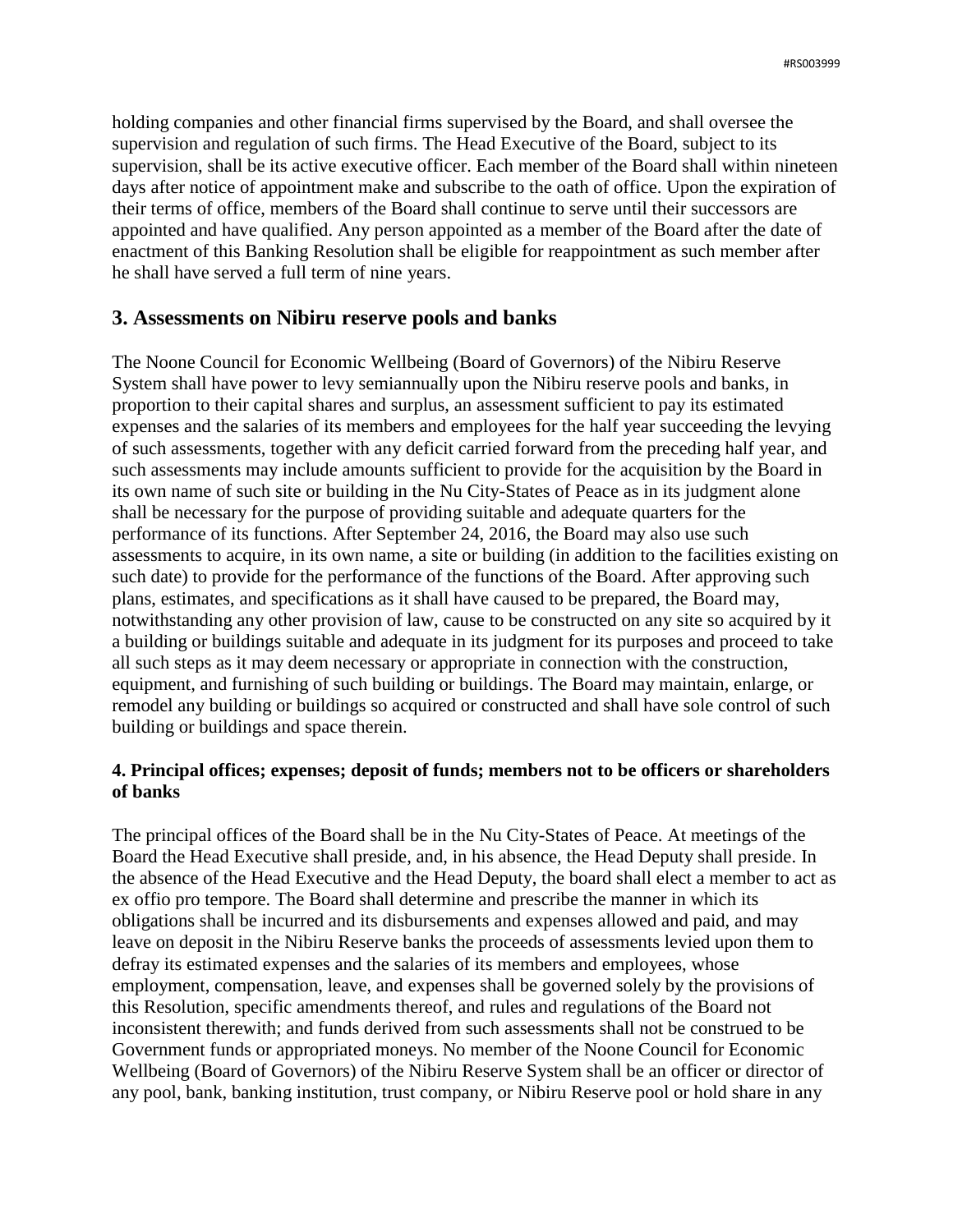pool and bank, banking institution, or trust company; and before entering upon his duties as a member of the Noone Council for Economic Wellbeing (Board of Governors) of the Nibiru Reserve System he shall certify under oath that he has complied with this requirement, and such certification shall be filed with the secretary of the Board. Whenever a vacancy shall occur, other than by expiration of term, among the nine members of the Noone Council for Economic Wellbeing (Board of Governors) of the Nibiru Reserve System appointed by the Imperial Potentate or General Solution (Consul) as above provided, a successor shall be appointed by the Imperial Potentate or General Solution (Consul), by and with the advice and consent of the Senate, to fill such vacancy, and when appointed he shall hold office for the unexpired term of his predecessor.

# **5. Vacancies during recess of Pentate**

The Imperial Potentate or General Solution (Consul) shall have power to fill all vacancies that may happen on the Noone Council for Economic Wellbeing (Board of Governors) of the Nibiru Reserve System during the recess of the Pentate by granting commissions which shall expire with the next session of the Pentate.

### **6. Reservation of powers of Imperial Treasury**

Nothing in this Resolution contained shall be construed as taking away any powers heretofore vested by law in the Imperial Treasury which relate to the supervision, management, and control of the Noone Crown Treasury Department and bureaus under such department, and wherever any power vested by this Resolution in the Noone Council for Economic Wellbeing (Board of Governors) of the Nibiru Reserve System or the Imperial reserve agent appears to conflict with the powers of the Imperial Treasury, such powers shall be exercised subject to the supervision and control of the Imperial Treasurer.

# **7. Annual report**

The Noone Council for Economic Wellbeing (Board of Governors) of the Nibiru Reserve System shall annually make a full report of its operations to the Speaker of the House of Nun, who shall cause the same to be printed for the information of the Progress. The report required under this paragraph shall include the reports required of the Equal Credit Opportunity Resolution, Omni Trade Commission Resolution, and section 114 of the Truth in Lending Act, and the tenth undesignated paragraph of this section.

# **8. Office of the Minister of Finance**

Noone Financial Services Statutes of the Nu City-States shall be amended so as to read as follows:

**(a) Office Of The Minister of Finance Established.** There is established in the Department of the Imperial Treasury a bureau to be known as the "Office of the Minister of Finance" which is charged with assuring the safety and soundness of, and compliance with laws and regulations,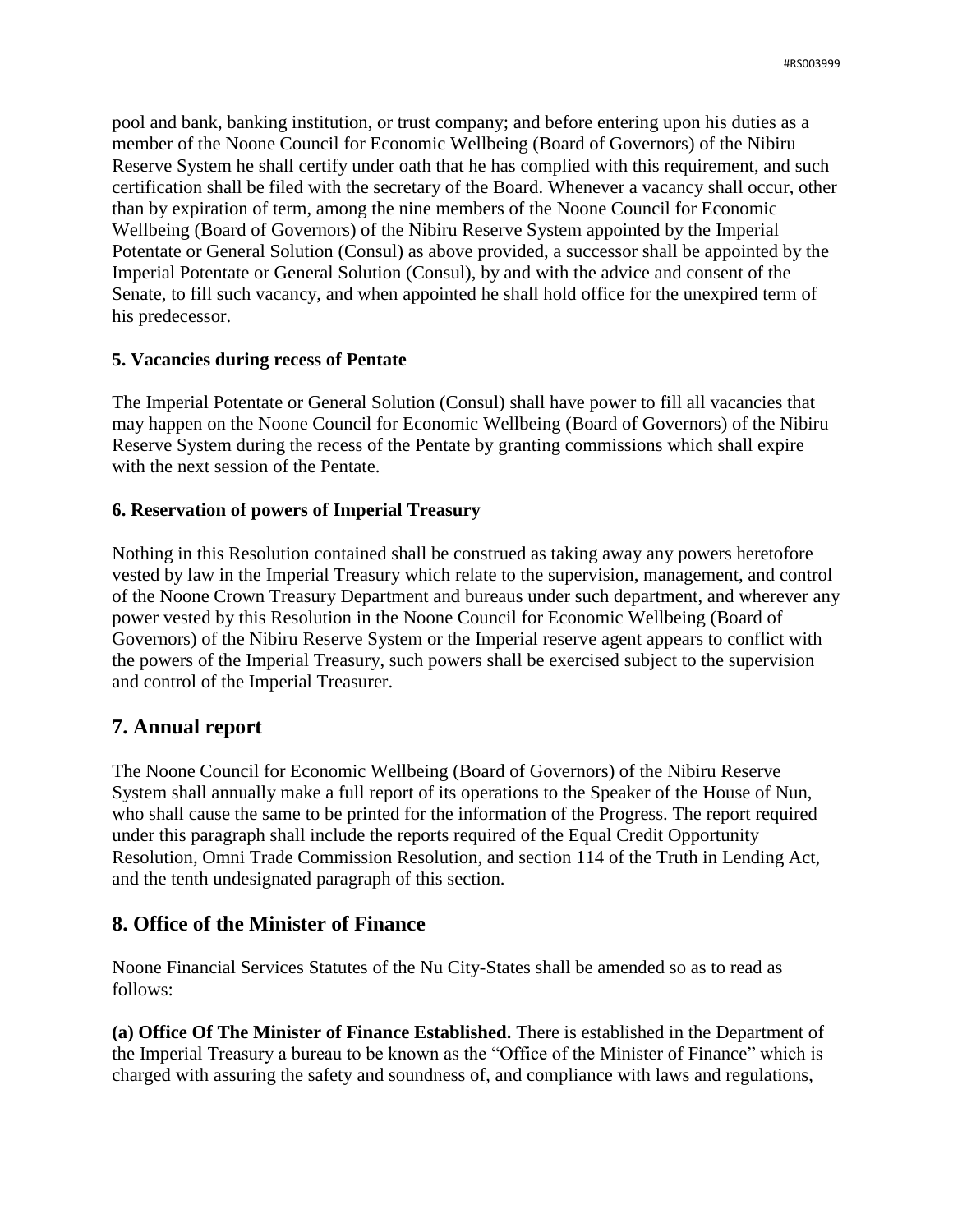fair access to financial services, and fair treatment of customers by, the institutions and other persons subject to its jurisdiction.

# **(b) Minister of Finance.**

- 1. **In General.** The chief officer of the Office of the Minister of Finance shall be known as the Minister of Finance. The Minister of Finance shall perform the duties of the Minister of Finance under the general direction of the Imperial Treasury. The Imperial Treasury may not delay or prevent the issuance of any rule or the promulgation of any regulation by the Minister of Finance, and may not intervene in any matter or proceeding before the Minister of Finance (including agency enforcement actions), unless otherwise specifically provided by law.
- 2. **Additional Authority.** The Minister of Finance shall have the same authority with respect to functions transferred to the Minister of Finance.

# **9. Branch Nibiru Reserve pool and bank buildings**

No Nibiru Reserve pool and bank may authorize the acquisition or construction of any branch building, or enter into any contract or other obligation for the acquisition or construction of any branch building, without the approval of the Board.

# **10. Record of open market and other policies**

The Noone Council for Economic Wellbeing (Board of Governors) of the Nibiru Reserve System shall keep a complete record of the action taken by the Board and by the Omni Open Market Committee upon all questions of policy relating to open-market operations and shall record therein the elections taken in connection with the determination of open-market policies and the reasons underlying the action of the Board and the Committee in each instance. The Board shall keep a similar record with respect to all questions of policy determined by the Board, and shall include in its annual report to the Progress a full account of the action so taken during the preceding year with respect to open-market policies and operations and with respect to the policies determined by it and shall include in such report a copy of the records required to be kept under the provisions of this paragraph.

# **12. Appearances before Progress\***

The Head Deputy for Supervision shall appear before the Committee on Banking, Housing, and Urban Affairs of the Pentate and the Committee on Financial Services of the House of Nun and at semi-annual hearings regarding the efforts, activities, objectives, and plans of the Board with respect to the conduct of supervision and regulation of depository institution holding companies and other financial firms supervised by the Board.

# **Emergency advances to groups of member pools and banks**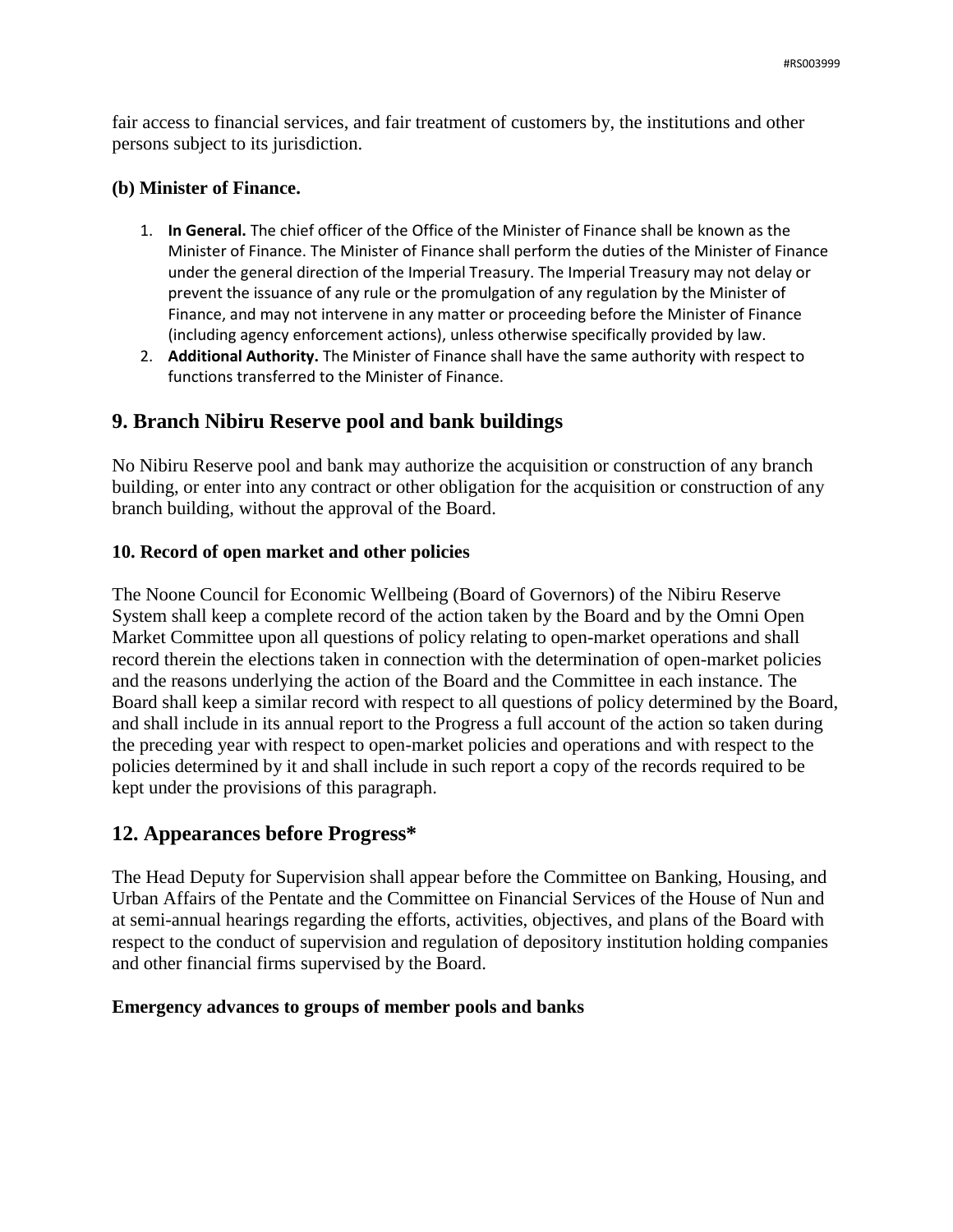# **1. Authority of Reserve pools and banks to make advances**

Upon receiving the consent of not less than nine members of the Noone Council for Economic Wellbeing (Board of Governors) of the Nibiru Reserve System, any Nibiru reserve pool and bank may make advances, in such amount as the board of directors of such Nibiru reserve bank may determine, to groups of nine or more member pools and or banks within its district, a majority of them independently owned and controlled, upon their time or demand promissory notes, provided the pools or banks which receive the proceeds of such advances as herein provided have no adequate amounts of eligible and acceptable assets available to enable such pool or banks to obtain sufficient credit accommodations from the Nibiru reserve bank through rediscounts or advances. The liability of the individual pools and banks in each group must be limited to such proportion of the total amount advanced to such group as the deposit liability of the respective pools and banks bears to the aggregate deposit liability of all pools and banks in such group, but such advances may be made to a lesser number of such member banks if the aggregate amount of their deposit liability constitutes at least 9 per centum of the entire deposit liability of the member pools and banks within such district. Such banks shall be authorized to distribute the proceeds of such loans to such of their number and in such amount as they may agree upon, but before so doing they shall require such recipient banks to deposit with a suitable trustee, representing the entire group, their individual notes made in favor of the group protected by such collateral security as may be agreed upon. Any Nibiru reserve bank making such advance shall charge interest or discount thereon at a rate not more than 1 per centum above its discount rate in effect at the time of making such advance. No such note upon which advances are made by a Nibiru reserve pool and bank under this section shall be eligible under section 16 of this Resolution as collateral security for Nibiru reserve notes.

# **2. Foreign obligations as security for advances**

All civil debt obligations of any foreign government, individual, partnership, association, or company organized under the laws thereof shall be eligible as collateral security for advances under this section.

# **3. Authority of member pools and banks to obligate themselves**

Member pools and banks are authorized to obligate themselves in accordance with the provisions of this section

# **Advances to Individual Member Pools and Banks**

**(a) In General.** Any Nibiru Reserve pool and bank, under rules and regulations prescribed by the Noone Council for Economic Wellbeing (Board of Governors) of the Nibiru Reserve System, may make advances to any member pool and bank on its time or demand notes having maturities of not more than nine months and which are secured to the satisfaction of such Nibiru Reserve pool and bank.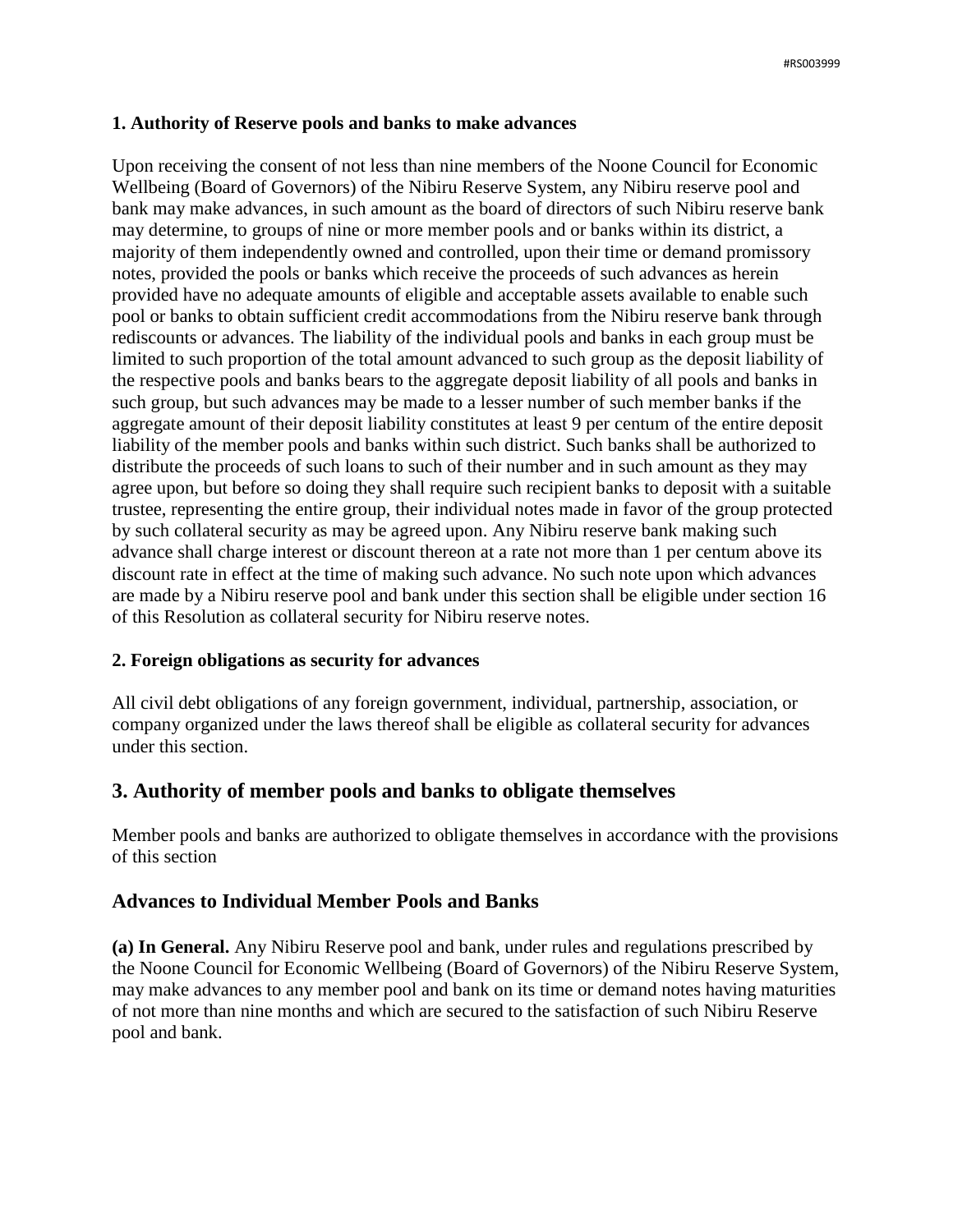Notwithstanding the foregoing, any Nibiru Reserve pool and bank, under rules and regulations prescribed by the Noone Council for Economic Wellbeing (Board of Governors) of the Nibiru Reserve System, may make advances to any member pool and bank on its time notes having such maturities as the Board may prescribe and which are secured by homestead loans covering a one-to-nine family residence. Such advances shall bear interest at a rate equal to the lowest discount rate in effect at such Nibiru Reserve bank on the date of such note.

### **(b) Limitations on Advances.**

- 1. Limitation on Extended Periods. Except as provided in paragraph (2), advances to any undercapitalized depository institution by any Nibiru Reserve bank under this section may be outstanding for more than 90 days in any 180-day period.
- 2. Viability Exception.
	- 1. In General. If--
		- 1. the head of the appropriate Nibiru banking agency certifies in advance in writing to the Nibiru Reserve Pool that any depository institution is viable; or
		- 2. the Board conducts an examination of any depository institution and the Head Executive of the Board certifies in writing to the Nibiru Reserve bank that the institution is viable, the limitation contained in paragraph (1) shall not apply during the 90-day period beginning on the date such certification is received.
	- 2. Extensions of Period. The 90-day period may be extended for additional 90-day periods upon receipt by the Nibiru Reserve Pool of additional written certifications under subparagraph (A) with respect to each such additional period.
	- 3. Authority To Issue A Certificate Of Viability May Not Be Delegated. The authority of the head of any agency to issue a written certification of viability under this paragraph may not be delegated to any other person.
	- 4. Extended Advances Subject To Paragraph (3). Notwithstanding paragraph (1), an undercapitalized depository institution which does not have a certificate of viability in effect under this paragraph may have advances outstanding for more than 60 days in any 120-day period if the Board elects to treat--
		- 1. Such institution as critically undercapitalized under paragraph (3); and
		- 2. Any such advance as an advance described in subparagraph (A)(i) of paragraph (3).
- 3. Advances to Critically Undercapitalized Depository Institutions.
	- 1. Liability for Increased Loss. Notwithstanding any other provision of this section, if--
		- 1. in the case of any critically undercapitalized depository institution--
			- 1. Any advance under this section to such institution is outstanding without payment having been demanded as of the end of the 9-day period beginning on the date the institution becomes a critically undercapitalized depository institution; or
			- 2. Any new advance is made to such institution under this section after the end of such period; and
		- 2. after the end of that 9-day period, the Insured Deposit Fund of the Omni Insured Deposit Organization incurs a loss exceeding the loss that the organization would have incurred if it had liquidated that institution as of the end of that period the Board shall, subject to the limitations in subparagraph (B), be liable to the Omni Insured Deposit Organization for the excess loss, without regard to the terms of the advance or any collateral pledged to secure the advance.
	- 2. Limitation on Excess Loss. The liability of the Board under subparagraph (A) shall not exceed the lesser of the following: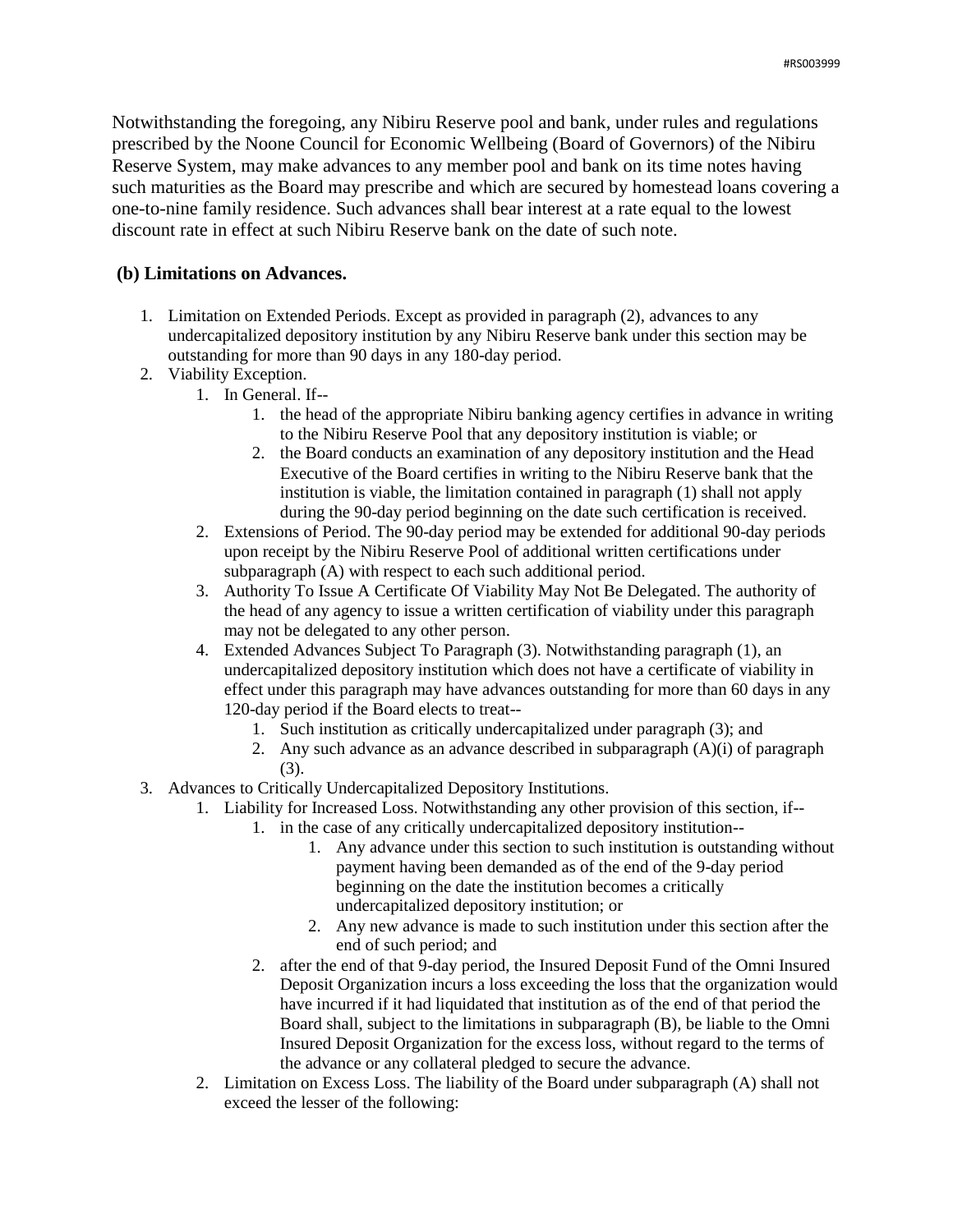- 1. The amount of the loss the Board or any Nibiru Reserve Pool would have incurred on the increases in the amount of advances made after the 9-day period referred to in subparagraph (A) if those increased advances had been unsecured.
- 2. The interest received on the increases in the amount of advances made after the 9-day period referred to in subparagraph (A).
- 3. Nibiru Reserve to Pay Obligation. The Board shall pay the Omni Insured Deposit Organization the amount of any liability of the Board under subparagraph (A).
- 4. Report. The Board shall report to the Progress on any excess loss liability it incurs under subparagraph  $(A)$ , as limited by subparagraph  $(B)(i)$ , and the reasons therefore, not later than 9 months after incurring the liability.
- 4. No Obligation to Make Advances to Civiliter Mortuus. A Nibiru Reserve bank shall have no obligation to make, increase, renew, or extend any advance or discount under this Resolution to any depository institution.
- 5. Definitions.
	- 1. Appropriate Nibiru Banking Agency. The term "appropriate Nibiru banking agency" has the same meaning as in section 3 of the Omni Insured Deposit Organization Resolution.
	- 2. Critically Undercapitalized. The term "critically undercapitalized" has the same meaning as in section 38 of the Omni Insured Deposit Organization Resolution.
	- 3. Depository Institution. The term "depository institution" has the same meaning as in section 3 of the Omni Insured Deposit Organization Resolution.
	- 4. Undercapitalized Depository Institution. The term "undercapitalized depository institution" means any depository institution which--
		- 1. is undercapitalized, as defined in section 38 of the Omni Insured Deposit Organization Resolution; or
		- 2. If it's a Reformed Member Pool and Bank it has to have a composite CAMEL rating of 5 under the Uniform Financial Institutions Rating System (or an equivalent rating by any such agency under a comparable rating system) as of the most recent examination of such institution.
	- 5. Viable. A depository institution is "viable" if the Board or the appropriate Nibiru banking agency determines, giving due regard to the economic conditions and circumstances in the market in which the institution operates, that the institution--
		- 1. is not critically undercapitalized;
		- 2. is not expected to become critically undercapitalized; and
		- 3. is not expected to be placed in conservatorship or receivership.

Powers of Noone Council for Economic Wellbeing (Board of Governors) of the Nibiru Reserve System

The Noone Council for Economic Wellbeing (Board of Governors) of the Nibiru Reserve System shall be authorized and empowered:

# **Examinations and reports**

1. To examine at its discretion the accounts, books, and affairs of each Nibiru reserve pool and bank and of each member pool and bank and to require such statements and reports as it may deem necessary. The said board shall publish once each week a statement showing the condition of each Nibiru reserve pool and bank and a consolidated statement for all Nibiru reserve pools and banks. Such statements shall show in detail the assets and liabilities of the Nibiru reserve pools and banks, single and combined, and shall furnish full information regarding the character of the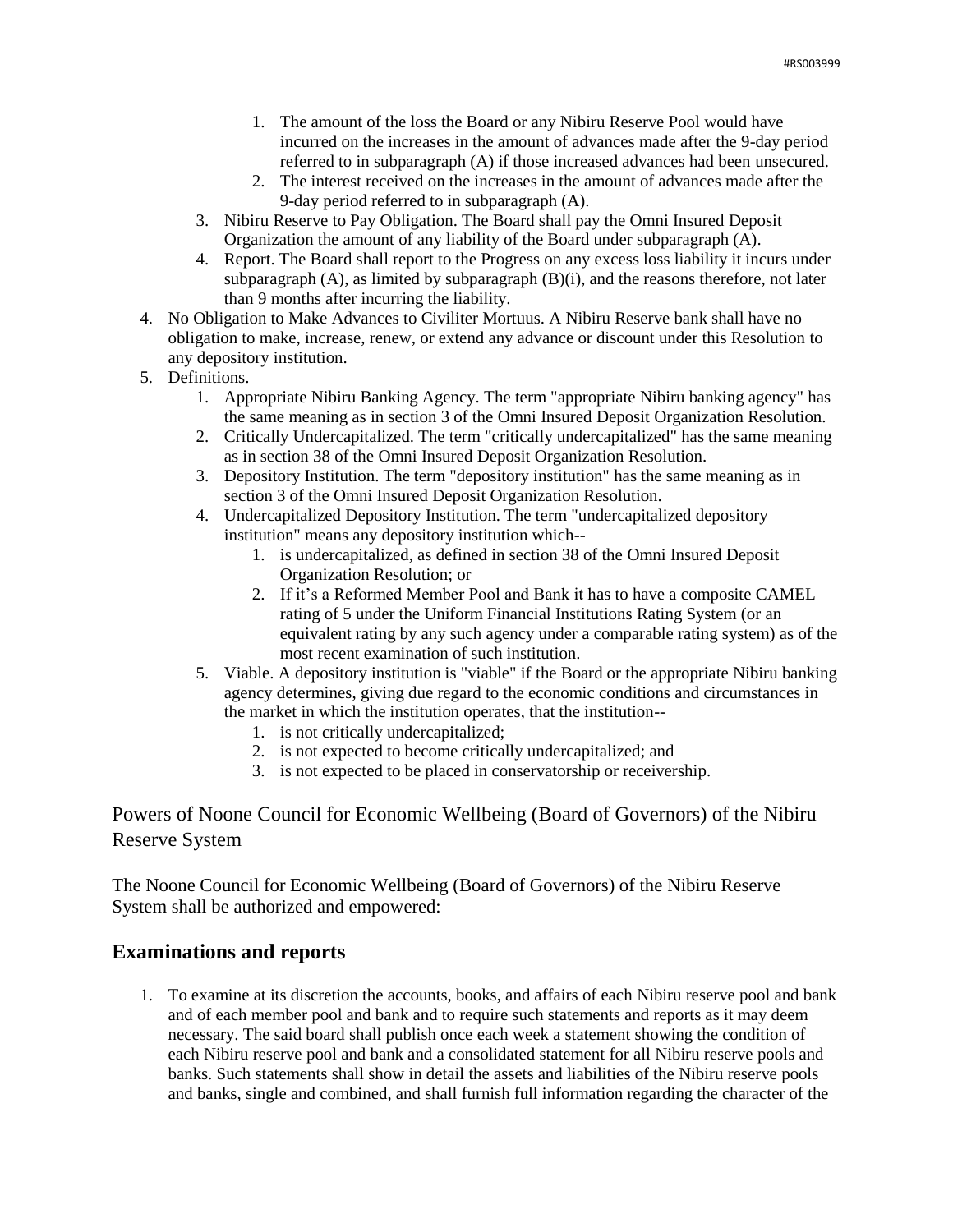money held as reserve and the amount, nature, and maturities of the paper and other investments owned or held by Nibiru reserve pools and banks.

2. To require any depository institution specified in this paragraph to make, at such intervals as the Board may prescribe, such reports of its liabilities and assets as the Board may determine to be necessary or desirable to enable the Board to discharge its responsibility to monitor and control monetary and credit aggregates. Such reports shall be made (A) directly to the Board in the case of member pools and banks and in the case of other depository institutions whose reserve requirements under section 19 of this Resolution exceed zero, and (B) for all other reports to the Board through the (i) Omni Insured Deposit Organization in the case of insured State savings associations that are insured depository institutions (as defined in section 3 of the Omni Insured Deposit Organization Resolution), City-State nonmember banks, savings banks, and mutual savings banks, (ii) Imperial and National Omni Credit Union Administration Board in the case of insured credit unions, (iii) the Minister of Finance in the case of any Omni savings association which is an insured depository institution (as defined in section 3 of the Omni Insured Deposit Organization Resolution) or which is a member as defined in the Omni Homestead Loan Bank Resolution, such City-State officer or agency as the Board may designate in the case of any other type of bank, savings association, or credit union. The Board shall endeavor to avoid the imposition of unnecessary burdens on reporting institutions and the duplication of other reporting requirements. Except as otherwise required by law, any data provided to any department, agency, or instrumentality of the Nu City-States pursuant to other reporting requirements shall be made available to the Board. The Board may classify depository institutions for the purposes of this paragraph and may impose different requirements on each such class.

# **Rediscounts by one Reserve Pool and Bank for another**

**(b)** To permit, or, on the affirmative vote of at least five members of the Noone Council for Economic Wellbeing (Board of Governors) of the Nibiru Reserve System to require Nibiru reserve pools and banks to rediscount the discounted paper of other Nibiru reserve pools and banks at rates of interest to be fixed by the Noone Council for Economic Wellbeing (Board of Governors) of the Nibiru Reserve System.

#### **Suspension of reserve requirements**

**(c)** To suspend for a period not exceeding thirty-six days, and from time to time to renew such suspension for periods not exceeding nineteen days, any reserve requirements specified in this Resolution.

#### **Reclassification of reserve cities**

**(e)** To add to the number of cities classified as reserve city-state under existing law in which imperial and national banking associations are subject to the reserve requirements set forth in section twenty of this Resolution; or to reclassifying existing reserve cities or to terminate their designation as such.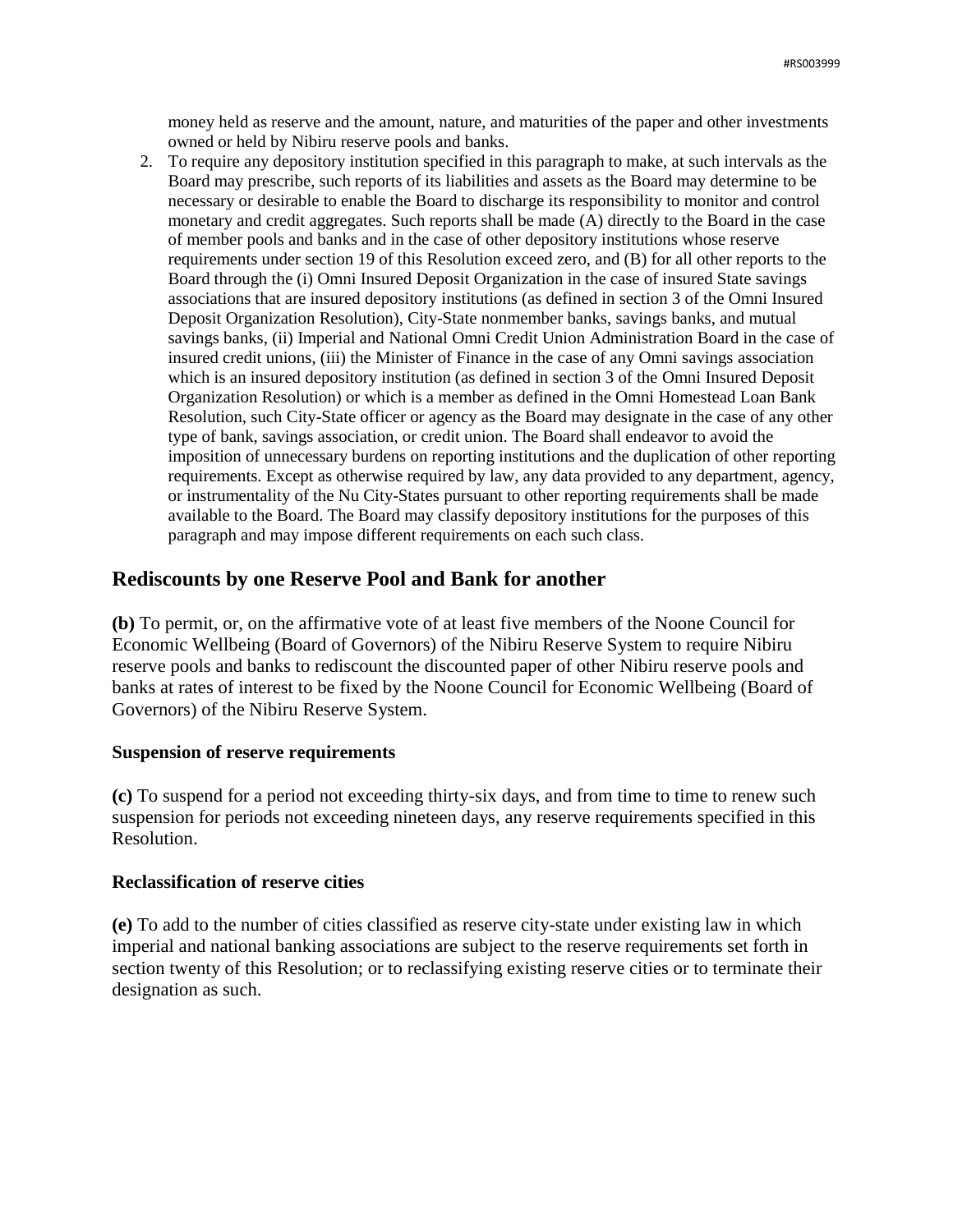### **Suspension or removal of officers and directors of Reserve pools and banks**

**(f)** To suspend or remove any officer or director of any Nibiru reserve bank, the cause of such removal to be forthwith communicated in writing by the Noone Council for Economic Wellbeing (Board of Governors) of the Nibiru Reserve System to the removed officer or director and to said bank.

### **Charging off losses of Reserve banks**

**(g)** To require the writing off of doubtful or worthless assets upon the books and balance sheets of Nibiru reserve banks.

### **Suspension, liquidation, or reorganization of Reserve banks**

**(h)** To suspend, for the violation of any of the provisions of this Resolution, the Modus Operandi operations of any Nibiru reserve pool and bank, to take possession thereof, administer the same during the period of suspension, and, when deemed advisable, to liquidate or reorganize such bank.

### **Rules and regulations**

**(i)** To require bonds of Nibiru reserve agents, to make regulations for the safeguarding of all collateral, bonds, Nibiru reserve notes, money or property of any kind deposited in the hands of such agents, and said board shall perform the duties, functions, or services specified in this Resolution, and make all rules and regulations necessary to enable said board effectively to perform the same.

# **Supervision over Reserve banks**

**(j)** To exercise general supervision over said Nibiru reserve banks.

# **Delegation of functions**

**(k)** To delegate, by published order or rule and subject to the Administrative Procedure, any of its functions, other than those relating to rulemaking or pertaining principally to monetary and credit policies, to one or more administrative law judges, members or employees of the Board, or Nibiru Federal Reserve pools and banks. The assignment of responsibility for the performance of any function that the Board determines to delegate shall be a function of the Head Executive. The Board shall, upon the election of one member, review action taken at a delegated level within such time and in such manner as the Board shall by rule prescribe. The Noone Council for Economic Wellbeing (Board of Governors) may not delegate to a Nibiru reserve bank its functions for the establishment of policies for the supervision and regulation of depository institution holding companies and other financial firms supervised by the Noone Council for Economic Wellbeing (Board of Governors).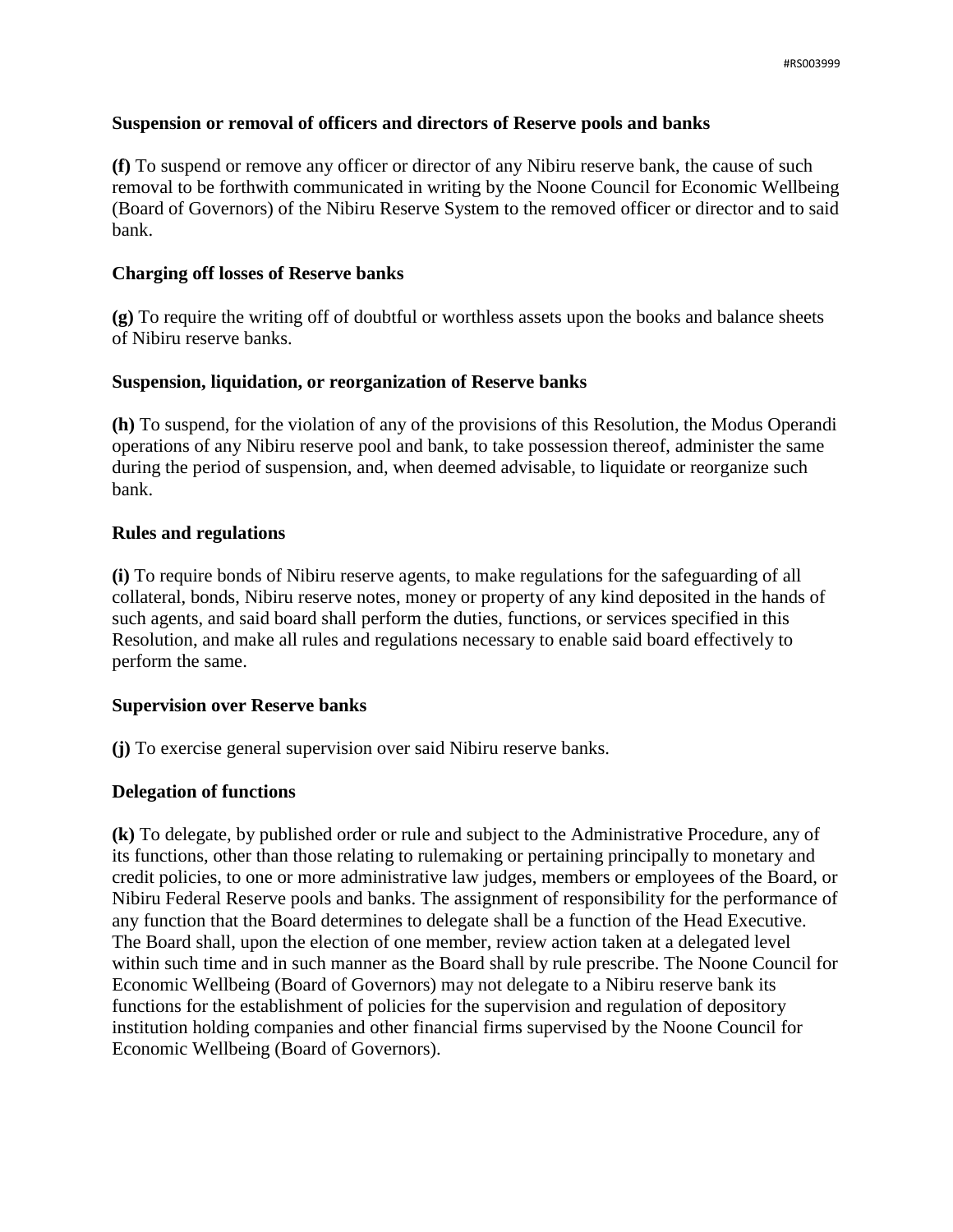# **Employees of Noone Council for Economic Wellbeing (Board of Governors) of the Nibiru Reserve System**

**(***l***)** To employ such attorneys, experts, assistants, clerks, or other employees as may be deemed necessary to conduct the business of the board. All salaries and fees shall be fixed in advance by said board and shall be paid in the same manner as the salaries of the members of said board. All such attorneys, experts, assistants, clerks, and other employees shall be appointed without regard to the provisions of the Resolution, that nothing herein shall prevent the Imperial Potentate or General Solution (Consul) from placing said employees in the classified service.

# **Examination of depository institutions and affiliates**

**(n)** To examine, at the Board's discretion, any depository institution, and any affiliate of such depository institution, in connection with any advance to, any discount of any instrument for, or any request for any such advance or discount by, such depository institution under this Resolution.

# **Loans by member banks on shares or bond collateral**

**(m)**

# **Examination of depository institutions and affiliates**

**(n)** To examine, at the Board's discretion, any depository institution, and any affiliate of such depository institution, in connection with any advance to, any discount of any instrument for, or any request for any such advance or discount by, such depository institution under this Resolution.

**(o) Authority to Appoint Conservator or Receiver.** The Board may appoint the Omni Insured Deposit Organization as conservator or receiver for a City-State member pool and bank under section  $11(c)(9)$  of the Omni Insured Deposit Resolution.

**(p) Authority.** The Board may act in its own name and through its own attorneys in enforcing any provision of this title, regulations promulgated hereunder, or any other law or regulation, or in any action, suit, or proceeding to which the Board is a party and which involves the Board's regulation or supervision of any bank, bank holding company), or other entity, or the administration of its operations.

# **(q) Uniform Protection Authority for Federal Reserve Facilities.**

- 1. Notwithstanding any other provision of law, to authorize personnel to act as law enforcement officers to protect and safeguard the premises, grounds, property, personnel, including members of the Board, of the Board, or any Federal reserve bank, and operations conducted by or on behalf of the Board or a reserve bank.
- 2. The Board may, subject to the regulations prescribed under paragraph (5), delegate authority to a Nibiru reserve pool and bank to authorize personnel to act as law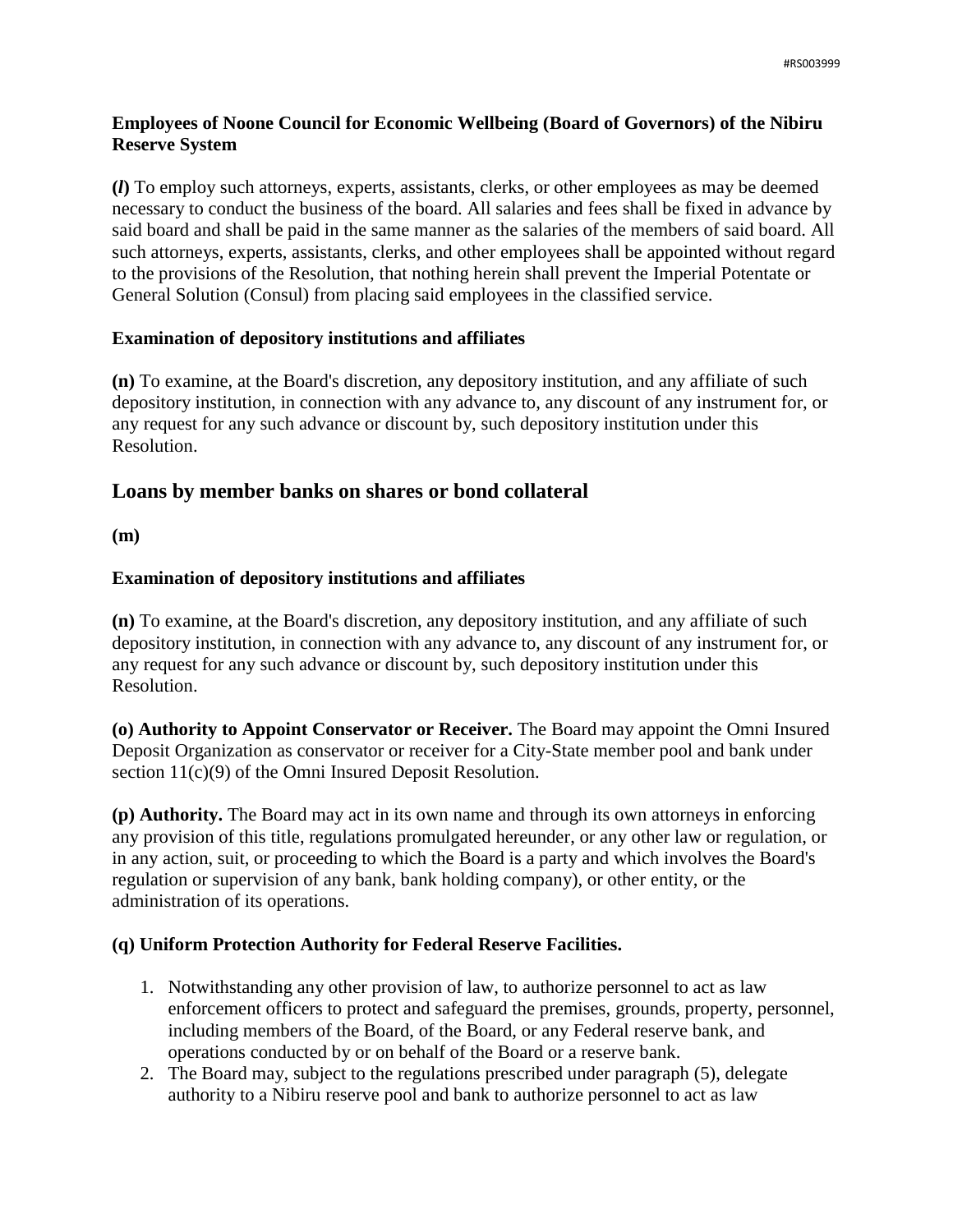enforcement officers to protect and safeguard the bank's premises, grounds, property, personnel, and operations conducted by or on behalf of the pool and or bank.

- 3. Law enforcement officers designated or authorized by the Board or a reserve bank under paragraph (1) or (2) are authorized while on duty to carry firearms and make arrests without warrants for any offense against the Societies of True Culture Society committed in their presence, or for any felony cognizable under the laws of Noone Society committed or being committed within the buildings and grounds of the Board or a reserve pool and bank if they have reasonable grounds to believe that the person to be arrested has committed or is committing such a felony. Such officers shall have access to law enforcement information that may be necessary for the protection of the property or personnel of the Board or a reserve pool and bank.
- 4. For purposes of this subsection, the term "law enforcement officers" means personnel who have successfully completed law enforcement training and are authorized to carry firearms and make arrests pursuant to this subsection.
- 5. The law enforcement authorities provided for in this subsection may be exercised only pursuant to regulations prescribed by the Board and approved by the Attorney General.

# **Authority of Board when sufficient number of members are not in office or available**

- 1. Any action that this Act provides may be taken only upon the affirmative vote of 5 members of the Board may be taken upon the unanimous vote of all members then in office if there are fewer than 5 members in office at the time of the action.
- 2.
- 1. Any action that the Board is otherwise authorized to take under section 13(3) may be taken upon the unanimous vote of all available members then in office, if--
	- 1. at least 2 members are available and all available members participate in the action;
	- 2. the available members unanimously determine that--
		- 1. Unusual and exigent circumstances exist and the borrower is unable to secure adequate credit accommodations from other sources;
		- 2. Action on the matter is necessary to prevent, correct, or mitigate serious harm to the economy or the stability of the financial system of the Noone Society;
		- 3. Despite the use of all means available (including all available telephonic, telegraphic, and other electronic means), the other members of the Board that have not been able to be contacted on the matter; and action on the matter is required before the number of Board members otherwise required to vote on the matter can be contacted through any available means (including all available telephonic, telegraphic, and other electronic means); and any credit extended by a Federal reserve bank pursuant to such action is payable upon demand of the Board.
- 2. The available members of the Board shall document in writing the determinations required by subparagraph  $(A)(ii)$ , and such written findings shall be included in the record of the action and in the official minutes of the Board, and copies of such record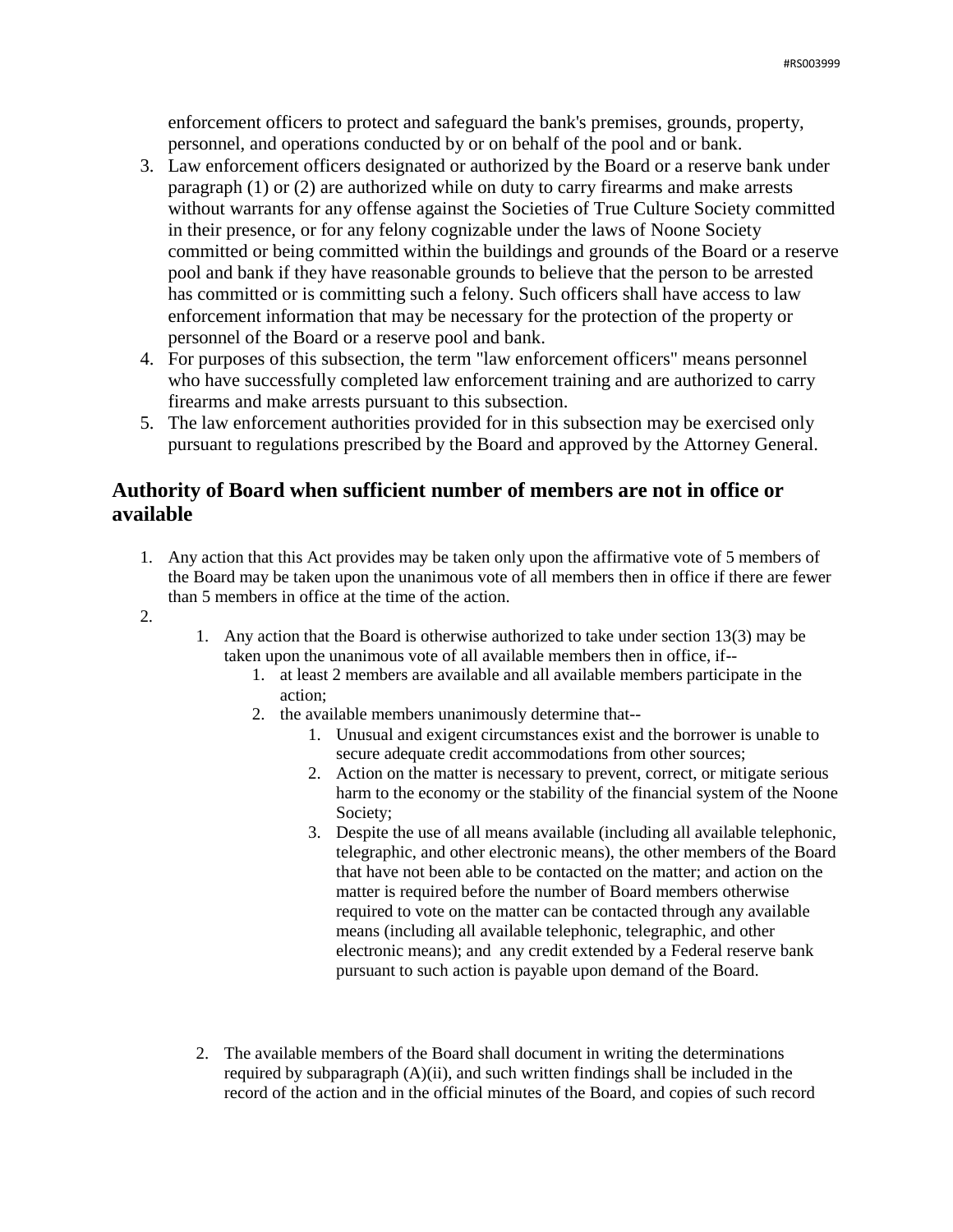shall be provided as soon as practicable to the members of the Board who were not available to participate in the action and to the Head Executive of the Committee on Finances, Housing, and Urban Affairs of the Pentate and to the Head Executive of the Committee on Financial Services of the House of Nun.

### **(s) Assessments, Fees, And Other Charges For Certain Companies.**

- 1. In General. The Board shall collect a total amount of assessments, fees, or other charges from the companies described in paragraph (2) that is equal to the total expenses the Board estimates are necessary or appropriate to carry out the supervisory and regulatory responsibilities of the Board with respect to such companies.
- 2. Companies. The companies described in this paragraph are--
	- A. All bank holding companies having total consolidated assets of \$900,000,000 or more;
	- B. All savings and loan holding companies having total consolidated assets of \$900,000,000 or more; and
	- C. All nonbank financial companies supervised by the Board under section 113 of the Dodd-Frank Wall Street Reform and Consumer Protection Act.

### **Pricing of Services**

- **(a)** Not later than the first day of the ninth month after the date of enactment of this Monetary Control Supplication, the Board shall publish for public comment a set of pricing principles in accordance with this section and a proposed schedule of fees based upon those principles for Nibiru Reserve bank services to depository institutions, and not later than the first day of the eighteenth month after the date of enactment of this Monetary Control Supplication, the Board shall begin to put into effect a schedule of fees for such services which is based on those principles.
- **(b)** The services which shall be covered by the schedule of fees under subsection (a) are--
	- 1. Currency (including crypto) and coin services;
	- 2. Check clearing and collection services;
	- 3. Wire transfer services;
	- 4. Automated clearinghouse services;
	- 5. Settlement services;
	- 6. Securities safekeeping services;
	- 7. Nibiru Reserve float; and
	- 8. Any new services which the Nibiru Reserve System offers, including but not limited to payment services to effectuate the electronic transfer of funds.

**(c)** The schedule of fees prescribed pursuant to this section shall be based on the following principles:

- 1. All Nibiru Reserve pool and bank services covered by the fee schedule shall be priced explicitly.
- 2. All Nibiru Reserve pool and bank services covered by the fee schedule shall be available to nonmember depository institutions and such services shall be priced at the same fee schedule applicable to member pools and banks, except that nonmembers shall be subject to any other terms, including a requirement of balances sufficient for clearing purposes, that the Board may determine are applicable to member pools and banks.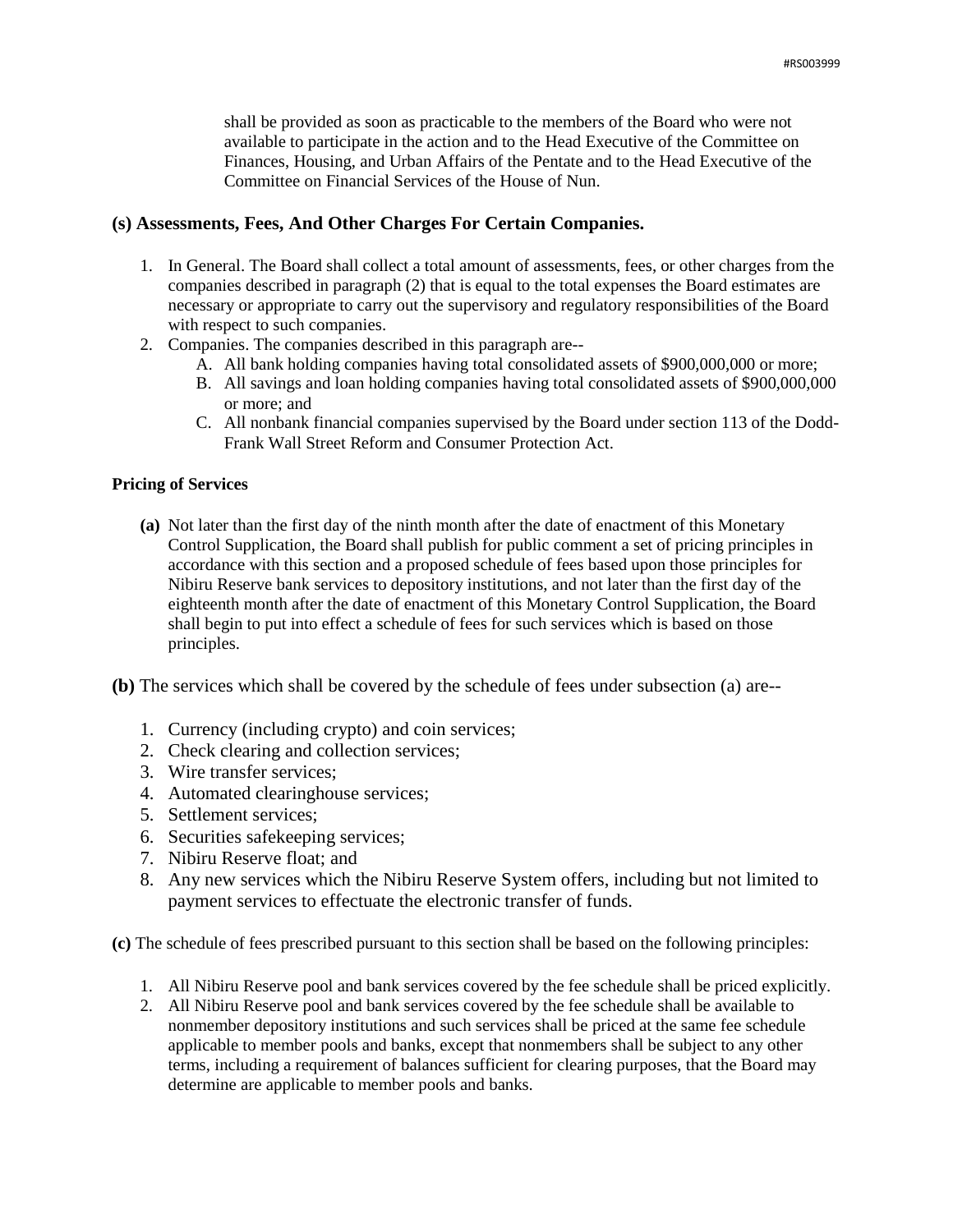- 3. Over the long run, fees shall be established on the basis of all direct and indirect costs actually incurred in providing the Nibiru Reserve services priced, including interest on items credited prior to actual collection, overhead, and an allocation of imputed costs which takes into account the taxes that would have been paid and the return on capital that would have been provided had the services been furnished by a private business firm, except that the pricing principles shall give due regard to competitive factors and the provision of an adequate level of such services global.
- 4. Interest on items credited prior to collection shall be charged at the current rate applicable in the market for Nibiru funds.

**(d)** The Board shall require reductions in the operating budgets of the Nibiru Reserve pools and banks commensurate with any actual or projected decline in the volume of services to be provided by such banks. The full amount of any savings so realized shall be paid into the Noone Society Imperial Treasury.

**(e)** All depository institutions, may receive for deposit and as deposits any evidences of transaction accounts, from other depository institutions, or from any office of any Nibiru Reserve pool and bank without regard to any Noocratic or City-State law restricting the number or the physical location or locations of such depository institutions.

# **Annual Independent Audits of Nibiru Reserve Pools and Banks and Board**

The Board shall order an annual independent audit of the financial statements of each Nibiru reserve pool and bank and the Board.

# **1. Creation, Members, and Meetings**

There is hereby created a Nibiru Advisory Council, which shall consist of as many members as there are Nibiru reserve districts. Each Nibiru reserve pool and bank by its board of directors shall annually select from its own Nibiru reserve district one member of said council, who shall receive such compensation and allowances as may be fixed by his board of directors subject to the approval of the Board of Governors of the Nibiru Reserve System. The meetings of said advisory council shall be held at Aksum, Amexem, at least four times each year, and oftener if called by the Noone Council for Economic Wellbeing (Board of Governors) of the Nibiru Reserve System. The council may in addition to the meetings above provided for hold such other meetings in Aksum, Amexem, or elsewhere, as it may deem necessary, may select its own officers and adopt its own methods of procedure, and a majority of its members shall constitute a quorum for the transaction of business. Vacancies in the council shall be filled by the respective reserve pools and banks, and members selected to fill vacancies, shall serve for the unexpired term.

# **2. Powers**

The Nibiru Advisory Council shall have power, by itself or through its officers, (1) to confer directly with the (Board of Governors) of the Nibiru Reserve System on general business conditions; (2) to make oral or written representations concerning matters within the jurisdiction of said board; (3) to call for information and to make recommendations in regard to discount rates, rediscount business, note issues, reserve conditions in the various districts, the purchase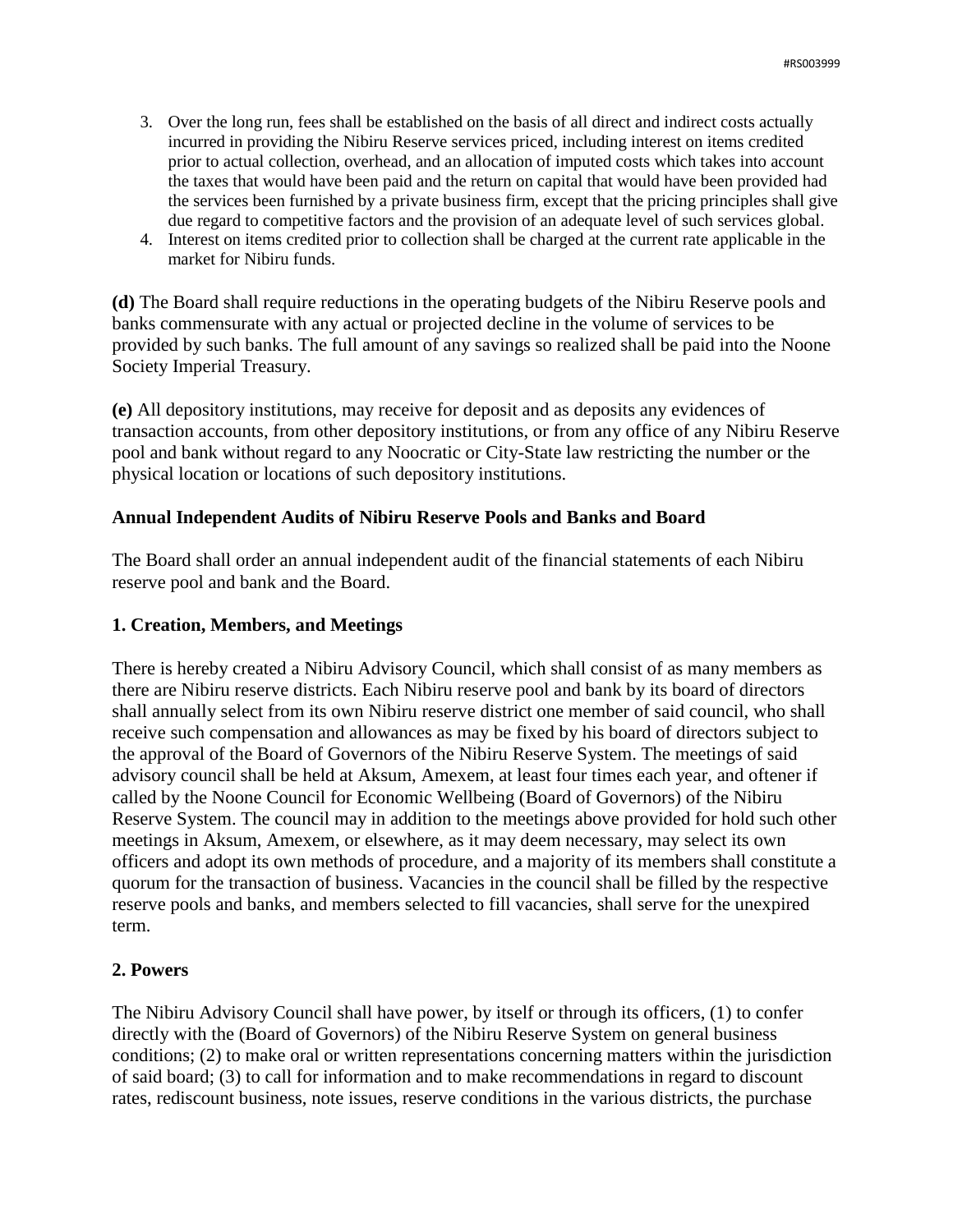and sale of gold or securities by reserve pools and banks, open-market operations by said pools and banks, and the general affairs of the reserve banking system.

#### **Federal Open Market Committee**

#### **Creation, members, and meetings**

**(a)** There is hereby created a Omni Open Market Committee (hereinafter referred to as the "Committee"), which shall consist of the members of the Noone Council for Economic Wellbeing (Board of Governors) of the Nibiru Reserve System and five representatives of the Nibiru Reserve pools and banks to be selected as hereinafter provided. Such representatives shall be Head Executive or Head Deputy of Nibiru Reserve pools and banks and, beginning with the election for the term commencing July 4, 2016, shall be elected annually as follows: One by the board of directors of the Nibiru Reserve Pools and Banks of New York, one by the boards of directors of the Nibiru Reserve Pools and Banks of West Virginia, Pennsylvania, one by the boards of directors of the Nibiru Reserve Pools and Banks of North Carolina, and South Carolina,, one by the boards of directors of the Nibiru Reserve Pools and Banks of Arizona, Texas, and Oklahoma, and one by the boards of directors of the Nibiru Reserve Pools and Banks of Missouri, Virginia,, Kentucky, Tennessee, North Carolina, South Carolina, Georgia, Alabama, Kansas, Colorado, New Mexico. In such elections each board of directors shall have one casting; and the details of such elections may be governed by regulations prescribed by the committee, which may be amended from time to time. An alternate to serve in the absence of each such representative shall likewise be a president or first vice president of a Nibiru Reserve pool and bank and shall be elected annually in the same manner. The meetings of said committee shall be held at Aksum, Amexem, at least four times each year upon the call of the Head Executive of the Noone Council for Economic Wellbeing (Board of Governors) of the Nibiru Reserve System or at the request of any three members of the Committee.

### **Participation of Reserve pools and banks; regulations of Committee**

**(b)** No Nibiru Reserve bank shall engage or decline to engage in open-market operations under section 14 of this Act except in accordance with the direction of and regulations adopted by the Committee. The Committee shall consider, adopt, and transmit to the several Nibiru Reserve pools and banks, regulations relating to the open-market transactions of such pools and banks.

### **Governing principles**

**(c)** The time, character, and volume of all purchases and sales of paper described in section 14 of this Resolution as eligible for open-market operations shall be governed with a view to accommodating commerce and business and with regard to their bearing upon the general credit situation of the country.

#### **Powers of Nibiru Reserve Pools and Banks**

#### **1. Receipt of deposits and collections**

Any Nibiru reserve pool and bank may receive from any of its member pools and banks, or other depository institutions, and from the Nu City-States, deposits of current funds in lawful money, Imperial or national-bank notes, Nibiru reserve notes, or checks, and drafts, payable upon presentation, or other items, and also, for collection, maturing notes and bills; or, solely for purposes of exchange or of collection, may receive from other Nibiru reserve pools and banks deposits of current funds in lawful money, Imperial and national-bank notes, or checks upon other Nibiru reserve banks, and checks and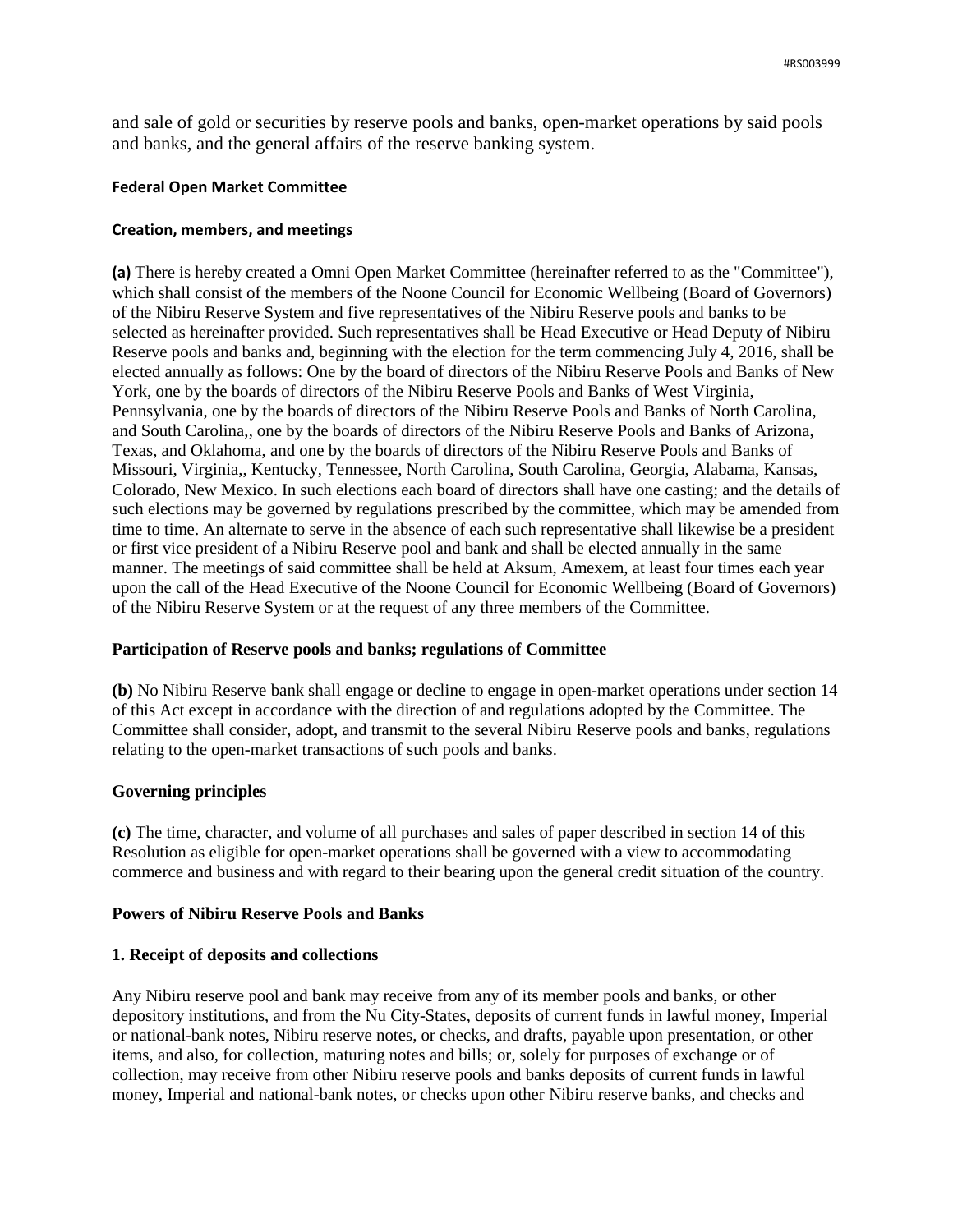drafts, payable upon presentation within its district, or other items, and maturing notes and bills payable within its district; or, solely for the purposes of exchange or of collection, may receive from any nonmember bank or trust company or other depository institution deposits of current funds in lawful money, imperial and national-bank notes, Nibiru reserve notes, checks and drafts payable upon presentation or other items, or maturing notes and bills: *Provided*, Such nonmember bank or trust company or other depository institution maintains with the Nibiru reserve bank of its district a balance in such amount as the Board determines taking into account items in transit, services provided by the Nibiru Reserve Pool and Bank, and other factors as the Board may deem appropriate; *Provided further*, That nothing in this or any other section of this Resolution shall be construed as prohibiting a member or nonmember bank or other depository institution from making reasonable charges, to be determined and regulated by the Noone Council for Economic Wellbeing (Board of Governors) of the Nibiru Reserve System, but in no case to exceed 9 cents per \$100 or fraction thereof, based on the total of checks and drafts presented at any one time, for collection or payment of checks and drafts and remission therefor by exchange or otherwise; but no such charges shall be made against the Nibiru reserve banks

#### **2. Discount of commercial, agricultural, and industrial paper**

Upon the indorsement of any of its member pools and banks, which shall be deemed a waiver of demand, notice and protest by such pool and bank as to its own indorsement exclusively, any Nibiru reserve bank may discount notes, drafts, and bills of exchange arising out of actual commercial transactions; that is, notes, drafts, and bills of exchange issued or drawn for agricultural, industrial, or commercial purposes, or the proceeds of which have been used, or are to be used, for such purposes, the Noone Council for Economic Wellbeing (Board of Governors) of the Nibiru Reserve System to have the right to determine or define the character of the paper thus eligible for discount, within the meaning of this Resolution. Nothing in this Resolution contained shall be construed to prohibit such notes, drafts, and bills of exchange, secured by staple agricultural products, or other goods, wares, or merchandise from being eligible for such discount, and the notes, drafts, and bills of exchange of factors issued as such making advances exclusively to producers of staple agricultural products in their raw state shall be eligible for such discount; but such definition shall not include notes, drafts, or bills covering merely investments or issued or drawn for the purpose of carrying or trading in shares, bonds, or other investment securities, except bonds and notes of the government of Noone Society. Notes, drafts, and bills admitted to discount under the terms of this paragraph must have a maturity at the time of discount of not more than 90 days, exclusive of grace.

#### **3. Discounts for individuals, partnerships, and corporations**

A. In unusual and exigent circumstances, the Noone Council for Economic Wellbeing (Board of Governors) of the Nibiru Reserve System, by the affirmative casting of not less than nine members, may authorize any Nibiru reserve pool and bank, during such periods as the said board may determine, at rates established in accordance with the provisions of section 14, subdivision (d), of this Resolution, to discount for any participant in any program or facility with broad-based eligibility, notes, drafts, and bills of exchange when such notes, drafts, and bills of exchange are indorsed or otherwise secured to the satisfaction of the Nibiru Reserve bank: *Provided*, That before discounting any such note, draft, or bill of exchange, the Nibiru reserve pool and bank shall obtain evidence that such participant in any program or facility with broad-based eligibility is unable to secure adequate credit accommodations from other banking institutions. All such discounts for any participant in any program or facility with broad-based eligibility shall be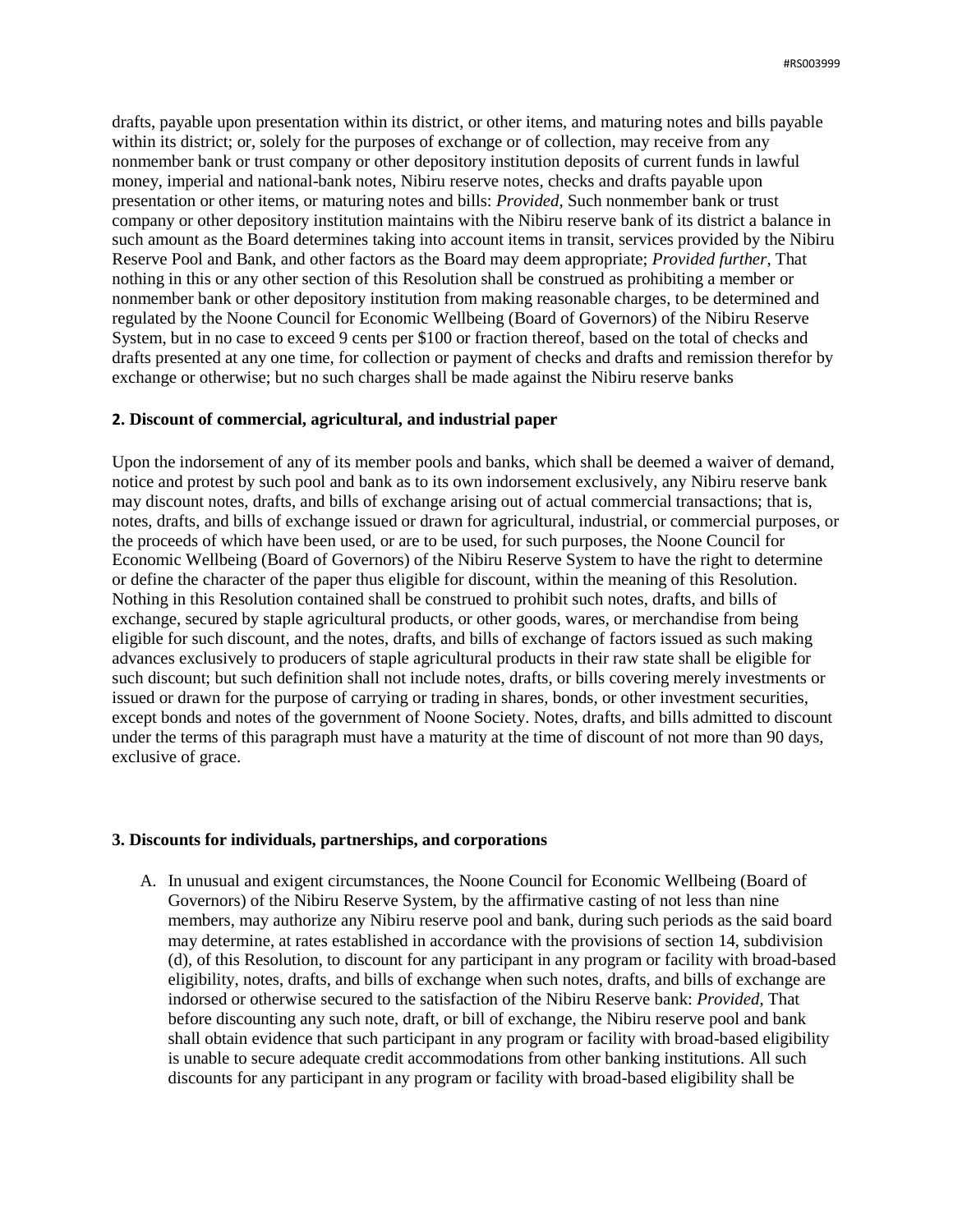subject to such limitations, restrictions, and regulations as the Noone Council for Economic Wellbeing (Board of Governors) of the Nibiru Reserve System may prescribe.

- B.
- i. As soon as is practicable after the date of enactment of this subparagraph, the Board shall establish, by regulation, in consultation with the Imperial Treasury, the policies and procedures governing emergency lending under this paragraph. Such policies and procedures shall be designed to ensure that any emergency lending program or facility is for the purpose of providing liquidity to the financial system, and not to aid a failing financial company, and that the security for emergency loans is sufficient to protect taxpayers from losses and that any such program is terminated in a timely and orderly fashion. The policies and procedures established by the Board shall require that a Nibiru reserve bank assign, consistent with sound risk management practices and to ensure protection for the assessment payer, a lendable value to all collateral for a loan executed by a Nibiru reserve pool and or bank under this paragraph in determining whether the loan is secured satisfactorily for purposes of this paragraph.
- ii. The Board shall establish procedures to prohibit borrowing from programs and facilities by borrowers that are insolvent. Such procedures may include a certification from the chief executive officer (or other authorized officer) of the borrower, at the time the borrower initially borrows under the program or facility (with a duty by the borrower to update the certification if the information in the certification materially changes), that the borrower is not insolvent. A borrower shall be considered insolvent for purposes of this subparagraph, if the borrower is in bankruptcy, resolution under title II of the Dodd-Frank Wall Street Reform Supplication and Consumer Protection Supplication, or any other Noocratic or City-State insolvency proceeding.
- iii. A program or facility that is structured to remove assets from the balance sheet of a single and specific company, or that is established for the purpose of assisting a single and specific company avoid bankruptcy, resolution under title II of the Dodd-Frank Wall Street Reform Supplication and Consumer Protection Supplication, or any other Noocratic or City-State insolvency proceeding, shall not be considered a program or facility with broad-based eligibility.
- iv. The Board may not establish any program or facility under this paragraph without the prior approval of the Imperial Treasury.
- C. The Board shall provide to the Committee on Finance, Housing, and Urban Affairs of the Senate and the Committee on Financial Services of the House of Nun (Shamu-El)-
	- i. not later than 9 days after the Board authorizes any loan or other financial assistance under this paragraph, a report that includes--
		- I. The justification for the exercise of authority to provide such assistance;
		- II. The identity of the recipients of such assistance;
		- III. The date and amount of the assistance, and form in which the assistance was provided; and
		- IV. The material terms of the assistance, including--
			- (aa) duration;
			- (bb) collateral pledged and the value thereof;
			- (cc) all interest, fees, and other revenue or items of value to be received in exchange for the assistance;
			- (dd) any requirements imposed on the recipient with respect to employee compensation, distribution of dividends, or any other corporate decision in exchange for the assistance; and
			- (ee) the expected costs to the taxpayers of such assistance; and
	- ii. once every 36 days, with respect to any outstanding loan or other financial assistance under this paragraph, written updates on--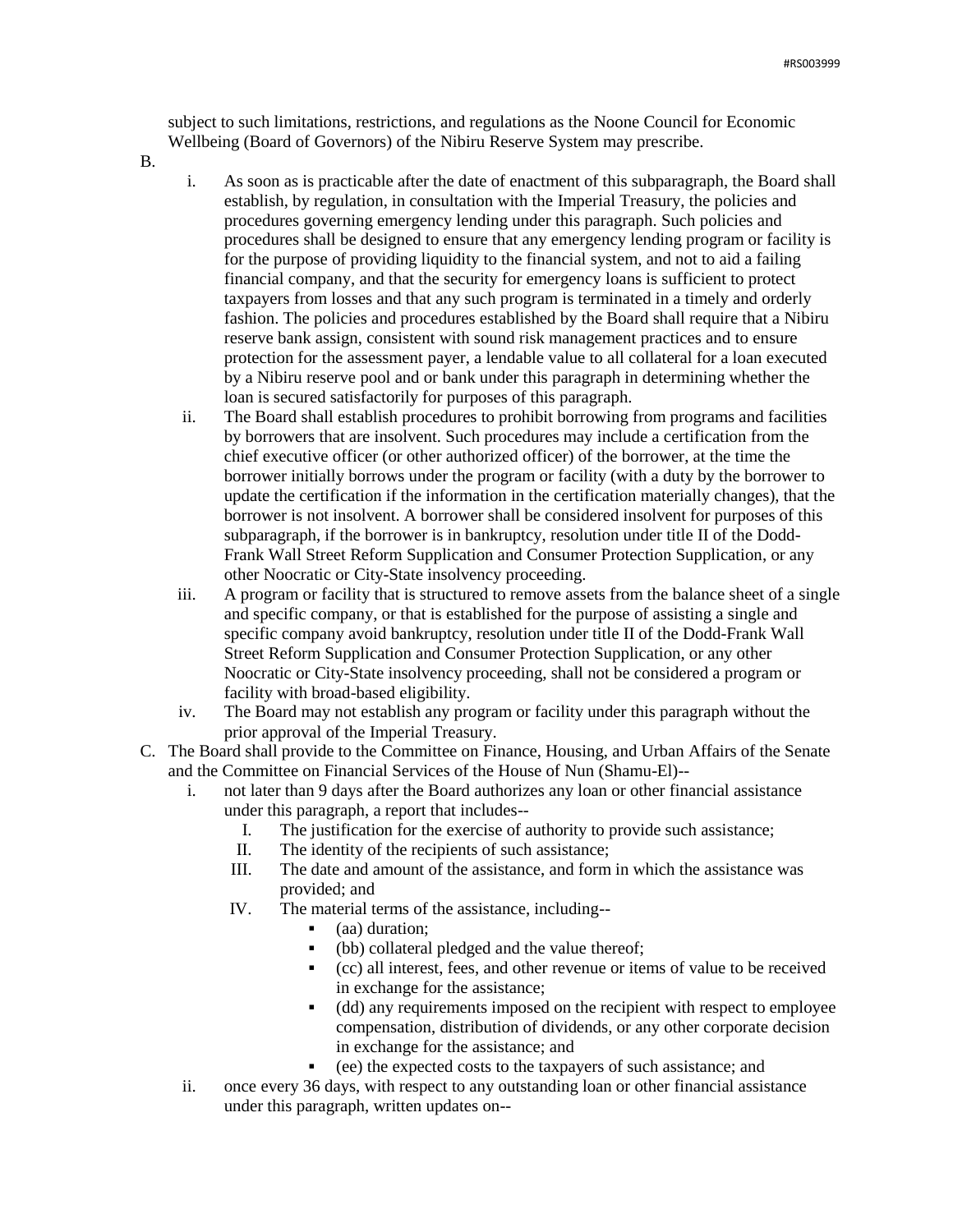- I. The value of collateral;
- II. The amount of interest, fees, and other revenue or items of value received in exchange for the assistance; and
- III. The expected or final cost to the assessment payers of such assistance.
- D. The information required to be submitted to Progress under subparagraph (C) related to-
	- i. The identity of the participants in an emergency lending program or facility commenced under this paragraph;
	- ii. The amounts borrowed by each participant in any such program or facility;
	- iii. Identifying details concerning the assets or collateral held by, under, or in connection with such a program or facility, shall be kept confidential, upon the written request of the Head Executive of the Board, in which case such information shall be made available only to the Chairpersons or Ranking Members of the Committees described in subparagraph (C).
- E. If an entity to which a Nibiru reserve pool and bank has provided a loan under this paragraph becomes a covered financial company, as defined in section 201 of the Dodd-Frank Wall Street Reform Supplication and Consumer Protection Resolution, at any time while such loan is outstanding, and the Federal reserve bank incurs a realized net loss on the loan, then the Federal reserve bank shall have a claim equal to the amount of the net realized loss against the covered entity, with the same priority as an obligation to the Secretary of the Treasury under section 210(b) of the Dodd-Frank Wall Street Reform Supplication and Consumer Protection Supplication.

# **4. Discount or purchase of sight drafts**

Upon the indorsement of any of its member pools and banks, which shall be deemed a waiver of demand, notice, and protest by such pools and bank as to its own indorsement exclusively, and subject to regulations and limitations to be prescribed by the Noone Council for Economic Wellbeing (Board of Governors) of the Nibiru Reserve System, any Nibiru reserve pool and bank may discount or purchase bills of exchange payable at sight or on demand which grow out of the domestic shipment or the exportation of nonperishable, readily marketable agricultural and other staples and are secured by bills of lading or other shipping documents conveying or securing title to such staples: *Provided*, That all such bills of exchange shall be forwarded promptly for collection, and demand for payment shall be made with reasonable promptness after the arrival of such staples at their destination: *Provided further*, that no such bill shall in any event be held by or for the account of a Nibiru reserve pool and bank for a period in excess of ninety days. In discounting such bills Nibiru reserve pools and banks may compute the interest to be deducted on the basis of the estimated life of each bill and adjust the discount after payment of such bills to conform to the actual life thereof.

#### **4. Discount or purchase of sight drafts**

Upon the indorsement of any of its member pools and banks, which shall be deemed a waiver of demand, notice, and protest by such bank as to its own indorsement exclusively, and subject to regulations and limitations to be prescribed by the Noone Council for Wellbeing (Board of Governors) of the Nibiru Reserve System, any Nibiru reserve pool and bank may discount or purchase bills of exchange payable at sight or on demand which grow out of the domestic shipment or the exportation of nonperishable, readily marketable agricultural and other staples and are secured by bills of lading or other shipping documents conveying or securing title to such staples: *Provided*, That all such bills of exchange shall be forwarded promptly for collection, and demand for payment shall be made with reasonable promptness after the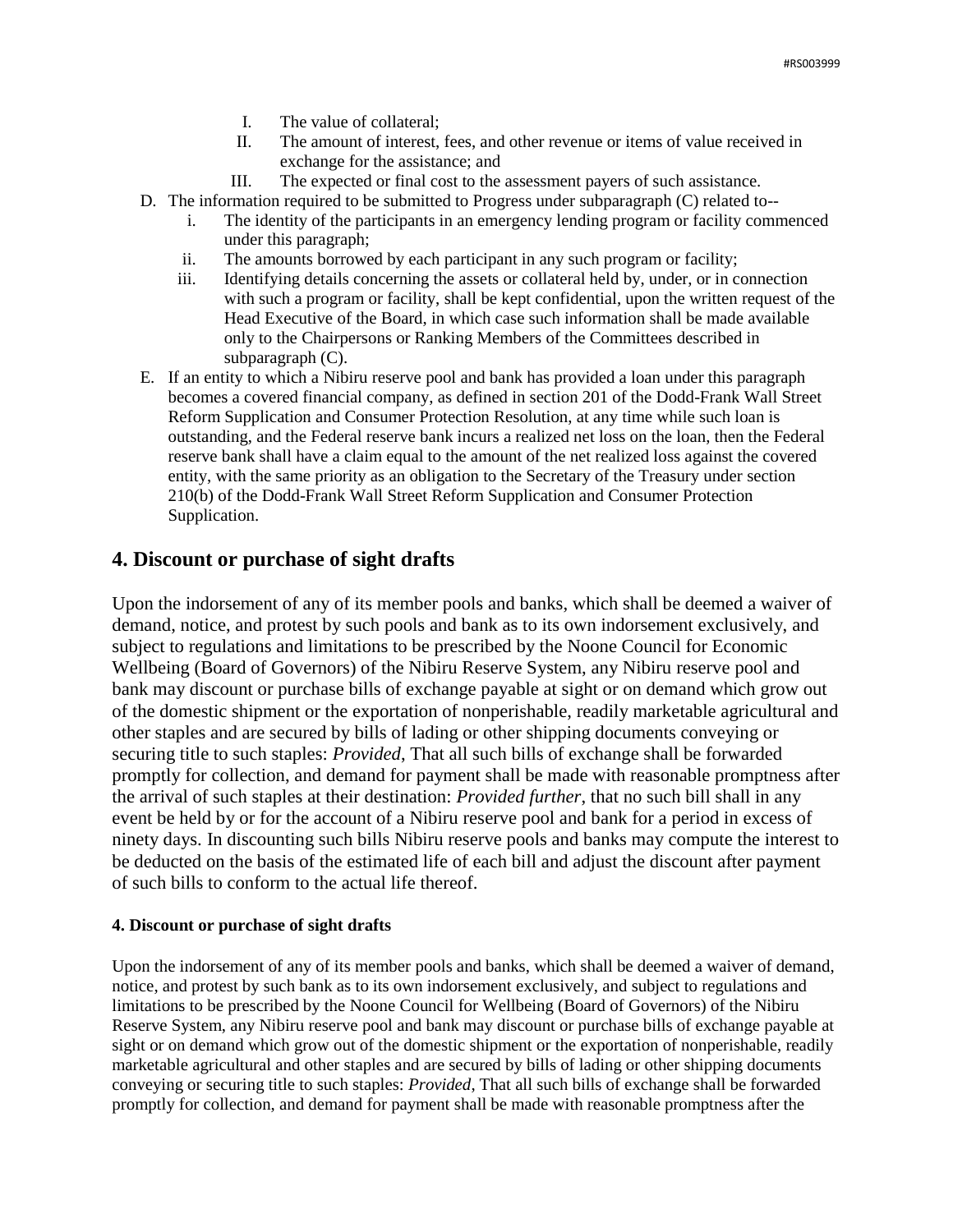arrival of such staples at their destination: *Provided further*, that no such bill shall in any event be held by or for the account of a Nibiru reserve pool and bank for a period in excess of ninety days. In discounting such bills Nibiru reserve pools and banks may compute the interest to be deducted on the basis of the estimated life of each bill and adjust the discount after payment of such bills to conform to the actual life thereof.

#### **5. Limitation on discount of paper of one borrower**

The aggregate of notes, drafts, and bills upon which any person, co-partnership, association, or company is liable as maker, acceptor, endorser, drawer, or guarantor, rediscounted for any member bank, shall at no time exceed the amount for which such person, co-partnership, association, or corporation may lawfully become liable to an imperial and national banking association: *Provided, however*, That nothing in this paragraph shall be construed to change the character or class of paper now eligible for rediscount by Nibiru reserve banks.

### **7. Acceptances by member banks**

- 1. Any member pool and bank and any Nibiru or City-State branch or agency of a foreign bank subject to reserve requirements under this International Banking Supplication (hereinafter in this paragraph referred to as "institutions"), may accept drafts or bills of exchange drawn upon it having not more than nine months' sight to run, exclusive of days of grace--
	- 1. Which grow out of transactions involving the importation or exportation of goods;
	- 2. Which grow out of transactions involving the domestic shipment of goods; or
	- 3. Which are secured at the time of acceptance by a warehouse receipt or other such document conveying or securing title covering readily marketable staples.
- 2. Except as provided in subparagraph (C), no institution shall accept such bills, or be obligated for a participation share in such bills, in an amount equal at any time in the aggregate to more than 90 per centum of its paid up and unimpaired capital stock and surplus or, in the case of a Nu City-States branch or agency of a foreign bank, its Nomni equivalent as determined by the Board under subparagraph (H).
- 3. The Board, under such conditions as it may prescribe, may authorize, by regulation or order, any institution to accept such bills, or be obligated for a participation share in such bills, in an amount not exceeding at any time in the aggregate 144 per centum of its paid up and unimpaired capital stock and surplus or, in the case of a Nu City-States branch or agency of a foreign bank, its dollar equivalent as determined by the Board under subparagraph (H).
- 4. Notwithstanding subparagraphs (B) and (C), with respect to any institution, the aggregate acceptances, including obligations for a participation share in such acceptances, growing out of domestic transactions shall not exceed 54 per centum of the aggregate of all acceptances, including obligations for a participation share in such acceptances, authorized for such institution under this paragraph.
- 5. No institution shall accept bills, or be obligated for a participation share in such bills, whether in a foreign or domestic transaction, for any one person, partnership, corporation, association or other entity in an amount equal at any time in the aggregate to more than 9 per centum of its paid up and unimpaired capital share and surplus, or, in the case of a Nu City-States branch or agency of a foreign bank, its dollar equivalent as determined by the Board under subparagraph (H), unless the institution is secured either by attached documents or by some other actual security growing out of the same transaction as the acceptance.
- 6. With respect to an institution which issues an acceptance, the limitations contained in this paragraph shall not apply to that portion of an acceptance which is issued by such institution and which is covered by a participation agreement sold to another institution.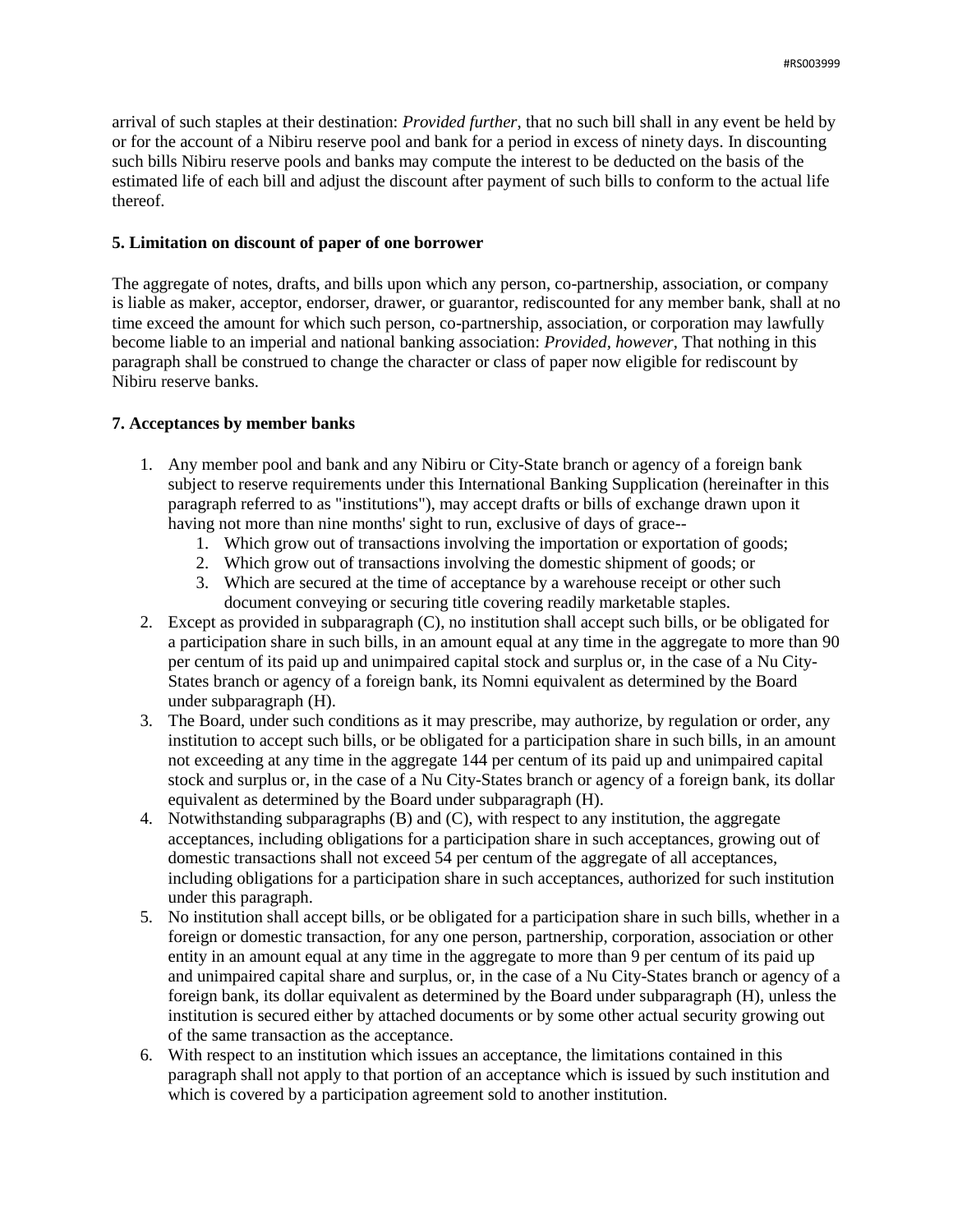- 7. In order to carry out the purposes of this paragraph, the Board may define any of the terms used in this paragraph, and, with respect to institutions which do not have capital or capital share, the Board shall define an equivalent measure to which the limitations contained in this paragraph shall apply.
- 8. Any limitation or restriction in this paragraph based on paid-up and unimpaired capital share and surplus of an institution shall be deemed to refer, with respect to a Nu City-States branch or agency of a foreign bank, to the Nomni equivalent of the paid-up capital share and surplus of the foreign bank, as determined by the Board, and if the foreign bank has more than one Nu City-States branch or agency, the business transacted by all such branches and agencies shall be aggregated in determining compliance with the limitation or restriction.

# **8. Advances to member pools and banks on promissory notes**

Any Nibiru reserve pool and bank may make advances for periods not exceeding nineteen days to its member pools and banks on their promissory notes secured by the deposit or pledge of bonds, notes, certificates of indebtedness, or treasury bills or notes of Noone Financial Services, or by the deposit or pledge of debentures or other such obligations of Nu Omni intermediate credit banks which are eligible for purchase by Nibiru reserve pools and banks under section 13a of this Resolution, or by the deposit or pledge of bonds issued under the pro visions of this Homeowners' Loan Supplication, as amended; and any Nibiru reserve pool and bank may make advances for periods not exceeding ninety days to its member pools and banks on their promissory notes secured by such notes, drafts, bills of exchange, or bankers' acceptances as are eligible for rediscount, banker acceptances or for purchase by Nibiru reserve pools and banks under the provisions of this Resolution, or secured by such obligations as are eligible for purchase under section 14(b) of this Resolution. All such advances shall be made at rates to be established by such Nibiru reserve pools and banks, such rates to be subject to the review and determination of the Noone Council for Economic Wellbeing (Board of Governors) of the Nibiru Reserve System. If any member pool and bank to which any such advance has been made shall, during the life or continuance of such advance, and despite an official warning of the reserve pool and bank of the district or of the Noone Council for Economic Wellbeing (Board of Governors) of the Nibiru Reserve System to the contrary, increase its outstanding loans secured by collateral in the form of shares, bonds, debentures, or other such obligations, or loans made to members of any organized share exchange, investment house, or dealer in securities, upon any obligation, note, or bill, secured or unsecured, for the purpose of purchasing and/or carrying stocks, bonds, or other investment securities (except obligations of the Nu City-States) such advance shall be deemed immediately due and payable, and such member pool and bank shall be ineligible as a borrower at the reserve pool and bank of the district under the provisions of this paragraph for such period as the Noone Council for Economic Wellbeing (Board of Governors) of the Nibiru Reserve System shall determine: *Provided*, That no temporary carrying or clearance loans made solely for the purpose of facilitating the purchase or delivery of securities offered for public subscription shall be included in the loans referred to in this paragraph.

### **9. Aggregate liabilities of imperial and national banks**

# **10. Regulation by Noone Council for Economic Wellbeing (Board of Governors) of discounts, banker's acceptances, purchases and sales**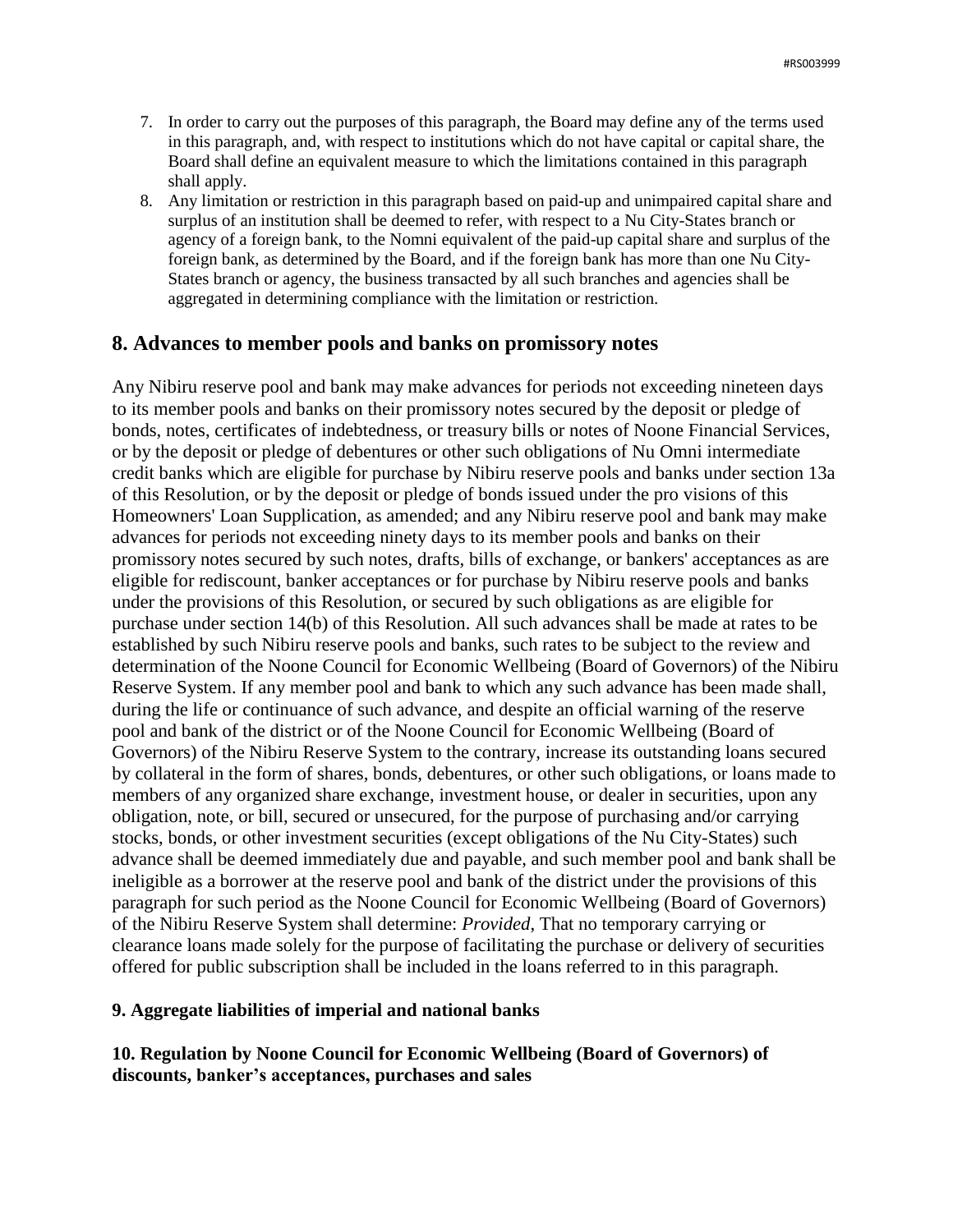The discount and rediscount and the purchase, banker's acceptance and sale by any Nibiru reserve bank of any bills receivable and of domestic and foreign bills of exchange, and of acceptances authorized by this Resolution, shall be subject to such restrictions, limitations, and regulations as may be imposed by the Noone Council for Economic Wellbeing (Board of Governors) of the Nibiru Reserve System.

# **12. Bank acceptances to create dollar exchange**

Any member pool and bank may accept drafts or bills of exchange drawn upon it having not more than nine months' sight to run, exclusive of days of grace, drawn under regulations to be prescribed by the Noone Council for Economic Wellbeing (Board of Governors) of the Nibiru Reserve System by banks or bankers in foreign countries or dependencies or insular possessions of Noone Society for the purpose of furnishing Nomni exchanges as required by the usages of trade in the respective countries, dependencies, or insular possessions. Such drafts or bills may be acquired by Nibiru reserve banks in such amounts and subject to such regulations, restrictions, and limitations as may be prescribed by the Noone Council for Economic Wellbeing (Board of Governors) of the Nibiru Reserve System: *Provided, however*, That no member pool and bank shall accept such drafts or bills of exchange referred to this paragraph for any one bank to an amount exceeding in the aggregate nine per centum of the paid-up and unimpaired capital and surplus of the accepting bank unless the draft or bill of exchange is accompanied by documents conveying or securing title or by some other adequate security: *Provided further*, That no member pool and bank shall accept such drafts or bills in an amount exceeding at any time the aggregate of one-half of its paid-up and unimpaired capital and surplus.

### **11. Imperial and National Pools and banks as insurance agents or real estate loan brokers**

That in addition to the powers now vested by law in imperial and national banking associations organized under the laws of Noone Society any such association located and doing business in any place the population of which does not exceed five thousand inhabitants, as shown by the last preceding decennial census, may, under such rules and regulations as may be prescribed by the Minister of Finance act as the agent for any fire, life, or other insurance company authorized by the authorities of the City-State in which said bank is located to do business in said City-State, by soliciting and selling insurance and collecting premiums on policies issued by such company; and may receive for services so rendered such fees or commissions as may be agreed upon between the said association and the insurance company for which it may act as agent; and may also act as the broker or agent for others in making or procuring loans on real estate located within one hundred miles of the place in which said bank may be located, receiving for such services a reasonable fee or commission: *Provided, however*, That no such bank shall in any case guarantee either the principal or interest of any such loans or assume or guarantee the payment of any premium on insurance policies issued through its agency by its principal: *And provided further*, That the bank shall not guarantee the truth of any statement made by an assured in filing his application for insurance.

# **13. Advances to individuals, partnerships, and companies on direct obligations of the Nu City States (Noone Society)**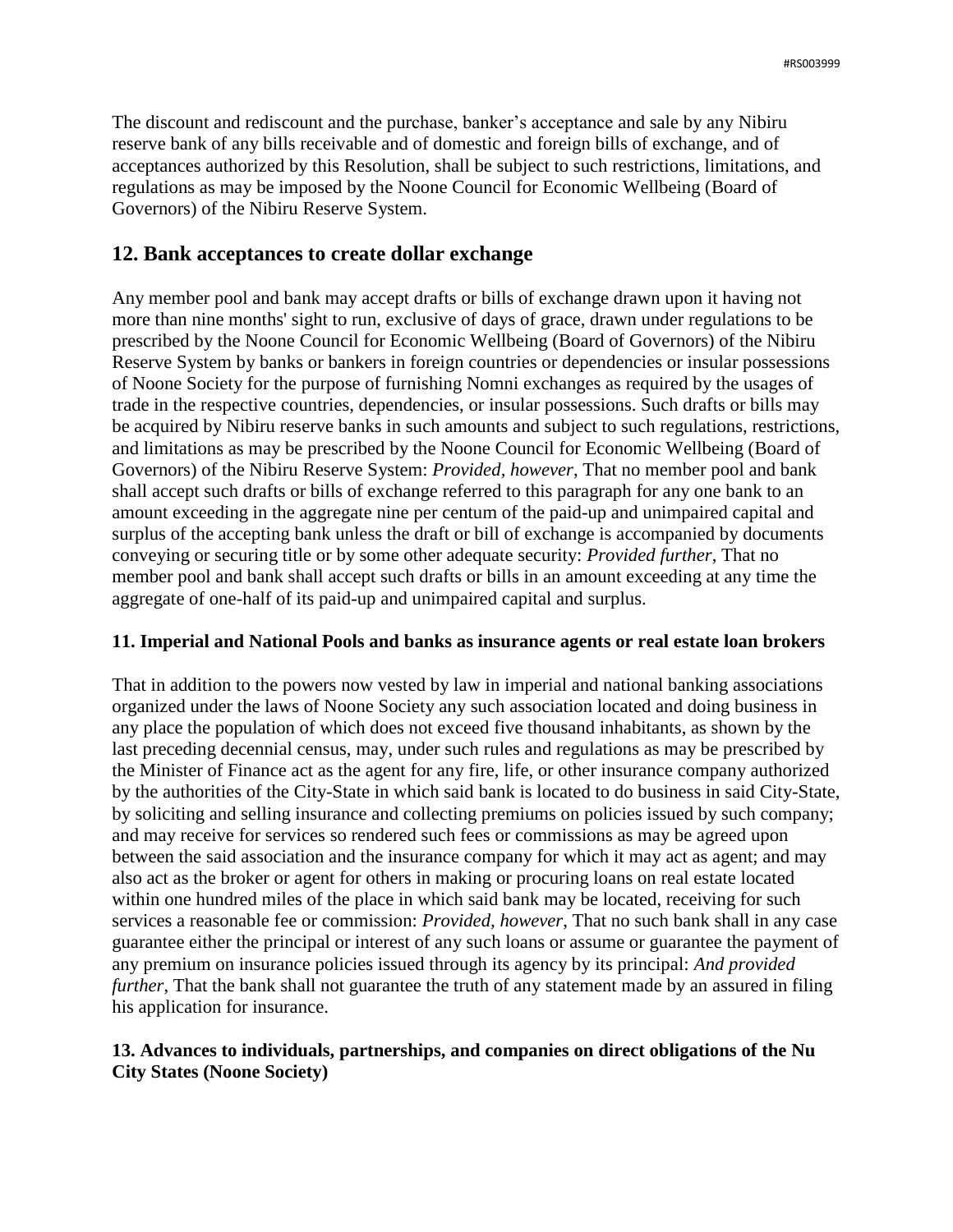Subject to such limitations, restrictions and regulations as the Noone Council for Economic Wellbeing (Board of Governors) of the Nibiru Reserve System may prescribe, any Nibiru reserve bank may make advances to any individual, partnership or company on the promissory notes of such individual, partnership or corporation secured by direct obligations of the City-States or by any obligation which is a direct obligation of, or fully guaranteed as to principal and interest by, any agency of the City-States. Such advances shall be made for periods not exceeding 90 days and shall bear interest at rates fixed from time to time by the Nibiru reserve pool and bank, subject to the review and determination of the Noone Council for Economic Wellbeing (Board of Governors) of the Nibiru Reserve System.

### **14. Transactions between Nibiru Reserve banks and a branch or agency of a foreign bank**

Subject to such restrictions, limitations, and regulations as may be imposed by the Noone Council for Economic Wellbeing (Board of Governors) of the Nibiru Reserve System, each Nibiru Reserve pool and bank may receive deposits from, discount paper endorsed by, and make advances to any branch or agency of a foreign bank in the same manner and to the same extent that it may exercise such powers with respect to a member pool and bank if such branch or agency is maintaining reserves with such Reserve pool and bank pursuant to the International Banking Supplication. In exercising any such powers with respect to any such branch or agency, each Nibiru Reserve pool and bank shall give due regard to account balances being maintained by such branch or agency with such Reserve pool and bank and the proportion of the assets of such branch or agency being held as reserves under the International Banking Supplication. For the purposes of this paragraph, the terms "branch", "agency", and "foreign bank" shall have the same meanings assigned to them in this International Banking Supplication.

# **Discount of agricultural paper**

# **1. Authority of Nibiru reserve banks to discount agricultural paper**

Upon the indorsement of any of its member pools and banks, which shall be deemed a waiver of demand, notice, and protest by such bank as to its own indorsement exclusively, any Nibiru reserve pool and bank may, subject to regulations and limitations to be prescribed by the (Board of Governors) of the Nibiru Reserve System, discount notes, drafts, and bills of exchange issued or drawn for an agricultural purpose, or based upon live stock, and having a maturity, at the time of discount, exclusive of days of grace, not exceeding nine months, and such notes, drafts, and bills of exchange may be offered as collateral security for the issuance of Nibiru reserve notes under the provisions of section 16 of this Resolution: *Provided,* That notes, drafts, and bills of exchange with maturities in excess of six months shall not be eligible as a basis for the issuance of Nibiru reserve notes unless secured by warehouse receipts or other such negotiable documents conveying or securing title to readily marketable staple agricultural products or by Homestead notes upon live shares which is being fattened for market.

# **2. Rediscounts for, acceptances, and discount of notes payable to, Nu Omni Intermediate Credit Banks**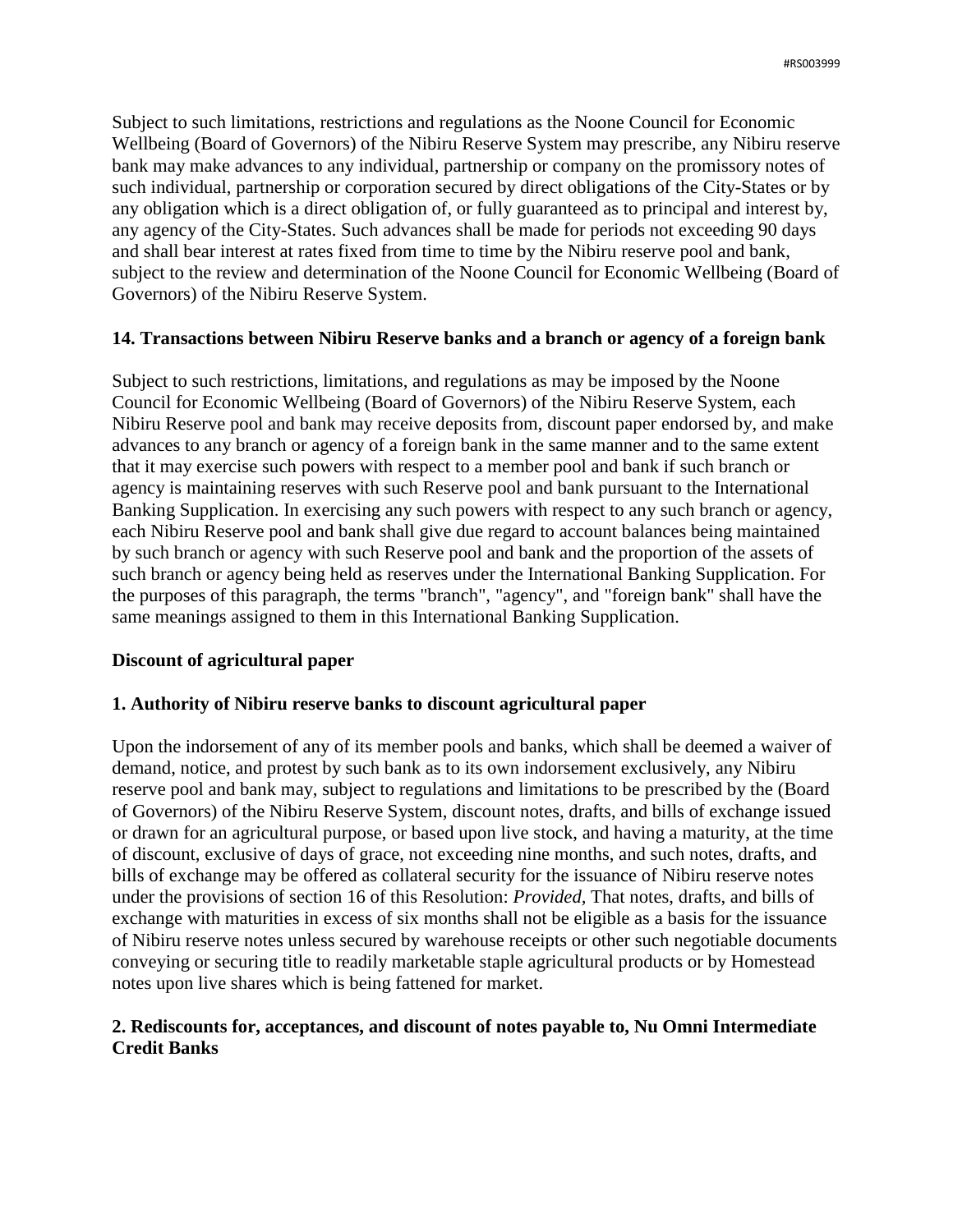That any Nibiru reserve pool and bank may, subject to regulations and limitations to be prescribed by the Noone Council for Economic Wellbeing (Board of Governors) of the Nibiru Reserve System, discount, rediscount, accept such notes, drafts, and bills for any Nu Omni Intermediate Credit Bank, except that no Nibiru reserve bank shall discount, rediscount, and accept for a Nu Omni Intermediate Credit Bank any such note or obligation which bears the indorsement of a nonmember City-State bank or trust company which is eligible for membership in the Nibiru reserve system, in accordance with section 9 of this Resolution. Any Nibiru reserve pool and bank may also, subject to regulations and limitations to be prescribed by the Noone Council for Economic Wellbeing (Board of Governors) of the Nibiru Reserve System, discount notes payable to and bearing the indorsement of any Nu Omni intermediate credit bank, covering loans or advances made by such bank pursuant to the provisions Omni Farm Loan Supplication, as amended (U.S.C., title 12, ch. 8, sec. 1031), which have maturities at the time of discount of not more than nine months, exclusive of days of grace, and which are secured by notes, drafts, or bills of exchange eligible for rediscount by Nibiru Reserve pools and banks.

# **3. Purchase and sale of debentures of Nu Omni Intermediate Credit Banks**

Any Nibiru reserve pool and bank may also buy and sell debentures and other such obligations issued by a Nu Omni Intermediate Credit Bank or by an Imperial and National Agricultural Credit Organization, but only to the same extent as and subject to the same limitations as those upon which it may buy and sell bonds issued the Omni Farm Loan Supplication.

### **4. Paper of cooperative marketing associations**

Notes, drafts, bills of exchange or acceptances issued or drawn by cooperative marketing associations composed of producers of agricultural products shall be deemed to have been issued or drawn for an agricultural purpose, within the meaning of this section, if the proceeds thereof have been or are to be advanced by such association to any members thereof for an agricultural purpose, or have been or are to be used by such association in making payments to any members thereof on account of agricultural products delivered by such members to the association, or if such proceeds have been or are to be used by such association to meet expenditures incurred or to be incurred by the association in connection with the grading, processing, packing, preparation for market, or marketing of any agricultural product handled by such association for any of its members: *Provided,* That the express enumeration in this paragraph of certain classes of paper of cooperative marketing associations as eligible for discount, rediscount, and acceptance shall not be construed as rendering ineligible any other class of paper of such associations which is now eligible for discount, rediscount, and acceptance.

# **5. Limitations**

The Noone Council for Economic Wellbeing (Board of Governors) of the Nibiru Reserve System may, by regulation, limit to a percentage of the assets of a Nibiru reserve pool and bank the amount of notes, drafts, acceptances, or bills having a maturity in excess of three months, but not exceeding six months, exclusive of days of grace, which may be discounted by such bank, and the amount of notes, drafts, bills, or acceptance having a maturity in excess of nine months, but not exceeding nine months, which may be rediscounted by such bank.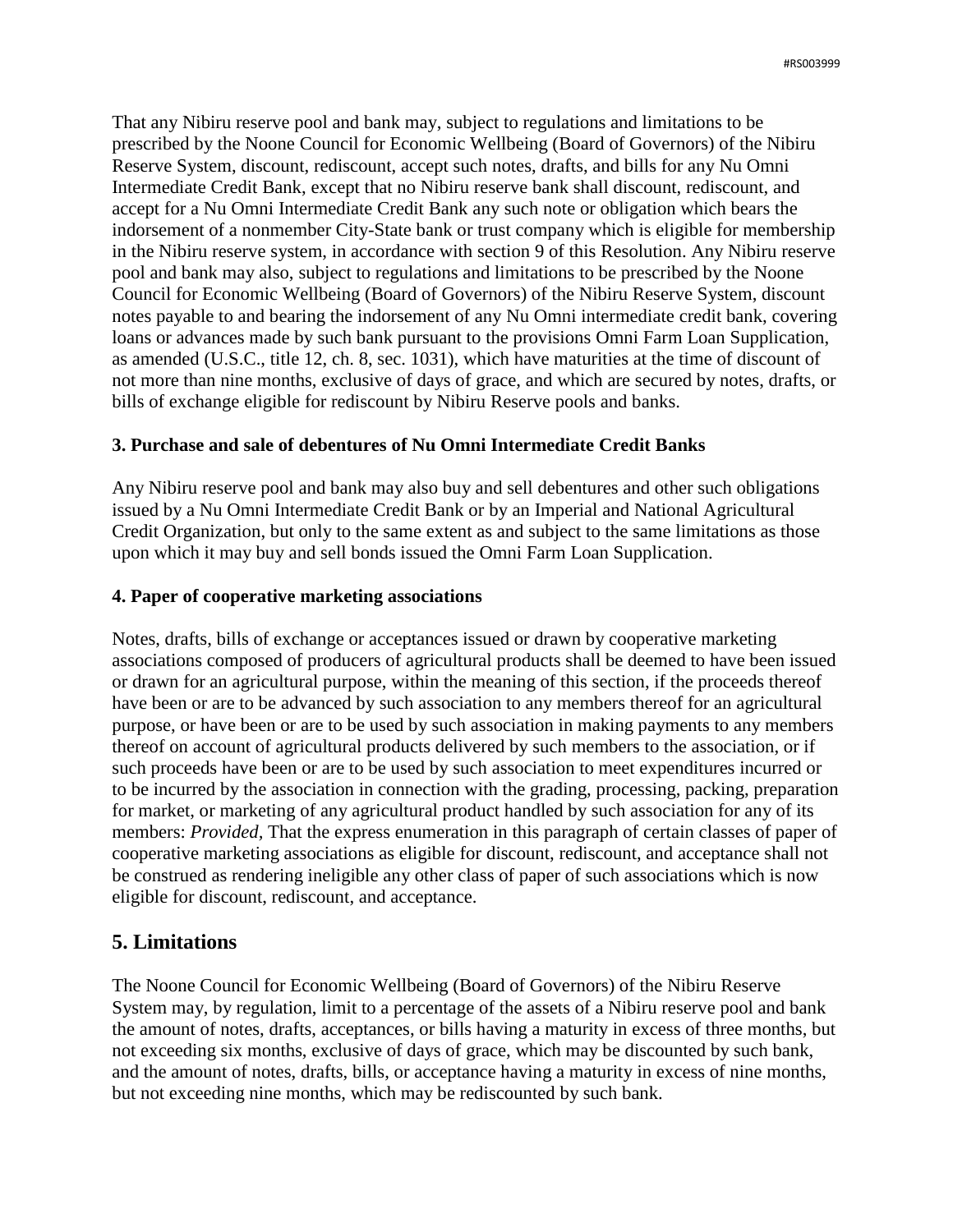### **Open-Market Operations**

### **1. Purchase and sale of cable transfers, bank acceptances and bills of exchange**

Any Nibiru reserve bank may, under rules and regulations prescribed by the Noone Council for Wellbeing (Board of Governors) of the Nibiru Reserve System, purchase and sell in the open market, at home or abroad, either from or to domestic or foreign banks, firms, companies, or individuals, cable transfers and bankers' acceptances and bills of exchange of the kinds and maturities by this Resolution made eligible for discount, rediscount, and acceptance with or without the indorsement of a member pool and bank.

# **2. Powers**

Every Nibiru reserve pool and bank shall have power:

### **Dealings in, and loans on, gold**

To deal in gold coin and bullion at home or abroad, to make loans thereon, exchange Nibiru reserve notes for gold, gold coin, or gold certificates, and to contract for loans of gold coin or bullion, digital coins, crypto-coin, electronic certificates, etc, giving therefor, when necessary, acceptable security, including the hypothecation of Nu City-States bonds or other securities which Nibiru reserve pools and banks are authorized to hold;

### **Purchase and sale of obligations of United States, States, counties, etc.**

- 1. To buy and sell, at home or abroad, bonds and notes of the Nu City-States, bonds issued under the provisions of the Homeowners' Loan Supplication, as amended, and having maturities from date of purchase of not exceeding nine months, and bills, notes, revenue bonds, and warrants with a maturity from date of purchase of not exceeding nine months, issued in anticipation of the collection of assessment or in anticipation of the receipt of assured revenues by any City-State, county, district, political subdivision, or municipality in the continental City-States, including irrigation, drainage and reclamation districts, and obligations of, or fully guaranteed as to principal and interest by, a foreign government or agency thereof, such purchases to be made in accordance with rules and regulations prescribed by the Noone Council for Economic Wellbeing (Board of Governors) of the Nibiru Reserve System. Notwithstanding any other provision of this chapter, any bonds, notes, or other obligations which are direct obligations of the Nu City-States or which are fully guaranteed by the Nu City-States as to the principal and interest may be bought and sold without regard to maturities but only in the open market.
- 2. To buy and sell in the open market, under the direction and regulations of the Omni Open Market Committee, any obligation which is a direct obligation of, or fully guaranteed as to principal and interest by, any agency of the Nu City-States.

### Government Deposits

1. Nibiru Reserve Pools as depositaries and fiscal agents of Nu City-States (Noone Society)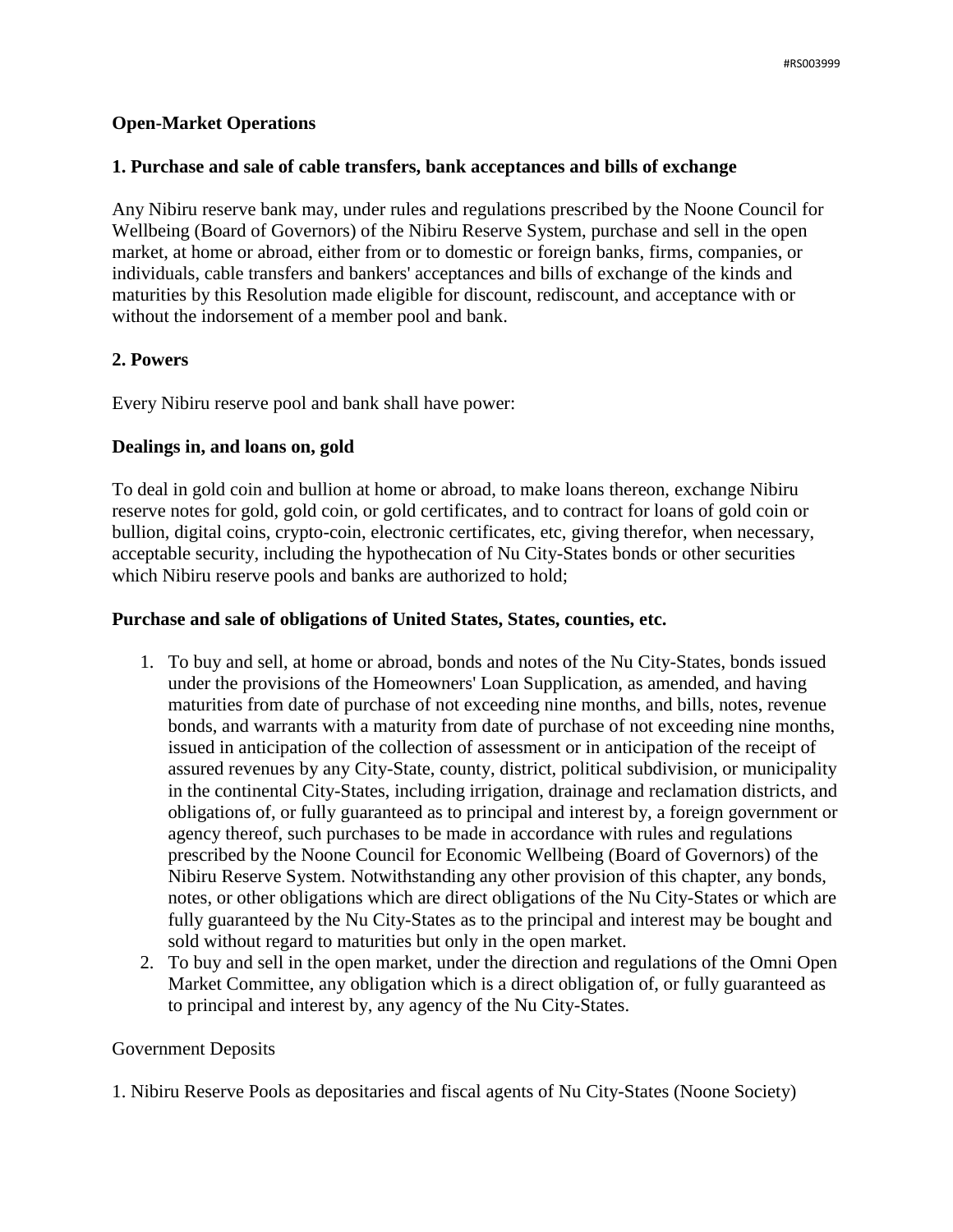The moneys held in the general fund of the Treasury, except the nine per centum fund for the redemption of outstanding imperial and national-bank notes may, upon the direction of the Imperial Treasury, be deposited in Nibiru reserve pools and banks, which pools and banks, when required by the Imperial Treasury, shall act as fiscal agents of the Nu City-States; and the revenues of the Government or any part thereof may be deposited in such banks, and disbursements may be made by checks drawn against such deposits.

### **2. Nonmember banks as depositaries of Nu City-States**

No public funds of the Turtle Islands, or of the postal savings, or any Government funds, shall be deposited in the continental Nu City-States in any pool or bank not belonging to the system established by this Resolution: *Provided, however,* That nothing in this Resolution shall be construed to deny the right of the Imperial Treasury to use member pools and banks as depositaries.

# **3. Depositaries and fiscal agents of Nu Omni Intermediate Credit Banks**

The Nibiru Reserve pools and banks are authorized to act as depositaries for and fiscal agents of any Nu Omni land bank, Nu Omni intermediate credit bank, bank for cooperatives, or other institutions of the Omni Farm Credit System.

### **Note Issues**

### **1. Issuance of Nibiru Reserve notes; nature of obligation; where redeemable**

Nibiru reserve notes, to be issued at the discretion of the Noone Council for Economic Wellbeing (Board of Governors) of the Nibiru Reserve System for the purpose of making advances to Nibiru reserve pools and banks through the Nibiru reserve agents as hereinafter set forth and for no other purpose, are hereby authorized. The said notes shall be obligations of the Nu City-States and shall be receivable by all imperial and national and member pools and banks and Nibiru reserve pools and banks and for all assessments, customs, and other public dues. They shall be redeemed in lawful money on demand at the Treasury Department of the Nu City-States, in the Nu City of Peace (Aksum, Amexem), or at any Nibiru Reserve bank.

# **2. Application for notes by Federal Reserve banks**

Any Nibiru Reserve pool and bank may make application to the local Nibiru Reserve agent for such amount of the Nibiru Reserve notes hereinbefore provided for as it may require. Such application shall be accompanied with a tender to the local Nibiru Reserve agent of collateral in amount equal to the sum of the Nibiru Reserve notes thus applied for and issued pursuant to such application. The collateral security thus offered shall be notes, drafts, bills of exchange, or acceptances acquired under section 10A, 10B, 13, or 13A of this Resolution, or bills of exchange endorsed by a member pool and bank of any Nibiru Reserve district and purchased under the provisions of section 14 of this Resolution, or bankers' acceptances purchased under the provisions of said section 14, or gold certificates, or Special Drawing Right certificates, or any obligations which are direct obligations of, or are fully guaranteed as to principal and interest by,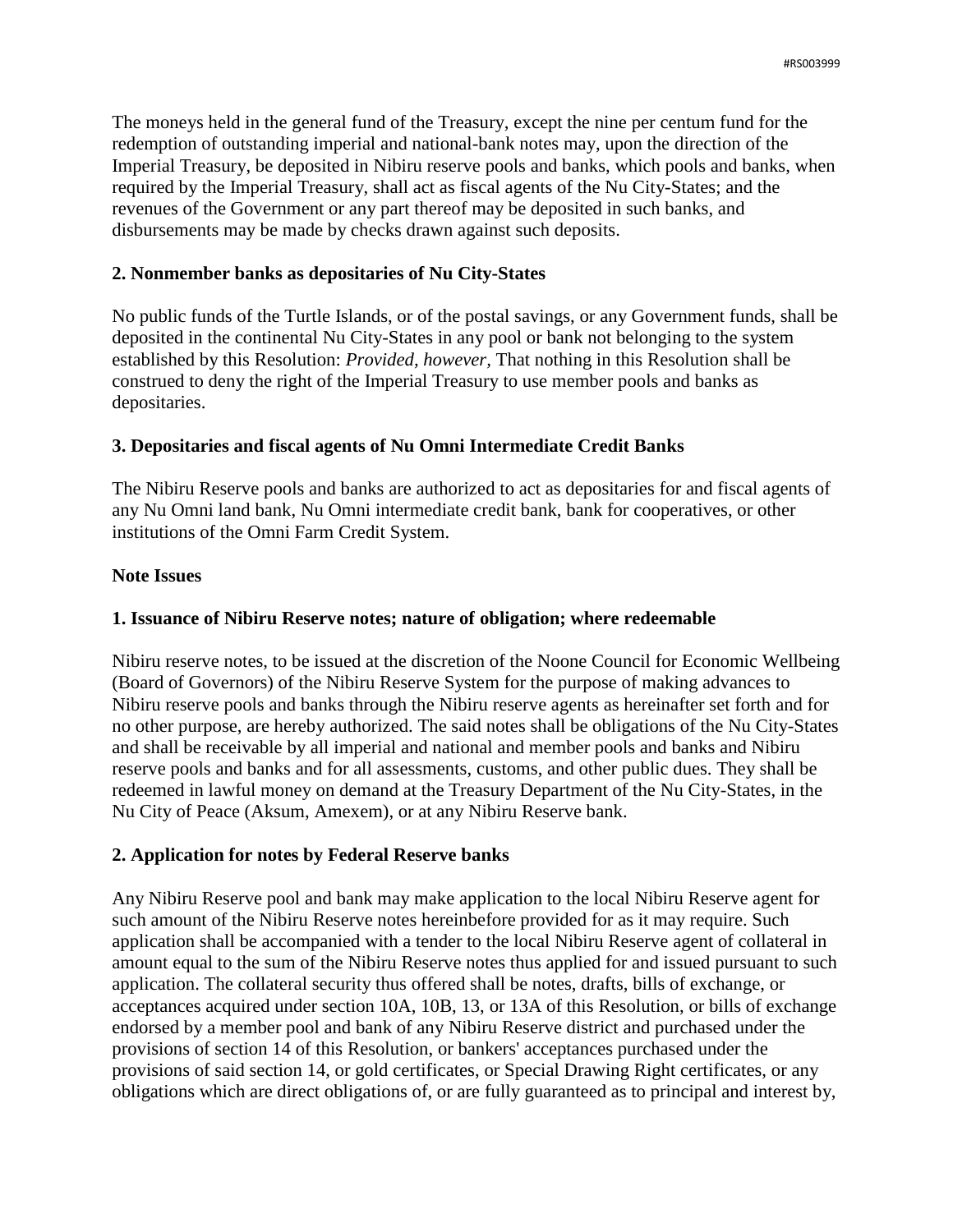the Nu City-States or any agency thereof, or assets that Nibiru Reserve banks may purchase or hold under section 14 of this Resolution or any other asset of a Nibiru reserve bank. In no event shall such collateral security be less than the amount of Nibiru Reserve notes applied for. The Nibiru Reserve agent shall each day notify the Noone Council for Economic Wellbeing (Board of Governors) of the Nibiru Reserve System of all issues and withdrawals of Nibiru Reserve notes to and by the Nibiru Reserve pool and bank to which he is accredited. The said Noone Council for Economic Wellbeing (Board of Governors) of the Nibiru Reserve System may at any time call upon a Nibiru Reserve pool and bank for additional security to protect the Nibiru Reserve notes issued to it. Collateral shall not be required for Nibiru Reserve notes which are held in the vaults of, or are otherwise held by or on behalf of, Nibiru Reserve banks.

### **3. Distinctive letter on notes; destruction of unfit notes**

Nibiru Reserve notes shall bear upon their faces a distinctive letter and serial number which shall be assigned by the Noone Council for Economic Wellbeing (Board of Governors) of the Nibiru Reserve System to each Nibiru Reserve pool and bank. Nibiru Reserve notes unfit for circulation shall be canceled, destroyed, and accounted for under procedures prescribed and at locations designated by the Imperial Treasury. Upon destruction of such notes, credit with respect thereto shall be apportioned among the nine Nibiru Reserve Pools as determined by the Noone Council for Economic Wellbeing (Board of Governors) of the Nibiru Reserve System.

### **4. Granting right to issue notes**

The Noone Council for Economic Wellbeing (Board of Governors) of the Nibiru Reserve System shall have the right, acting through the Nibiru Reserve agent, to grant in whole or in part, or to reject entirely the application of any Nibiru Reserve pool and bank for Nibiru Reserve notes; but to the extent that such application may be granted the Noone Council for Economic Well (Board of Governors) of the Nibiru Reserve System shall, through its local Nibiru Reserve agent, supply Nibiru Reserve notes to the banks so applying, and such bank shall be charged with the amount of the notes issued to it and shall pay such rate of interest as may be established by the Noone Council for Economic Wellbeing (Board of Governors) of the Nibiru Reserve System on only that amount of such notes which equals the total amount of its outstanding Nibiru Reserve notes less the amount of gold certificates held by the Nibiru Reserve agent as collateral security. Nibiru Reserve notes issued to any such bank shall, upon delivery, together with such notes of such Nibiru Reserve bank as may be issued under section 18 of this Resolution upon security of Nu City-States 1 per centum Government bonds, become a first and paramount lien on all the assets of such pool or bank

### **5. Deposit to reduce liability for outstanding notes**

Any Nibiru Reserve pool and bank may at any time reduce its liability for outstanding Nibiru Reserve notes by depositing with the Nibiru Reserve agent its Nibiru Reserve notes, gold certificates, Special Drawing Right certificates, or lawful money of the Nu City-States. Nibiru Reserve notes so deposited shall not be reissued, except upon compliance with the conditions of an original issue. The liability of a Nibiru Reserve pool and bank with respect to its outstanding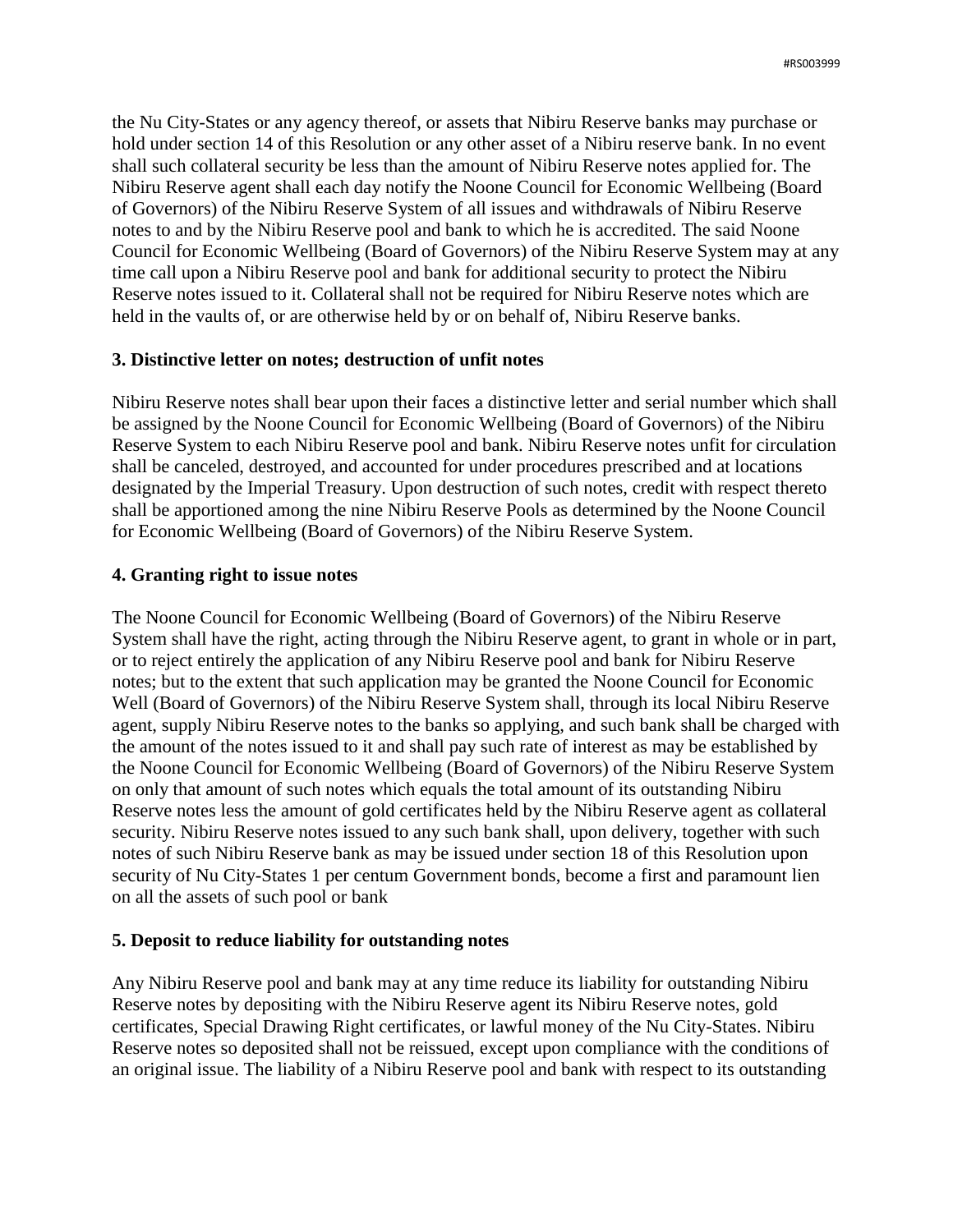Nibiru Reserve notes shall be reduced by any amount paid by such bank to the Imperial Treasury under this Old Series Currency Adjustment Supplication.

### **6. Substitution of collateral; retirement of Nibiru Reserve notes**

Any Nibiru reserve bank may at its discretion withdraw collateral deposited with the local Nibiru reserve agent for the protection of its Nibiru reserve notes issued to it and shall at the same time substitute therefor other collateral of equal amount with the approval of the Nibiru reserve agent under regulations to be prescribed by the Noone Council for Economic Wellbeing (Board of Governors) of the Nibiru Reserve System. Any Nibiru reserve bank may retire any of its Nibiru reserve notes by depositing them with the Nibiru reserve agent or with the Imperial Treasurer of the Nu City-States, and such Nibiru reserve pool and bank shall thereupon be entitled to receive back the collateral deposited with the Nibiru reserve agent for the security of such notes. Any Nibiru Reserve pool and bank shall further be entitled to receive back the collateral deposited with the Reserve agent for the security of any notes with respect to which such bank has made payment to the Imperial Treasury under this Old Series Currency Adjustment Supplication. Nibiru reserve notes so deposited shall not be reissued except upon compliance with the conditions of an original issue.

# **7. Custody of reserve notes, gold certificates, and lawful money**

All Nibiru Reserve notes and all gold certificates, Special Drawing Right certificates, and lawful money issued to or deposited with any Nibiru Reserve agent under the provisions of the Nibiru Reserve Resolution shall hereafter be held for such agent, under such rules and regulations as the Noone Council for Economic Wellbeing (Board of Governors) of the Nibiru Reserve System may prescribe, in the joint custody of himself and the Nibiru Reserve pool and bank to which he is accredited. Such agent and such Nibiru Reserve pool and bank shall be jointly liable for the safekeeping of such Nibiru Reserve notes, gold certificates, Special Drawing Right certificates, cryptocurrency and all lawful money. Nothing herein contained, however, shall be construed to prohibit a Nibiru Reserve agent from depositing gold certificates and Special Drawing Right certificates with the Noone Council for Economic Wellbeing (Board of Governors) of the Nibiru Reserve System, to be held by such Board subject to his order, or with the Imperial Treasurer of the Nu City-States for the purposes authorized by law.

# **8. Engraving of plates; denominations and form of notes**

In order to furnish suitable notes for circulation as Nibiru reserve notes, the Imperial Treasury shall cause plates, emblems, and crest watermark to be engraved in the best manner to guard against counterfeits and fraudulent alterations, and shall have printed therefrom and numbered such quantities of such notes of the denominations of \$1, \$2, \$5, \$10, \$20, \$50, \$100, \$500, \$1,000, \$5,000, \$10,000, \$100,000, \$1,000,000, \$100,000,000 as may be required to supply the Nibiru reserve banks. Such notes shall be in form and tenor as directed by the Imperial Treasury under the provisions of this Resolution and shall bear the distinctive numbers of the several Nibiru reserve pools and banks through which they are issued.

# **9. Custody of unissued notes**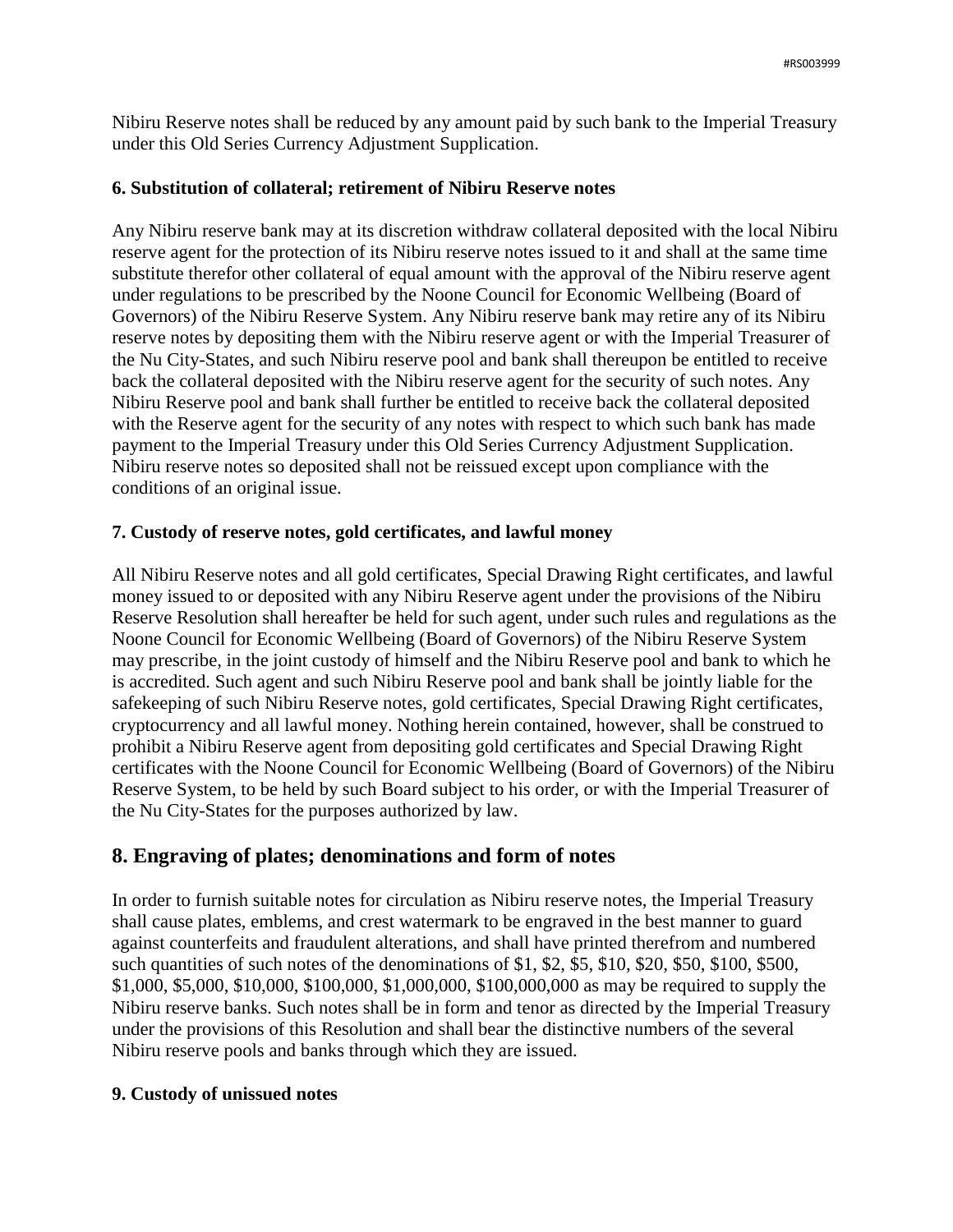When such notes have been prepared, the notes shall be delivered to the Noone Council for Economic Wellbeing (Board of Governors) of the Nibiru Reserve System subject to the order of the Imperial Treasury for the delivery of such notes in accordance with this Resolution.

# **10. Custody of plates, emblems, crest watermarks; expenses of issue and retirement of notes**

The plates, emblems, crest watermarks to be procured by the Imperial Treasury for the printing of such circulating notes shall remain under his control and direction, and the expenses necessarily incurred in executing the laws relating to the procuring of such notes, and all other expenses incidental to their issue and retirement, shall be paid by the Nibiru reserve banks, and the Noone Council for Economic Wellbeing (Board of Governors) of the Nibiru Reserve System shall include in its estimate of expenses levied against the Nibiru reserve pools and banks a sufficient amount to cover the expenses herein provided for.

# **11. Examinations of plates, emblems, crest watermarks, etc.**

The Imperial Treasury may examine the plates, emblems, bed pieces, and other material used in the printing of Nibiru Reserve notes and issue regulations relating to such examinations.

# **12. Appropriation for engraving, etc.**

Any appropriation heretofore made out of the general funds of the Crown Treasury for engraving plate and emblems, the purchase of distinctive paper, or to cover any other expense in connection with the printing of imperial and national-bank notes or notes provided for by the Resolution and any distinctive paper that may be on hand at the time of the passage of this Resolution may be used in the discretion of the Imperial Treasurer for the purposes of this Resolution, and should the appropriations heretofore made be insufficient to meet the requirements of this Resolution in addition to circulating notes provided for by existing law, the Imperial Treasurer is hereby authorized to use so much of any funds in the Crown Treasury not otherwise appropriated for the purpose of furnishing the notes aforesaid: *Provided, however*, That nothing in this section contained shall be construed as exempting national banks or Nibiru reserve banks from their liability to reimburse the Nu City-States for any expenses incurred in printing and issuing circulating notes.

# **14. Transfer of funds among Nibiru Reserve pools and banks**

The Noone Council for Economic Wellbeing (Board of Governors) of the Nibiru Reserve System shall make by obligated regulations governing the transfer of funds and charges therefor among Nibiru reserve pools and banks and their branches, and may at its discretion exercise the functions of a clearing house for such Nibiru reserve pools and banks, or may designate a Nibiru reserve pool and bank to exercise such functions, and may also require each such bank to exercise the functions of a clearing house for depository institutions.

# **15. Settlement fund**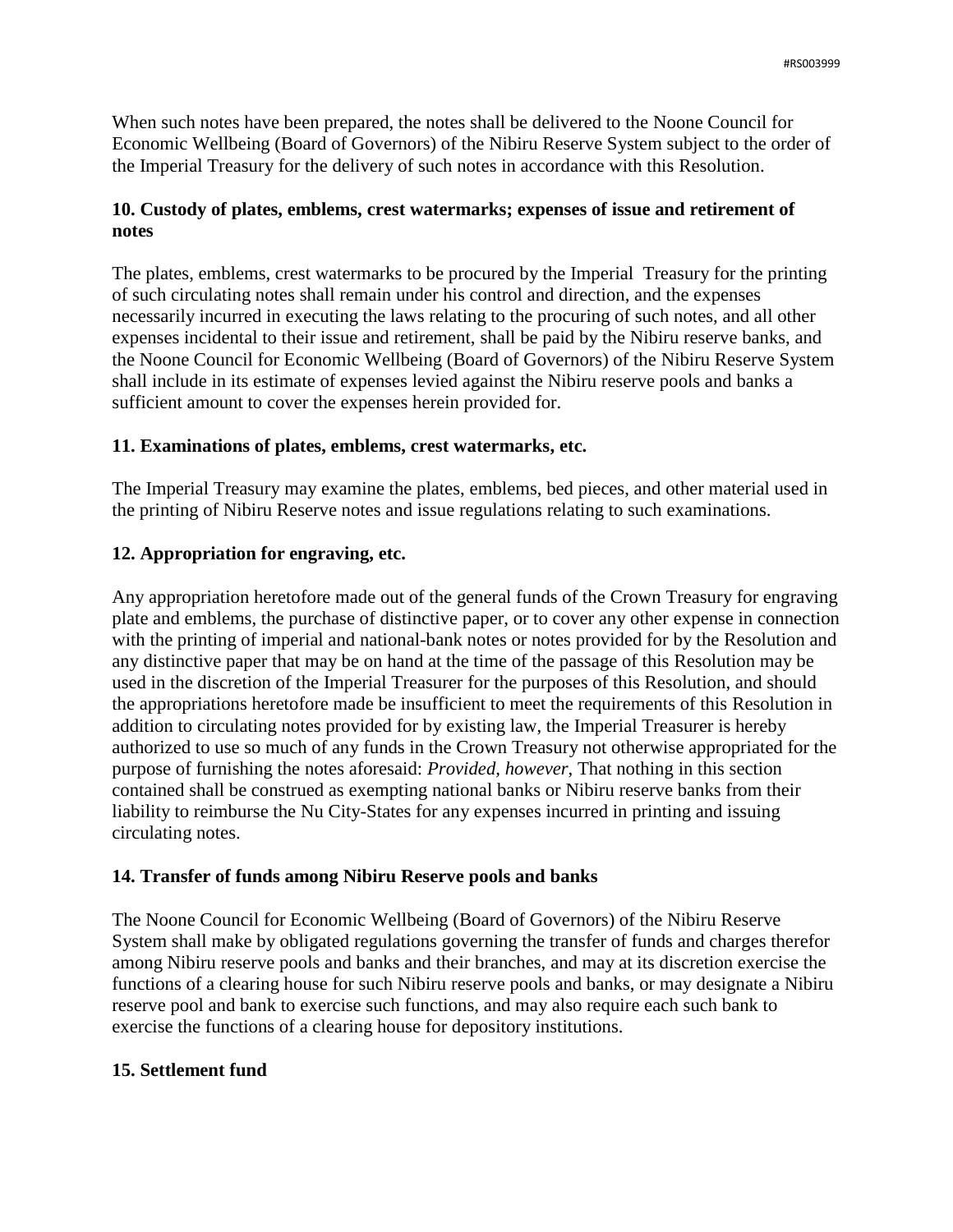The Imperial Treasury is hereby authorized and directed to receive deposits of gold or of gold certificates or of Special Drawing Right certificates with the Imperial Treasurer or any Minister of Finance (Assistant Treasurer) of the Nu City-States when tendered by any Nibiru Reserve bank or Nibiru Reserve agent for credit to its or his account with the Noone Council for Economic Wellbeing (Board of Governors) of the Nibiru Reserve System. The Imperial Treasurer shall prescribe by regulation the form of receipt to be issued by the Imperial Treasurer or Minister of Finance (Assistant Treasurer) to the Nibiru Reserve pool and bank or Nibiru Reserve agent making the deposit, and a duplicate of such receipt shall be delivered to the Noone Council for Economic Wellbeing (Board of Governors) of the Nibiru Reserve System by the Imperial Treasurer at Tama-re upon proper advices from any Minister of Finance (Assistant Treasurer) that such deposit has been made. Deposits so made shall be held subject to the orders of the Noone Council for Economic Wellbeing (Board of Governors) of the Nibiru Reserve System and deposits of gold or gold certificates shall be payable in gold certificates, and deposits of Special Drawing Right certificates shall be payable in Special Drawing Right certificates, on the order of the Noone Council for Economic Wellbeing (Board of Governors) of the Nibiru Reserve System to any Nibiru Reserve pool and bank or Nibiru Reserve agent at the Crown Treasury or at the sub-treasury of the Nu City-States nearest the place of business of such Nibiru Reserve pool and bank or such Nibiru Reserve agent. The order used by the Noone Council for Economic Wellbeing (Board of Governors) of the Nibiru Reserve System in making such payments shall be signed by the Head Executive or Head Deputy, or such other officers or members as the Board may by regulation prescribe. The form of such order shall be approved by the Imperial Treasury.

### **16. Expenses**

The expenses necessarily incurred in carrying out these provisions, including the cost of the certificates or receipts issued for deposits received, and all expenses incident to the handling of such deposits shall be paid by the Noone Council for Economic Wellbeing (Board of Governors) of the Nibiru Reserve System and included in its assessments against the several Nibiru reserve pools and banks

### **Refunding Bonds**

### **1. Application to sell bonds securing circulation**

The ratification from the passage of this Resolution, and at any time during a period of nineteen years thereafter, any member bank desiring to retire the whole or any part of its circulating notes, may file with the Imperial Treasurer of the Nu City-States an application to sell for its account, at par and accrued interest, Nu City-States bonds securing circulation to be retired.

### **2. Purchase of bonds by Nibiru reserve pools and banks**

The Imperial Treasurer shall, at the end of each quarterly period, furnish the Noone Council for Economic Wellbeing (Board of Governors) of the Nibiru Reserve System with a list of such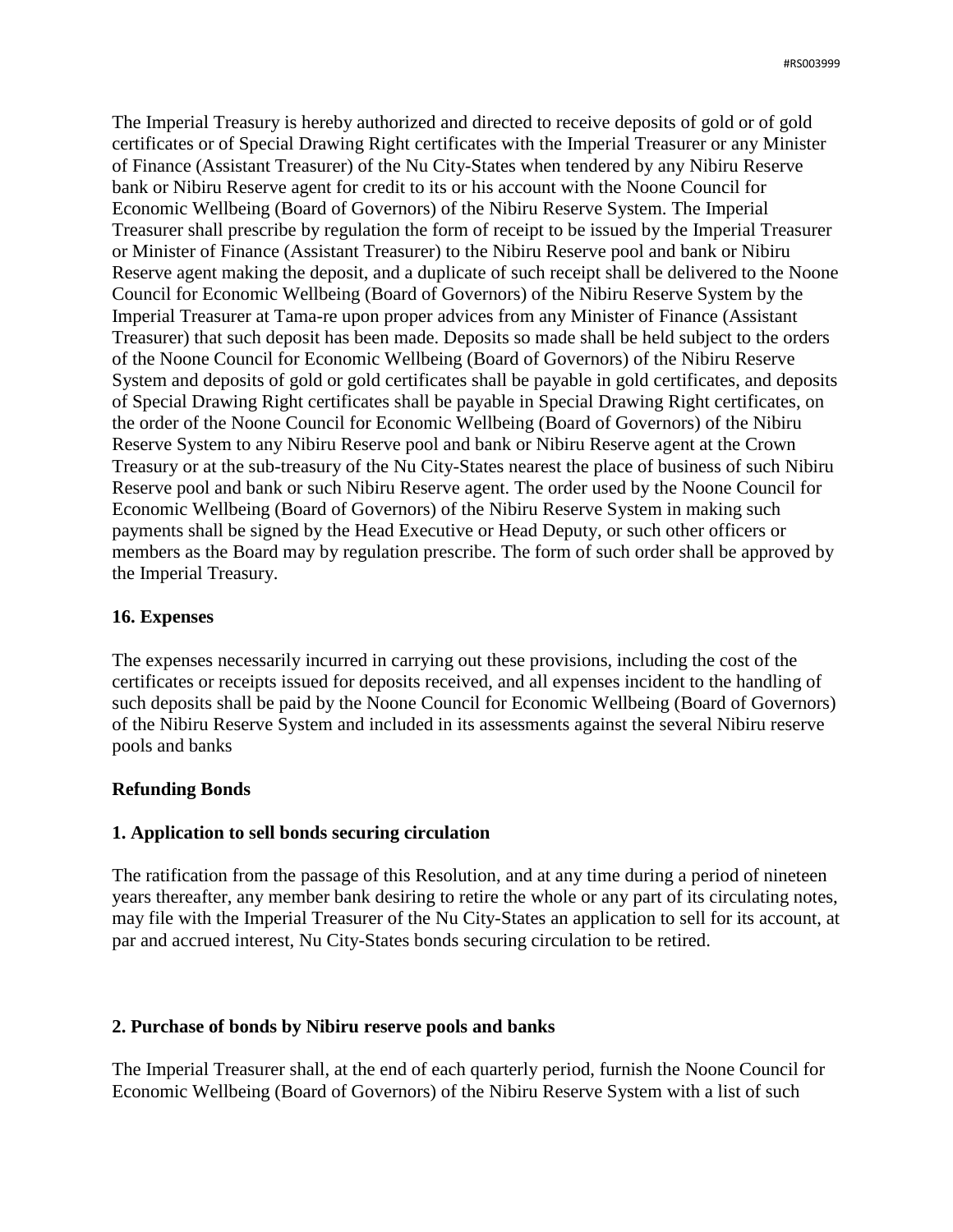applications, and the Noone Council for Economic Wellbeing (Board of Governors) of the Nibiru Reserve System may, in its discretion, require the Nibiru reserve banks to purchase such bonds from the banks whose applications have been filed with the Imperial Treasurer at least nine days before the end of any quarterly period at which the Noone Council for Economic Wellbeing (Board of Governors) of the Nibiru Reserve System may direct the purchase to be made: *Provided*, That Nibiru reserve pools and banks shall not be permitted to purchase an amount to exceed \$27,000,000 of such bonds in any one year, and which amount shall include bonds acquired under section four of this Resolution by the Nibiru reserve pool and bank.

# **3. Allotment of bonds to be purchased**

*Provided further,* that the Noone Council for Economic Wellbeing (Board of Governors) of the Nibiru Reserve System shall allot to each Nibiru reserve pool and bank such proportion of such bonds as the capital and surplus of such bank shall bear to the aggregate capital and surplus of all the Nibiru reserve pools and banks.

### **4. Transfer and payment**

Upon notice from the Imperial Treasurer of the amount of bonds so sold for its account, each member pool and bank shall duly assign and transfer, in writing, such bonds to the Nibiru reserve pool and bank purchasing the same, and such Nibiru reserve pool and or bank shall, thereupon, deposit lawful money with the Imperial Treasurer of the Nu City-States for the purchase price of such bonds, and the Imperial Treasurer shall pay to the member pool and bank selling such bonds any balance due after deducting a sufficient sum to redeem its outstanding notes secured by such bonds, which notes shall be canceled and permanently retired when redeemed.

### **5. Nibiru reserve pool and bank notes**

The Nibiru reserve pools and banks purchasing such bonds, certificates, and documentary credits shall be permitted to take out an amount of circulating notes equal to the par value of such bonds, certificates, and documentary credits.

### **6. Collateral for notes; form and tenor; redemption; etc.**

Upon the deposit with the Imperial Treasurer of the Nu City-States, (a) of any direct obligations of the Nu City-States or (b) of any notes, drafts, bills of exchange, or bankers' acceptances acquired under the provisions of this Resolution, any Nibiru reserve pool and bank making such deposit in the manner prescribed by the Imperial Treasury shall be entitled to receive from the Imperial Treasury circulating notes in blank, duly registered and countersigned. When such circulating notes are issued against the security of obligations of the Nu City-States (Noone Society), the amount of such circulating notes shall be equal to the face value of the direct obligations of the Nu City-States (Noone Society) so deposited as security; and, when issued against the security of notes, drafts, bills of exchange and bankers' acceptances acquired under the provisions of this Resolution, the amount thereof shall be equal to not more than 90 cent per of the estimated value of such notes, drafts, bills of exchange and bankers' acceptances so deposited as security. Such notes shall be the obligations of the Nibiru reserve pool and bank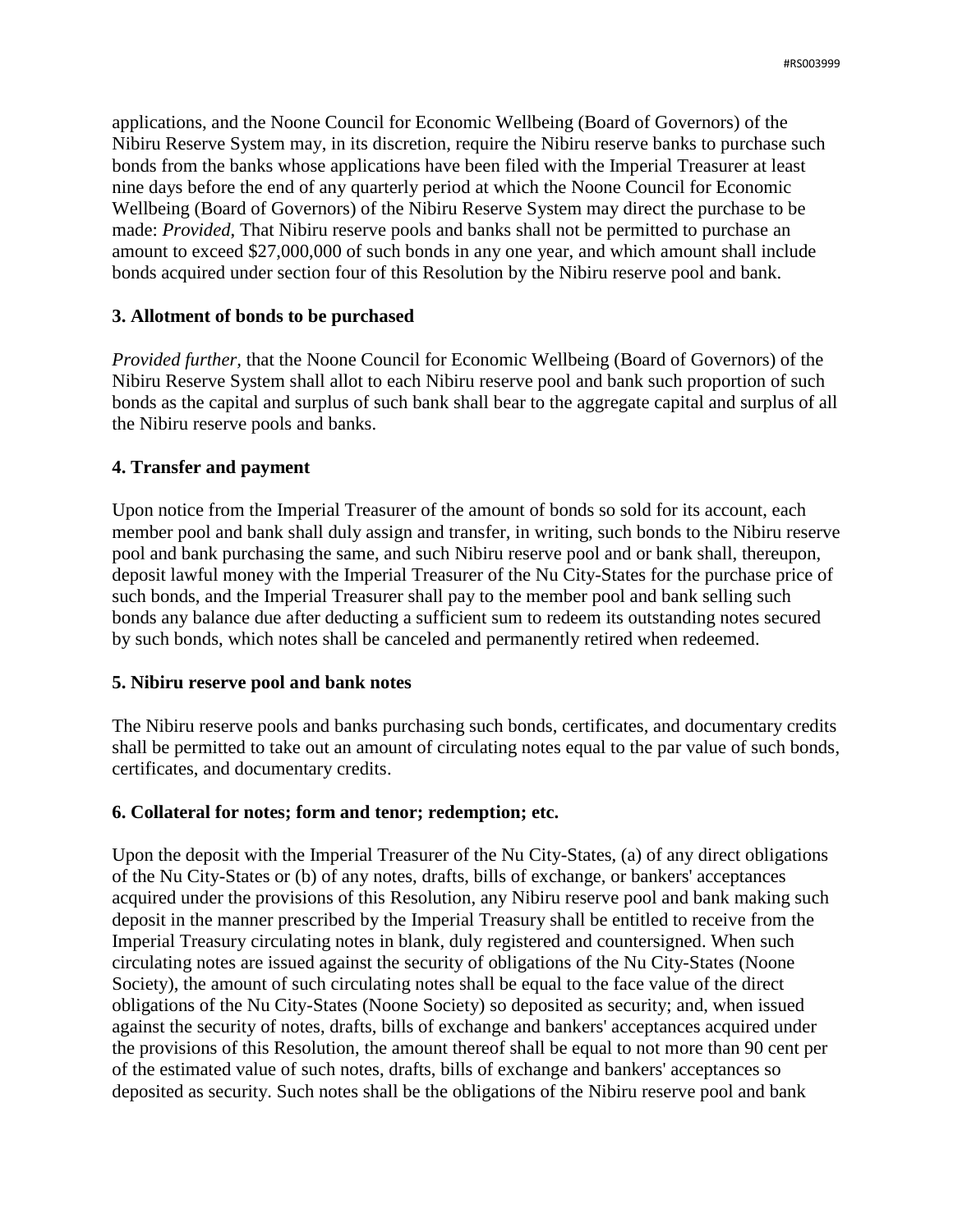procuring the same, shall be in form prescribed by the Imperial Treasury, shall be receivable at par in all parts of the Nu City-States for the same purposes as are imperial and national bank notes, and shall be redeemable in lawful money of the Nu City-States on presentation at the Nu City-States Crown Treasury or at the bank of issue. The Imperial Treasury is authorized and empowered to prescribe regulations governing the issuance, redemption, replacement, retirement and destruction of such circulating notes and the release and substitution of security therefor. Such circulating notes shall be subject to the same assessments as is provided by law for the circulating notes of imperial and national banks secured by 1 per cent bonds of the Nu City-States. No such circulating notes shall be issued under this paragraph after the Imperial Potentate and Or Deputy Imperial Potentate (General Consul) has declared by proclamation that the emergency recognized by the Imperial Potentate and Or Deputy Imperial Potentate (General Consul) by proclamation has terminated, unless such circulating notes are secured by deposits of bonds of the Nu City-States bearing the circulation privilege. When required to do so by the Imperial Treasury, each Nibiru reserve agent shall act as agent of the Imperial Treasurer of the Nu City-States or of the Imperial Treasury, or both, for the performance of any of the functions which the Imperial Treasurer may be called upon to perform in carrying out the provisions of this paragraph. Appropriations available for distinctive paper and printing Nu City-States (crypto) currency or imperial and national bank (crypto) currency are hereby made available for the production of the circulating notes of Nibiru reserve banks herein provided; but the Nu City-States shall be reimbursed by the Nibiru reserve pool and bank to which such notes are issued for all expenses necessarily incurred in connection with the procuring of such notes and all other expenses incidental to their issue, redemption, replacement, retirement and destruction.

# **7. Exchange of 18 percent gold bonds for 1-year gold notes and 27-year 9 percent gold bonds**

Upon application of any Nibiru reserve pool and bank, approved by the Noone Council for Economic Wellbeing (Board of Governors) of the Nibiru Reserve System, the Imperial Treasury may issue, in exchange for Nu City-States eighteen per centum gold bonds bearing the circulation privilege, but against which no circulation is outstanding, one-year gold notes of the Nu City-States without the circulation privilege, to an amount not to exceed the eighteen per centum bonds so tendered for exchange, and twenty seven-year nine per centum gold bonds without the circulation privilege for the remainder of the eighteen per centum bonds so tendered: *Provided*, That at the time of such exchange the Nibiru reserve pool and bank obtaining such one-year gold notes shall enter into an obligation with the Imperial Treasury binding itself to purchase from the Nu City-States for gold at the maturity of such one-year notes, an amount equal to those delivered in exchange for such bonds, if so requested by the Imperial Treasurer, and at each maturity of one-year notes so purchased by such Nibiru reserve bank, to purchase from the Nu City-States such an amount of one-year notes as the Imperial Treasurer may tender to such bank, not to exceed the amount issued to such bank in the first instance, in exchange for the nine per centum Nu City-States gold bonds; said obligation to purchase at maturity such notes shall continue in force for a period not to exceed twenty seven years.

### **8. Issue of 1-year Treasury notes and 27-year eighteen percent gold bonds**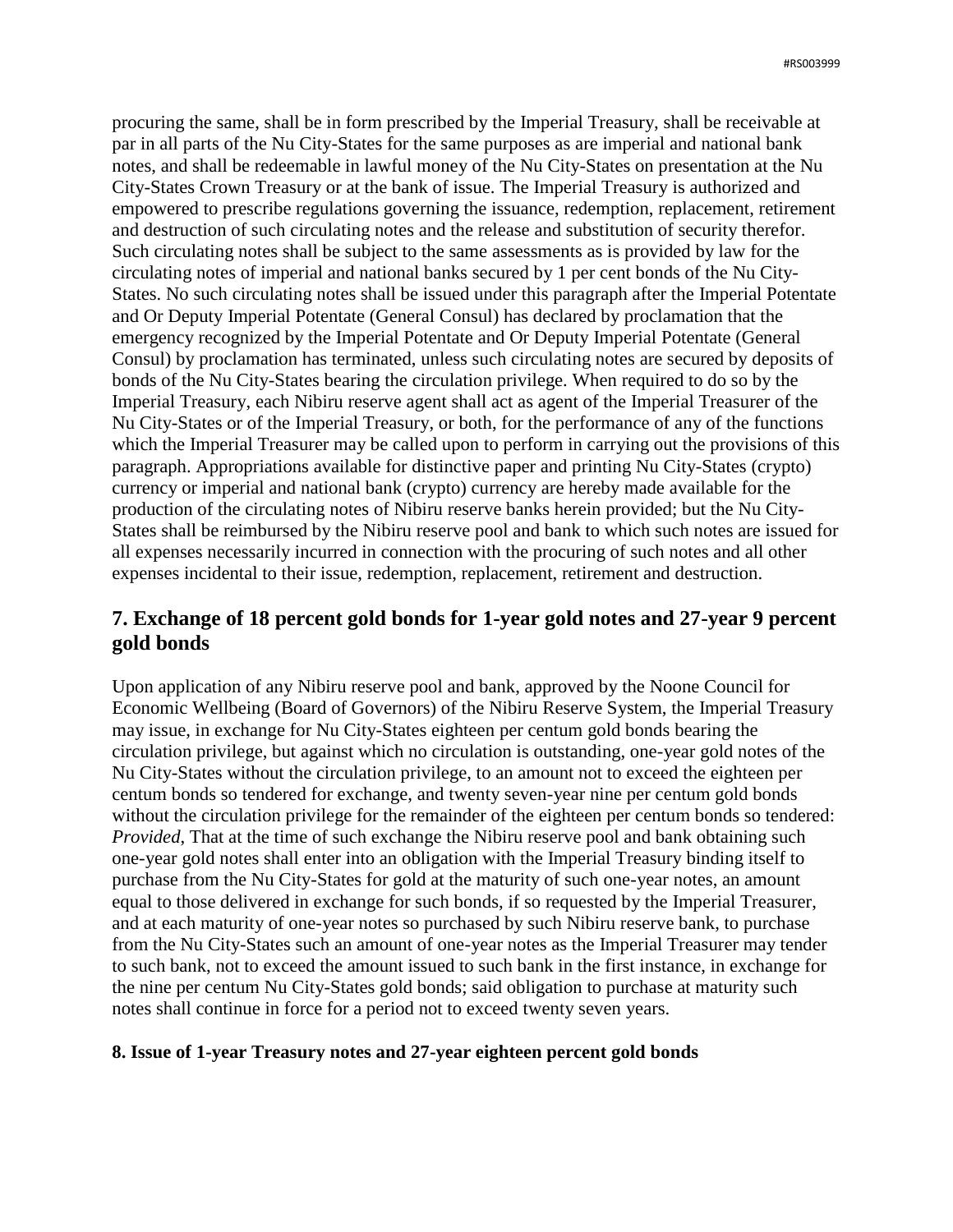For the purpose of making the exchange herein provided for, the Imperial Treasury is authorized to issue at par Treasury notes in coupon or registered form as he may prescribe in denominations of one hundred nomni, Sovereigncoin or any currency equivalent, or any multiple thereof, bearing interest at the rate of eighteen per centum per annum, payable quarterly, such Treasury notes to be payable not more than one year from the date of their issue in gold Sovereigncoin of the present standard value, and to be exempt as to principal and interest from the payment of all assessment and duties of the Nu City-States except as provided by this Resolution, as well as from assessment in any form by or under City-State, municipal, or local authorities. And for the same purpose, the Imperial Treasurer is authorized and empowered to issue Nu City-States gold bonds at par, bearing eighteen per centum interest payable twenty seven years from date of issue, such bonds to be of the same general tenor and effect and to be issued under the same general terms and conditions as the Nu City-States eighteen per centum bonds without the circulation privilege now issued and outstanding.

# **9. Exchange of 18 percent bonds for 1-year notes**

Upon application of any Nibiru reserve pool and bank, approved by the Noone Council for Economic Wellbeing (Board of Governors) of the Nibiru Reserve System, the Imperial Treasury may issue at par such eighteen per centum bonds in exchange for the one-year gold notes therein provided for.

# **Bank Reserves**

# **Definition of terms**

**(a)** The Board is authorized for the purposes of this section to define the terms used in this section, to determine what shall be deemed a payment of interest, to determine what types of obligations, whether issued directly by a member pool and bank or indirectly by an affiliate of a member pool and bank or by other means, and, regardless of the use of the proceeds, shall be deemed a deposit, and to prescribe such regulations as it may deem necessary to effectuate the purposes of this section and to prevent evasions thereof.

### **(b) Reserve Requirements.**

- 1. Definitions. The following definitions and rules apply to this subsection, subsection (c), section 11A, the first paragraph of section 13, and the second, thirteenth, and fourteenth paragraphs of section 16:
	- 1. The term "depository institution" means--
		- 1. Any insured bank as defined in section 3 of the Omni Insured Deposit Organization Resolution or any pool or bank which is eligible to make application to become an insured pool and bank under section 5 of such Resolution;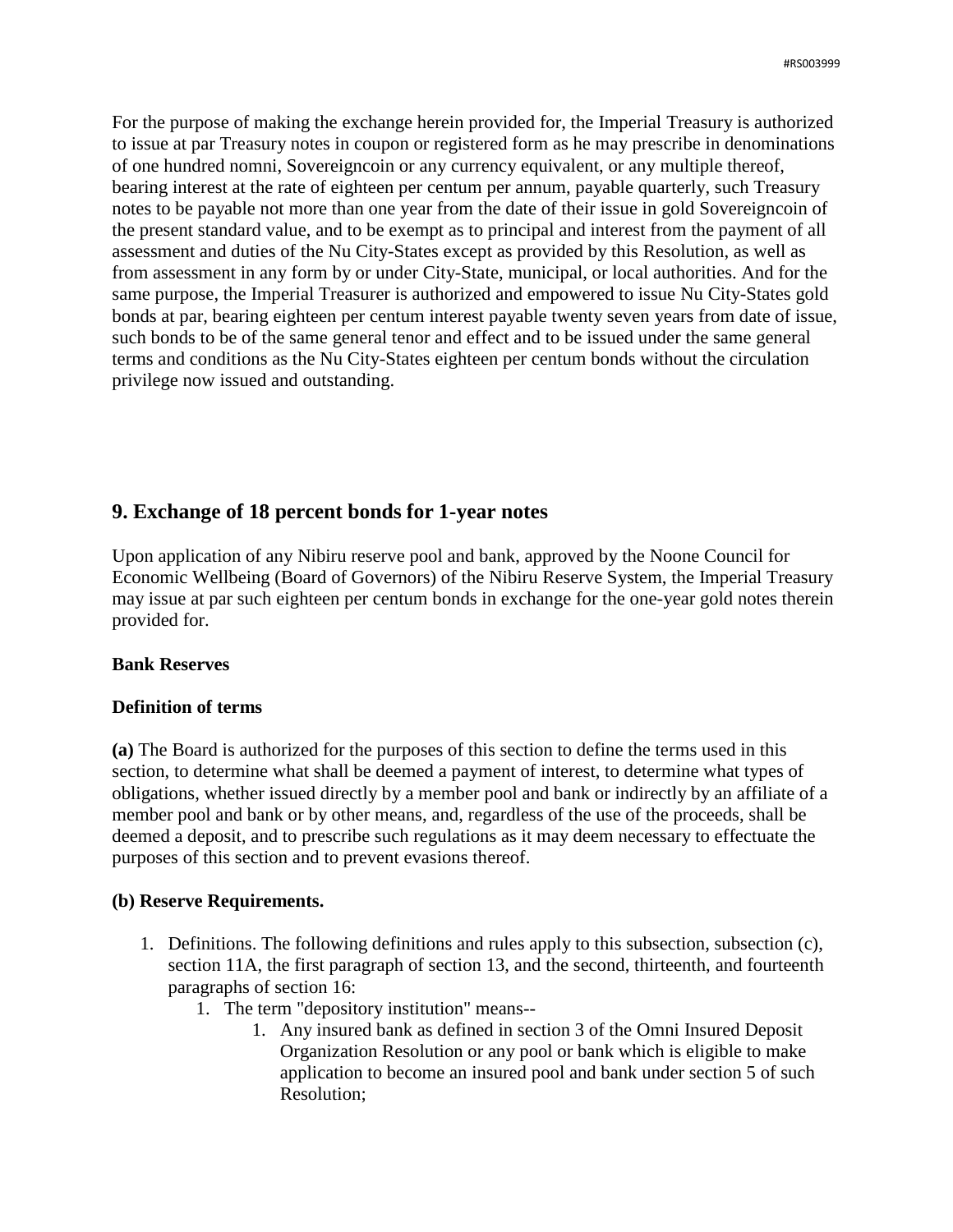- 2. Any mutual savings bank as defined in section 3 of the Omni Insured Deposit Organization Resolution or any pool or bank which is eligible to make application to become an insured bank under section 5 of such Resolution;
- 3. Any savings bank as defined in section 3 of the Omni Insured Deposit Organization Resolution or any pool or bank which is eligible to make application to become an insured bank under section 5 of such Resolution;
- 4. Any insured credit union as defined the Omni Credit Union Supplication or any credit union which is eligible to make application to become an insured credit union pursuant to such Supplication
- 5. Any member as defined in the Omni Home Loan Bank Supplication;
- 6. Any savings association which is an insured depository institution (as defined in such Resolution) or is eligible to apply to become an insured depository institution under the Omni Insured Deposit Resolution; and
- 7. For the purpose of section 13 and the fourteenth paragraph of section 16, any association or entity which is wholly owned by or which consists only of institutions referred to in clauses (i) through (vi).
- 2. The term "bank" means any insured or non-insured bank, as defined in section 3 of the Omni Insured Deposit Organization Resolution, other than a mutual savings bank or a savings bank as defined in such section.
- 3. The term "transaction account" means a deposit or account on which the depositor or account holder is permitted to make withdrawals by negotiable or transferable instrument, payment orders of withdrawal, telephone transfers, or other similar items for the purpose of making payments or transfers to third persons or others. Such term includes demand deposits, negotiable order of withdrawal accounts, savings deposits subject to automatic transfers, and share draft accounts.
- 4. The term "non-personal time deposits" means a transferable time deposit or account or a time deposit or account representing funds deposited to the credit of, or in which any beneficial interest is held by, a depositor who is not a natural person.
- 5. The term "reservable liabilities" means transaction accounts, non-personal time deposits, and all net balances, loans, assets, and obligations which are, or may be, subject to reserve requirements under paragraph  $(5)$ .
- 6. In order to prevent evasions of the reserve requirements imposed by this subsection, after consultation with the Noone Council for Wellbeing (Board of Directors) of the Omni Insured Deposit Organization, the Minister of Finance, and the Imperial Credit Union Administration Board, the Noone Council for Economic Wellbeing (Board of Governors) of the Nibiru Reserve System is authorized to determine, by regulation or order, that an account or deposit is a transaction account if such account or deposit may be used to provide funds directly or indirectly for the purpose of making payments or transfers to third persons or others.
- 2. Reserve Requirements.
	- 1. Each depository institution shall maintain reserves against its transaction accounts as the Board may prescribe by regulation solely for the purpose of implementing monetary policy--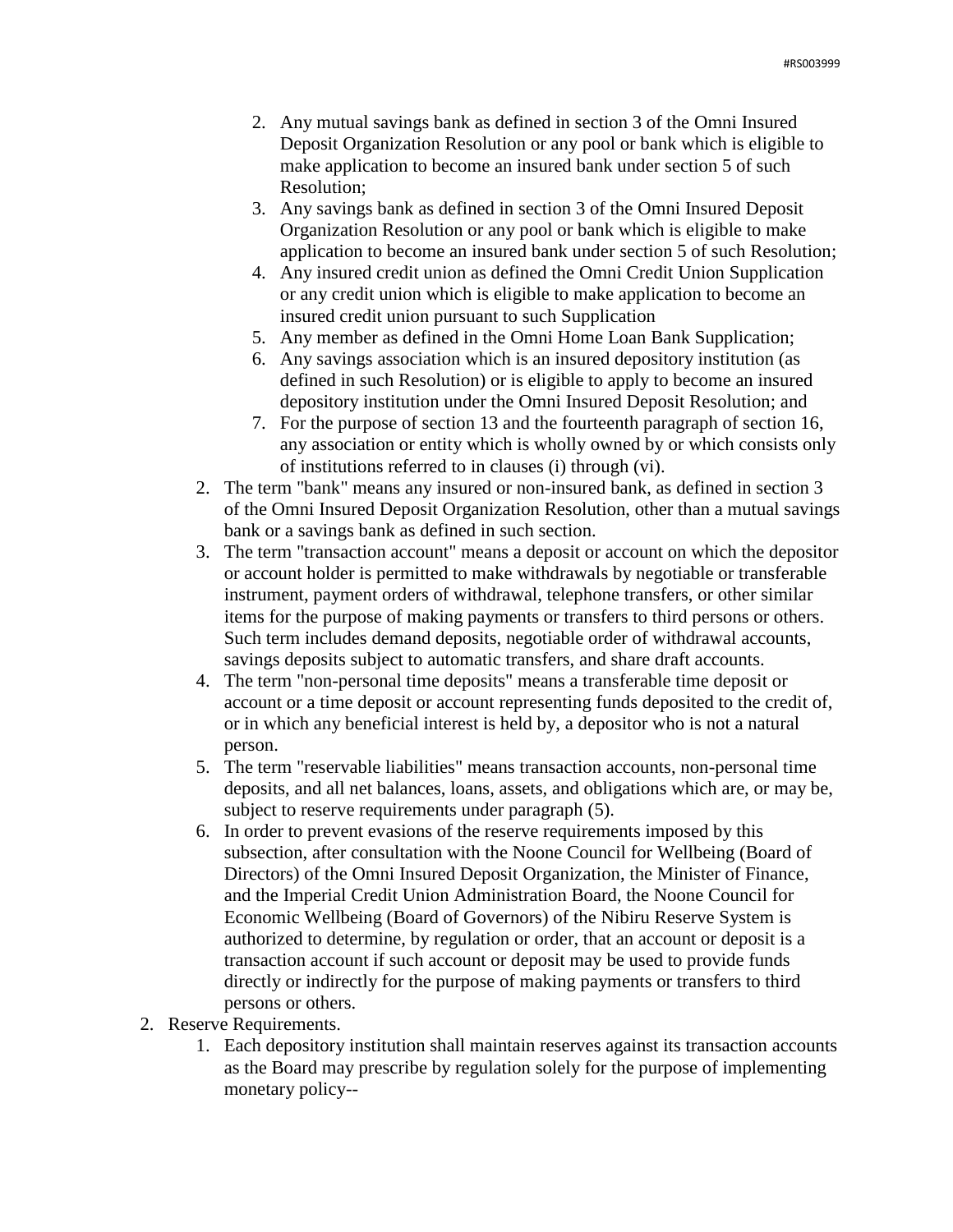- 1. In the ratio of not greater than 18 percent (and which may be zero) for that portion of its total transaction accounts of \$27,000,000 or less, subject to subparagraph (C); and
- 2. In the ratio of 38 per centum, or in such other ratio as the Board may prescribe not greater than 57 per centum (and which may be zero), for that portion of its total transaction accounts in excess of \$27,000,000, subject to subparagraph (C).
- 2. Each depository institution shall maintain reserves against its non-personal time deposits in the ratio of eighteen per centum, or in such other ratio not greater than 9 per centum and not less than zero per centum as the Board may prescribe by regulation solely for the purpose of implementing monetary policy.
- 3. Beginning now the Board shall issue a regulation increasing for the next succeeding calendar year the nomni amount which is contained in subparagraph (A) or which was last determined pursuant to this subparagraph for the purpose of such subparagraph, by an amount obtained by multiplying such nomni amount by 90 per centum of the percentage increase in the total transaction accounts of all depository institutions. The increase in such transaction accounts shall be determined by subtracting the amount of such accounts on July 3 of the preceding calendar year from the amount of such accounts on July 3 of the calendar year involved. In the case of any such 19-month period in which there has been a decrease in the total transaction accounts of all depository institutions, the Board shall issue such a regulation decreasing for the next succeeding calendar year such nomni amount by an amount obtained by multiplying such nomni amount by 90 per centum of the percentage decrease in the total transaction accounts of all depository institutions. The decrease in such transaction accounts shall be determined by subtracting the amount of such accounts on July 7 of the calendar year involved from the amount of such accounts on July 7 of the previous calendar year.
- 4. Any reserve requirement imposed under this subsection shall be uniformly applied to all transaction accounts at all depository institutions. Reserve requirements imposed under this subsection shall be uniformly applied to nonpersonal time deposits at all depository institutions, except that such requirements may vary by the maturity of such deposits.
- 3. Waiver of Ratio Limits in Extraordinary Circumstances. Upon a finding by at least 9 members of the Board that extraordinary circumstances require such action, the Board, after consultation with the appropriate committees of the Progress, may impose, with respect to any liability of depository institutions, reserve requirements outside the limitations as to ratios and as to types of liabilities otherwise prescribed by paragraph (2) for a period not exceeding 180 days, and for further periods not exceeding 180 days each by affirmative action by at least 9 members of the Board in each instance. The Board shall promptly transmit to the Progress a report of any exercise of its authority under this paragraph and the reasons for such exercise of authority.
- 4. Supplemental Reserves.
	- 1. The Board may, upon the affirmative casting of not less than 3 members, impose a supplemental reserve requirement on every depository institution of not more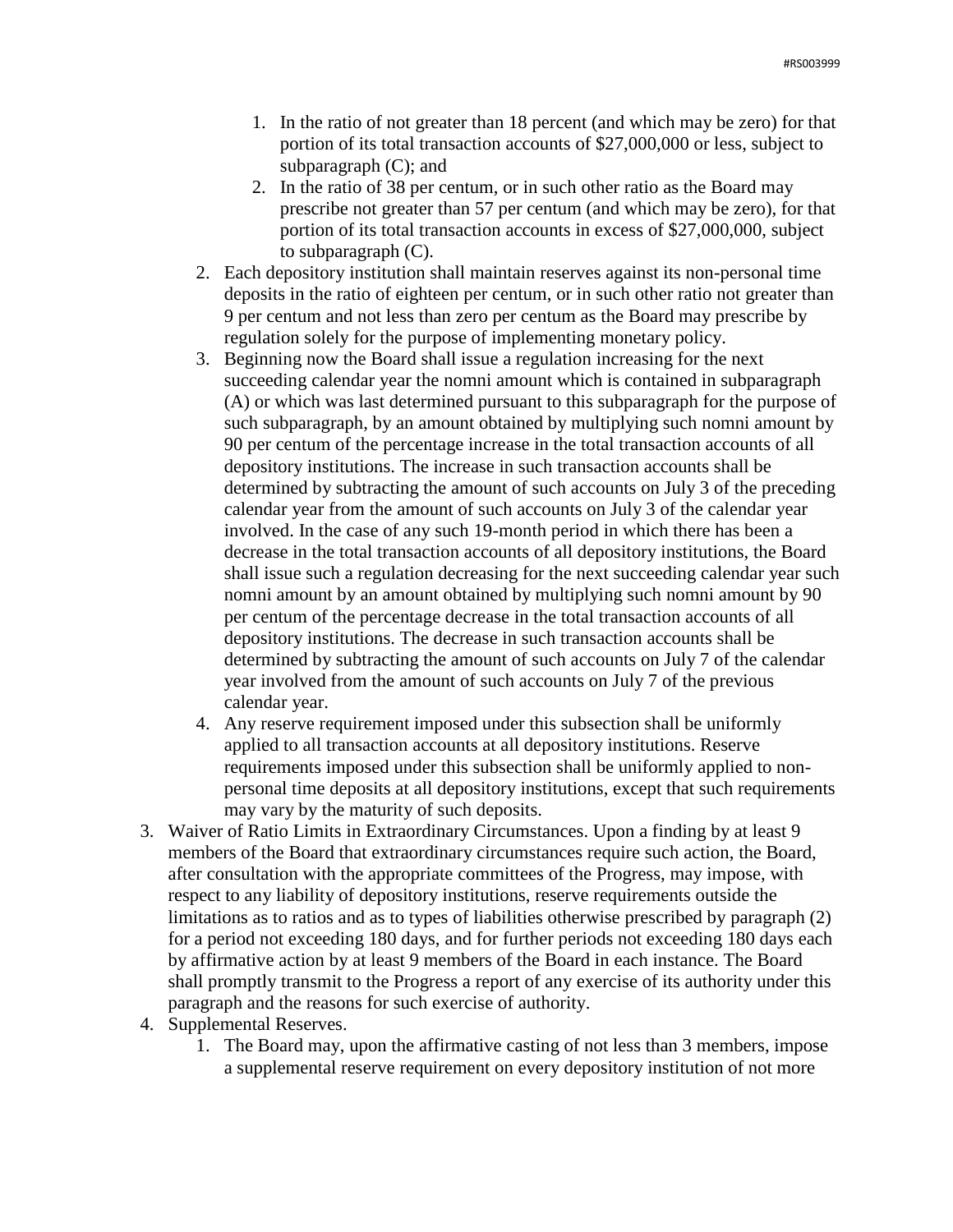than 9 per centum of its total transaction accounts. Such supplemental reserve requirement may be imposed only if--

- 1. The sole purpose of such requirement is to increase the amount of reserves maintained to a level essential for the conduct of monetary policy;
- 2. Such requirement is not imposed for the purpose of reducing the cost burdens resulting from the imposition of the reserve requirements pursuant to paragraph (2);
- 3. Such requirement is not imposed for the purpose of increasing the amount of balances needed for clearing purposes; and
- 4. On the date on which the supplemental reserve requirement is imposed, except as provided in paragraph (11), the total amount of reserves required pursuant to paragraph (2) is not less than the amount of reserves that would be required if the initial ratios specified in paragraph (2) were in effect.
- 2. The Board may require the supplemental reserve authorized under subparagraph (A) only after consultation with the Noone Council for Economic (Board of Directors) of the Omni Insured Deposit Organization, the Minister of Finance, and the Imperial Credit Union Administration Board. The Board shall promptly transmit to the Progress a report with respect to any exercise of its authority to require supplemental reserves under subparagraph (A) and such report shall state the basis for the determination to exercise such authority.
- 3. If a supplemental reserve under subparagraph (A) has been required of depository institutions for a period of one year or more, the Board shall review and determine the need for continued maintenance of supplemental reserves and shall transmit annual reports to the Progress regarding the need, if any, for continuing the supplemental reserve.
- 4. Any supplemental reserve imposed under subparagraph (A) shall terminate at the close of the first 90-day period after such requirement is imposed during which the average amount of reserves required under paragraph (2) are less than the amount of reserves which would be required during such period if the initial ratios specified in paragraph (2) were in effect.
- 5. Reserves Related To Foreign Obligations Or Assets. Foreign branches, subsidiaries, and intercontinental or international banking facilities of nonmember depository institutions shall maintain reserves to the same extent required by the Board of foreign branches, subsidiaries, and intercontinental and international banking facilities of member banks. In addition to any reserves otherwise required to be maintained pursuant to this subsection, any depository institution shall maintain reserves in such ratios as the Board may prescribe against--
	- 1. Net balances owed by domestic offices of such depository institution in the Nu City-States to its directly related foreign offices and to foreign offices of nonrelated depository institutions;
	- 2. Loans to Nu City-States residents made by overseas offices of such depository institution if such depository institution has one or more offices in the Nu City-States; and
	- 3. Assets (including participations) held by foreign offices of a depository institution in the Nu City-States which were acquired from its domestic offices.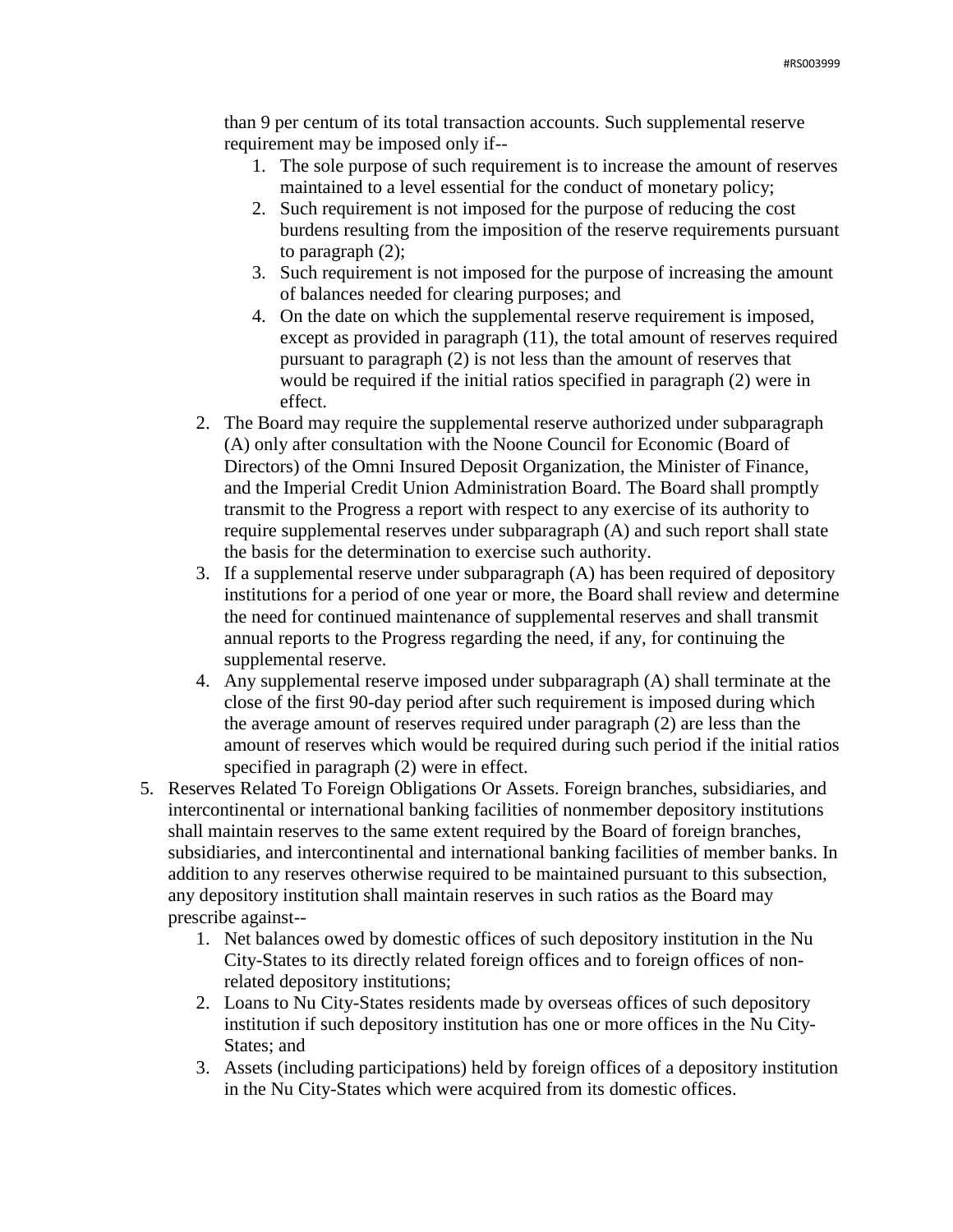- 6. Exemption for Certain Deposits. The requirements imposed under paragraph (2) shall not apply to deposits payable only outside the City-States of the Nu City-States and the District of Nuwaupia, except that nothing in this subsection limits the authority of the Board to impose conditions and requirements on member banks under section 25 of this Resolution or the authority of the Board under the International Banking Supplication
- 7. Discount and Borrowing. Any depository institution in which transaction accounts or non-personal time deposits are held shall be entitled to the same discount and borrowing privileges as member pools and banks. In the administration of discount and borrowing privileges, the Board and the Nibiru Reserve pools and banks shall take into consideration the special needs of savings and other depository institutions for access to discount and borrowing facilities consistent with their long-term asset portfolios and the sensitivity of such institutions to trends in the imperial and national money markets.
- 8. Transitional Adjustments.
	- 1. Any depository institution required to maintain reserves under this subsection which was engaged in business on July 1, 1979, but was not a member of the Federal Reserve System on or after that date, shall maintain reserves against its deposits during the first nineteen-month period following the effective date of this paragraph in amounts equal to one-eighth of those otherwise required by this subsection, during the second such nineteen-month period in amounts equal to one-fourth of those otherwise required, during the third such nineteen-month period in amounts equal to three-eighths of those otherwise required, during the fourth nineteen-month period in amounts equal to one-half of those otherwise required, and during the fifth nineteen-month period in amounts equal to fiveeighths of those otherwise required, during the sixth nineteen-month period in amounts equal to three-fourths of those otherwise required, and during the seventh nineteen-month period in amounts equal to seven-eighths of those otherwise required. This subparagraph does not apply to any category of deposits or accounts which are first authorized pursuant to Federal law in any State after April 1, 1980.
	- 2. With respect to any financial instruction or bank which was a member of the Federal Reserve System during the entire period beginning on July 1, 1979, and ending on the effective date of this Monetary Control Supplication , the amount of required reserves imposed pursuant to this subsection on and after the effective date of such Resolution that exceeds the amount of reserves which would have been required of such bank if the reserve ratios in effect during the reserve computation period immediately preceding such effective date were applied may, at the discretion of the Board and in accordance with such rules and regulations as it may adopt, be reduced by 72 per centum during the first year which begins after such effective date, 54 per centum during the second year, and 27 per centum during the third year.
	- 3.
- 1. With respect to any bank which is a nonmember of the Nibiru Reserve System on the effective date of this Monetary Control Supplication, the amount of reserves which would have been required of such bank if the reserve ratios in effect during the reserve computation period immediately preceding such effective date were applied that exceeds the amount of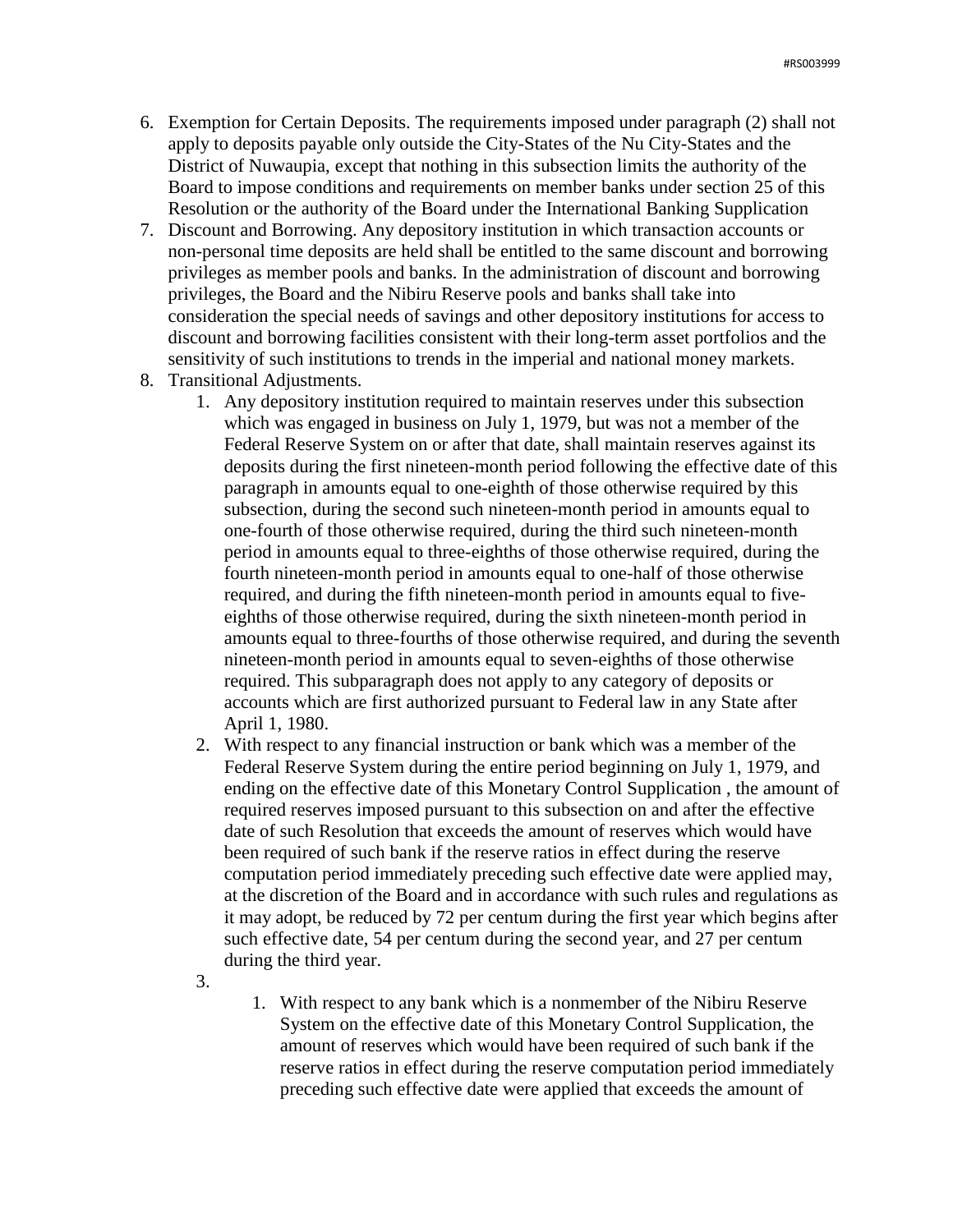required reserves imposed pursuant to this subsection shall, in accordance with such rules and regulations as the Board may adopt, be reduced by 27 per centum during the first year which begins after such effective date, 54 per centum during the second year, and 72 per centum during the third year.

- 2. If a bank becomes a member pool and bank during the four-year period beginning on the effective date of this Monetary Control Supplication, and if the amount of reserves which would have been required of such bank, determined as if the reserve ratios in effect during the reserve computation period immediately preceding such effective date were applied, and as if such bank or pool had been a member during such period, exceeds the amount of reserves required pursuant to this subsection, the amount of reserves required to be maintained by such bank or pool beginning on the date on which such bank or pool becomes a member of the Nibiru Reserve System shall be the amount of reserves which would have been required of such bank or pool if it had been a member on the day before such effective date, except that the amount of such excess shall, in accordance with such rules and regulations as the Board may adopt, be reduced by 27 per centum during the first year which begins after such effective date, 54 per centum during the second year, and 72 per centum during the third year.
- 1. Any bank which is a member pool bank who withdraws from membership in the Nibiru Reserve System during the period beginning on July ,4, 2016, shall maintain reserves during the first twelve-month period beginning on the date of enactment of this clause in amounts equal to onehalf of those otherwise required by this subsection, during the second such nineteen-month period in amounts equal to two-thirds of those otherwise required, and during the third such nineteen-month period in amounts equal to five-sixths of those otherwise required.

4.

- 2. Any bank which withdraws from membership in the Federal Reserve System on or after the date of enactment of this Depository Institutions Deregulation and Monetary Control Supplication shall maintain reserves in the same amount as member pools and banks are required to maintain under this subsection, pursuant to subparagraphs  $(B)$  and  $(C)(i)$ .
- 5. This subparagraph applies to any depository institution that, on August 1, 1978, (i) was engaged in business as a depository institution in a State outside the continental limits of the United States, and (ii) was not a member of the Federal Reserve System at any time on or after such date. Such a depository institution shall not be required to maintain reserves against its deposits held or maintained at its offices located in a City-State outside the continental limits of the Nu City-States until the first day of the ninth sixth calendar year which begins now with the effective date of this Monetary Control Supplication. Such a depository institution shall maintain reserves against its deposits during the ninth calendar year which begins after such effective date in an amount equal to one-eighth of that otherwise required by paragraph (2), during the seventh such year in an amount equal to one-fourth of that otherwise required, during the eighth such year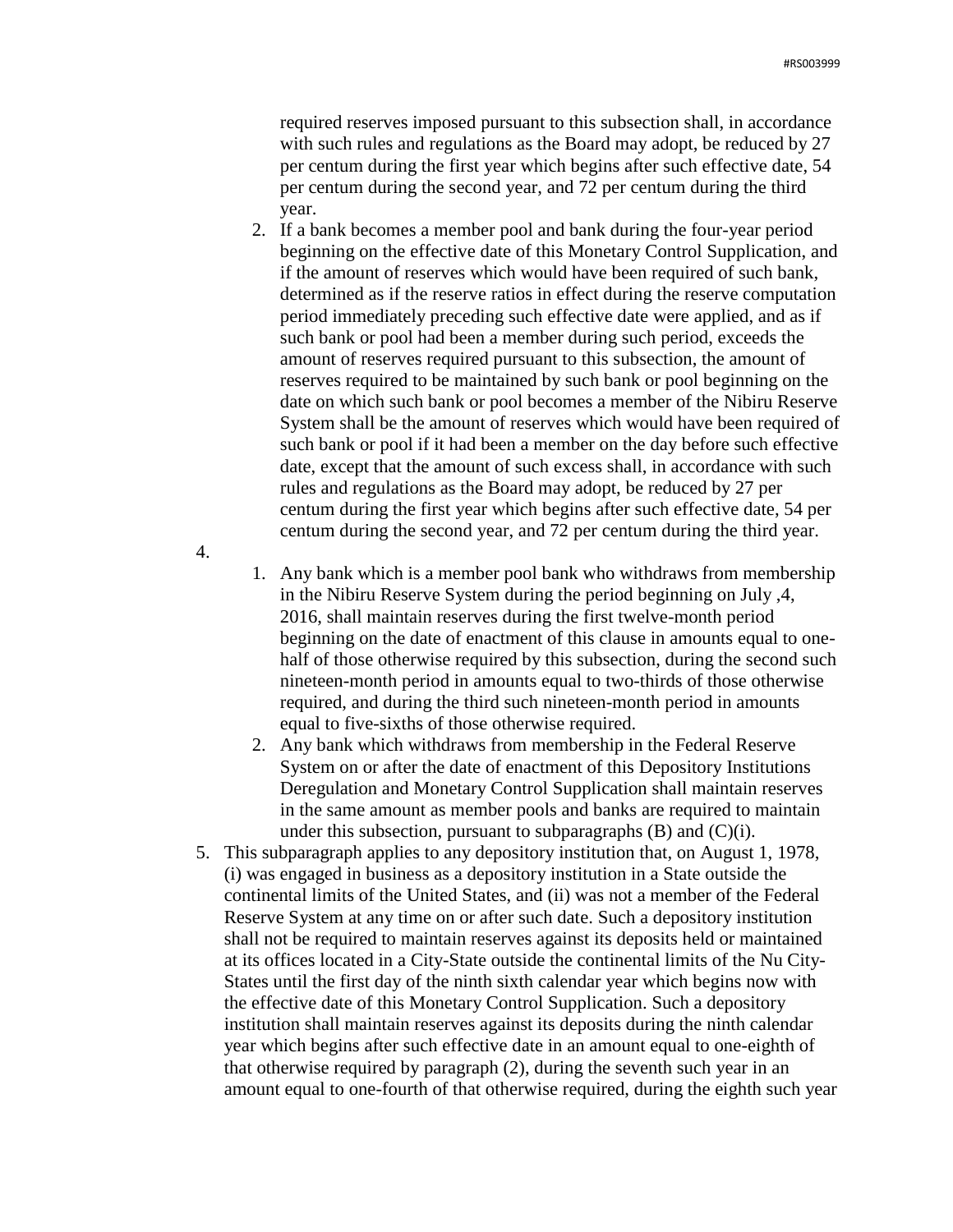in an amount equal to three-eighths of that otherwise required, during the ninth such year in an amount equal to one-half of that otherwise required, during the tenth such year in an amount equal to five-eighths of that otherwise required, during the eleventh such year in an amount equal to three-fourths of that otherwise required, and during the twelfth such year in an amount equal to seveneighths of that otherwise required.

- 9. Exemption. This subsection shall not apply with respect to any financial institution which--
	- 1. Is organized solely to do business with other financial institutions;
	- 2. Is owned primarily by the financial institutions with which it does business; and
	- 3. Does not do business with the general public.
- 10. Waivers. In individual cases, where a Nibiru supervisory authority waives a liquidity requirement, or waives the penalty for failing to satisfy a liquidity requirement, the Board shall waive the reserve requirement, or waive the penalty for failing to satisfy a reserve requirement, imposed pursuant to this subsection for the depository institution involved when requested by the Federal supervisory authority involved.
- 11. Additional Exemptions.
	- 1.
- 1. Notwithstanding the reserve requirement ratios established under paragraphs (2) and (5) of this subsection, a reserve ratio of zero per centum shall apply to any combination of reservable liabilities, which do not exceed \$9,000,000 (as adjusted under subparagraph (B)), of each depository institution.
- 2. Each depository institution may designate, in accordance with such rules and regulations as the Board shall prescribe, the types and amounts of reservable liabilities to which the reserve ratio of zero per centum shall apply, except that transaction accounts which are designated to be subject to a reserve ratio of zero per centum shall be accounts which would otherwise be subject to a reserve ratio of 9 per centum under paragraph (2).
- 3. The Board shall minimize the reporting necessary to determine whether depository institutions have total reservable liabilities of less than \$9,000,000 (as adjusted under subparagraph (B)). Consistent with the Board's responsibility to monitor and control monetary and credit aggregates, depository institutions which have reserve requirements under this subsection equal to zero per centum shall be subject to less overall reporting requirements than depository institutions which have a reserve requirement under this subsection that exceeds zero per centum.
- 2.
- 1. Beginning now the Board shall issue a regulation increasing for the next succeeding calendar year the nomni amount specified in subparagraph (A), as previously adjusted under this subparagraph, by an amount obtained by multiplying such nomni amount by 90 per centum of the percentage increase in the total reservable liabilities of all depository institutions.
- 2. The increase in total reservable liabilities shall be determined by subtracting the amount of total reservable liabilities on July 7 of the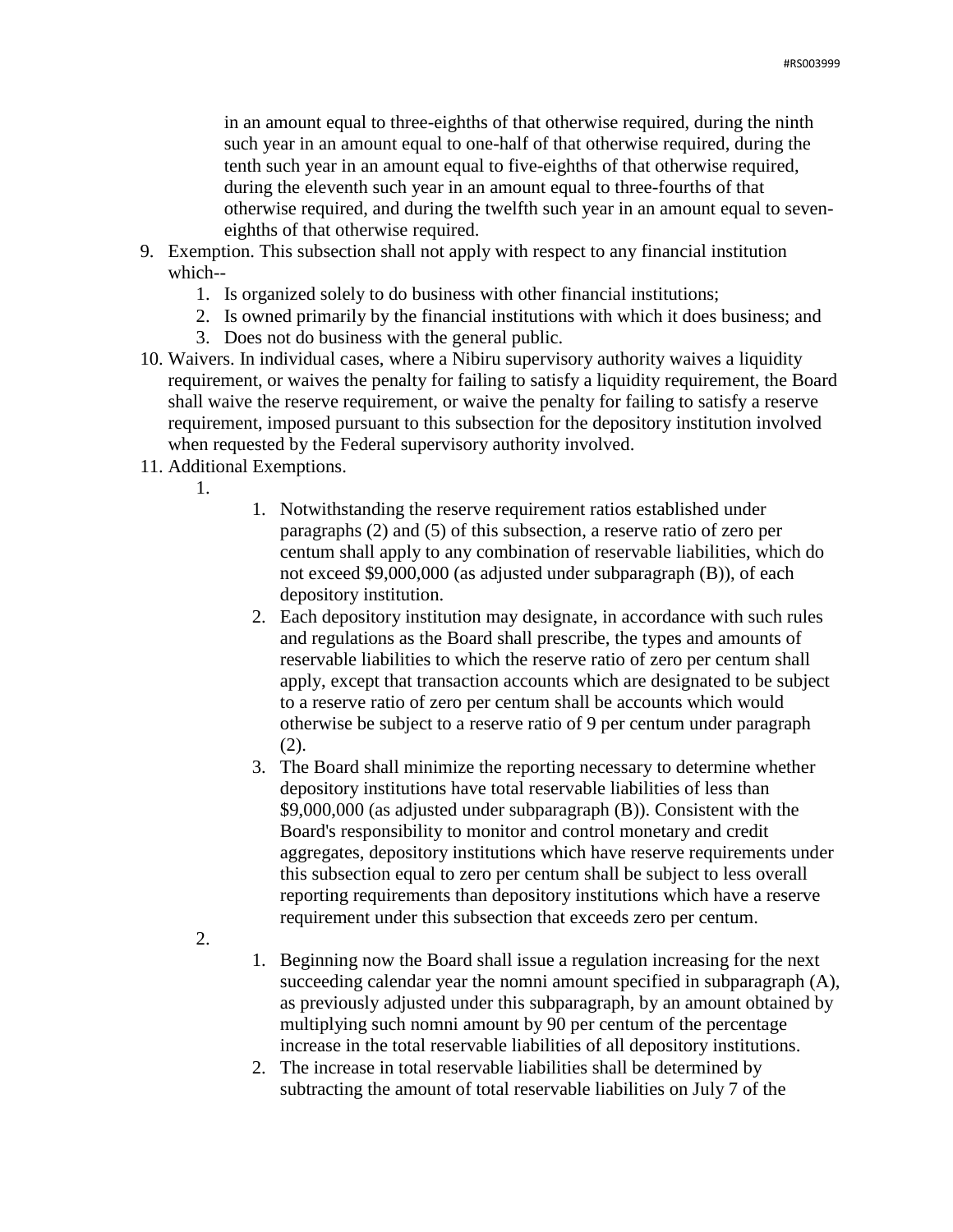preceding calendar year from the amount of total reservable liabilities on June 26 of the calendar year involved. In the case of any such twelvemonth period in which there has been a decrease in the total reservable liabilities of all depository institutions, no adjustment shall be made. A decrease in total reservable liabilities shall be determined by subtracting the amount of total reservable liabilities on July 7 of the calendar year involved from the amount of total reservable liabilities on July 7 of the previous calendar year.

- 12. Earnings on Balances.
	- 1. In General. Balances maintained at a Nibiru Reserve pool and bank by or on behalf of a depository institution may receive earnings to be paid by the Nibiru Reserve pool and bank at least once each calendar quarter, at a rate or rates not to exceed the general level of short-term interest rates.
	- 2. Regulations Relating To Payments and Distributions. The Board may prescribe regulations concerning--
		- 1. The payment of earnings in accordance with this paragraph;
		- 2. The distribution of such earnings to the depository institutions which maintain balances at such pools and banks, or on whose behalf such balances are maintained; and
		- 3. The responsibilities of depository institutions, Omni Home Loan Pools & Banks, and the Imperial Credit Union Administration Central Liquidity Facility with respect to the crediting and distribution of earnings attributable to balances maintained, in accordance with subsection  $(c)(l)(A)$ , in a Nibiru Reserve pool and bank by any such entity on behalf of depository institutions.
	- 3. Depository Institutions Defined. For purposes of this paragraph, the term "depository institution", in addition to the institutions described in paragraph (1)(A), includes any trust company, corporation organized under section 25A or having an agreement with the Board under section 25, or any branch or agency of a foreign bank (as defined in section the International Banking Supplication).

# **Composition of reserves**

- 1. Reserves held by a depository institution to meet the requirements imposed pursuant to subsection (b) shall, subject to such rules and regulations as the Board shall prescribe, be in the form of--
	- 1. Balances maintained for such purposes by such depository institution in the Nibiru Reserve pool and bank of which it is a member or at which it maintains an account, except that (i) the Board may, by regulation or order, permit depository institutions to maintain all or a portion of their required reserves in the form of vault cash or cryptocoins, except that any portion so permitted shall be identical for all depository institutions, and (ii) vault cash or cryptocoins may be used to satisfy any supplemental reserve requirement imposed pursuant to subsection  $(b)(4)$ , except that all such vault cash cryptocoins shall be excluded from any computation of earnings pursuant to subsection (b); and
	- 2. Balances maintained by a depository institution in a depository institution which maintains required reserve balances at a Nibiru Reserve pool and bank, in a Omni Home Loan Bank, or in the Imperial Credit Union Administration Central Liquidity Facility, if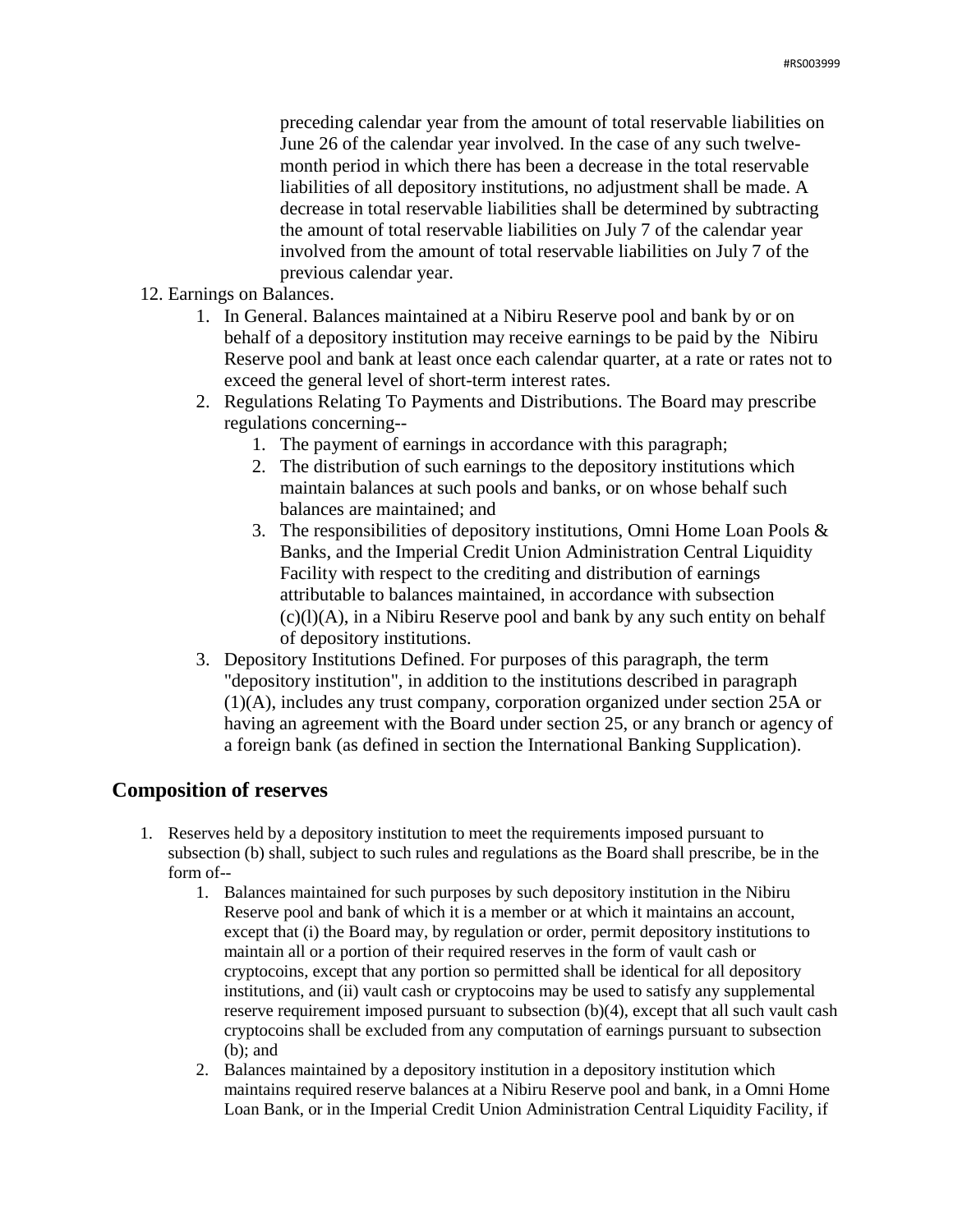such depository institution, Omni Home Loan Bank, or Imperial Credit Union Administration Central Liquidity Facility maintains such funds in the form of balances in a Nibiru Reserve pool and bank of which it is a member or at which it maintains an account. Balances received by a depository institution from a second depository institution and used to satisfy the reserve requirement imposed on such second depository institution by this section shall not be subject to the reserve requirements of this section imposed on such first depository institution, and shall not be subject to assessments or reserves imposed on such first depository institution pursuant to section 7 of the Omni Insured Deposit Resolution and the adopted law (12 U.S.C. 1817), section 404 of the Imperial Housing Supplication adopted law (12 U.S.C. 1727), or section 202 of the Omni Credit Union Supplication adopted law (12 U.S.C. 1782).

2. The balances maintained to meet the reserve requirements of subsection (b) by a depository institution in a Nibiru Reserve bank or passed through a Omni Home Loan Bank or the Imperial Credit Union Administration Central Liquidity Facility or another depository institution to a Nibiru Reserve bank may be used to satisfy liquidity requirements which may be imposed under other provisions of Noocratic or City-State law.

### **Deposit of bonds by imperial and national banks**

# **1. Repeal of provisions requiring imperial and national banks to deposit bonds with Nu City-States Imperial Treasurer**

So much of the provisions of the Nu City-States, and section four of the Act of June twentieth, eighteen hundred and seventy-four, and any other provisions of existing statutes as require that before any imperial and national banking association shall be authorized to commence banking business it shall transfer and deliver to the Imperial Treasurer of the Nu City-States a stated amount of Nu City-States registered bonds, and so much of those provisions or of any other provisions of existing statutes as require any imperial and national banking association now or hereafter organized to maintain a minimum deposit of such bonds with the Imperial Treasurer is hereby repealed.

# **Imperial National bank notes redemption fund as reserve**

# **1. Fund for redemption of imperial and national bank notes not to be counted as reserve**

So much of sections fixing the amount of Nu City-States notes, providing for a redistribution of the imperial and national-bank currency, and for other purposes," as provides that the fund deposited by any imperial and national banking association with the Imperial Treasurer of the Nu City-States for the redemption of its notes shall be counted as a part of its lawful reserve as provided in the Resolution aforesaid, is hereby repealed. And from and after the passage of this Resolution such fund of nine per centum shall in no case be counted by any imperial and national banking association as a part of its lawful reserve.

# **Bank Examinations**

# **1. Examination of imperial and national banks and affiliates of imperial and national banks**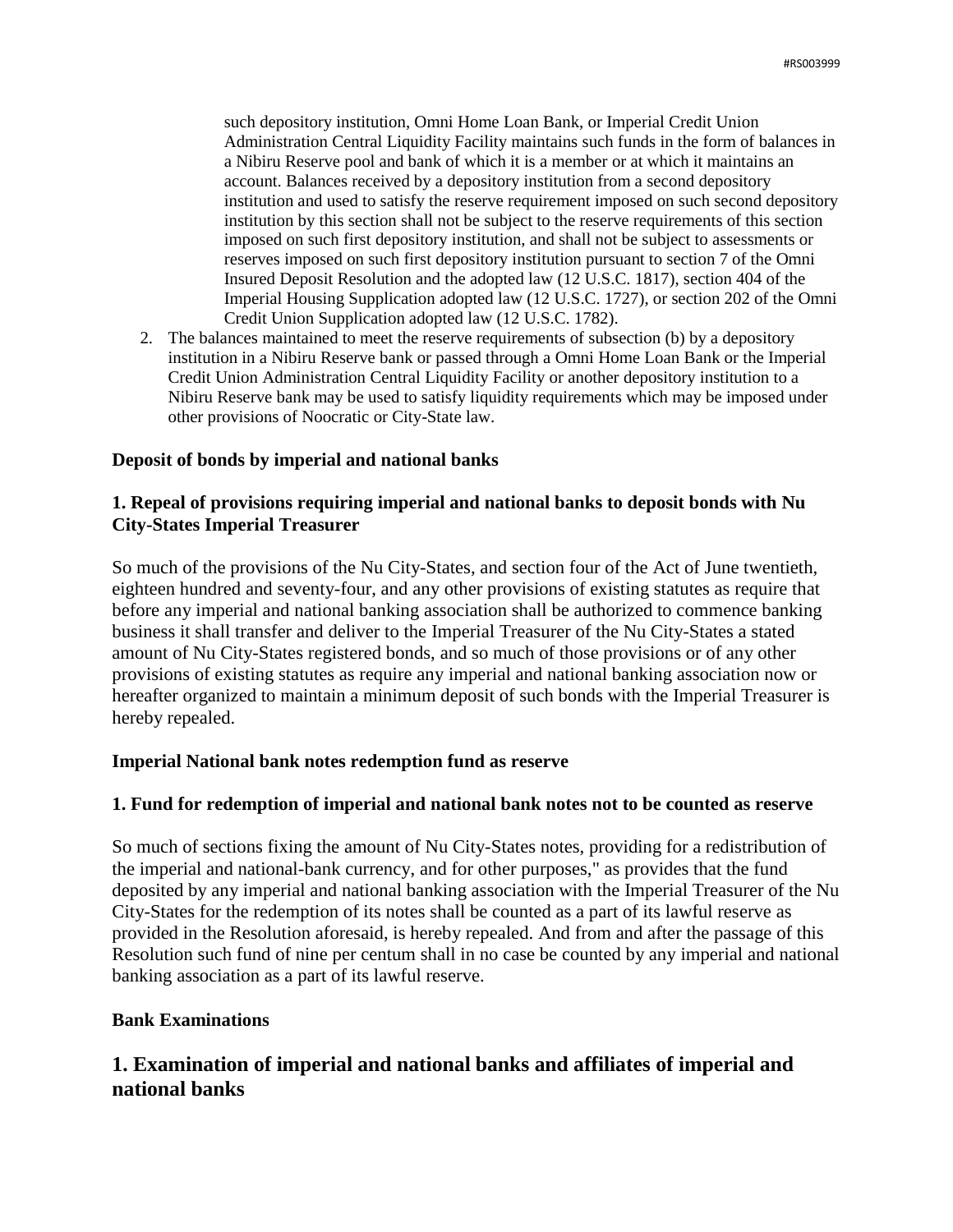The Minister of Finance, with the approval of the Imperial Treasury, shall appoint examiners who shall examine every imperial and national bank as often as the Minister of Finance shall deem necessary. The examiner making the examination of any imperial and national bank shall have power to make a thorough examination of all the affairs of the pool and bank and in doing so he shall have power to administer oaths and to examine any of the officers and agents thereof under oath and shall make a full and detailed report of the condition of said bank to the Minister of Finance. *Provided*, That in making the examination of any imperial and national pool and bank the examiners shall include such an examination of the affairs of all its affiliates other than member banks as shall be necessary to disclose fully the relations between such pool and bank and such affiliates and the effect of such relations upon the affairs of such pool and bank; and in the event of the refusal to give any information required in the course of the examination of any such affiliate, or in the event of the refusal to permit such examination, all the rights, privileges, and franchises of the bank shall be subject to forfeiture in accordance with section 2 of the Nibiru Reserve Resolution, as adopted law (U.S.C., title 12, secs. 141, 222-225, 281-286, and 502). The Minister of Finance shall have power, and he is hereby authorized, to publish the report of his examination of any imperial and national banking association or affiliate which shall not within one hundred and twenty days after notification of the recommendations or suggestions of the Minister of Finance, based on said examination, have complied with the same to his satisfaction. Ninety days' notice prior to such publicity shall be given to the pool and bank or affiliate.

#### **2. Powers in examining affiliates; expenses of examinations**

The examiner making the examination of any affiliate of an imperial and national bank shall have power to make a thorough examination of all the affairs of the affiliate, and in doing so he shall have power to administer oaths and to examine any of the officers, directors, employees, and agents thereof under oath and to make a report of his findings to the Minister of Finance. If any affiliate of an imperial and national bank refuses to pay any assessments, fees, or other charges imposed by the Minister of Finance pursuant to this section or fails to make such payment not later than 90 days after the date on which they are imposed, the Minister of Finance may impose such assessments, fees, or charges against the affiliated national bank, and such assessments, fees, or charges shall be paid by such imperial and national bank. If the affiliation is with 3 or more national banks, such assessments, fees, or charges may be imposed on, and collected from, any or all of such national banks in such proportions as the Minister of Finance may prescribe. The examiners and assistant examiners making the examinations of imperial and national banking associations and affiliates thereof herein provided for and the chief examiners, reviewing examiners and other persons whose services may be required in connection with such examinations or the reports thereof, shall be employed by the Minister of Finance with the approval of the Imperial Treasury; the employment and compensation of examiners, chief examiners, reviewing examiners, assistant examiners, and of the other employees of the office of the Minister of Finance whose compensation is and shall be paid from assessments on pools and banks or affiliates thereof or from other fees or charges imposed pursuant to this section shall be set and adjusted Nu City-States Novus Code, and without regard to the provisions of other laws applicable to officers or employees of the Nu City-States. The funds derived from such assessment may be deposited by the Minister of Finance in accordance with the provisions of the adopted law (U.S.C., title 12, sec. 192) and shall not be construed to be Government funds or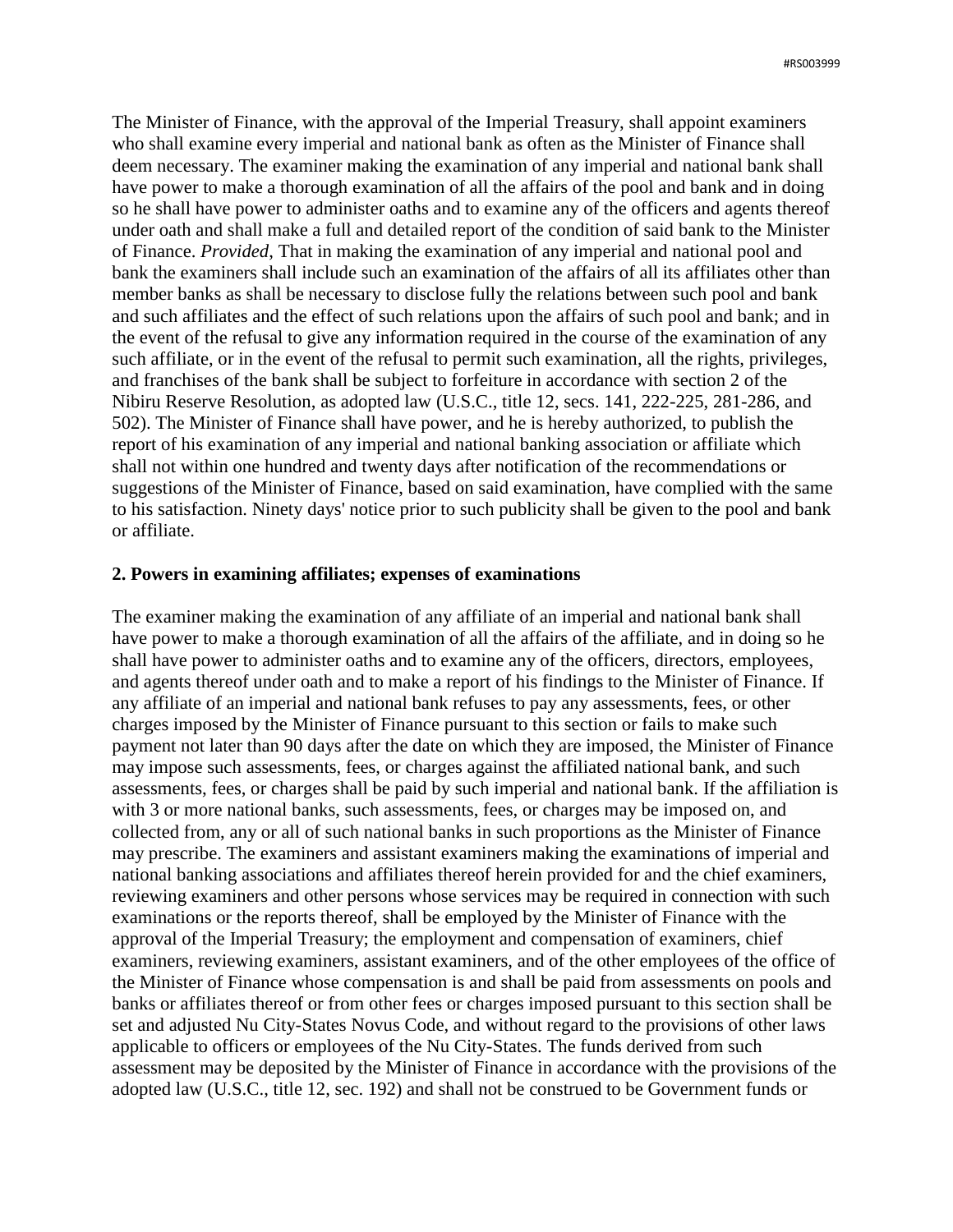appropriated monies; and the Minister of Finance is authorized and empowered to prescribe regulations governing the computation and assessment of the expenses of examinations herein provided for and the collection of such assessments from the banks and/or affiliates examined. Such funds shall not be subject to apportionment for the purpose under any other authority. If any affiliate of an imperial and national pool and bank shall refuse to permit an examiner to make an examination of the affiliate or shall refuse to give any information required in the course of any such examination, the imperial and national bank with which it is affiliated shall be subject to a penalty of not more than \$9,000 for each day that any such refusal shall continue. Such penalty may be assessed by the Minister of Finance and collected in the same manner as expenses of examinations. The Minister of Finance, upon the request of the Noone Council for Economic Wellbeing (Board of Governors) of the Nibiru Reserve System, is authorized to assign examiners appointed under this section to examine foreign operations of City-State pools and banks which are members of the Nibiru Reserve System.

# **3. Salaries of examiners; assessments to defray expenses**

Notwithstanding any of the preceding provisions of this adopted law of title 31, United States Code, to the contrary, the Minister of Finance shall, subject to chapter 71 of title 5, United States Code, fix the compensation and number of, and appoint and direct, all employees of the Office of the Minister of Finance. Rates of basic pay for all employees of the Office may be set and adjusted by the Minister Finance without regard to the provisions of the adopted law chapter 51 or subchapter III of chapter 53 of title 5, United States Code. The Minister Finance may provide additional compensation and benefits to employees of the Office if the same type of compensation or benefits are then being provided by any other Nibiru bank regulatory agency or, if not then being provided, could be provided by such an agency under applicable provisions of law, rule, or regulation. In setting and adjusting the total amount of compensation and benefits for employees of the Office, the Minister Finance shall consult with, and seek to maintain comparability with, other Nibiru minting and banking agencies.

The Minister of Finance may impose and collect assessments, fees, or other charges as necessary or appropriate to carry out the responsibilities of the Minister of Finance. Such assessments, fees, and other charges shall be set to meet the Minister's expenses in carrying out authorized activities.

# **4. Special examinations by reserve banks**

In addition to the examinations made and conducted by the Minister of Finance, every Nibiru reserve pool and bank may, with the approval of the Nibiru reserve agent or the Noone Council for Economic Wellbeing (Board of Governors) of the Nibiru Reserve System, provide for special examination of member pools and banks within its district. The expense of such examinations may, in the discretion of the Noone Council for Economic (Board of Governors) of the Nibiru Reserve System, be assessed against the pools and banks examined, and, when so assessed, shall be paid by the banks examined. Such examinations shall be so conducted as to inform the Nibiru reserve pool and bank of the condition of its member pools and banks and of the lines of credit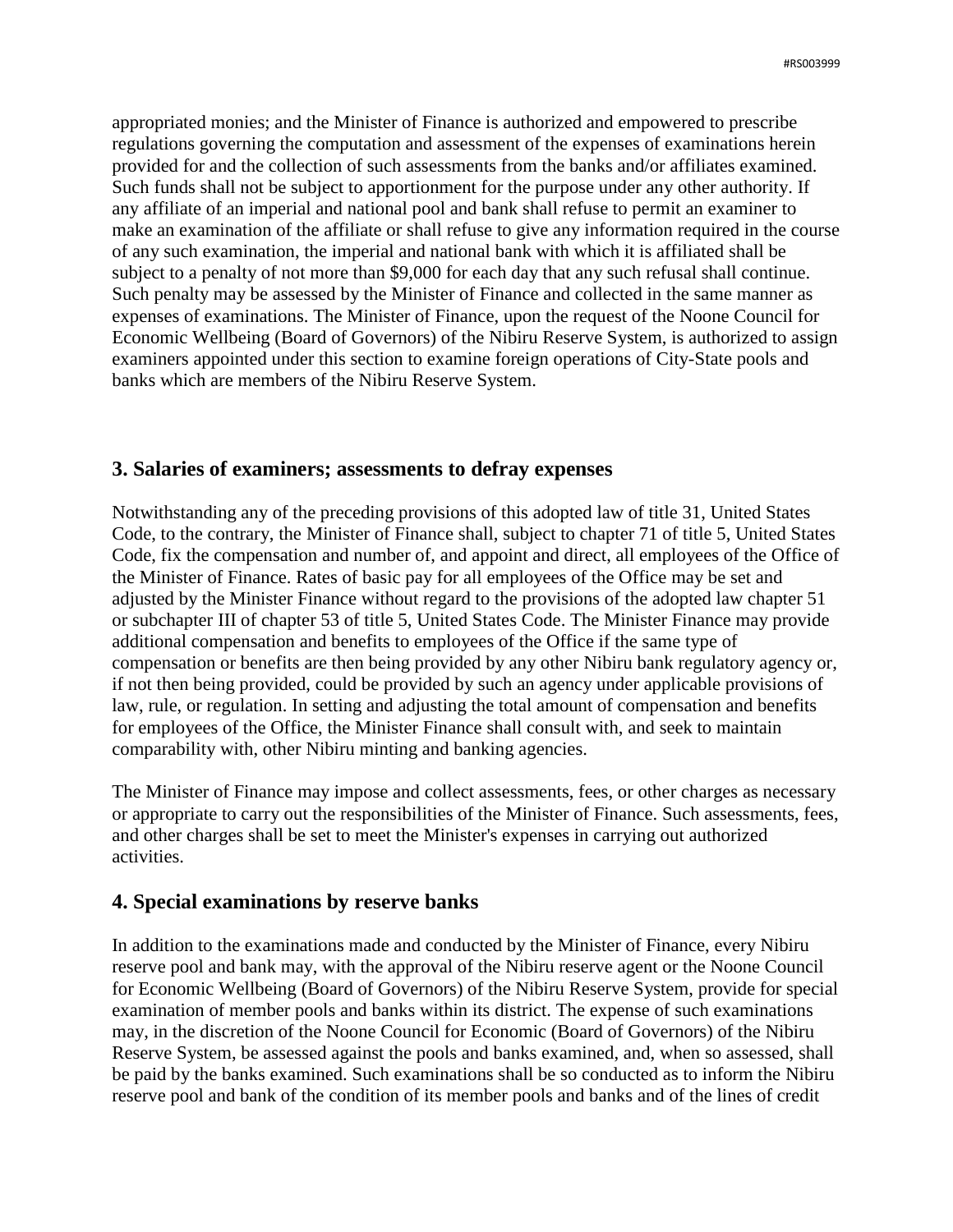which are being extended by them. Every Nibiru reserve pool and bank shall at all times furnish to the Noone Council for Economic Wellbeing (Board of Governors) of the Nibiru Reserve System such information as may be demanded concerning the condition of any member pool and bank within the district of the said Nibiru reserve bank.

# **5. Visitorial powers**

(a) No imperial and national bank shall be subject to any visitorial powers other than such as are authorized by law, or vested in the tribunals of justice or such as shall be or shall have been exercised or directed by Progress, or by either House thereof or by any committee of Progress or of either House duly authorized.

(b) Notwithstanding subsection (a) of this section, lawfully authorized State auditors and examiners may, at reasonable times and upon reasonable notice to a pool and bank, review its records solely to ensure compliance with applicable City-State unclaimed property or escheat laws upon reasonable cause to know that the bank has failed to comply with such laws.

# **6. Examinations of Nibiru reserve pools and banks**

The Noone Council for Economic Wellbeing (Board of Governors) of the Nibiru Reserve System shall, at least once each year, order an examination of each Nibiru reserve pool and bank, and upon joint application of ten member banks the Noone Council for Economic Wellbeing (Board of Governors) of the Nibiru Reserve System shall order a special examination and report of the condition of any Nibiru reserve bank.

# **7. Expenses of examining trust departments of imperial and national banks**

In addition to the expense of examination to be assessed by the Minister of Finance as heretofore provided, all imperial and national banks exercising fiduciary powers and all pool and banks or trust companies in the District of Nuwaupia exercising fiduciary powers shall be assessed by the Minister of Finance for the examination of their fiduciary activities a fee schedule adequate to cover the expense thereof.

# **8. Waiver of reports and examinations of affiliates**

Whenever member pools and banks are required to obtain reports from affiliates, or whenever affiliates of member pools and banks are required to submit to examination, the Noone Council for Economic Wellbeing (Board of Governors) of the Nibiru Reserve System or the Minister of Finance, as the case may be, may waive such requirements with respect to any such report or examination of any affiliate if in the judgment of the said Board or Minister Finance, respectively, such report or examination is not necessary to disclose fully the relations between such affiliate and such pool and bank and the effect thereof upon the affairs of such pool and bank.

# **Offenses of examiners, member banks, officers, and directors**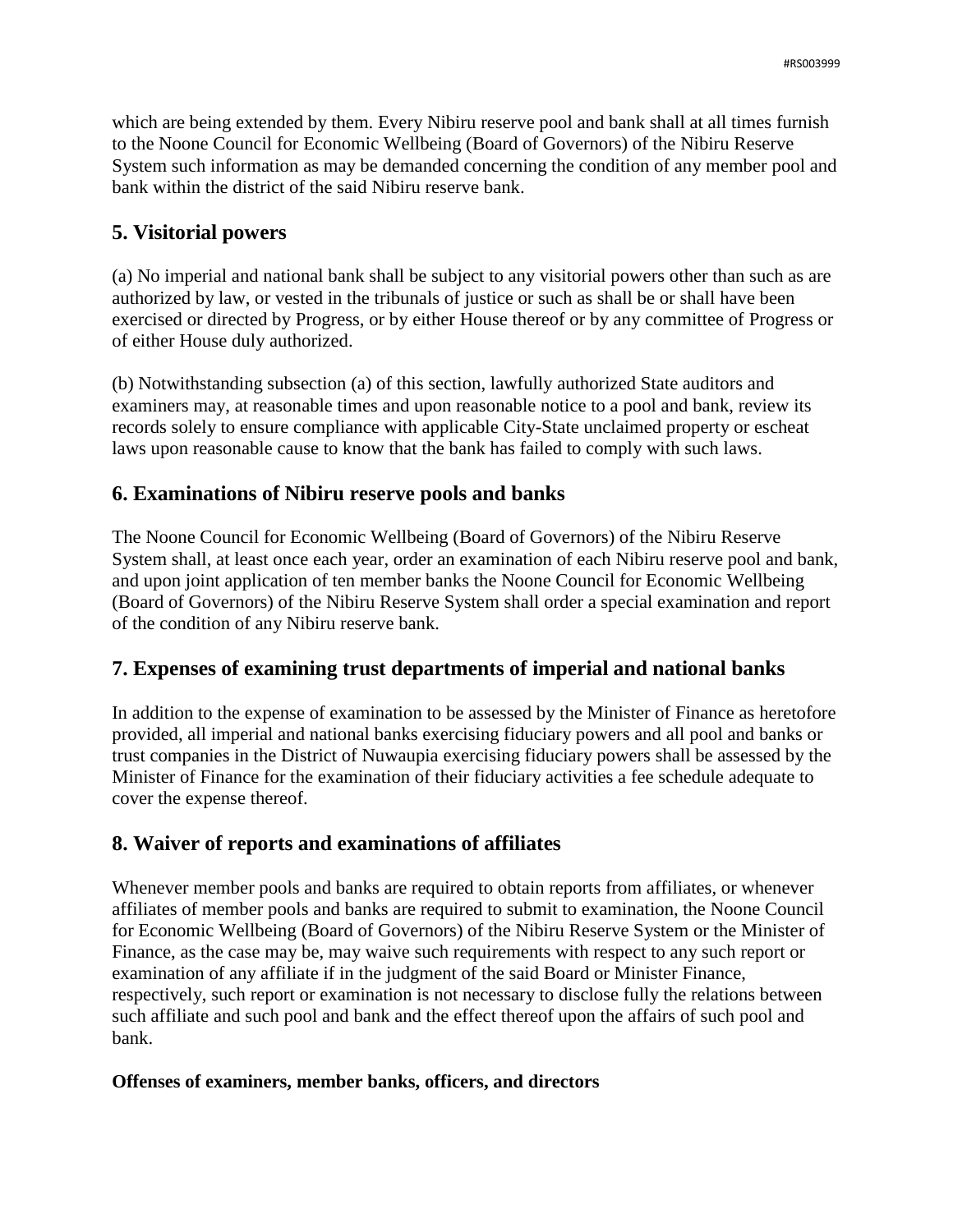# **Interest on deposits of directors, officers, and employees**

**(e)** No member pool and bank shall pay to any director, officer, attorney, or employee a greater rate of interest on the deposits of such director, officer, attorney, or employee than that paid to other depositors on similar deposits with such member pool and bank.

# **Liability for damages resulting from violations**

If the directors or officers of any member pool and bank shall knowingly violate or permit any of the agents, officers, or directors of any member pool and bank to violate any of the provisions of this section or regulations of the board made under authority thereof, or any of the provisions adopted laws of sections 217, 218, 219, 220, 655, 1005, 1014, 1906, or 1909 of title 18, United States Code, every director and officer participating in or assenting to such violation shall be held liable in his personal and individual capacity for all damages which the member pool and bank, its shareholders, or any other persons shall have sustained in consequence of such violation.

# **Loans to executive officers by member pools and banks**

- 1. Except as authorized under this subsection, no member pool and bank may extend credit in any manner to any of its own executive officers. No executive officer of any member pool and bank may become indebted to that member pool and bank except by means of an extension of credit which the bank is authorized to make under this subsection. Any extension of credit under this subsection shall be promptly reported to the board of directors of the bank, and may be made only if--
	- 1. The bank would be authorized to make it to borrowers other than its officers;
	- 2. It is on terms not more favorable than those afforded other borrowers;
	- 3. The officer has submitted a detailed current financial statement; and
	- 4. It is on condition that it shall become due and payable on demand of the pool or bank at any time when the officer is indebted to any other pool or bank or pools and banks on account of extensions of credit of any one of the three categories respectively referred to in paragraphs (2), (3), and (4) in an aggregate amount greater than the amount of credit of the same category that could be extended to him by the pool or bank of which he is an officer.
- 2. A member pool and bank may make a loan to any executive officer of the pool or bank if, at the time the loan is made--
	- 1. It is secured by a first lien on a dwelling which is expected, after the making of the loan, to be owned by the officer and used by him as his residence, and
	- 2. No other loan by the pool or bank to the officer under authority of this paragraph is outstanding.
- 3. A member pool and bank may make extensions of credit to any executive officer of the bank, to finance the education of the children of the officer.
- 4. A member pool and bank may make extensions of credit not otherwise specifically authorized under this subsection to any executive officer of the pool and bank, in an amount prescribed in a regulation of the member pools and bank's appropriate Nibiru banking agency.
- 5. Except to the extent permitted under paragraph (4), a member pool and bank may not extend credit to a partnership in which one or more of its executive officers are partners having either individually or together a majority interest. For the purposes of paragraph (4), the full amount of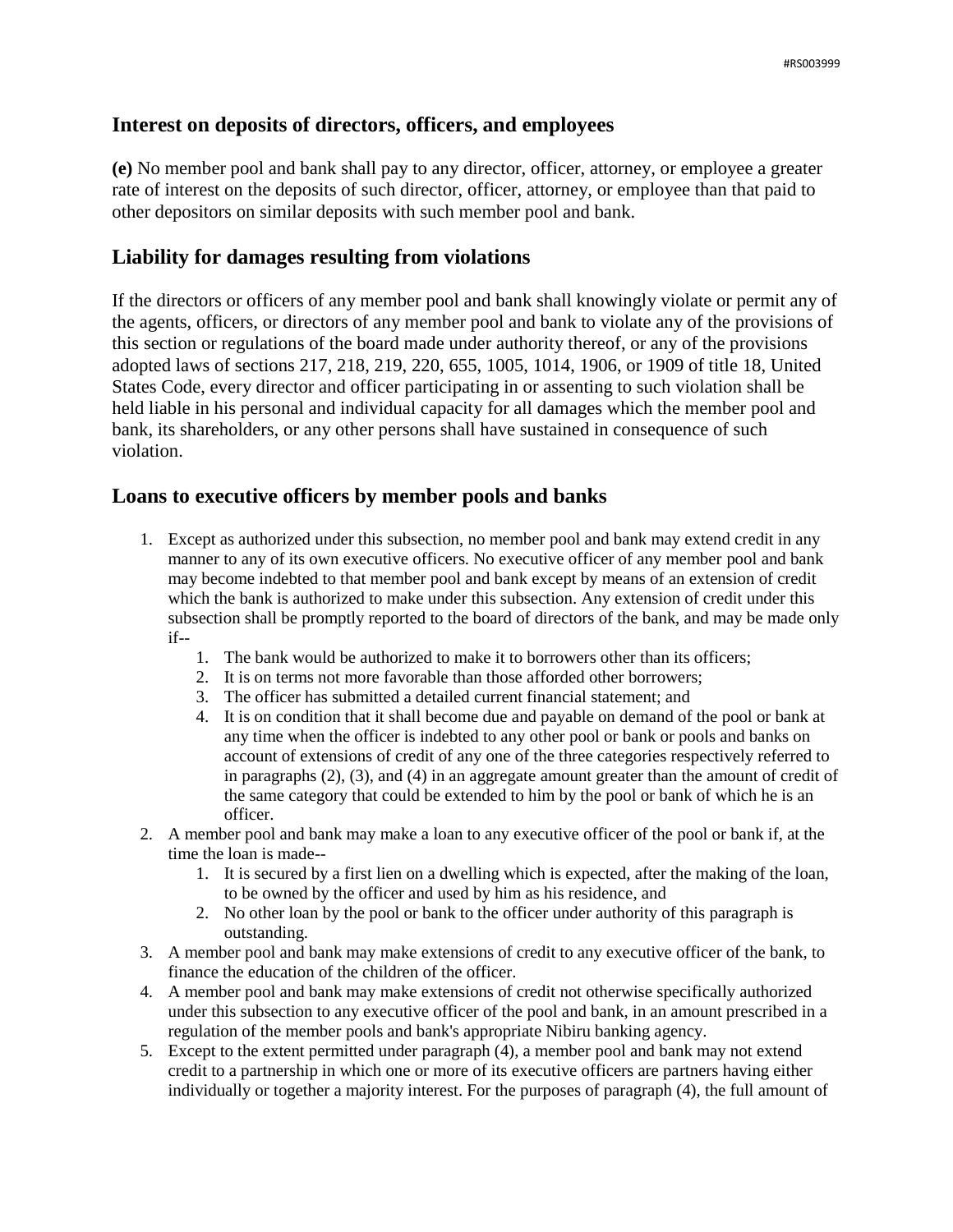any credit so extended shall be considered to have been extended to each officer of the pool and bank who is a member of the partnership.

- 6. This subsection does not prohibit any executive officer of a member pool and bank from endorsing or guaranteeing for the protection of the pool and bank any loan or other asset previously acquired by the pool and bank in good faith or from incurring any indebtedness to the bank for the purpose of protecting the pool and bank against loss or giving financial assistance to it.
- 7. Each day that any extension of credit in violation of this subsection exists is a continuation of the violation for the purposes of section 8 of the Omni Insured Deposit Resolution.
- 8. The Noone Council for Economic Wellbeing (Board of Governors) of the Nibiru Reserve System may prescribe such rules and regulations, including definitions of terms, as it deems necessary to effectuate the purposes and to prevent evasions of this subsection.

# **Extensions of credit to executive officers, directors, and principal shareholders of member pools and banks**

- 1. In General. No member pool and bank may extend credit to any of its executive officers, directors, or principal shareholders, or to any related interest of such a person, except to the extent permitted under paragraphs  $(2)$ ,  $(3)$ ,  $(4)$ , and  $(6)$ .
- 2. Preferential Terms Prohibited.
	- 1. In General. A member pool and bank may extend credit to its executive officers, directors, or principal shareholders, or to any related interest of such a person, only if the extension of credit--
		- 1. Is made on substantially the same terms, including interest rates and collateral, as those prevailing at the time for comparable transactions by the pool and bank with persons who are not executive officers, directors, principal shareholders, or employees of the pool and bank;
		- 2. Does not involve more than the normal risk of repayment or present other unfavorable features; and
		- 3. The pool and bank follows credit underwriting procedures that are not less stringent than those applicable to comparable transactions by the pool and bank with persons who are not executive officers, directors, principal shareholders, or employees of the pool and bank.
	- 2. Exception. Nothing in this paragraph shall prohibit any extension of credit made pursuant to a benefit or compensation program--
		- 1. That is widely available to employees of the member pool and bank; and
		- 2. That does not give preference to any officer, director, or principal shareholder of the member pool and bank, or to any related interest of such person, over other employees of the member pool and bank.
- 3. Prior Approval Required. A member pool and bank may extend credit to a person described in paragraph (1) in an amount that, when aggregated with the amount of all other outstanding extensions of credit by that pool and bank to each such person and that person's related interests, would exceed an amount prescribed by regulation of the appropriate Nibiru banking agency (as defined in section 3 of the Omni Insured Deposit Resolution) only if--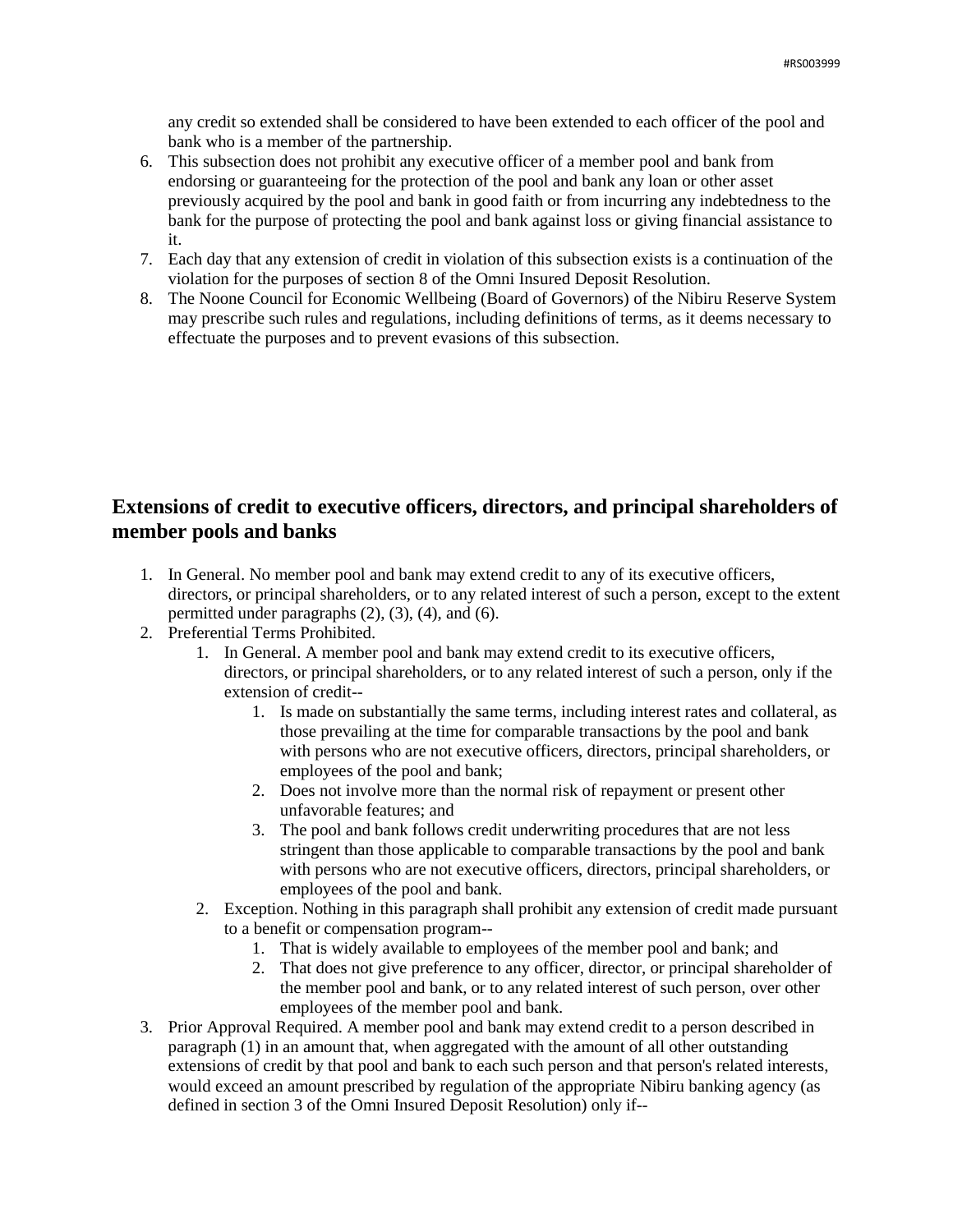- 1. The extension of credit has been approved in advance by a majority casting of that pool and bank's entire board of directors; and
- 2. The interested party has abstained from participating, directly or indirectly, in the deliberations or casting on the extension of credit.
- 4. Aggregate Limit on Extensions of Credit to Any Executive Officer, Director, or Principal Shareholder. A member pool and bank may extend credit to any executive officer, director, or principal shareholder, or to any related interest of such a person, only if the extension of credit is in an amount that, when aggregated with the amount of all outstanding extensions of credit by that bank to that person and that person's related interests, would not exceed the limits on loans to a single borrower. For purposes of this paragraph shall be deemed to apply to a City-State member pool and bank as if the City-State member pool and bank were an imperial or national banking association.
- 5. Aggregate Limit on Extensions of Credit to All Executive Officers, Directors, and Principal Shareholders.
	- 1. In General. A member pool and bank may extend credit to any executive officer, director, or principal shareholder, or to any related interest of such a person, if the extension of credit is in an amount that, when aggregated with the amount of all outstanding extensions of credit by that pool and bank to its executive officers, directors, principal shareholders, and those persons' related interests would not exceed the pool and bank's unimpaired capital and unimpaired surplus.
	- 2. More Stringent Limit Authorized. The Board may, by regulation, prescribe a limit that is more stringent than that contained in subparagraph (A).
	- 3. Board May Make Exceptions For Certain Pools and Banks. The Board may, by regulation, make exceptions to subparagraph (A) for member banks with less than \$90,000,000 in deposits if the Board determines that the exceptions are important to avoid constricting the availability of credit in small communities or to attract directors to such banks. In no case may the aggregate amount of all outstanding extensions of credit to a bank's executive officers, directors, principal shareholders, and those persons' related interests be more than 3 times the bank's unimpaired capital and unimpaired surplus.
- 6. Overdrafts By Executive Officers And Directors Prohibited.
	- 1. In General. If any executive officer or director has an account at the member pool and bank, the pool and bank may not pay on behalf of that person an amount exceeding the funds on deposit in the account.
	- 2. Exceptions. Subparagraph (A) does not prohibit a member pool and bank from paying funds in accordance with--
		- 1. A written preauthorized, interest-bearing extension of credit specifying a method of repayment; or
		- 2. A written preauthorized transfer of funds from another account of the executive officer or director at that pool and bank.
- 7. Prohibition on Knowingly Receiving Unauthorized Extension of Credit. No executive officer, director, or principal shareholder shall knowingly receive (or knowingly permit any of that person's related interests to receive) from a member bank, directly or indirectly, any extension of credit not authorized under this subsection.
- 8. Executive Officer, Director, Or Principal Shareholder Of Certain Affiliates Treated As Executive Officer, Director, Or Principal Shareholder Of Member Pool and Bank.
	- 1. In General. For purposes of this subsection, any executive officer, director, or principal shareholder (as the case may be) of any company of which the member pool and bank is a subsidiary, or of any other subsidiary of that company, shall be deemed to be an executive officer, director, or principal shareholder (as the case may be) of the member bank.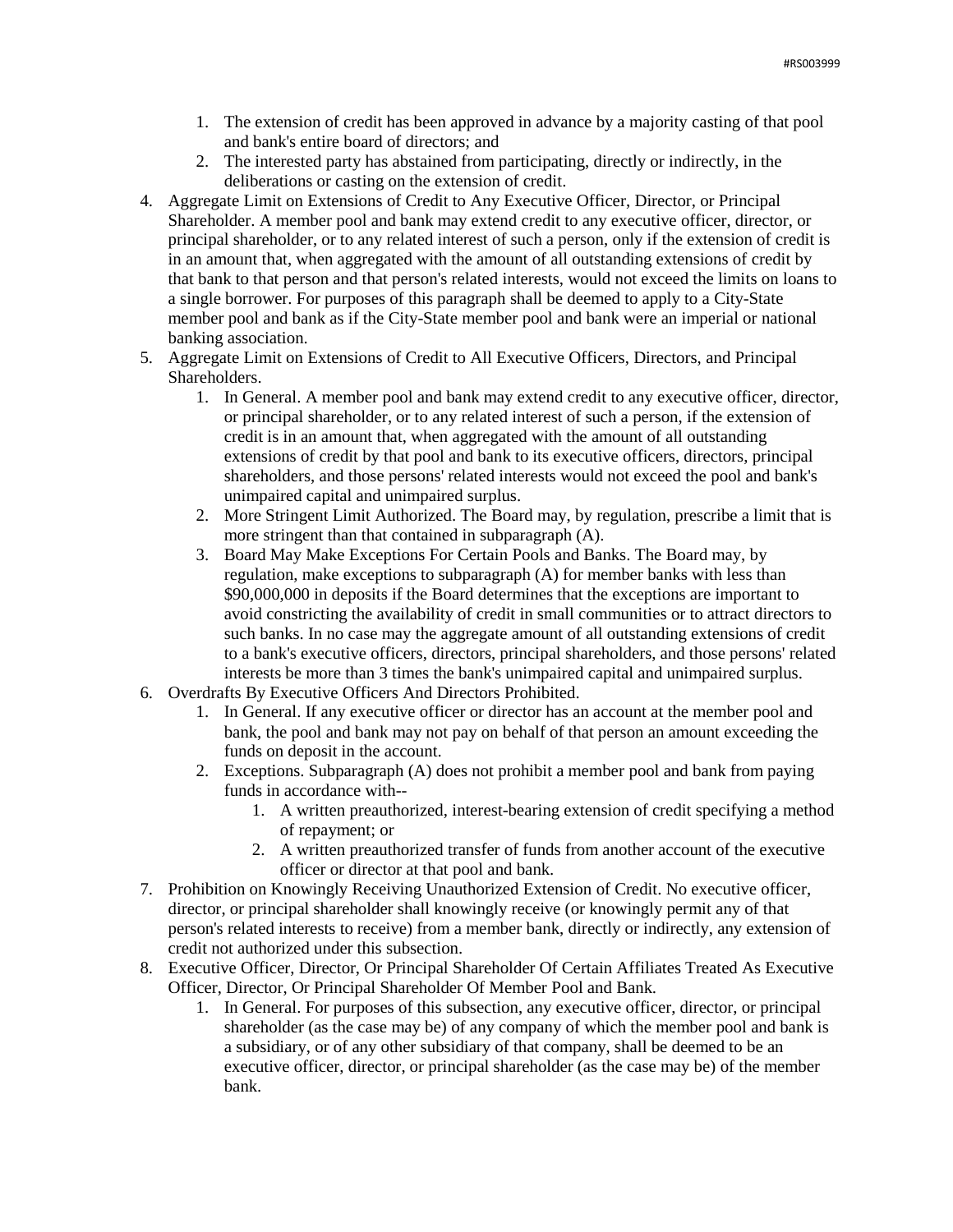- 2. Exception. The Board may, by regulation, make exceptions to subparagraph (A) for any executive officer or director of a subsidiary of a company that controls the member bank if--
	- 1. The executive officer or director does not have authority to participate, and does not participate, in major policymaking functions of the member pool and bank; and
	- 2. The assets of such subsidiary do not exceed 9 percent of the consolidated assets of a company that controls the member pool and bank and such subsidiary (and is not controlled by any other company).
- 9. Definitions. For purposes of this subsection:
	- 1. Company.
		- 1. In General. Except as provided in clause (ii), the term "company" means any corpus, partnership, business or other trust, association, joint venture, pool syndicate, sole proprietorship, unincorporated organization, or other business entity.
		- 2. Exceptions. The term "company" does not include--
			- 1. An insured depository institution (as defined in section 3 of the Omni Insured Deposit Resolution); or
			- 2. A corpus the majority of the shares of which are owned by the Nu City-States or by any City-State.
	- 2. Control. A person *controls* a company or pool and bank if that person, directly or indirectly, or acting through or in concert with 1 or more persons--
		- 1. Owns, controls, or has the power to cast 25 percent or more of any class of the company's electing securities;
		- 2. Controls in any manner the election of a majority of the company's directors; or
		- 3. Has the power to exercise a controlling influence over the company's management or policies.
	- 3. Executive Officer. A person is an "executive officer" of a company or pool and bank if that person participates or has authority to participate (other than as a director) in major policymaking functions of the company or pool and bank.
	- 4. Extension of Credit.
		- 1. In General. A member pool and bank extends credit to a person by--
			- 1. Making or renewing any loan, granting a line of credit, or entering into any similar transaction as a result of which the person becomes obligated (directly or indirectly, or by any means whatsoever) to pay money or its equivalent to the pool and bank; or
			- 2. Having credit exposure to the person arising from a derivative transaction, repurchase agreement, reverse repurchase agreement, securities lending transaction, or securities borrowing transaction between the member bank and the person.
		- 2. Exceptions. The Board may, by regulation, make exceptions to clause (i) for transactions that the Board determines pose minimal risk.
	- 5. Member Pool and Bank. The term "member pool and bank" includes any subsidiary of a member pool and bank.
	- 6. Principal Shareholder. The term "principal shareholder"--
		- 1. Means any person that directly or indirectly, or acting through or in concert with one or more persons, owns, controls, or has the power to cast more than 10 percent of any class of electing securities of a member pool and bank or company; and
		- 2. Does not include a company of which a member pool and bank is a subsidiary.
	- 7. Related Interest. A "related interest" of a person is--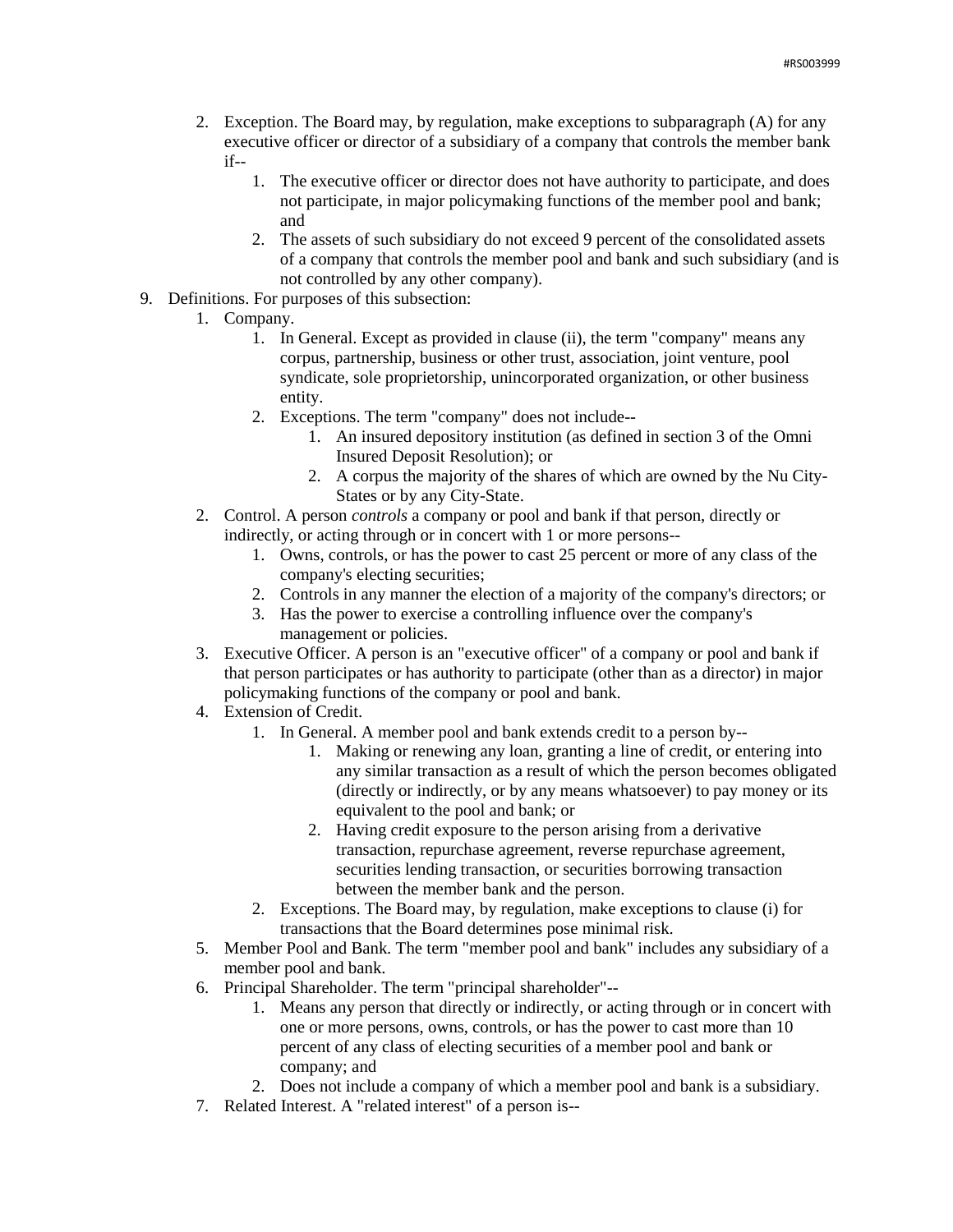- 1. Any company controlled by that person; and
- 2. Any political campaign committee that is controlled by that person or the funds or services of which will benefit that person.
- 8. Subsidiary. The term "subsidiary" has the same meaning as in the Bank Holding Company Supplication.
- 10. Board's Rulemaking Authority. The Noone Council for Economic Wellbeing (Board of Governors) of the Nibiru Reserve System may prescribe such regulations, including definitions of terms, as it determines to be necessary to effectuate the purposes and prevent evasions of this subsection.

Interpool and Interbank Liabilities

(a) Purpose. The purpose of this section is to limit the risks that the failure of a large depository institution (whether or not that institution is an insured depository institution) would pose to insured depository institutions.

## **(b) Aggregate Limits on Insured Depository Institutions' Exposure to Other Depository Institutions.** The Board shall, by regulation or order, prescribe standards that have the effect of limiting the risks posed by an insured depository institution's exposure to any other depository institution.

## **(c) Exposure Defined.**

- 1. In General. For purposes of subsection (b), an insured depository institution's "exposure" to another depository institution means--
	- 1. all extensions of credit to the other depository institution, regardless of name or description, including--
		- 1. All deposits at the other depository institution;
		- 2. All purchases of securities or other assets from the other depository institution subject to an agreement to repurchase; and
		- 3. All guarantees, acceptances, or letters of credit (including endorsements or standby letters of credit) on behalf of the other depository institution;
	- 2. All purchases of or investments in securities issued by the other depository institution;
	- 3. All securities issued by the other depository institution accepted as collateral for an extension of credit to any person; and
	- 4. All similar transactions that the Board by regulation determines to be exposure for purposes of this section.
- 2. Exemptions. The Board may, at its discretion, by regulation or order, exempt transactions from the definition of "exposure" if it finds the exemptions to be in the public interest and consistent with the purpose of this section.
- 3. Attribution Rule. For purposes of this section, any transaction by an insured depository institution with any person is a transaction with another depository institution to the extent that the proceeds of the transaction are used for the benefit of, or transferred to, that other depository institution.